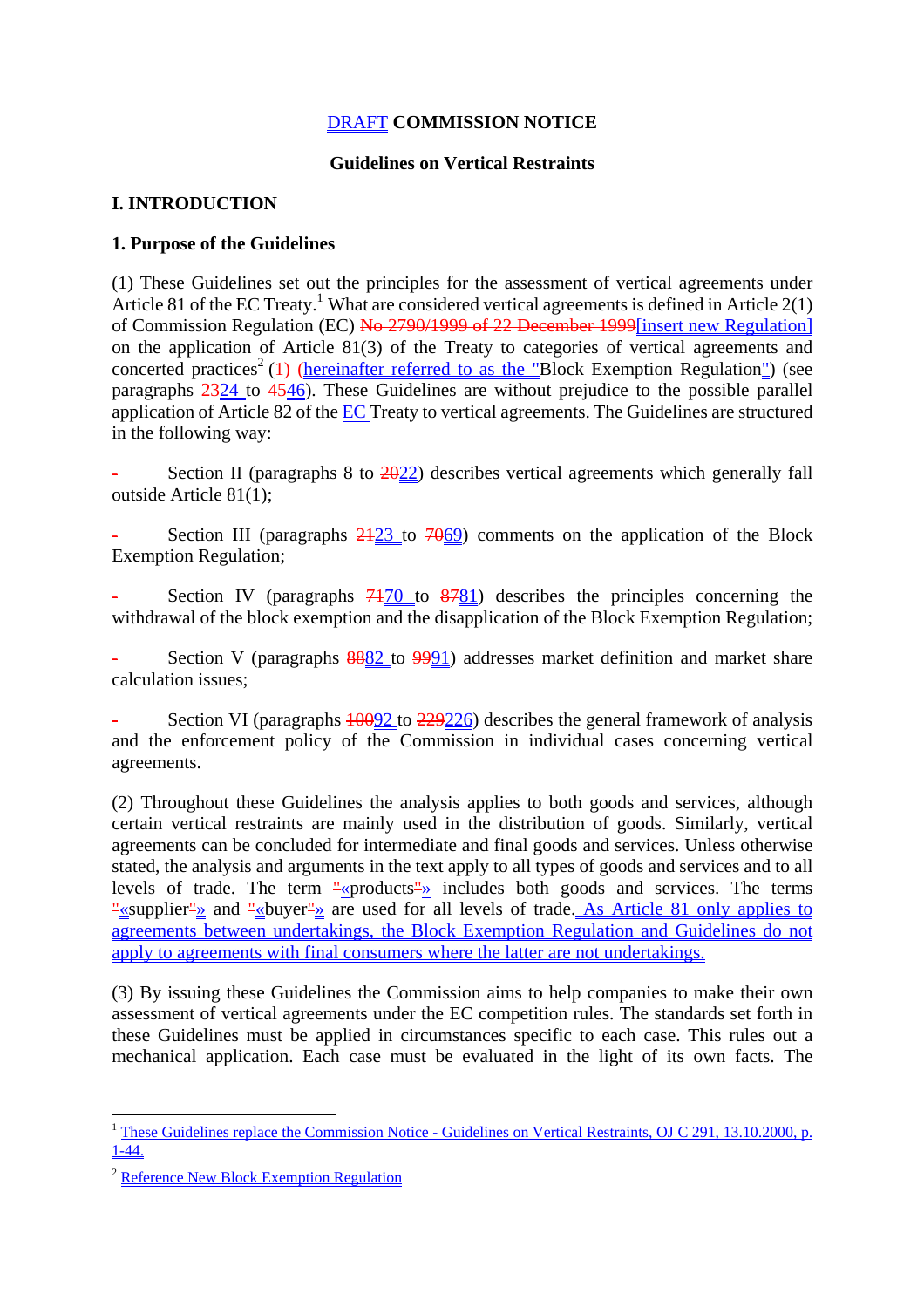Commission will apply the Guidelines reasonably and flexiblymay revise this notice from time to time in the light of future developments and of evolving insight.

(4) These Guidelines are without prejudice to the interpretation that may be given by the Court of First Instance and the Court of Justice of the European Communities in relation to the application of Article 81 of the EC Treaty to vertical agreements.

2. Applicability of Article 81 to vertical agreements

(5) Article 81 of the EC Treaty applies to vertical agreements that may affect trade between Member States and that prevent, restrict or distort competition (hereinafter referred to as " vertical restraints"  $(x)$   $(2)$ .<sup>3</sup> For vertical restraints, Article 81 provides an appropriate legal framework for assessment, recognising the distinction between anti-competitive and pro-competitive effects: Article 81(1) prohibits those agreements which appreciably restrict or distort competition, while Article  $81(3)$  allows for exemption of exempts those agreements which confer sufficient benefits to outweigh the anti-competitive effects. $\frac{4}{3}$ 

(6) For most vertical restraints, competition concerns can only arise if there is insufficient inter-brand-competition at one or more levels of trade, i.e. if there is some degree of market power at the level of the supplier or the buyer or at both levels. If there is insufficient inter-brand competition, the protection of inter- and intra-brand competition becomes important.Vertical restraints are generally less harmful than horizontal restraints and may provide substantial scope for efficiencies.

(7) The protection of competition is the primary objective of EC competition policy, as this enhances consumer welfare and creates an efficient allocation of resources. In applying the EC competition rules, the Commission will adopt an economic approach which is based on the effects on the market;Article 81 is to ensure that undertakings do not use agreements - in this context, vertical agreements have- to be analysed in their legal and economic context. However, in the case of restrictions by object as listed in Article 4 of the Block Exemption Regulation, the Commission is not required to assess the actual effects on the market. Market integration is an additional goal of EC competition policy. Marketrestrict competition on the market to the detriment of consumers. Assessing vertical restraints is also important in the context of the wider objective of achieving an integrated internal market. Market integration enhances competition in the Community. Companies should not be allowed to recreate private barriers between Member States where State barriers have been successfully abolished.

# **II. VERTICAL AGREEMENTS WHICH GENERALLY FALL OUTSIDE ARTICLE 81(1)**

# **1. Agreements of minor importance and SMEs**

 $\overline{a}$ 

<sup>&</sup>lt;sup>3</sup> See inter alia judgment of the Court of Justice of the European Communities in Joined Cases 56/64 and 58/64 Grundig-Consten v Commission [1966] ECR 299; Case 56/65 Technique Minière v Machinenbau Ulm [1966] ECR 235; and of the Court of First Instance of the European Communities in Case T-77/92 Parker Pen v Commission [1994] ECR II 549.

<sup>&</sup>lt;sup>4</sup> See Communication from the Commission - Notice - Guidelines on the application of Article 81(3) of the Treaty, OJ C 101, 27.4.2004, p. 97-118, for the Commission's general methodology and interpretation of the conditions for applying Article 81(1) and in particular Article 81(3).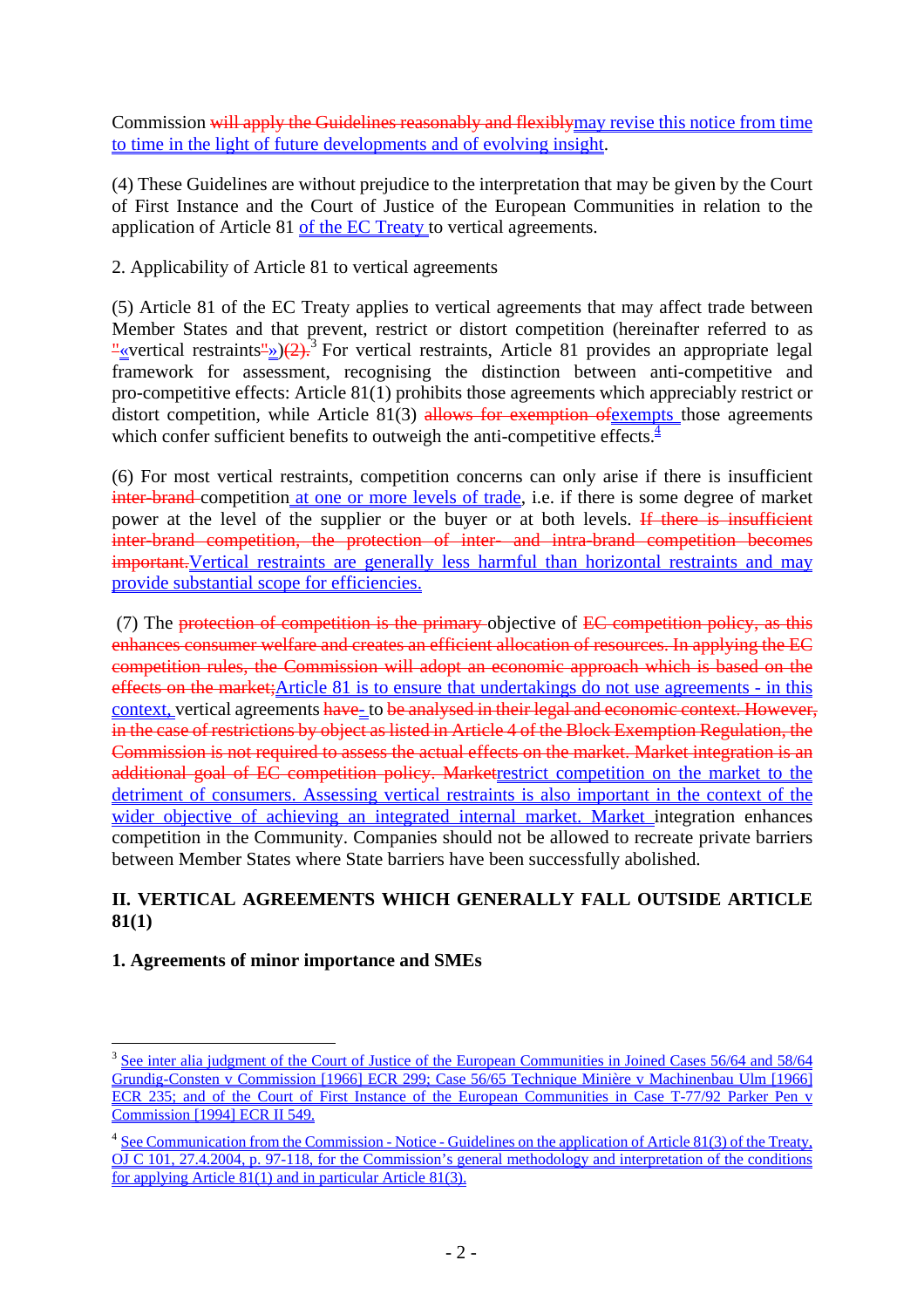(8) Agreements which are not capable of appreciably affecting trade between Member States or capable of appreciably restricting competition by object or effect are not caught by Article 81(1). The Block Exemption Regulation applies only to agreements falling within the scope of application of Article 81(1). These Guidelines are without prejudice to the application of the present or any future  $\frac{\pi}{6}$  minimis  $\frac{\pi}{2}$  notice  $\left(\frac{\pi}{3}\right)^5$ 

(9) Subject to the conditions set out in points 11, 18 and 20 of the " $\&$ de minimis" $\&$  notice concerning hardcore restrictions and cumulative effect issues, vertical agreements entered into by non-competing undertakings whose individual market share on the relevant market does not exceed  $\frac{10!}{5}$  are generally considered to fall outside the scope of Article 81(1)<sup>6</sup>. There is no presumption that vertical agreements concluded by undertakings having more than  $\frac{1015}{6}$ market share automatically infringe Article 81(1). Agreements between undertakings whose market share exceeds the  $\frac{1015}{6}$  threshold may still not have an appreciable effect on trade between Member States or may not constitute an appreciable restriction of competition(4)<sup>2</sup>. Such agreements need to be assessed in their legal and economic context. The criteria for the assessment of individual agreements are set out in paragraphs 10092 to 229226.

(10) As regards hardcore restrictions defined referred to in the " $\&$ de minimis" $\&$  notice, Article 81(1) may apply below the  $\frac{1015}{6}$  threshold, provided that there is an appreciable effect on trade between Member States and on competition. The applicable case-law of the Court of Justice and the Court of First Instance is relevant in this respect( $\frac{5}{2}$ ).<sup>8</sup> Reference is also made to the particular situation of launching a new product or entering a new market which is dealt with in these Guidelines (possible need to assess positive and negative effects of hardcore restrictions as described in particular in paragraph 119, point 10)47 of the Guidelines.

(11) In addition, the Commission considers that, subject to cumulative effect and hardcore restrictions, vertical agreements between small and medium-sized undertakings as defined in the Annex to Commission Recommendation  $962003/280361/EC(6)^2$  are rarely capable of appreciably affecting trade between Member States or of appreciably restricting competition within the meaning of Article 81(1), and therefore generally fall outside the scope of Article 81(1). In cases where such agreements nonetheless meet the conditions for the application of Article 81(1), the Commission will normally refrain from opening proceedings for lack of sufficient Community interest unless those undertakings collectively or individually hold a dominant position in a substantial part of the common market.

#### **2. Agency agreements**

 $\overline{a}$ 

(12) Paragraphs 12 to 20 replace the Notice on exclusive dealing contracts with commercial agents of 1962(7). They must be read in conjunction with Council Directive 86/653/EEC(8).

<sup>&</sup>lt;sup>5</sup> See Commission Notice on agreements of minor importance which do not appreciably restrict competition under Article 81(1) of the Treaty establishing the European Community ("de minimis"), OJ C 368, 22.12.2001, p.13-15

<sup>6</sup> For agreements between competing undertakings the "de minimis" market share threshold is 10% for their collective market share on each affected relevant market

<sup>&</sup>lt;sup>7</sup> See judgment of the Court of First Instance in Case T-7/93 Langnese-Iglo v Commission [1995] ECR II-1533, paragraph 98

<sup>&</sup>lt;sup>8</sup> See judgments of the Court of Justice in Case 5/69 Völk v Vervaecke [1969] ECR 295; Case 1/71 Cadillon v Höss [1971] ECR 351 and Case C-306/96 Javico v Yves Saint Laurent [1998] ECR I-1983, paragraphs 16 and 17.

<sup>9</sup> OJ L 124/36, 20.05.2003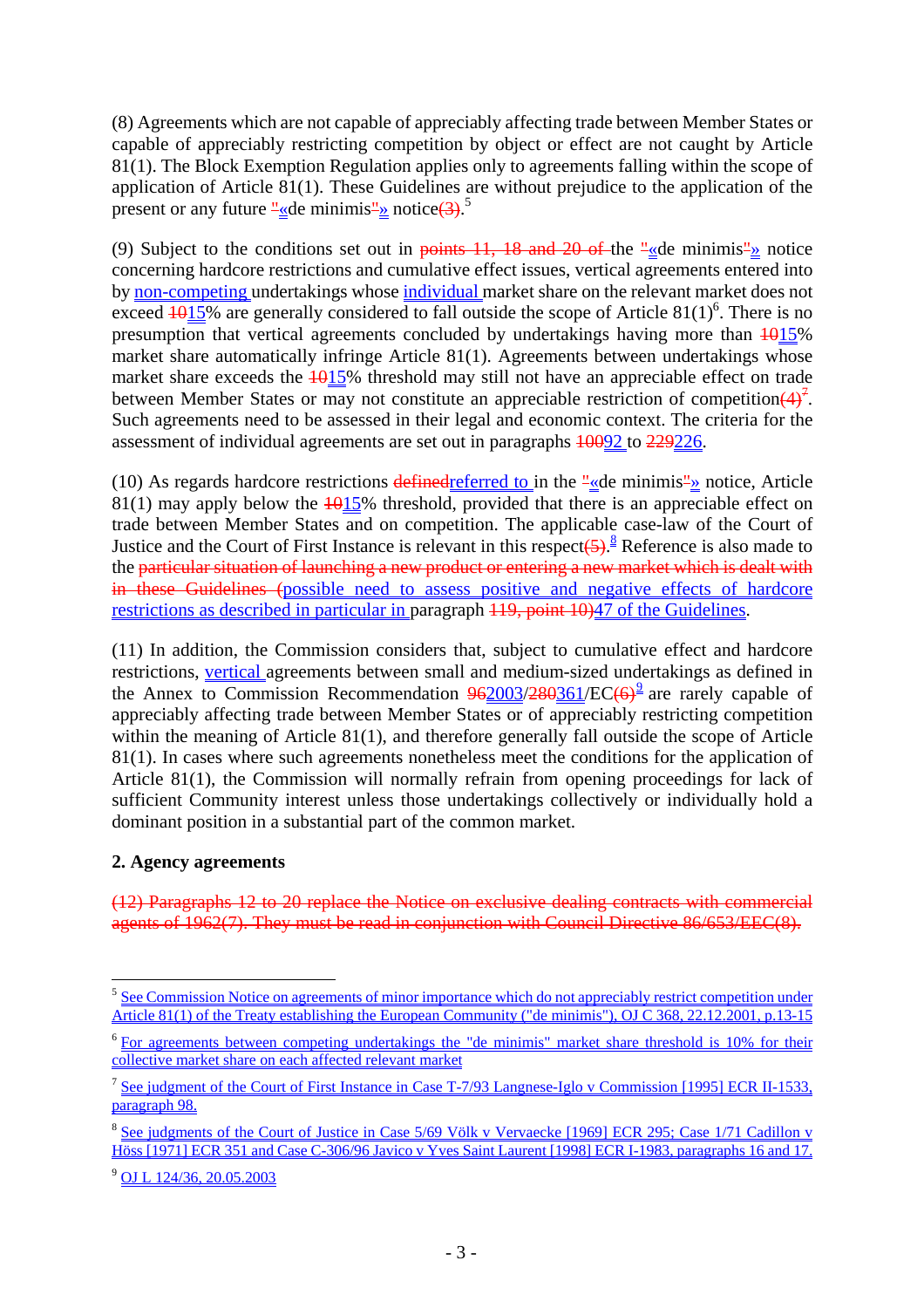#### (i) Definition of agency agreements

 $\overline{a}$ 

Agency agreements cover the situation in which $(12)$  An agent is a legal or physical person (the agent) is vested with the power to negotiate and/or conclude contracts on behalf of another person (the principal), either in the agent's own name or in the name of the principal, for the:

- purchase of goods or services by the principal, or
- sale of goods or services supplied by the principal.

(13) In the case of genuine agency agreements, the obligations imposed on the agent as to the contracts negotiated and/or concluded on behalf of the principal do not fall within the scope of The determining factor in defining an agency agreement for the application of Article 81(1). The determining factor in assessing whether Article 81(1) is applicable is the financial or commercial risk borne by the agent in relation to the activities for which he has been appointed as an agent by the principal. In this respect it is not material for the assessment whether the agent acts for one or several principals. Non-genuine agency agreements may be caught by Article 81(1), in which case the Block Exemption Regulation and the other sections of these Guidelines will apply. Neither is material for this assessment the qualification given to their agreement by the parties or national legislation.

(14) There are twothree types of financial or commercial risk that are material to the assessment of the genuine naturedefinition of an agency agreement underfor the application of Article 81(1). First there are the *contract-specific* risks which are directly related to the contracts concluded and/or negotiated by the agent on behalf of the principal, such as financing of stocks. Secondly, there are the risks related to market-specific investments. These are investments specifically required for the type of activity for which the agent has been appointed by the principal, i.e. which are required to enable the agent to conclude and/or negotiate this type of contract. Such investments are usually sunk, ifwhich means that upon leaving that particular field of activity the investment cannot be used for other activities or sold other than at a significant loss. Thirdly, there are the risks related to other activities, such as after sales or repair services or activities undertaken in other product markets, to the extent that the principal requires the agent to undertake such activities - but not as an agent on behalf of the principal - and these activities are indispensable to engage in selling or purchasing the contract goods or services on behalf of the principal<sup>10</sup>.

(15) The agency agreement is considered a genuine agency agreement and consequently falls outsideFor the purposes of applying Article 81(1) the agreement will be qualified as an agency agreement if the agent does not bear any, or bears only insignificant, risks in relation to the contracts concluded and/or negotiated on behalf of the principal— $\frac{and}{,}$  in relation to market-specific investments for that field of activity. In such a situation, the selling or purchasing function forms part of the principal's activities, despite the fact that the agent is a separate undertaking. The principal thus bears the related financial and commercial risks and the agent does not exercise an independent economic activity, and in relation to other activities required by the principal to be undertaken and indispensable to act as an agent in relation to the activities for which he has been appointed as an agent by the principal. In the opposite situation the agency agreement is considered a non-genuine agency agreement and may fall under

<sup>&</sup>lt;sup>10</sup> See judgments in Case T-325/01, 15 September 2005, Daimler Chrysler v. Commission; Case C-217/05, 14 December 2006, Confederación Espanola de Empresarios de Estaciones de Servicio y CEPSA and Case C-279/06. 11 September 2008, CEPSA Estaciones de Servicio SA v. LV Tobar e Hijos SL.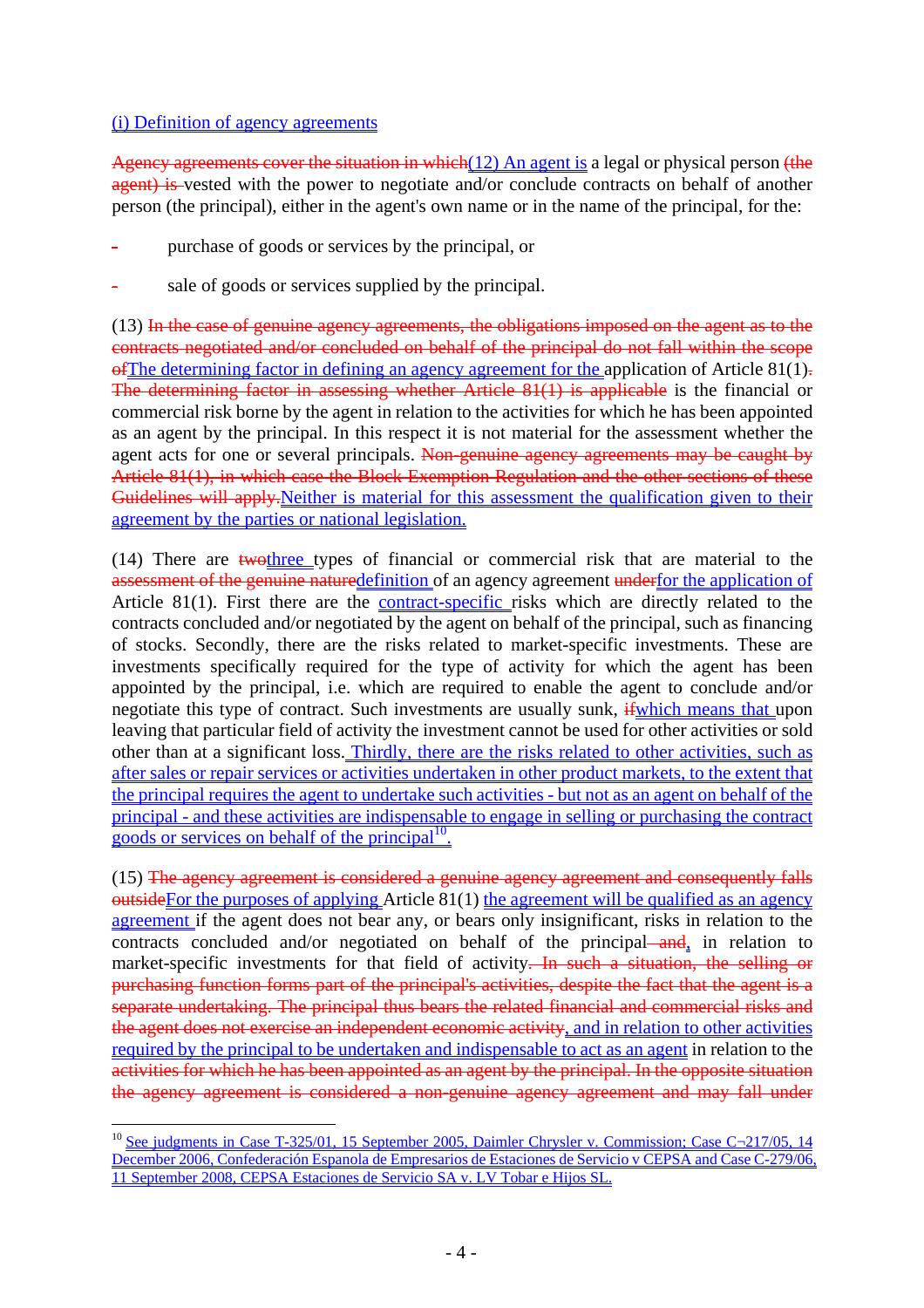Article 81(1). In that case the agent does bear such risks and will be treated as an independent dealer who must remain free in determining his marketing strategy in order to be able to recover his contract or market specific investments. Riskscontract goods and services. However, risks that are related to the activity of providing agency services in general, such as the risk of the agent's income being dependent upon his success as an agent or general investments in for instance premises or personnel, are not material to this assessment.

(16) The question of risk must be assessed on a case-by-case basis, and with regard to the economic reality of the situation rather than the legal form. Nonetheless, the Commission considers thatFor the purpose of applying Article 81(1) an agreement will thus generally not be applicable to the obligations imposed on the agent as to the contracts negotiated and/or concluded on behalf of the principalconsidered an agency agreement where property in the contract goods bought or sold does not vest in the agent, or the agent does not himself supply the contract services and where the agent:

- does not contribute to the costs relating to the supply/purchase of the contract goods or services, including the costs of transporting the goods. This does not preclude the agent from carrying out the transport service, provided that the costs are covered by the principal;

- is not, directly or indirectly, obliged to invest in sales promotion, such as contributions to the advertising budgets of the principal;

does not maintain at his own cost or risk stocks of the contract goods, including the costs of financing the stocks and the costs of loss of stocks and can return unsold goods to the principal without charge, unless the agent is liable for fault (for example, by failing to comply with reasonable security measures to avoid loss of stocks);

- does not create and/or operate an after-sales service, repair service or a warranty service unless it is fully reimbursed by the principal;

- does not make market-specific investments in equipment, premises or training of personnel, such as for example the petrol storage tank in the case of petrol retailing or specific software to sell insurance policies in case of insurance agents;

does not undertake responsibility towards third parties for damage caused by the product sold (product liability), unless, as agent, he is liable for fault in this respect;

- does not take responsibility for customers' non-performance of the contract, with the exception of the loss of the agent's commission, unless the agent is liable for fault (for example, by failing to comply with reasonable security or anti-theft measures or failing to comply with reasonable measures to report theft to the principal or police or to communicate to the principal all necessary information available to him on the customer's financial reliability) $\frac{1}{2}$ .

is not, directly or indirectly, obliged to invest in sales promotion, such as contributions to the advertising budgets of the principal;

does not make market-specific investments in equipment, premises or training of personnel, such as for example the petrol storage tank in the case of petrol retailing or specific software to sell insurance policies in case of insurance agents;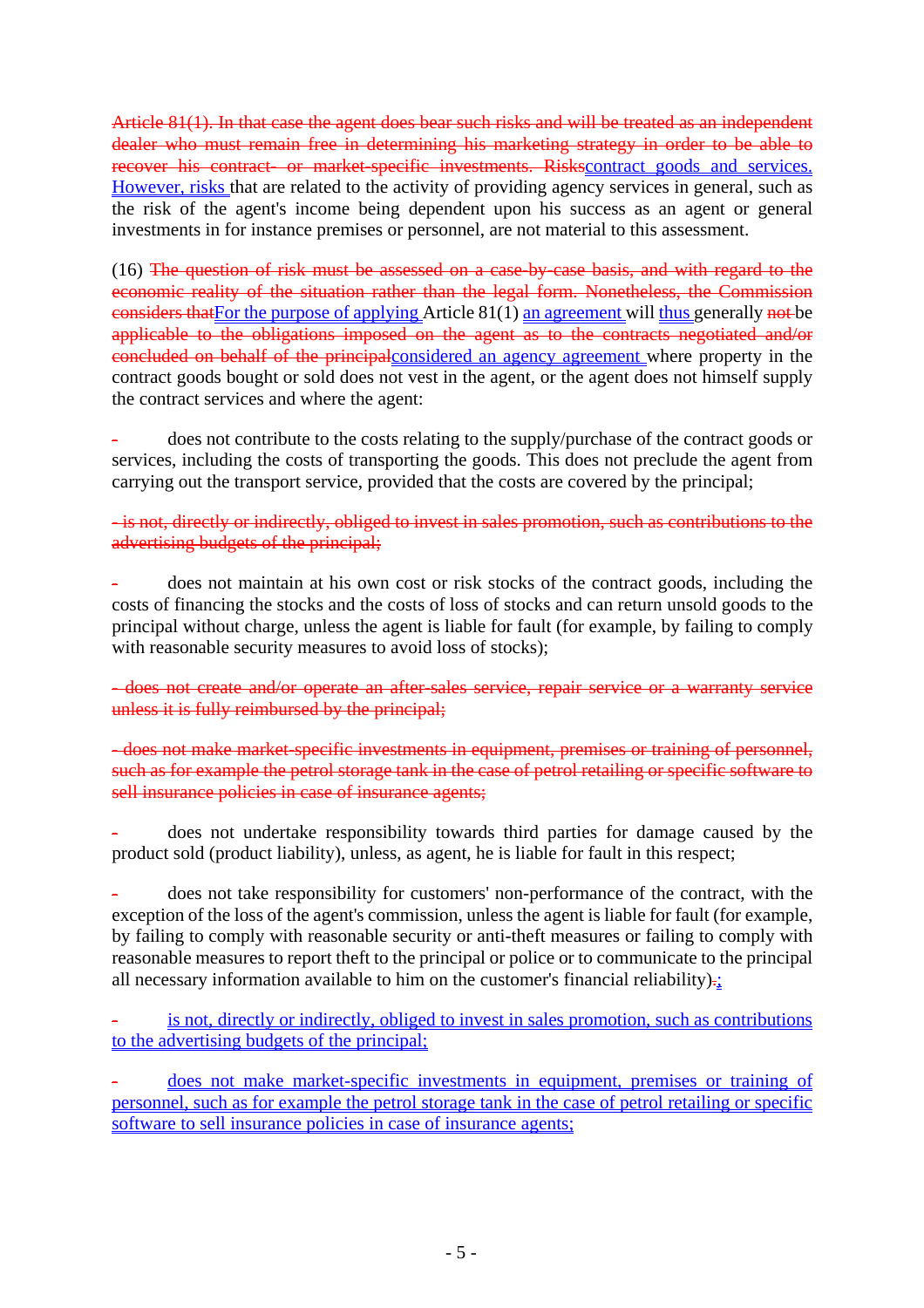does not create and/or operate an after-sales service, repair service or a warranty service required by the principal unless these services are fully reimbursed by the principal or unless these services are not indispensable to engage in selling or purchasing the contract goods or services on behalf of the principal<sup>11</sup>;

- does not operate in other (product) markets unless this is not indispensable to engage in selling or purchasing the contract goods or services on behalf of the principal.

(17) This list is not exhaustive. However, where the agent incurs one or more of the above risks or costs, then Article  $81(1)$  may apply as with any other vertical agreement. the agreement between agent and principal will not be qualified as an agency agreement. The question of risk must be assessed on a case-by-case basis, and with regard to the economic reality of the situation rather than the legal form. For practical reasons, the risk analysis may start with the assessment of the contract-specific risks. If contract-specific risks are incurred by the agent, this will be enough to conclude that the agent is an independent distributor. On the contrary, if the agent does not incur contract-specific risks, then it will be necessary to continue further the analysis by assessing the risks related to market-specific investments. Finally, if the agent does not incur any contract-specific risks and risks related to market-specific investments, the risks related to other required activities, such as after sales servicing, may have to be considered, to the extent that these activities are indispensable to act as an agent on behalf of the principal.

(ii) The application of Article  $81(1)$  to agency agreements

 $\overline{a}$ 

(18) If an agency agreement does not fall within the scope of application of Article 81(1), thenIn the case of agency agreements as defined above, the selling or purchasing function of the agent forms part of the principal's activities. Since the principal bears the commercial and financial risks related to the selling and purchasing of the contract goods and services all obligations imposed on the agent in relation to the contracts concluded and/or negotiated on behalf of the principal fall outside Article 81(1). The following obligations on the agent's part will generally be considered to form an inherent part of an agency agreement, as each of them relates to the ability of the principal to fix the scope of activity of the agent in relation to the contract goods or servicesgoods or services, which is essential if the principal is to take the risks and therefore to be in a position to determine the commercial strategy:

- limitations on the territory in which the agent may sell these goods or services;
- limitations on the customers to whom the agent may sell these goods or services;

the prices and conditions at which the agent must sell or purchase these goods or services.

(19) In addition to governing the conditions of sale or purchase of the contract goods or services by the agent on behalf of the principal, agency agreements often contain provisions which concern the relationship between the agent and the principal. In particular, they may contain a provision preventing the principal from appointing other agents in respect of a given type of transaction, customer or territory (exclusive agency provisions) and/or a provision

<sup>&</sup>lt;sup>11</sup> See Case T-325/01, 15 September 2005, Daimler Chrysler v. Commission, paragraph 113. In this paragraph the CFI states that the risks taken by the agent for after-sales services are in principle not relevant to assess the risks for selling or purchasing the contract goods or services on behalf of the principal. Those risks however become relevant if they are indispensable to engage in selling or purchasing the contract goods or services on behalf of the principal.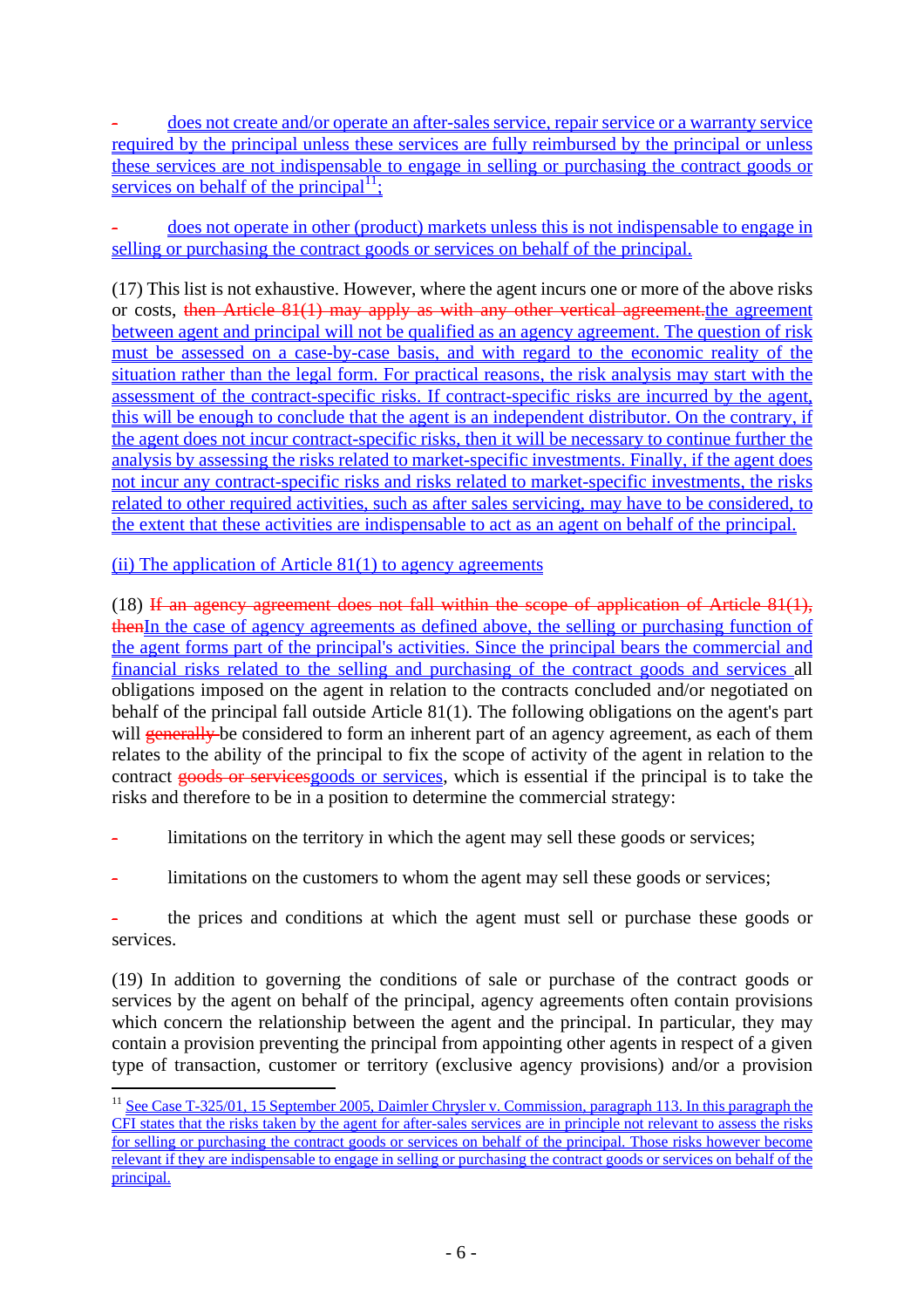preventing the agent from acting as an agent or distributor of undertakings which compete with the principal (non-competesingle branding provisions). Since the agent is a separate undertaking from the principal, the provisions which concern the relationship between the agent and the principal may infringe Article 81(1). Exclusive agency provisions concern only intra-brand competition and will in general not lead to anti-competitive effects. Non-competeHowever, single branding provisions, including and post-term non-compete provisions, which concern inter-brand competition and, may infringe Article 81(1) if they lead to or contribute to a (cumulative) foreclosure effect on the relevant market where the contract goods or services are sold or purchased (see in particular Section VI.2.1). Such provisions may benefit from the Block Exemption Regulation, in particular when the conditions provided in Article 5 thereof are fulfilled. They can also be individually justified by efficiencies under Article 81(3) as for instance described below in paragraphs 140-144.

(20) An agency agreement may also fall within the scope of Article 81(1), even if the principal bears all the relevant financial and commercial risks, where it facilitates collusion. This could for instance be the case when a number of principals use the same agents while collectively excluding others from using these agents, or when they use the agents to collude on marketing strategy or to exchange sensitive market information between the principals.

(21) Where the agent bears some or all of the relevant risks as described in paragraph 16, the agreement between agent and principal will not be qualified as an agency agreement for the purpose of applying Article  $81(1)$ . In that situation the agent will be treated as an independent dealer and the agreement between agent and principal will be subject to Article 81(1) as any other vertical agreement.

## 3. Subcontracting agreements

(22) Subcontracting concerns a contractor providing technology or equipment to a subcontractor who undertakes to produce certain products on the basis thereof (exclusively) for the contractor. Subcontracting is covered by the Commission's Notice concerning the assessment of certain subcontracting agreements in relation to Article 81(1) of the Treaty<sup>12</sup>. According to this notice, which remains applicable, subcontracting agreements whereby the subcontractor undertakes to produce certain products exclusively for the contractor generally fall outside Article 81(1) provided that the technology or equipment is necessary to enable the subcontractor to produce the products. However, other restrictions imposed on the subcontractor such as the obligation not to conduct or exploit his own research and development or not to produce in general for third parties may be caught by Article  $81^{13}$ .

# **III. APPLICATION OF THE BLOCK EXEMPTION REGULATION**

# **1. Safe harbour created by the Block Exemption Regulation**

(2123) The Block Exemption Regulation creates a presumption of legality for vertical agreements depending on the market share of the supplier  $\alpha$  or the buyer. Pursuant to Article 3 of the Block Exemption Regulation, it is in general the supplier's market share of the supplier on the market where it sells the contract goods or services and the buyer's market share on the market(s) where it resells the contract goods or services or where it sells its product produced

 $\overline{a}$ 

 $^{12}$  OJ C 1, 3.1.1979, p. 2.

<sup>&</sup>lt;sup>13</sup> See paragraph 3 of the subcontracting notice.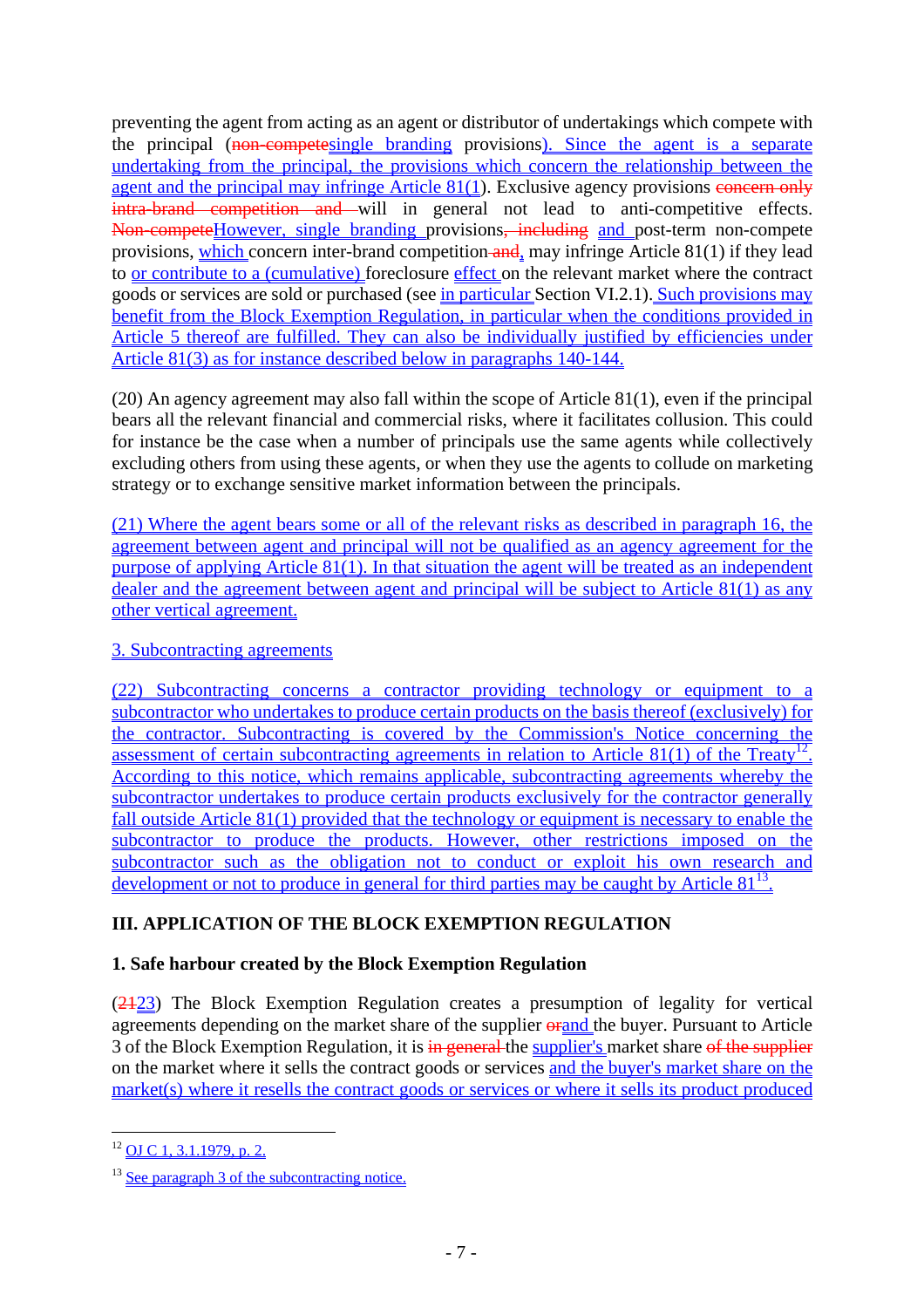with the help of the contract goods or services which determines determine the applicability of the block exemption. This The supplier's as well as the buyer's market share may not exceed the threshold of 30 % in order for the block exemption to apply. Only where the agreement contains an exclusive supply obligation, as defined in Article 1(c) of the Block Exemption Regulation, is it the buyer's market share on the market where it purchases the contract goods or services which may not exceed the threshold of 30 % in order for the block exemption to apply. For market share issues see Section V (paragraphs 8882 to 9991).

(22) From an economic point of view, a vertical agreement may have effects not only on the market between supplier and buyer but also on markets downstream of the buyer. The simplified approach of the Block Exemption Regulation, which only takes into account the market share of the supplier or the buyer (as the case may be) on the market between these two parties, is justified by the fact that below the threshold of 30 % the effects on downstream markets will in general be limited. In addition, only having to consider the market between supplier and buyer makes the application of the Block Exemption Regulation easier and enhances the level of legal certainty, while the instrument of withdrawal (see paragraphs 71 to 87) remains available to remedy possible problems on other related markets.

# **2. Scope of the Block Exemption Regulation**

# **(i) Definition of vertical agreements**

 $(2324)$  Vertical agreements are defined in Article 2(1) of the Block Exemption Regulation as "«agreements or concerted practices entered into between two or more undertakings each of which operates, for the purposes of the agreement, at a different level of the production or distribution chain, and relating to the conditions under which the parties may purchase, sell or resell certain goods or services $\frac{n}{2}$ .

(2425) There are threefour main elements in this definition:

The Block Exemption Regulation applies to agreements and concerted practices. The Block Exemption Regulation does not apply to unilateral conduct of the undertakings concerned. Such unilateral conduct can fall within the scope of Article 82 of the EC Treaty which prohibits abuses of a dominant position. For there to be an agreement within the meaning of Article 81 it is sufficient that the parties have expressed their joint intention to conduct themselves on the market in a specific way. The form in which that intention is expressed is irrelevant as long as it constitutes a faithful expression of the parties' intention. In case there is no explicit agreement expressing the concurrence of wills, the Commission will have to prove that the unilateral policy of one party receives the acquiescence of the other party. For vertical agreements, there are two ways in which acquiescence with a particular unilateral policy can be established. First, the acquiescence can be deduced from the powers conferred upon the parties in a general agreement drawn up in advance. If the clauses of the agreement drawn up in advance provide for or authorise a party to adopt subsequently a specific unilateral policy which will be binding on the other party, the acquiescence of that policy by the other party can be established on the basis thereof<sup>14</sup>. Secondly, in the absence of such an explicit acquiescence, the Commission can show the existence of tacit acquiescence. For that it is necessary to show first that one party requires explicitly or implicitly the cooperation of the other party for the implementation of its unilateral policy and second that the other party

 $\overline{a}$ <sup>14</sup> Case C-74/04 P, 13 July 2006, Commission v. Volkswagen AG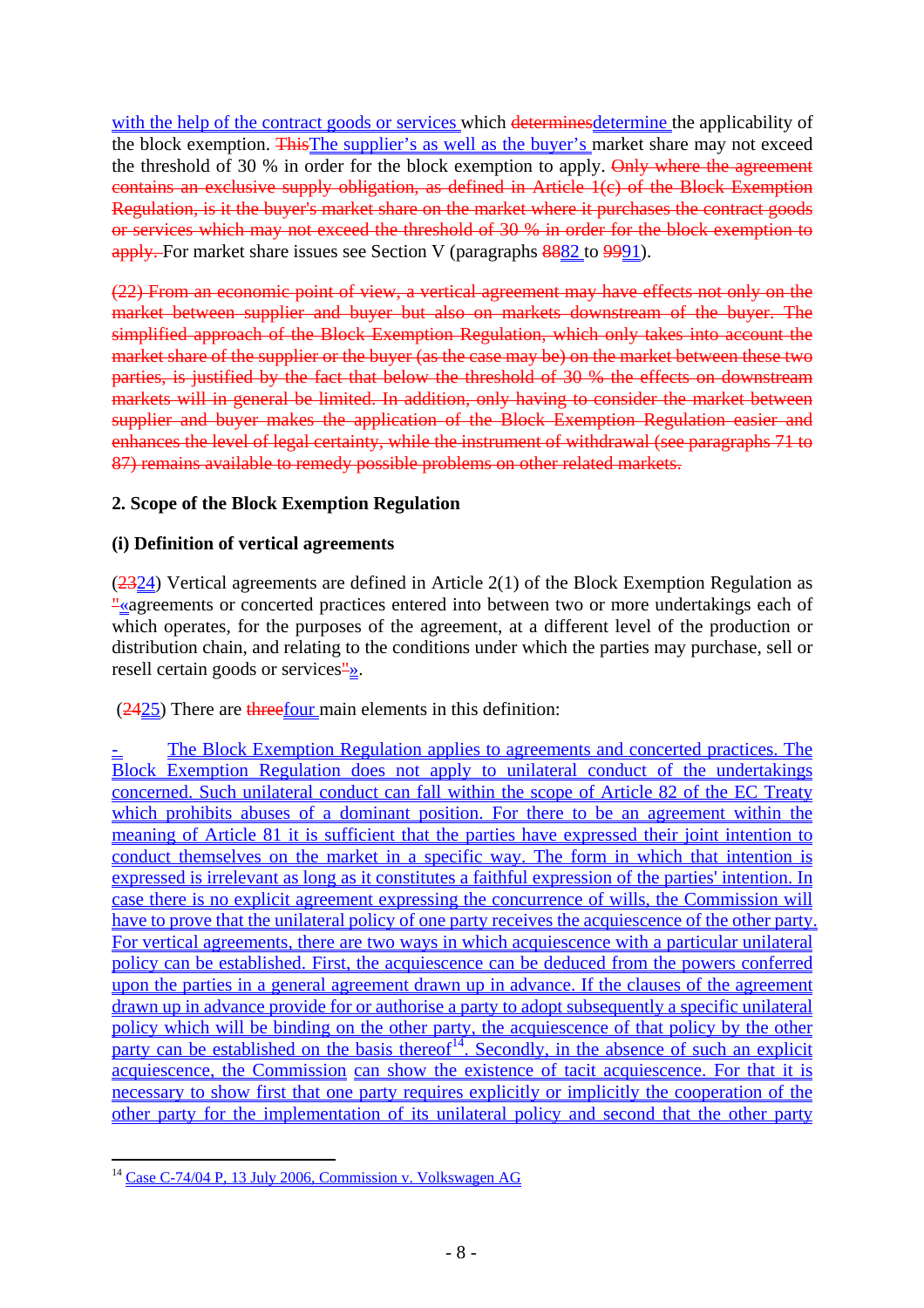complied with that requirement by implementing that unilateral policy in practice<sup>15</sup>. For instance, if after a supplier's announcement of a unilateral reduction of supplies in order to prevent parallel trade, distributors reduce immediately their orders and stop engaging in parallel trade, then those distributors tacitly acquiesce to the supplier's unilateral policy. Similarly, for vertical agreements, tacit acquiescence may be deduced from the level of coercion exerted by a party to impose its unilateral policy on the other party or parties to the agreement in combination with the number of distributors who are actually implementing in practice the unilateral policy of the supplier. For instance, a system of monitoring and penalties, set up by a supplier to penalise those distributors who do not comply with its unilateral policy, points to tacit acquiescence with the supplier's unilateral policy if this system allows the supplier to implement in practice its policy. The two ways of establishing acquiescence described above can be used jointly;

-the The agreement or concerted practice is between two or more undertakings. Vertical agreements with final consumers not operating as an undertaking are not covered; by the Block Exemption Regulation. More generally, agreements with final consumers do not fall under Article 81(1), as that article applies only to agreements between undertakings, decisions by associations of undertakings and concerted practices of undertakings. This is without prejudice to the possible application of Article 82 of the Treaty;

the agreement or concerted practice is between undertakings each operating, for the purposes of the agreement, at a different level of the production or distribution chain. This means for instance that one undertaking produces a raw material which the other undertaking uses as an input, or that the first is a manufacturer, the second a wholesaler and the third a retailer. This does not preclude an undertaking from being active at more than one level of the production or distribution chain;

the agreements or concerted practices relate to the conditions under which the parties to the agreement, the supplier and the buyer,  $\frac{n}{2}$  may purchase, sell or resell certain goods or services"». This reflects the purpose of the Block Exemption Regulation to cover purchase and distribution agreements. These are agreements which concern the conditions for the purchase, sale or resale of the goods or services supplied by the supplier and/or which concern the conditions for the sale by the buyer of the goods or services which incorporate these goods or services. For the application of the Block Exemption Regulation both the goods or services supplied by the supplier and the resulting goods or services are considered to be contract goods or services. Vertical agreements relating to all final and intermediate goods and services are covered. The only exception is the automobile sector, as long as this sector remains covered by a specific block exemption such as that granted by Commission Regulation (EC) No  $\frac{14751400}{95(9)2002^{16}}$ . The goods or services provided by the supplier may be resold by the buyer or may be used as an input by the buyer to produce his own goods or services.

(2526) The Block Exemption Regulation also applies to goods sold and purchased for renting to third parties. However, rent and lease agreements as such are not covered, as no good or service is being sold by the supplier to the buyer. More generally, the Block Exemption Regulation does not cover restrictions or obligations that do not relate to the conditions of purchase, sale and resale, such as an obligation preventing parties from carrying out independent research and development which the parties may have included in an otherwise

 $\overline{a}$ <sup>15</sup> Case T-41/96, 26 October 2000, Bayer AG v. Commission

<sup>16</sup> OJ L 203, 31.7.2002, p. 30.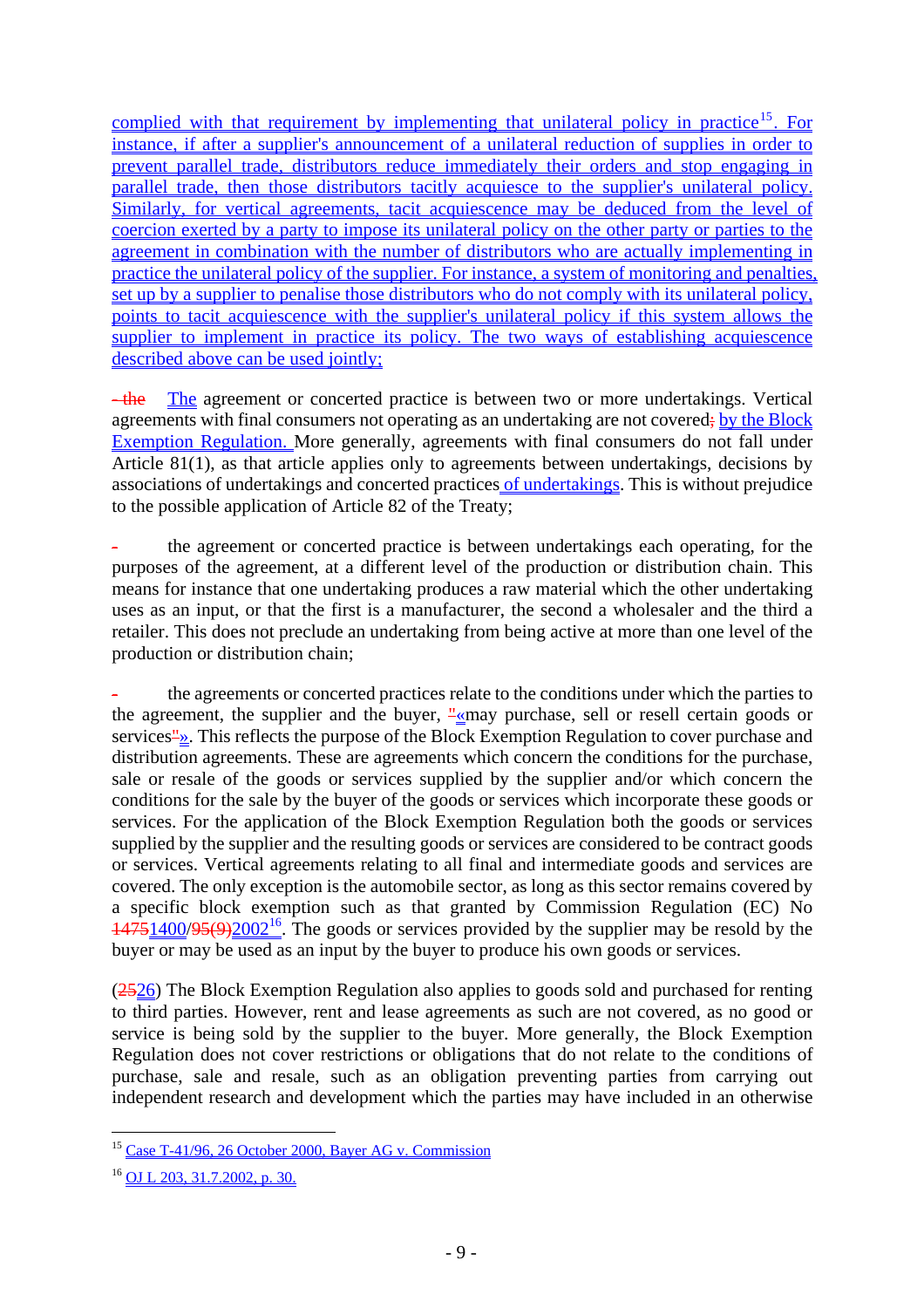vertical agreement. In addition,  $\overline{ArticlesArticle}$  2(2) to (5) directly or indirectly excludeexcludes certain vertical agreements from the application of the Block Exemption Regulation.

#### **(ii) Vertical agreements between competitors**

 $(2627)$  Article 2(4) of the Block Exemption Regulation explicitly excludes from its application " wertical agreements entered into between competing undertakings" ». Vertical agreements between competitors will beare dealt with, as regards possible collusion effects, in the forthcoming Guidelines on the applicability of Article 81 to horizontal cooperation( $\overline{10}$ )  $\alpha$  agreements<sup>17</sup>. However, the vertical aspects of such agreements need to be assessed under these Guidelines. Article  $1(1)(a)$  of the Block Exemption Regulation defines competing undertakings as  $\frac{\pi}{2}$  actual or potential suppliers in the same product market  $\frac{\pi}{2}$ , irrespective of whether or not they are competitors on the same geographic market. Competing undertakings are undertakings that are actual or potential suppliers of the contract goods or services or goods or services that are substitutes for the contract goods or services. A potential supplier is an undertaking that does not actually produce a competing product but could and would be likely to do so in the absence of the agreement in response to a small and permanent increase in relative prices. This means that the undertaking would be able and likely to undertake the necessary additional investments and supply the market within 1 year. This assessment has to be based on realistic grounds; the mere theoretical possibility of entering a market is not sufficient $\left(11\right)^{18}$ .

 $(2728)$  There are threetwo exceptions to the general exclusion of vertical agreements between competitors,  $all$  threeboth being set out in Article 2(4) and relating to non-reciprocal agreements. Non-reciprocal means, for instance, that while one manufacturer becomes the distributor of the products of another manufacturer, the latter does not become the distributor of the products of the first manufacturer. Non- $\lnot$ reciprocal agreements between competitors are covered by the Block Exemption Regulation where  $(1)$  the buyer has a turnover not exceeding EUR 100 million, or (2) the supplier is a manufacturer and distributor of goods, while the buyer is only a distributor and not also a manufacturer of competing goods, or  $(32)$  the supplier is a provider of services operating at several levels of trade, while the buyer operates at the retail level and does not provide competing services at the level of trade where it purchases the contract services. The secondfirst exception covers situations of dual distribution, i.e. the manufacturer of particular goods also acts as a distributor of the goods in competition with independent distributors of his goods. A distributor who provides specifications to a manufacturer to produce particular goods under the distributor's brand name is not to be considered a manufacturer of such own-brand goods. The thirdsecond exception covers similar situations of dual distribution, but in this case for services, when the supplier is also a provider of servicesproducts at the retail level ofwhere the buyer operates.

## **(iii) Associations of retailers**

(2829) Article 2(2) of the Block Exemption Regulation includes in its application vertical agreements entered into by an association of undertakings which fulfils certain conditions and

 $\overline{a}$ <sup>17</sup> OJ C 3 of 06.01.2001. Need also a new reference to the forthcoming revision.

<sup>&</sup>lt;sup>18</sup> See Commission Notice on the definition of the relevant market for the purposes of Community competition law, OJ C 372, 9.12.1997, p. 5, at paragraphs 20 to 24, the Commission's Thirteenth Report on Competition Policy, point 55, and Commission Decision 90/410/EEC in Case No IV/32.009 - Elopak/Metal Box-Odin, OJ L 209. 8.8.1990, p. 15.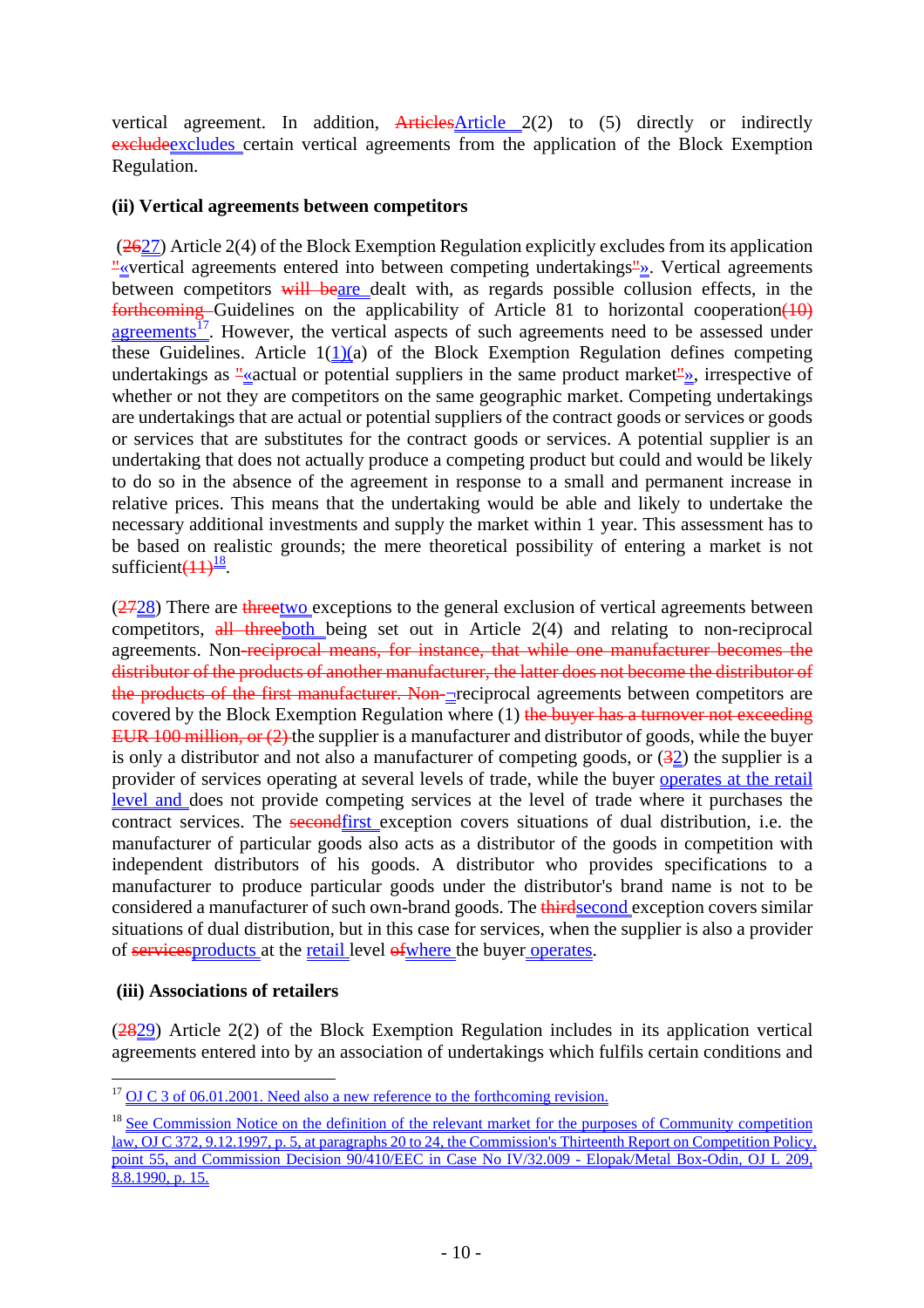thereby excludes from the Block Exemption Regulation vertical agreements entered into by all other associations. Vertical agreements entered into between an association and its members, or between an association and its suppliers, are covered by the Block Exemption Regulation only if all the members are retailers of goods (not services) and if each individual member of the association has a turnover not exceeding EUR 50 million. Retailers are distributors reselling goods to final consumers. Where only a limited number of the members of the association have a turnover not significantly exceeding the EUR 50 million threshold, this will normally not change the assessment under Article 81.

(2930) An association of undertakings may involve both horizontal and vertical agreements. The horizontal agreements have to be assessed according to the principles set out in the forthcoming Guidelines on the applicability of Article 81 to horizontal cooperation agreements. If this assessment leads to the conclusion that a cooperation between undertakings in the area of purchasing or selling is acceptable, a further assessment will be necessary to examine the vertical agreements concluded by the association with its suppliers or its individual members. The latter assessment will follow the rules of the Block Exemption Regulation and these Guidelines. For instance, horizontal agreements concluded between the members of the association or decisions adopted by the association, such as the decision to require the members to purchase from the association or the decision to allocate exclusive territories to the members have to be assessed first as a horizontal agreement. Only if this assessment is positive does it become relevant to assess the vertical agreements between the association and individual members or between the association and suppliers.

#### **(iv) Vertical agreements containing provisions on intellectual property rights (IPRs)**

 $(3031)$  Article 2(3) of the Block Exemption Regulation includes in its application vertical agreements containing certain provisions relating to the assignment of IPRs to or use of IPRs by the buyer and thereby excludes from the Block Exemption Regulation all other vertical agreements containing IPR provisions. The Block Exemption Regulation applies to vertical agreements containing IPR provisions when five conditions are fulfilled:

The IPR provisions must be part of a vertical agreement, i.e. an agreement with conditions under which the parties may purchase, sell or resell certain goods or services;

- The IPRs must be assigned to, or licensed for use by, the buyer;
- The IPR provisions must not constitute the primary object of the agreement;

The IPR provisions must be directly related to the use, sale or resale of goods or services by the buyer or his customers. In the case of franchising where marketing forms the object of the exploitation of the IPRs, the goods or services are distributed by the master franchisee or the franchisees;

The IPR provisions, in relation to the contract goods or services, must not contain restrictions of competition having the same object or effect as vertical restraints which are not exempted under the Block Exemption Regulation.

 (3132) These conditions ensure that the Block Exemption Regulation applies to vertical agreements where the use, sale or resale of goods or services can be performed more effectively because IPRs are assigned to or transferredlicensed for use by the buyer. In other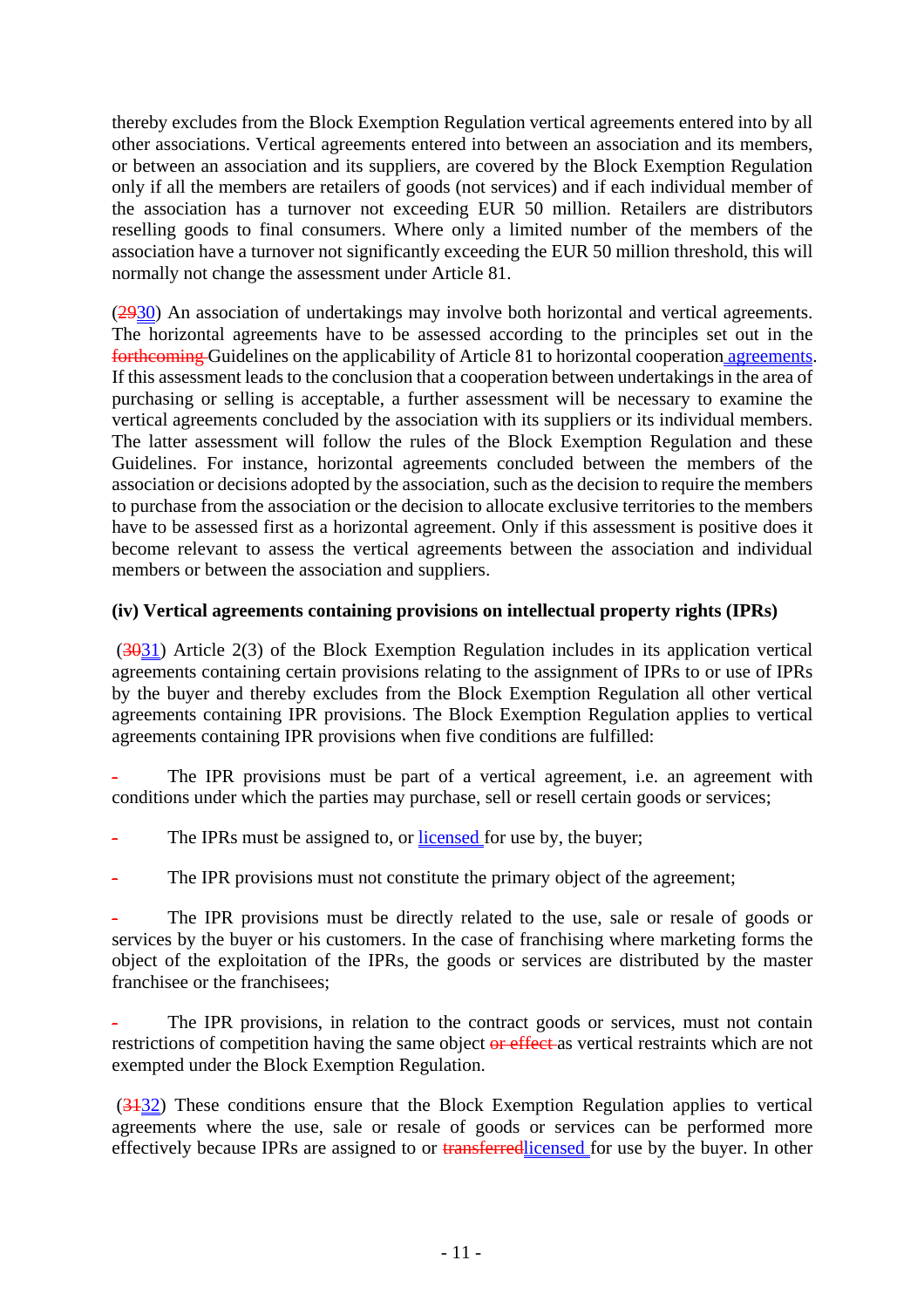words, restrictions concerning the assignment or use of IPRs can be covered when the main object of the agreement is the purchase or distribution of goods or services.

(3233) The first condition makes clear that the context in which the IPRs are provided is an agreement to purchase or distribute goods or an agreement to purchase or provide services and not an agreement concerning the assignment or licensing of IPRs for the manufacture of goods, nor a pure licensing agreement. The Block Exemption Regulation does not cover for instance:

agreements where a party provides another party with a recipe and licenses the other party to produce a drink with this recipe;

agreements under which one party provides another party with a mould or master copy and licenses the other party to produce and distribute copies;

the pure licence of a trade mark or sign for the purposes of merchandising;

sponsorship contracts concerning the right to advertise oneself as being an official sponsor of an event;

- copyright licensing such as broadcasting contracts concerning the right to record and/or the right to-broadcast an event.

(3334) The second condition makes clear that the Block Exemption Regulation does not apply when the IPRs are provided by the buyer to the supplier, no matter whether the IPRs concern the manner of manufacture or of distribution. An agreement relating to the transfer of IPRs to the supplier and containing possible restrictions on the sales made by the supplier is not covered by the Block Exemption Regulation. This means in particular that subcontracting involving the transfer of know-how to a subcontractor $\frac{12}{2}$  does not fall within the scope of application of the Block Exemption Regulation. However, vertical agreements under which the buyer provides only specifications to the supplier which describe the goods or services to be supplied are covered by the Block Exemption Regulation.

(3435) The third condition makes clear that in order to be covered by the Block Exemption Regulation the primary object of the agreement must not be the assignment or licensing of IPRs. The primary object must be the purchase, sale or distribution resale of goods or services and the IPR provisions must serve the implementation of the vertical agreement.

(3536) The fourth condition requires that the IPR provisions facilitate the use, sale or resale of goods or services by the buyer or his customers. The goods or services for use or resale are usually supplied by the licensor but may also be purchased by the licensee from a third supplier. The IPR provisions will normally concern the marketing of goods or services. This is for instance the case in a franchise agreement where the franchisor sells to the franchisee goods for resale and in addition licenses the franchisee to use his trade mark and know-how to market the goods. Also covered is the case where the supplier of a concentrated extract licenses the buyer to dilute and bottle the extract before selling it as a drink.

(3637) The fifth condition signifies in particular that the IPR provisions should not have the same object or effect as any of the hardcore restrictions listed in Article 4 of the Block

 $\overline{a}$ <sup>19</sup> See Notice on subcontracting, OJ C 1, 3.1.1979, p. 2.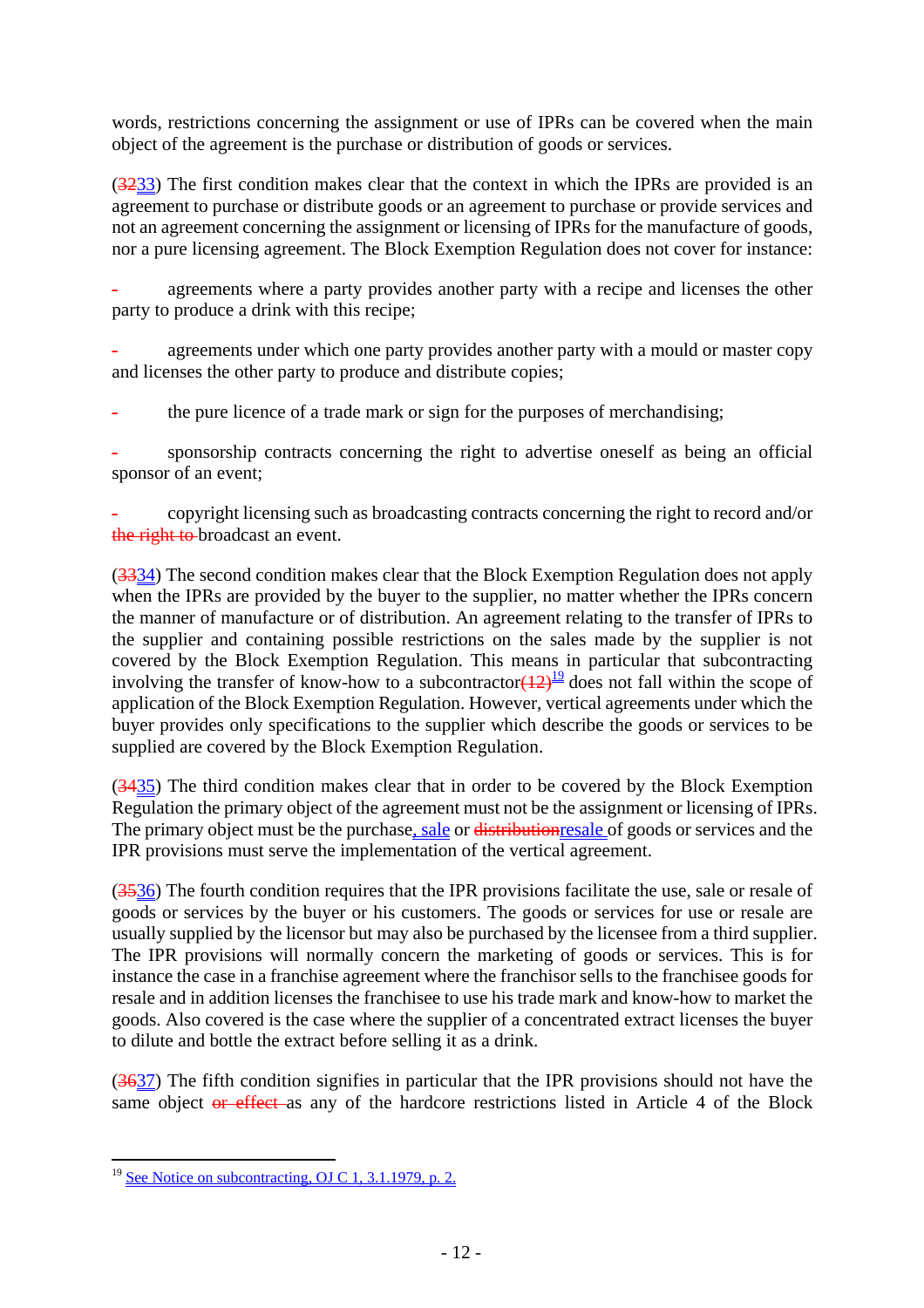Exemption Regulation or any of the restrictions excluded from the coverage of the Block Exemption Regulation by Article 5 (see paragraphs  $4647$  to  $6165$ ).

(3738) Intellectual property rights which may be considered to serve the implementation of vertical agreements within the meaning of Article 2(3) of the Block Exemption Regulation generally concern three main areas: trade marks, copyright and know-how.

#### Trade mark

(3839) A trade mark licence to a distributor may be related to the distribution of the licensor's products in a particular territory. If it is an exclusive licence, the agreement amounts to exclusive distribution.

## Copyright

 $(3940)$  Resellers of goods covered by copyright (books, software, etc.) may be obliged by the copyright holder only to resell under the condition that the buyer, whether another reseller or the end user, shall not infringe the copyright. Such obligations on the reseller, to the extent that they fall under Article 81(1) at all, are covered by the Block Exemption Regulation.

(4041) Agreements, under which hard copies of software are supplied for resale and where the reseller does not acquire a licence to any rights over the software but only has the right to resell the hard copies, are to be regarded as agreements for the supply of goods for resale for the purpose of the Block Exemption Regulation. Under this form of distribution the licence of the software only takes place between the copyright owner and the user of the software. This may take the form of a "«shrink wrap"» licence, i.e. a set of conditions included in the package of the hard copy which the end user is deemed to accept by opening the package.

(4142) Buyers of hardware incorporating software protected by copyright may be obliged by the copyright holder not to infringe the copyright, for example not to make copies and resell the software or not to make copies and use the software in combination with other hardware. Such use-restrictions, to the extent that they fall within Article 81(1) at all, are covered by the Block Exemption Regulation.

#### Know-how

 (4243) Franchise agreements, with the exception of industrial franchise agreements, are the most obvious example where know-how for marketing purposes is communicated to the buyer. Franchise agreements contain licences of intellectual property rights relating to trade marks or signs and know-how for the use and distribution of goods or the provision of services. In addition to the licence of IPR, the franchisor usually provides the franchisee during the life of the agreement with commercial or technical assistance, such as procurement services, training, advice on real estate, financial planning etc. The licence and the assistance are integral components of the business method being franchised.

(4344) Licensing contained in franchise agreements is covered by the Block Exemption Regulation if all five conditions listed in point 30 paragraph 31 are fulfilled. This is usually the case, as under most franchise agreements, including master franchise agreements, the franchisor provides goods and/or services, in particular commercial or technical assistance services, to the franchisee. The IPRs help the franchisee to resell the products supplied by the franchisor or by a supplier designated by the franchisor or to use those products and sell the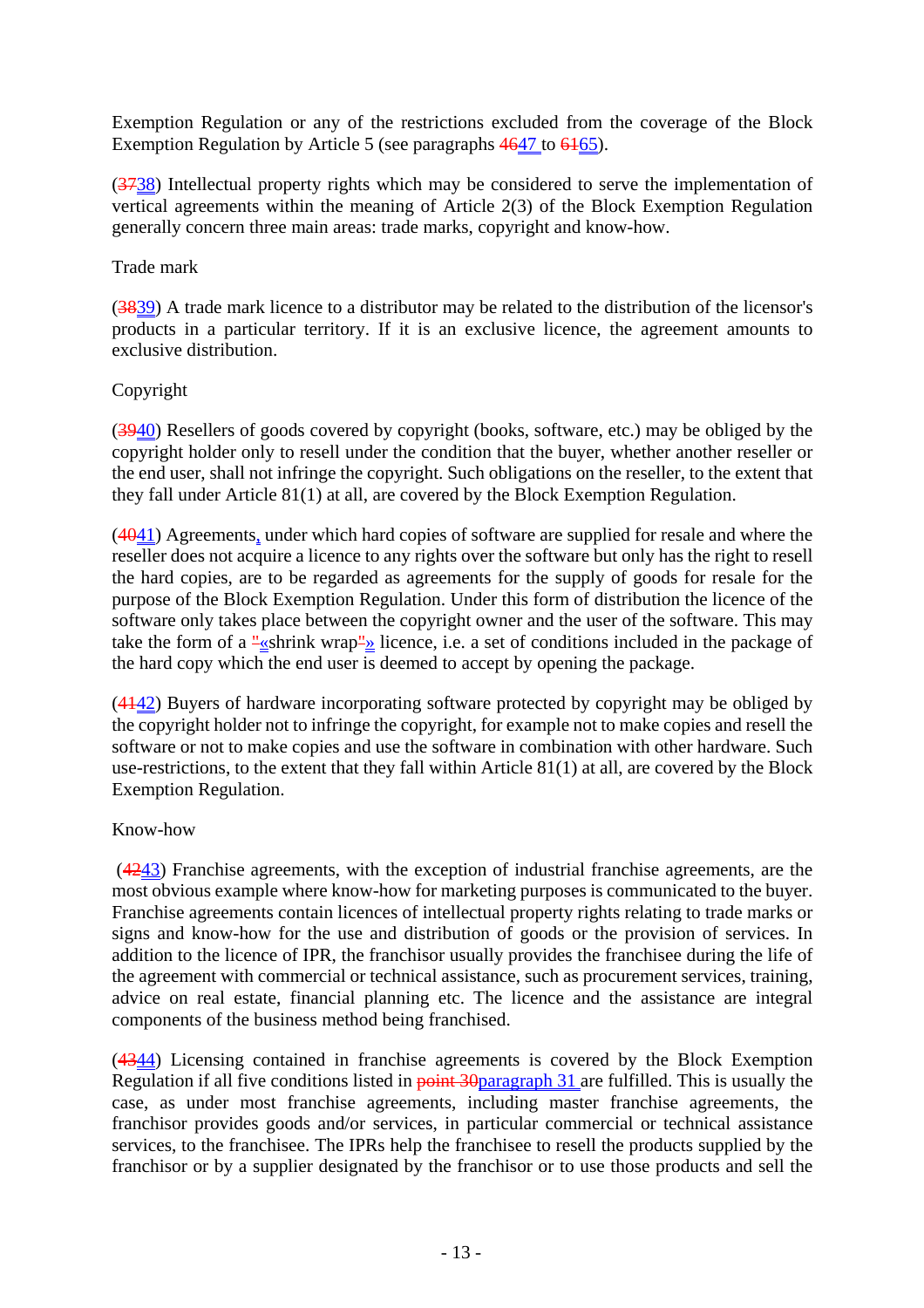resulting goods or services. Where the franchise agreement only or primarily concerns licensing of IPRs, such an agreement is not covered by the Block Exemption Regulation, but  $\frac{1}{x}$ will be treated in a way similar to those franchise agreements which are covered by thethe Commission will, as a general rule, apply to it the principles set out in this Block Exemption Regulation and these Guidelines.

(4445) The following IPR-related obligations are generally considered to be necessary to protect the franchisor's intellectual property rights and are, if these obligations fall under Article 81(1), also covered by the Block Exemption Regulation:

(a) an obligation on the franchisee not to engage, directly or indirectly, in any similar business;

(b) an obligation on the franchisee not to acquire financial interests in the capital of a competing undertaking such as would give the franchisee the power to influence the economic conduct of such undertaking;

(c) an obligation on the franchisee not to disclose to third parties the know-how provided by the franchisor as long as this know-how is not in the public domain;

(d) an obligation on the franchisee to communicate to the franchisor any experience gained in exploiting the franchise and to grant it, and other franchisees, a non--exclusive licence for the know-how resulting from that experience;

(e) an obligation on the franchisee to inform the franchisor of infringements of licensed intellectual property rights, to take legal action against infringers or to assist the franchisor in any legal actions against infringers;

(f) an obligation on the franchisee not to use know-how licensed by the franchisor for purposes other than the exploitation of the franchise;

(g) an obligation on the franchisee not to assign the rights and obligations under the franchise agreement without the franchisor's consent.

(v) Relationship to other block exemption regulations

 $\overline{a}$ 

 $(4546)$  Article 2(5) states that the Block Exemption Regulation does  $\frac{\pi}{4}$  and apply to vertical agreements the subject matter of which falls within the scope of any other block exemption regulation»." This means that the Block Exemption Regulation does not apply to vertical agreements covered by Commission Regulation (EC) No  $240772/96(13)2004^{20}$  on technology transfer, Commission Regulation (EC) No  $\frac{14751400}{1995}\left(\frac{14}{2002^{21}}\right)$  for car distribution or Regulations (EECEC) No  $4172658/85(15)2000^{22}$  and (EECEC) No  $4182659/85(16)2000^{23}$ 

<sup>&</sup>lt;sup>20</sup> Commission Regulation (EC) No 772/2004 of 27 April 2004 on the application of Article 81(3) of the Treaty to categories of technology transfer agreements, OJ L 123, 27.04.2004, p. 11-17

<sup>&</sup>lt;sup>21</sup> Commission Regulation 1400/2002 of 31 July 2002 on the application of Article 81(3) of the Treaty to categories of vertical agreements and concerted practices in the motor vehicle sector, OJ L 203, 31.7.2002, p. 30

<sup>&</sup>lt;sup>22</sup> Commission Regulation (EC) No 2658/2000 of 29 November 2000 on the application of Article 81(3) of the Treaty to categories of specialisation agreements, OJ L 304, 05.12.2000, p. 3

<sup>&</sup>lt;sup>23</sup> Commission Regulation (EC) No 2659/2000 of 29 November 2000 on the application of Article 81(3) of the Treaty to categories of research and development agreements OJ L 304, 05.12.2000, p. 7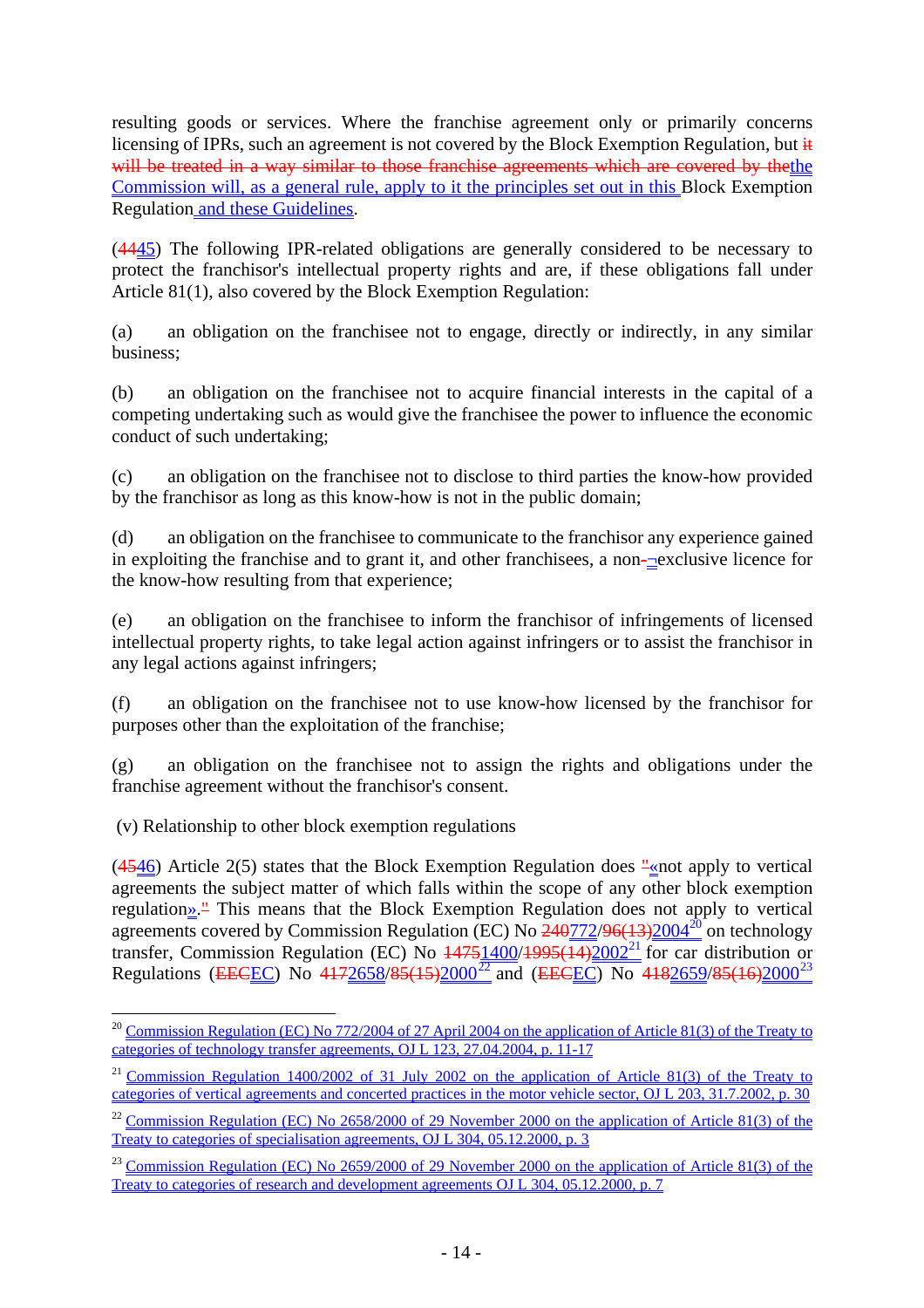exempting vertical agreements concluded in connection with horizontal agreements, as last amended by Regulation (EC) No 2236/97(17) or any future regulations of that kind.

## 3. Hardcore restrictions under the Block Exemption Regulation

(4647) The Block Exemption Regulation contains in Article 4 a list of hardcore restrictions which lead to the exclusion of the whole vertical agreement from the scope of application of the Block Exemption Regulation. This list of hardcore restrictions applies to vertical agreements concerning trade within the Community. In so far as vertical agreements concern exports outside the Community or imports/re-imports from outside the Community see the judgment in Javico v Yves Saint Laurent. Individual exemption of vertical agreements containing  $\frac{24}{3}$ Including such a hardcore restrictions is also unlikely.restriction in an agreement gives rise to the presumption that the agreement falls within Article 81(1). It also gives rise to the presumption that the agreement is unlikely to fulfil the conditions of Article 81(3), for which reason the block exemption does not apply. However, this is a rebuttable presumption which leaves open the possibility for undertakings to plead an efficiency defence under Article 81(3)  $\overline{EC}$  in an individual case.<sup>25</sup> In case the undertakings substantiate that likely efficiencies result from including the hardcore restriction in the agreement and that in general all the conditions of Article 81(3) are fulfilled, this will require the Commission to effectively assess - and not just presume - the likely negative effects on competition before making the ultimate assessment of whether the conditions of Article 81(3) are fulfilled<sup>26</sup>.

(4748) The hardcore restriction set out in Article 4(a) of the Block Exemption Regulation concerns resale price maintenance (RPM), that is agreements or concerted practices having as their direct or indirect object the establishment of a fixed or minimum resale price or a fixed or minimum price level to be observed by the buyer. In the case of contractual provisions or concerted practices that directly establish the resale price, the restriction is clear cut. However, RPM can also be achieved through indirect means. Examples of the latter are an agreement fixing the distribution margin, fixing the maximum level of discount the distributor can grant from a prescribed price level, making the grant of rebates or reimbursement of promotional costs by the supplier subject to the observance of a given price level, linking the prescribed resale price to the resale prices of competitors, threats, intimidation, warnings, penalties, delay or suspension of deliveries or contract terminations in relation to observance of a given price level. Direct or indirect means of achieving price fixing can be made more effective when combined with measures to identify price-cutting distributors, such as the implementation of a price monitoring system, or the obligation on retailers to report other members of the distribution network who deviate from the standard price level. Similarly, direct or indirect price fixing can be made more effective when combined with measures which may reduce the buyer's incentive to lower the resale price, such as the supplier printing a recommended resale price on the product or the supplier obliging the buyer to apply a most-favoured-customer clause. The same indirect means and the same "«supportive"» measures can be used to make

 $\overline{a}$ <sup>24</sup> This list of hardcore restrictions applies to vertical agreements concerning trade within the Community. In so far as vertical agreements concern exports outside the Community or imports/re-imports from outside the Community see the judgment in Case C-306/96 Javico v Yves Saint Laurent [1998] ECR I.

 $^{25}$  See in particular paragraphs 102 to 105 describing in general possible efficiencies related to vertical restraints and Section VI.2.2.10 on resale price restrictions. See for general guidance on this Communication from Guidelines on the application of Article  $81(3)$  of the Treaty, cited in note 4.

<sup>&</sup>lt;sup>26</sup> What is described here as two distinct legal steps may in practice be an iterative process where the parties and authority in several steps enhance and improve their respective arguments.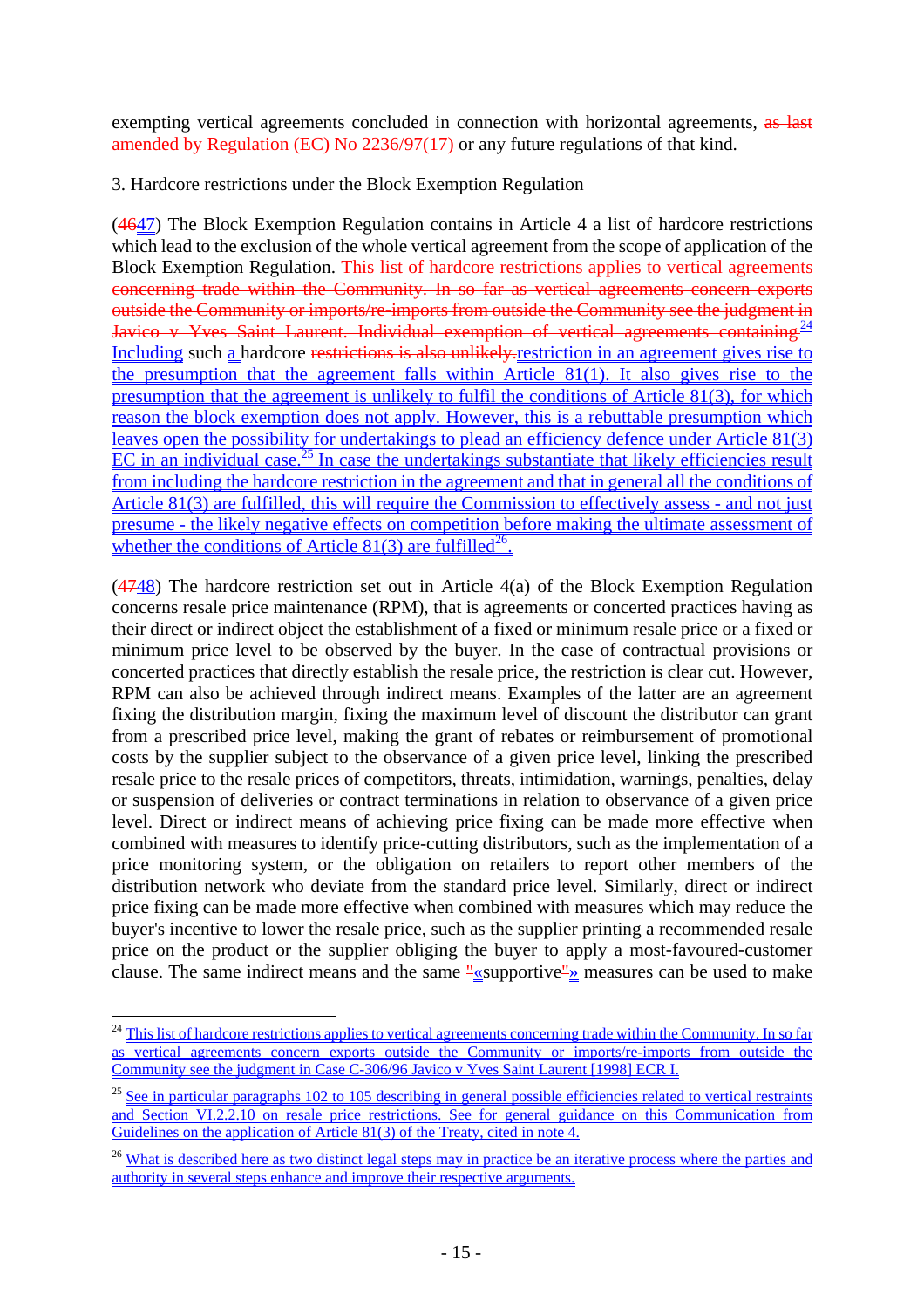maximum or recommended prices work as RPM. However, the use of a particular supportive measure or the provision of a list of recommended prices or maximum prices by the supplier to the buyer is not considered in itself as leading to RPM.

(4849) In the case of agency agreements, the principal normally establishes the sales price, as the agent does not become the owner of the goods. However, where such an agreement cannot be qualified as an agency agreement falls withinfor the purposes of applying Article 81(1) (see paragraphs 12 to 20), anparagraphs 12 to 21) an obligation preventing or restricting the agent from sharing his commission, fixed or variable, with the customer would be a hardcore restriction under Article 4(a) of the Block Exemption Regulation. The In order to avoid including this hardcore restriction in the agreement, the agent should thus be left free to lower the effective price paid by the customer without reducing the income for the principal( $\frac{18}{27}$ .

 (4950) The hardcore restriction set out in Article 4(b) of the Block Exemption Regulation concerns agreements or concerted practices that have as their direct or indirect object the restriction of sales by the a buyer party to the agreement or its customers, in as far as those restrictions relate to the territory into which or the customers to whom the buyer or its customers may sell the contract goods or services. That hardcore restriction relates to market partitioning by territory or by customer group. That may be the result of direct obligations, such as the obligation not to sell to certain customers or to customers in certain territories or the obligation to refer orders from these customers to other distributors. It may also result from indirect measures aimed at inducing the distributor not to sell to such customers, such as refusal or reduction of bonuses or discounts, refusal totermination of supply, reduction of supplied volumes or limitation of supplied volumes to the demand within the allocated territory or customer group, threat of contract termination or profit pass-over obligations. It may further result from the supplier not providing a Community-wide guarantee service, whereby under which normally all distributors are obliged to provide the guarantee service and are reimbursed for this service by the supplier, even in relation to products sold by other distributors into their territory. These practices are even more likely to be viewed as a restriction of the buyer's sales when used in conjunction with the implementation by the supplier of a monitoring system aimed at verifying the effective destination of the supplied goods, e.g. the use of differentiated labels or serial numbers. However, in an individual case, besides the possibility to plead an efficiency defence under Article 81(3) EC, a prohibition imposed on all distributors to sell to certain end users ismay be objectively necessary<sup>28</sup> and fall outside Article 81(1) EC and will thus not be classified as a hardcore restriction if there is an objective justification related to the productit does not restrict competition that would take place in its absence given specific circumstances in which the agreement operates, such as a generalpublic ban on selling dangerous substances to certain customers for reasons of safety or health. It implies that also the supplier himself does not sell to these customers. Nor are obligations on the reseller relating to the display of the supplier's brand name classified as hardcore. As Article 4(b) only concerns restrictions of sales by the buyer or its customers, this implies that restrictions of the supplier's sales are not a hardcore restriction, subject to what is said below regarding sales of spare parts in the context of Article 4(e) of the Block Exemption Regulation.

 $\overline{a}$ <sup>27</sup> See, for instance, Commission Decision 91/562/EEC in Case No IV/32.737 - Eirpage, OJ L 306, 7.11.1991, p.  $22$ , in particular point  $(6)$ .

<sup>&</sup>lt;sup>28</sup> See paragraph 18 of the Communication from the Commission - Notice - Guidelines on the application of Article 81(3) of the Treaty, OJ C 101, 27,4, 2004, p. 97-118.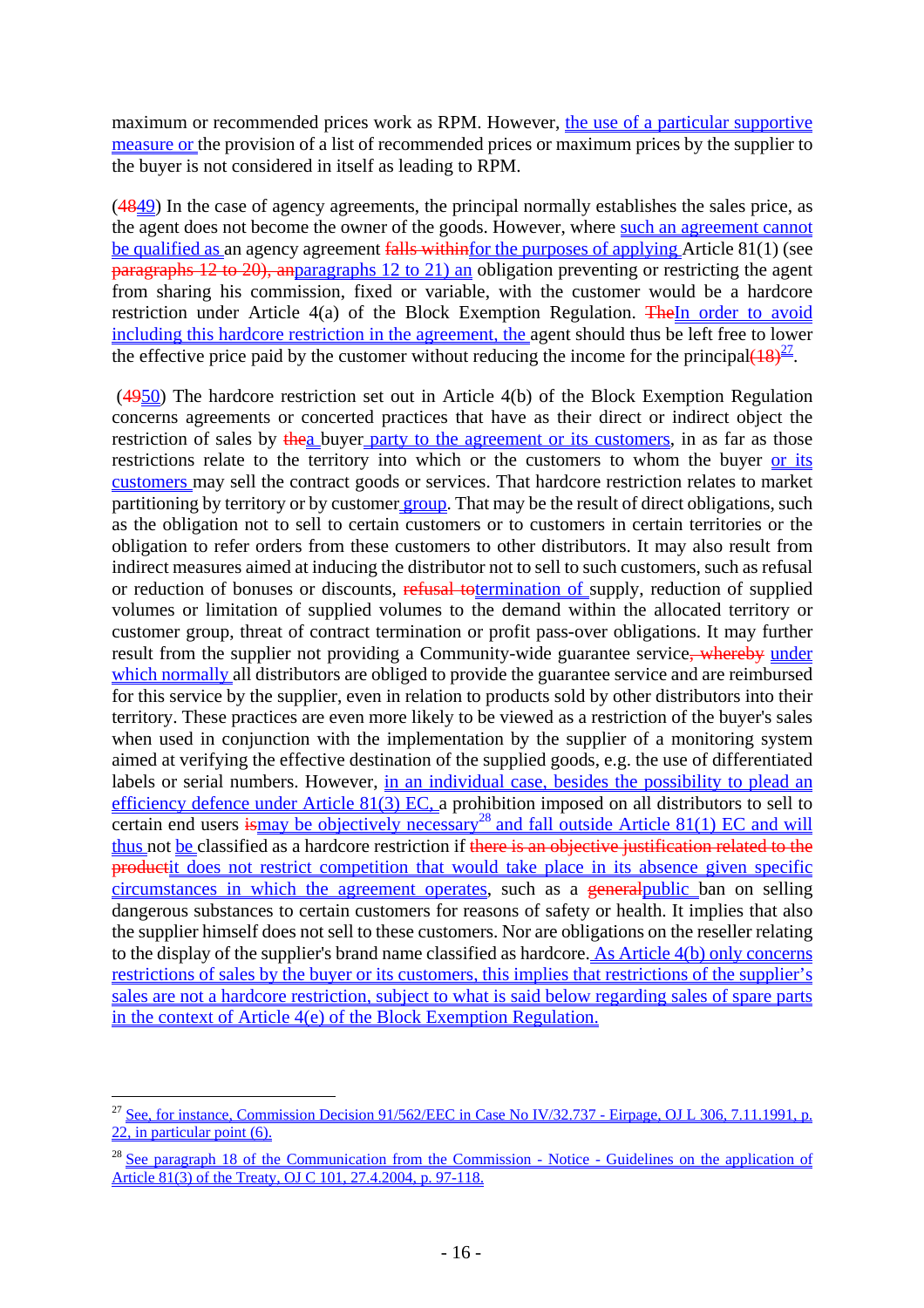$(5051)$  There are four exceptions to the hardcore restriction in Article 4(b) of the Block Exemption Regulation. The first exception allows a supplier to restrict active sales by his direct buyersa buyer party to the agreement to a territory or a customer group which has been allocated exclusively to another buyer or which the supplier has reserved to itself. A territory or customer group is exclusively allocated when the supplier agrees to sell his product only to one distributor for distribution in a particular territory or to a particular customer group and the exclusive distributor is protected against active selling into his territory or to his customer group by the supplier and all the other buyers of the supplier inside the Community. The supplier is allowed to combine the allocation of an exclusive territory and an exclusive customer group by for instance by for instance appointing an exclusive distributor for a particular customer group in a certain territory. This protection of exclusively allocated territories or customer groups must, however, permit passive sales to such territories or customer groups. For the application of Article 4(b) of the Block Exemption Regulation, the Commission interprets  $\frac{\pi}{2}$  active  $\frac{\pi}{2}$  and  $\frac{\pi}{2}$  assive  $\frac{\pi}{2}$  sales as follows:

 $\frac{1}{2}$  «Active<sup>"</sup>» sales mean actively approaching individual customers inside another distributor's exclusive territory or exclusive customer group by for instance direct mail, including the sending of unsolicited e-mails, or visits; or actively approaching a specific customer group or customers in a specific territory allocated exclusively to another distributor through advertisement in media or other promotions specifically targeted at that customer group or targeted at customers in that territory; or by establishing a warehouse or distribution outlet in another distributor's exclusivethat territory.

 $\frac{\cdot \cdot \cdot}{\cdot \cdot \cdot}$  «Passive  $\frac{\cdot \cdot}{\cdot}$  sales mean responding to unsolicited requests from individual customers including delivery of goods or services to such customers. General advertising or promotion in media or on the Internet that reaches customers in other distributors' (exclusive) territories or customer groups but which is a reasonable way to reach customers outside those territories or customer groups, for instance to reach customers in non-exclusive territories or in one's own territory, are passive sales. General advertising or promotion is considered a reasonable way to reach such customers if it would be attractive for the buyer to undertake these investments also if they would not reach customers in other distributors' (exclusive) territories or customer groups.

(5152) Every distributor must be free to use the Internet to advertise or to sell products. A restriction on the use of the Internet by distributors party to the agreement could only be compatible with the Block Exemption Regulation to the extent that promotion on the Internet or sales over the Internet would lead to active selling into, for instance, other distributors' exclusive territories or customer groups. In general, the use of the Internet is not considered a form of active sales into such territories or customer groups, since it is a reasonable way to reach every customer. The fact that it may have effects outside one's own territory or customer group results from the technology, i.e. the easy access from everywhere. If a customer visits the web site of a distributor and contacts the distributor and if such contact leads to a sale, including delivery, then that is considered passive selling. The language options used on the website or in the communication playsplay normally no role in that respect. Insofar as a web site is not specifically targeted at customers primarily inside the territory or customer group exclusively allocated to another distributor, The Commission regards for instance with the use of banners or links in pages of providers specifically available to these exclusively allocated customers, thefollowing as hardcore restrictions of passive selling: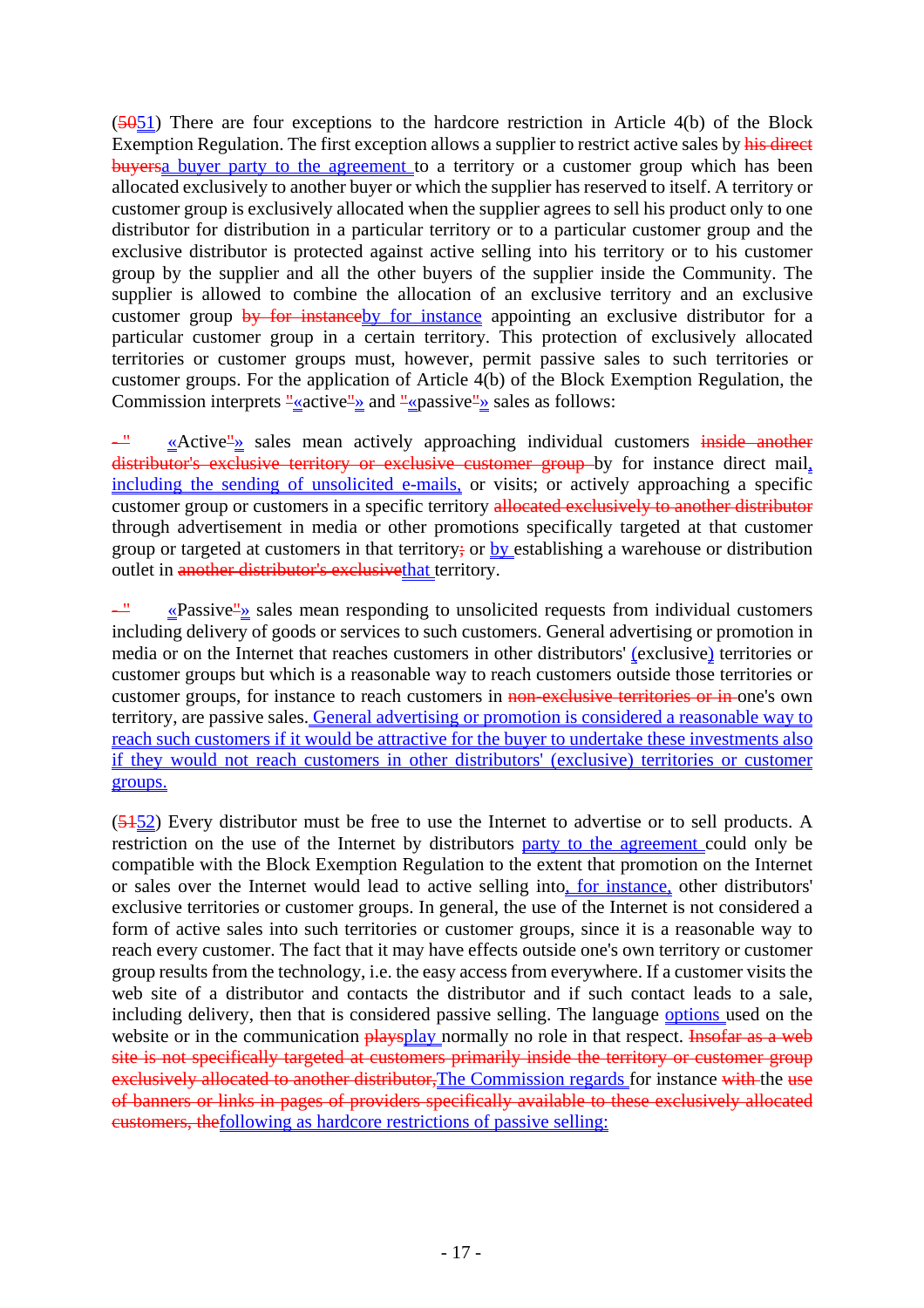requiring a (exclusive) distributor to prevent customers located in another (exclusive) territory from viewing its website or requiring the distributor to put on its website automatic re-routing of customers to the manufacturer's or other (exclusive) distributors' websites;

 requiring a (exclusive) distributor to terminate consumers' transactions over the internet once their credit card data reveal an address that is not within the distributor's (exclusive) territory;

requiring a distributor to limit the proportion of overall sales made over the internet<sup>29</sup>;

 requiring a distributor to pay a higher price for products intended to be resold by the distributor online than for products intended to be resold off-line.<sup>30</sup>

(53) As a general rule, a website is not considered a form of active selling. However, unsolicited e-mails sent to individual customers or specific customer groups are considered active selling. The same considerations apply to selling by catalogue to certain customers unless it is specifically targeted at these customers. For instance, the Commission considers online advertisement specifically addressed to certain customers a form of active selling to these customers.

(54) Notwithstanding what has been said before, under the block exemption the supplier may require quality standards for the use of the Internet site to resell his goods, just as the supplier may require quality standards for a shop or for advertising and promotion in general. The latter may be relevant in particular for selective distribution. An, where under the block exemption the supplier may require its distributors to have a brick and mortar shop or showroom before engaging in online distribution. The same considerations apply to selling by catalogue. In an individual case, besides the possibility to plead an efficiency defence under Article 81(3) EC, an outright ban on Internet or catalogue selling is only possible if there is an objective justificationmay be objectively necessary and fall outside Article 81(1) EC and will thus not be considered to be a hardcore restriction if it does not restrict competition that would take place in its absence given specific circumstances in which the agreement operates, such as when its purpose is to align on a public ban on selling dangerous substances over the internet or by mail order for reasons of safety or health. In any case, the supplier cannot reserve to itself sales and/or advertising over the Internet.

 $(5255)$  There are three other exceptions to the second-hardcore restriction set out in Article 4(b) of the Block Exemption Regulation. All three exceptions allow for the restriction of both active and passive sales. Thus, Under the first exception it is permissible to restrict a wholesaler from selling to end users, towhich allows a supplier to keep the wholesale and retail level of trade separate. The second exception allows a supplier to restrict an appointed distributor in a selective distribution system from selling, at any level of trade, to unauthorised distributors in markets where such a system is operated, and. The third exception allows a supplier to restrict a buyer of components, to whom the components are supplied for incorporation, from reselling

 $\overline{a}$ 

 $29$  This does not exclude the supplier requiring, without limiting the online sales of the distributor, that the buyer sells at least a certain absolute amount (in value or volume) of the products off-line to ensure an efficient operation of its brick and mortar shop, nor does it preclude the supplier from making sure that the online activity of the distributor remains consistent with the supplier's distribution model (see paragraphs 54 and 57). This absolute amount of required off-line sales can be the same for all buyers, or determined individually for each buyer on the basis of objective criteria, such as the buyer's size in the network or its geographic location.

<sup>&</sup>lt;sup>30</sup> This does not exclude the supplier offering the buyer a fixed fee to support its off-line or online sales efforts.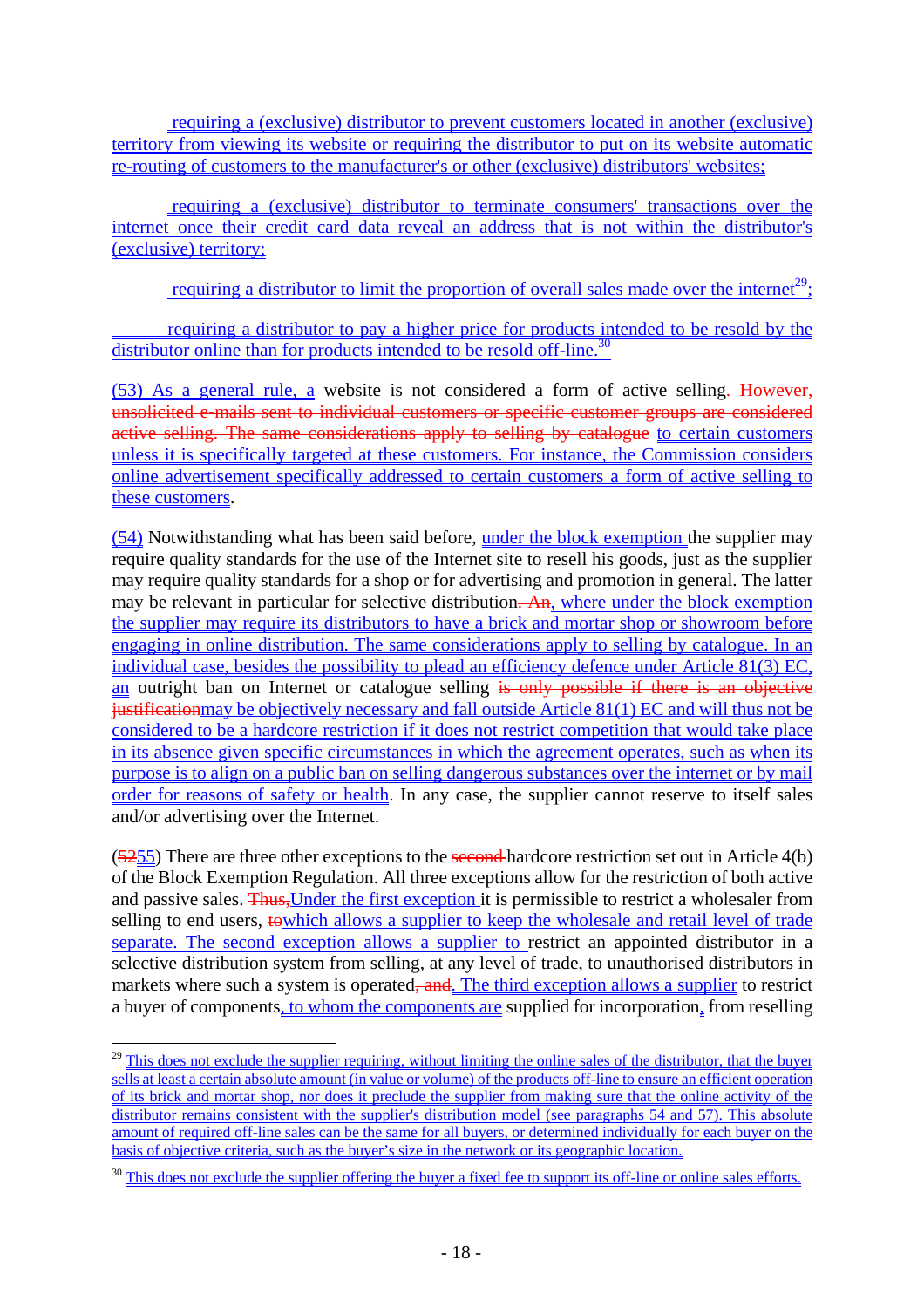them to competitors of the supplier. The term  $\frac{1}{2}$  component  $\frac{1}{2}$  includes any intermediate goods and the term  $\frac{n}{\infty}$ incorporation  $\frac{n}{\infty}$  refers to the use of any input to produce goods.

(56) A distributor which will be the first to sell a new brand or the first to sell an existing brand on a new market, thereby ensuring a genuine entry in the relevant market, may have to commit substantial investments to start up and/or develop the new market where there was previously no demand for that type of product in general or for that type of product from that producer. Such expenses may often be sunk and in such circumstances it could well be the case that the distributor would not enter into the distribution agreement without protection for a certain period of time against (active and) passive sales into its territory or to its customer group by other distributors. Where substantial investments by the distributor to start up and/or develop the new market are necessary, restrictions of passive sales by other distributors into such a territory or to such a customer group therefore generally fall outside Article 81(1) during the first two years that this distributor is selling the contract goods or services in that territory or to that customer group.

(5357) The hardcore restriction set out in Article 4(c) of the Block Exemption Regulation concernsexcludes the restriction of active or passive sales to end users, whether professional end users or final consumers, by members of a selective distribution network, without prejudice to the possibility of prohibiting a member of the network from operating out of an unauthorised place of establishment. This means that dealers in a selective distribution system, as defined in Article  $1(d_1)(c)$  of the Block Exemption Regulation, cannot be restricted, within the territory where the supplier operates its selective distribution system(s), in the users or purchasing agents acting on behalf of these users to whom they may sell. For instance, also in Within a selective distribution system the dealerdealers should be free to advertise and sell, both actively and passively, to all end users, also with the help of the Internet. SelectiveTherefore, the Commission regards as a hardcore restriction any obligation which dissuades appointed dealers from using the internet by imposing criteria for online sales which are not equivalent to the criteria imposed for the sales from the brick and mortar shop. This does not mean that the criteria imposed for online sales must be identical to those imposed for off-line sales, but rather that they should pursue the same objectives and achieve comparable results and that the difference between the criteria must be justified by the different nature of these two distribution  $\overline{modes}^{31}$ .

(58) This also means that selective distribution may not be combined with exclusive distribution **provided**if that would lead to a restriction of active andor passive selling is not restricted anywhere. The supplier may therefore commit itself to supplying only one dealer or a limited number of by the dealers in a given territory.(54) In addition, in the case of selective distribution,, with the exception that restrictions can be imposed on the dealer's ability to determine the location of his business premises. Selected dealers may be prevented from running their business from different premises or from opening a new outlet in a different

 $\overline{a}$ <sup>31</sup> This can be illustrated with the following examples.

In order to prevent sales to unauthorised dealers, a supplier can require its selected dealers not to sell to an individual end user more than a given quantity of contract products. This requirement may be more or less strict for online sales if it is easier respectively more difficult for an unauthorised dealer to obtain those products by using the internet than from buying them from a brick and mortar shop.

In order to ensure timely delivery of contract products, for offline sales a supplier may impose that the products be delivered instantly. Whereas an identical requirement cannot be imposed for online sales, the supplier may specify certain practicable delivery times for these sales.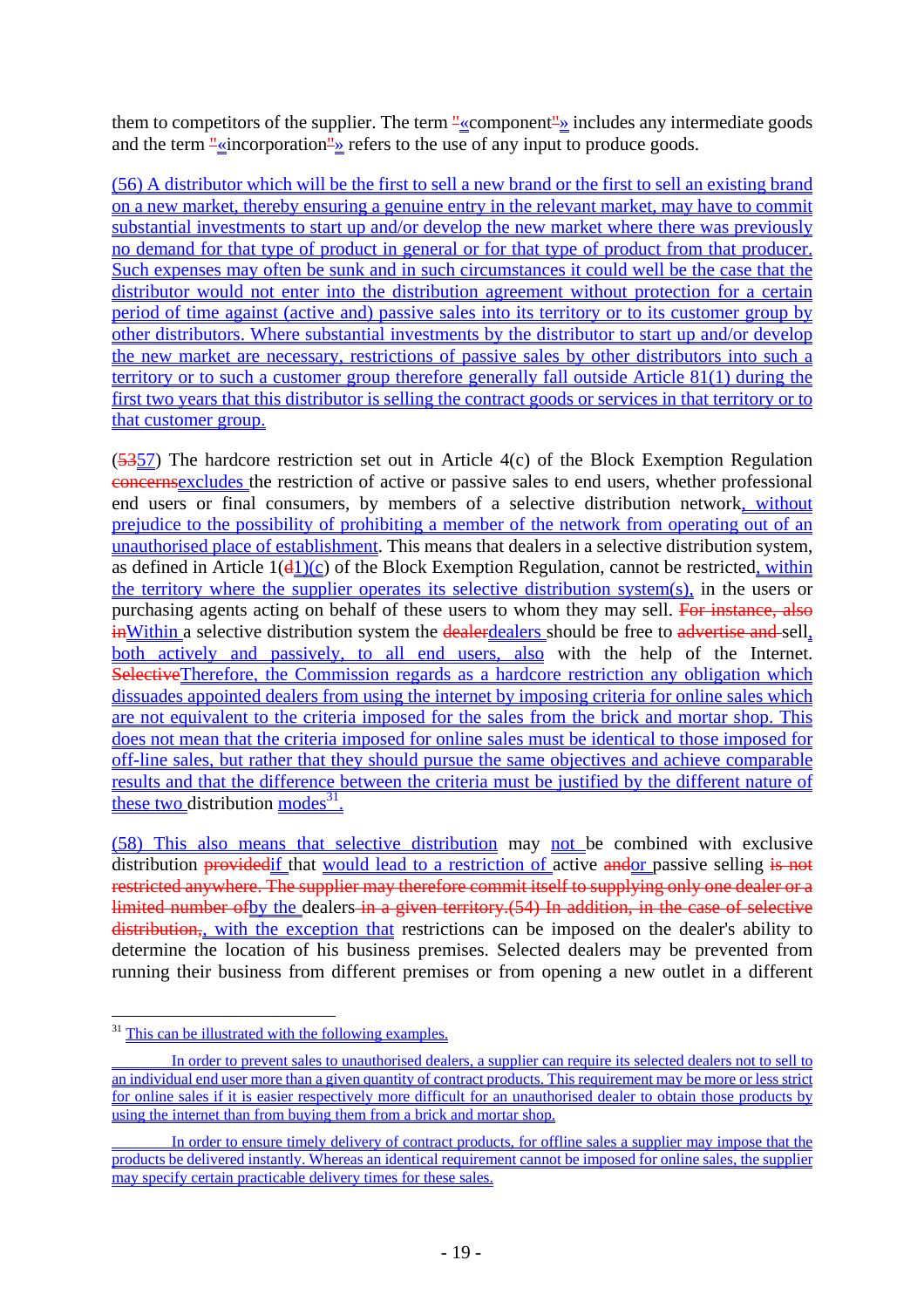location. In this context, the use of the internet cannot be assimilated to the opening of a new outlet in a different location. If the dealer's outlet is mobile  $(\frac{\pi}{6} \times \pi)$  on wheels  $\frac{\pi}{2}$ ), an area may be defined outside which the mobile outlet cannot be operated. In addition, the supplier may commit itself to supplying only one dealer or a limited number of dealers in a particular part of the territory where the selective distribution system is applied.

 (5559) The hardcore restriction set out in Article 4(d) of the Block Exemption Regulation concerns the restriction of cross-supplies between appointed distributors within a selective distribution system. This means that an agreement or concerted practice may not have as its direct or indirect object to prevent or restrict the active or passive selling of the contract products between the selected distributors. Selected distributors must remain free to purchase the contract products from other appointed distributors within the network, operating either at the same or at a different level of trade. This means that selective distribution cannot be combined with vertical restraints aimed at forcing distributors to purchase the contract products exclusively from a given source, for instance exclusive purchasing. It also means that within a selective distribution network no restrictions can be imposed on appointed wholesalers as regards their sales of the product to appointed retailers.

(5660) The hardcore restriction set out in Article 4(e) of the Block Exemption Regulation concerns agreements that prevent or restrict end-users, independent repairers and service providers from obtaining spare parts directly from the manufacturer of these spare parts. An agreement between a manufacturer of spare parts and a buyer who incorporates these parts into his own products (original equipment manufacturer (OEM)), may not, either directly or indirectly, prevent or restrict sales by the manufacturer of these spare parts to end users, independent repairers or service providers. Indirect restrictions may arise in particular when the supplier of the spare parts is restricted in supplying technical information and special equipment which are necessary for the use of spare parts by users, independent repairers or service providers. However, the agreement may place restrictions on the supply of the spare parts to the repairers or service providers entrusted by the original equipment manufacturer with the repair or servicing of hisits own goods. In other words, the original equipment manufacturer may require hisits own repair and service network to buy the spare parts from it.

## **4. ConditionsExcluded restrictions under the Block Exemption Regulation**

(5761) Article 5 of the Block Exemption Regulation excludes certain obligations from the coverage of the Block Exemption Regulation even though the market share threshold is not exceeded. However, the Block Exemption Regulation continues to apply to the remaining part of the vertical agreement if that part is severable from the non-exempted obligations.

 $(5862)$  The first exclusion is provided in Article 5(a) of the Block Exemption Regulation and concerns non-compete obligations. Non-compete obligations are obligations that require the buyer to purchase from the supplier or from another undertaking designated by the supplier more than 80 % of the buyer's total purchases during the previous year of the contract goods and services and their substitutes (see the definition in Article  $1(1)(b)$  of the Block Exemption Regulation), thereby preventing the buyer from purchasing competing goods or services or limiting such purchases to less than 20 % of total purchases. A prohibition to sell competing goods or services over the internet will be considered as a non compete obligation if it practically causes the buyer to limit its purchases of competing goods or services to less than 20% of its total purchases. Where for the year preceding the conclusion of the contract no relevant purchasing data for the buyer are available, the buyer's best estimate of his annual total requirements may be used. Such non-compete obligations are not covered by the Block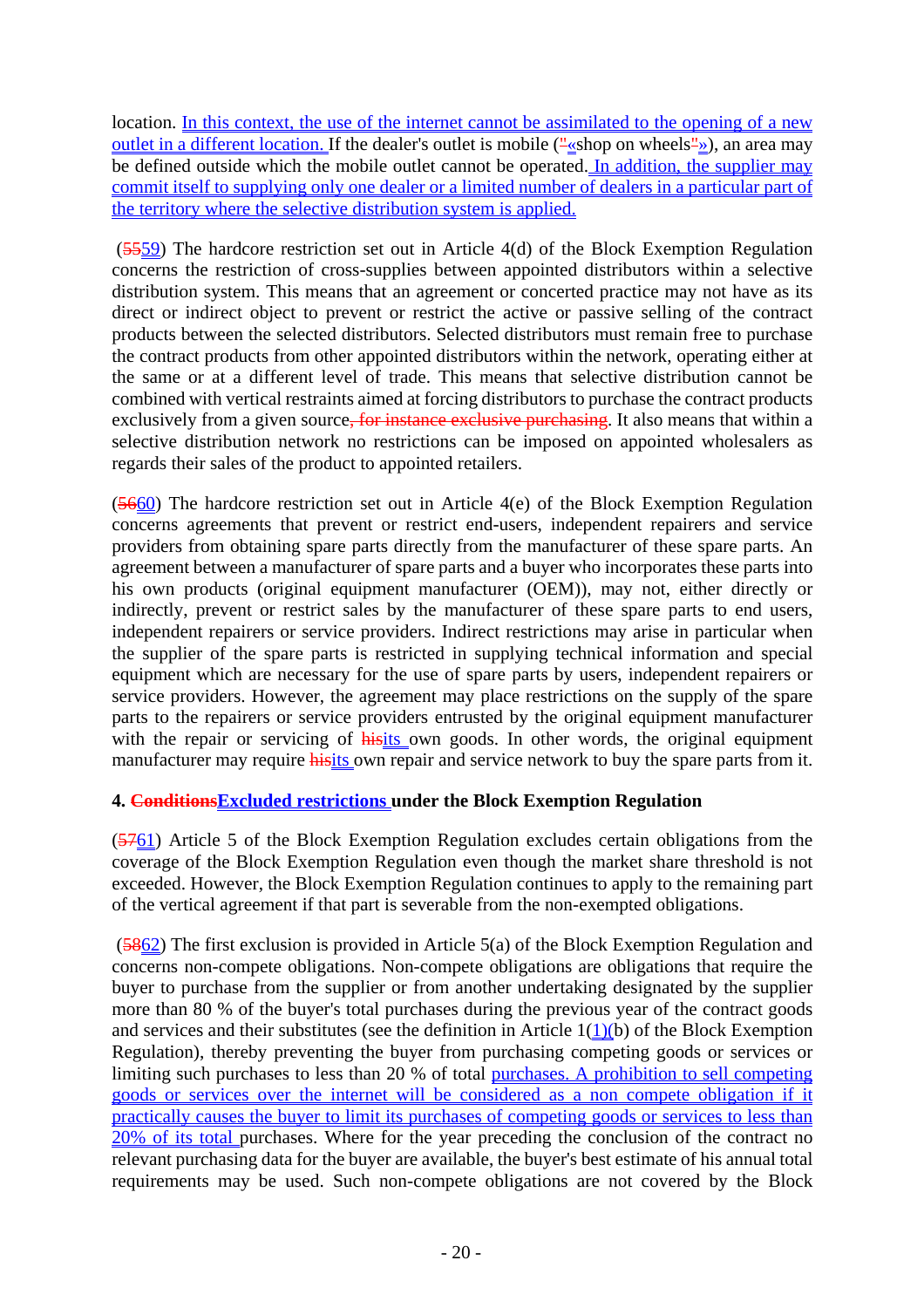Exemption Regulation when their duration is indefinite or exceeds five years. Non-compete obligations that are tacitly renewable beyond a period of five years are also not covered by the Block Exemption Regulation. HoweverIn general, non-compete obligations are covered when their duration is limited to five years or less, or when renewal beyond five years requires explicit consent of both parties and no obstacles exist that hinder the buyer from effectively terminating the non-compete obligation at the end of the five year period. If for instance the agreement provides for a five-year non-compete obligation and the supplier provides a loan to the buyer, the repayment of that loan should not hinder the buyer from effectively terminating the non-compete obligation at the end of the five-year period; the repayment needs to be structured in equal or decreasing instalments and should not increase over time. This is without prejudice to the possibility, in the case for instance of a new distribution outlet, to delay repayment for the first one or two years until sales have reached a certain level. The buyer must have the possibility to repay the remaining debt where there is still an outstanding debt at the end of the non-compete obligation. Similarly, when the supplier provides the buyer with equipment which is not relationship-specific, the buyer should have the possibility to take over the equipment at its market asset value at the end of the non-compete obligation.

(5963) The five-year duration limit does not apply when the goods or services are resold by the buyer "«from premises and land owned by the supplier or leased by the supplier from third parties not connected with the buyer».<sup>"</sup> In such cases the non-compete obligation may be of the same duration as the period of occupancy of the point of sale by the buyer (Article 5(a) of the Block Exemption Regulation). The reason for this exception is that it is normally unreasonable to expect a supplier to allow competing products to be sold from premises and land owned by the supplier without his permission. Artificial ownership constructions intended to avoid the five-year limit cannot benefit from this exception.

 $(6064)$  The second exclusion from the block exemption is provided for in Article 5(b) of the Block Exemption Regulation and concerns post term non-compete obligations on the buyer. Such obligations are normally not covered by the Block Exemption Regulation, unless the obligation is indispensable to protect know-how transferred by the supplier to the buyer, is limited to the point of sale from which the buyer has operated during the contract period, and is limited to a maximum period of one year. According to the definition in Article 1(1)(f) of the Block Exemption Regulation the know-how needs to be  $\frac{\pi}{8}$  substantial  $\frac{\pi}{8}$  meaning  $\frac{\pi}{8}$  that the know-how includes information which is indispensablesignificant and useful to the buyer for the use, sale or resale of the contract goods or services<sup>"</sup>.

 $(6465)$  The third exclusion from the block exemption is provided for in Article 5(c) of the Block Exemption Regulation and concerns the sale of competing goods in a selective distribution system. The Block Exemption Regulation covers the combination of selective distribution with a non-compete obligation, obliging the dealers not to resell competing brands in general. However, if the supplier prevents his appointed dealers, either directly or indirectly, from buying products for resale from specific competing suppliers, such an obligation cannot enjoy the benefit of the Block Exemption Regulation. The objective of the exclusion of this obligation is to avoid a situation whereby a number of suppliers using the same selective distribution outlets prevent one specific competitor or certain specific competitors from using these outlets to distribute their products (foreclosure of a competing supplier which would be a form of collective boycott) $\left(\frac{19}{2}\right)^{\frac{32}{2}}$ .

 $\overline{a}$ 

<sup>&</sup>lt;sup>32</sup> An example of indirect measures having such exclusionary effects can be found in Commission Decision 92/428/EEC in Case No IV/33.542 - Parfum Givenchy (OJ L 236, 19.8.1992, p. 11).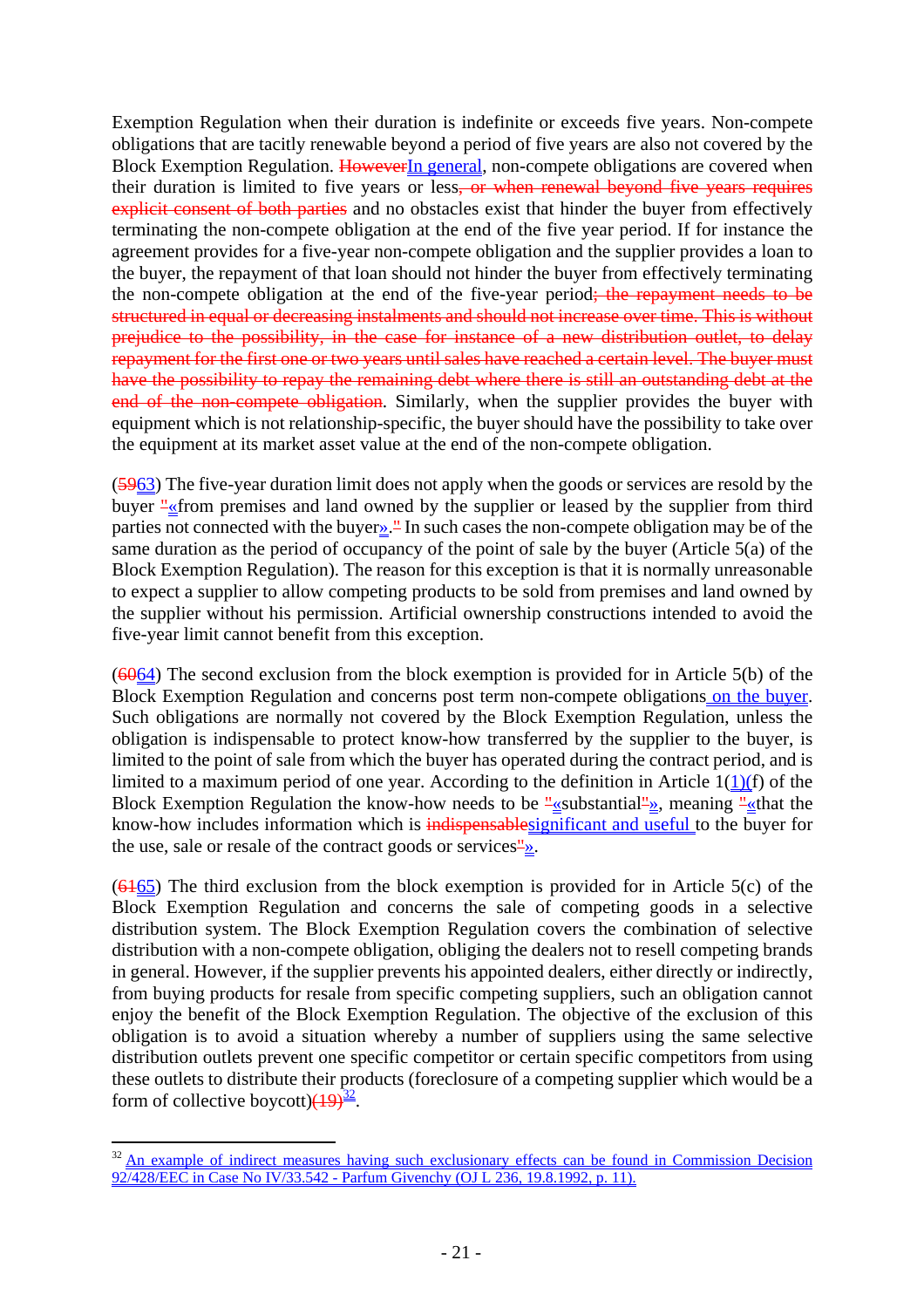#### 5. No presumption of illegality outside the Block Exemption Regulation

(62) Vertical agreements falling outside the Block Exemption Regulation will not be presumed to be illegal but may need individual examination. Companies are encouraged to do their own assessment without notification. In the case of an individual examination by the Commission, the latter will bear the burden of proof that the agreement in question infringes Article 81(1). When appreciable anti-competitive effects are demonstrated, undertakings may substantiate efficiency claims and explain why a certain distribution system is likely to bring about benefits which are relevant to the conditions for exemption under Article 81(3).

#### 6. No need for precautionary notification

(63) Pursuant to Article 4(2) of Council Regulation No 17 of 6 February 1962, First Regulation implementing Articles 85 and 86 of the Treaty(20), as last amended by Regulation (EC) No 1216/1999(21), vertical agreements can benefit from an exemption under Article 81(3) from their date of entry into force, even if notification occurs after that date. This means in practice that no precautionary notification needs to be made. If a dispute arises, an undertaking can still notify, in which case the Commission can exempt the vertical agreement with retroactive effect from the date of entry into force of the agreement if all four conditions of Article 81(3) are fulfilled. A notifying party does not have to explain why the agreement was not notified earlier and will not be denied retroactive exemption simply because it did not notify earlier. Any notification will be reviewed on its merits. This amendment to Article 4(2) of Regulation No 17 should eliminate artificial litigation before national courts and thus strengthen the civil enforceability of contracts. It also takes account of the situation where undertakings have not notified because they assumed the agreement was covered by the Block Exemption Regulation.

(64) Since the date of notification no longer limits the possibility of exemption by the Commission, national courts have to assess the likelihood that Article 81(3) will apply in respect of vertical agreements falling within Article 81(1). If such likelihood exists, they should suspend proceedings pending adoption of a position by the Commission. However, national courts may adopt interim measures pending the assessment by the Commission of the applicability of Article  $81(3)$ , in the same way as they do when they refer a preliminary question to the Court of Justice under Article 234 of the EC Treaty. No suspension is necessary in respect of injunction proceedings, where national courts themselves are empowered to assess the likelihood of application of Article 81(3)(22).

(65) Unless there is litigation in national courts or complaints, notifications of vertical agreements will not be given priority in the Commission's enforcement policy. Notifications as such do not provide provisional validity for the execution of agreements. Where undertakings have not notified an agreement because they assumed in good faith that the market share threshold under the Block Exemption Regulation was not exceeded, the Commission will not impose fines.

## **75. Severability**

(66) The Block Exemption Regulation exempts vertical agreements on condition that no hardcore restriction, as set out in Article 4, is contained in or practised with the vertical agreement. If there are one or more hardcore restrictions, the benefit of the Block Exemption Regulation is lost for the entire vertical agreement. There is no severability for hardcore restrictions.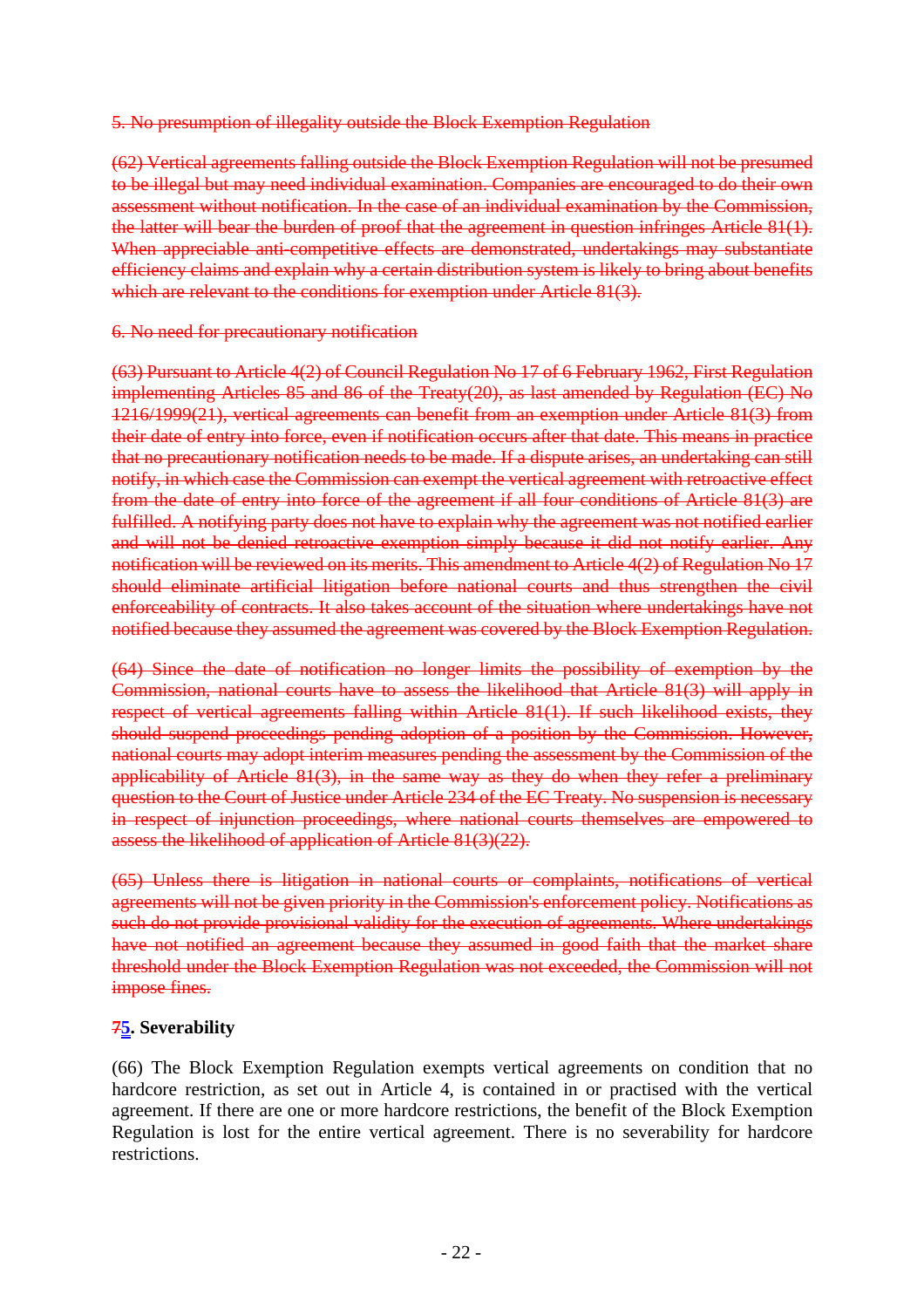(67) The rule of severability does apply, however, to the conditions set out in Article 5 of the Block Exemption Regulation. Therefore, the benefit of the block exemption is only lost in relation to that part of the vertical agreement which does not comply with the conditions set out in Article 5.

86. Portfolio of products distributed through the same distribution system

(68) Where a supplier uses the same distribution agreement to distribute several goods/services some of these may, in view of the market share threshold, be covered by the Block Exemption Regulation while others may not. In that case, the Block Exemption Regulation applies to those goods and services for which the conditions of application are fulfilled.

(69) In respect of the goods or services which are not covered by the Block Exemption Regulation, the ordinary rules of competition apply, which means:

- there is no block exemption but also no presumption of illegality;

if there is an infringement of Article  $81(1)$  which is not exemptable, consideration may be given to whether there are appropriate remedies to solve the competition problem within the existing distribution system;

if there are no such appropriate remedies, the supplier concerned will have to make other distribution arrangements.

This situation can also arise where Article 82 applies in respect of some products but not in respect of others.

#### 9. Transitional period

(70) The Block Exemption Regulation applies from 1 June 2000. Article 12 of the Block Exemption Regulation provides for a transitional period for vertical agreements already in force before 1 June 2000 which do not satisfy the conditions for exemption provided in the Block Exemption Regulation, but which do satisfy the conditions for exemption under the Block Exemption Regulations which expired on 31 May 2000 (Commissions Regulations (EEC) No 1983/83, (EEC) No 1984/83 and (EEC) No 4087/88). The Commission Notice concerning Regulations (EEC) Nos 1983/83 and 1984/83 also ceases to apply on 31 May 2000. The latter agreements may continue to benefit from these outgoing Regulations until 31 December 2001. Agreements of suppliers with a market share not exceeding 30% who signed with their buyers non-compete agreements with a duration exceeding five years are covered by the Block Exemption Regulation if on 1 January 2002 the non-compete agreements have no more than five years to run.

#### IV. WITHDRAWAL OF THE BLOCK EXEMPTION AND DISAPPLICATION OF THE BLOCK EXEMPTION REGULATION

#### 1. Withdrawal procedure

 (7170) The presumption of legality conferred by the Block Exemption Regulation may be withdrawn if a vertical agreement, considered either in isolation or in conjunction with similar agreements enforced by competing suppliers or buyers, comes within the scope of Article 81(1) and does not fulfil all the conditions of Article 81(3). This may occur when a supplier, or a buyer in the case of exclusive supply agreements, holding a market share not exceeding 30%,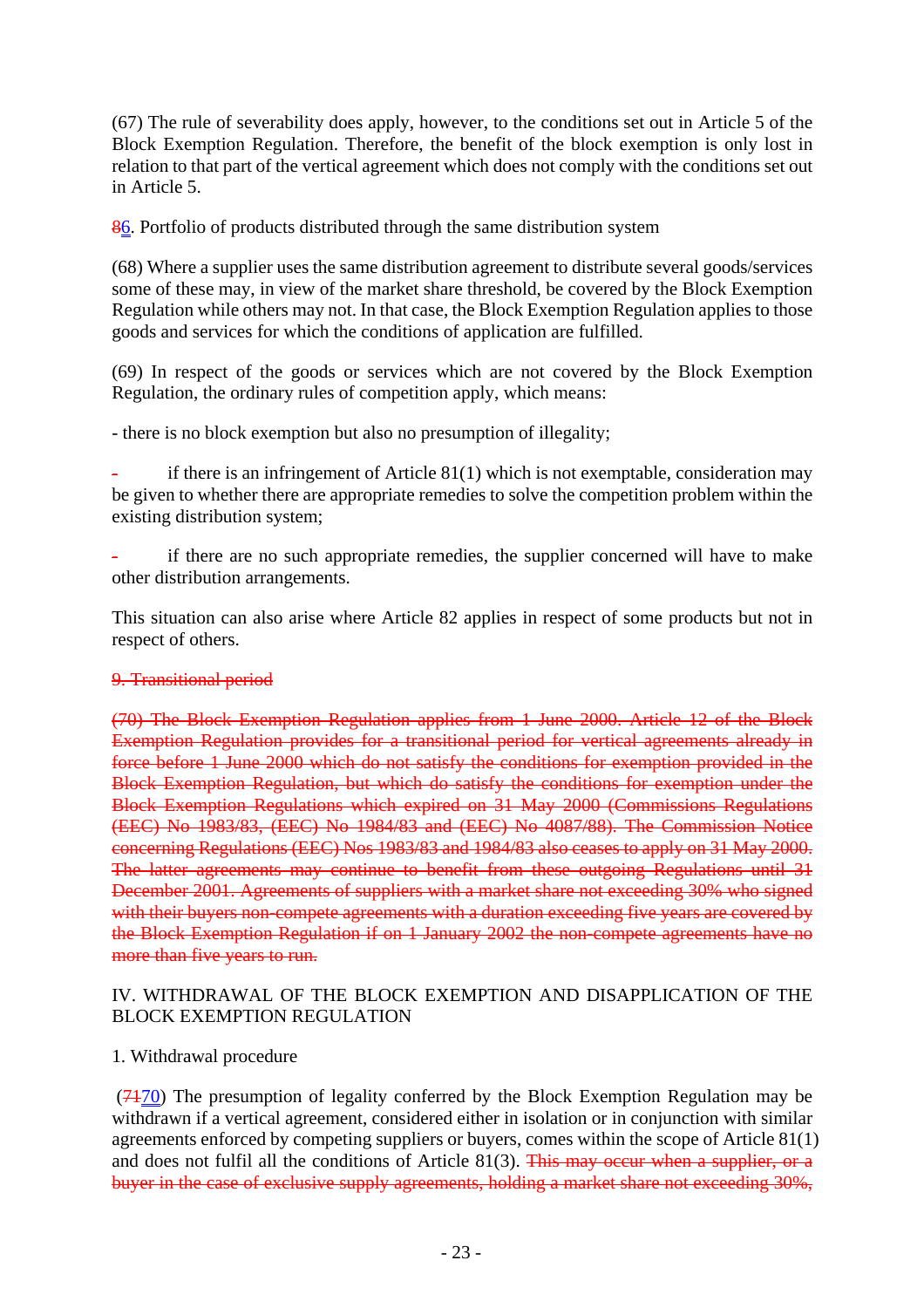enters into a vertical agreement which does not give rise to objective advantages such as to compensate for the damage which it causes to competition. This may particularly be the case with respect to the distribution of goods to final consumers, who are often in a much weaker position than professional buyers of intermediate goods. In the case of sales to final consumers, the disadvantages caused by a vertical agreement may have a stronger impact than in a case concerning the sale and purchase of intermediate goods. When the conditions of Article 81(3) are not fulfilled, the Commission may withdraw the benefit of the Block Exemption Regulation under Article 6 and establish an infringement of Article 81(1).

(72) Where the withdrawal procedure is applied, the Commission bears the burden of proof that the agreement falls within the scope of Article 81(1) and that the agreement does not fulfil all four conditions of Article 81(3).

 $(7371)$  The conditions for an exemption under of Article 81(3) may in particular not be fulfilled when access to the relevant market or competition therein is significantly restricted by the cumulative effect of parallel networks of similar vertical agreements practised by competing suppliers or buyers. Parallel networks of vertical agreements are to be regarded as similar if they contain restraints producing similar effects on the market. Similar effects will normally occur when vertical restraints practised by competing suppliers or buyers come within one of the four groups listed in paragraphs 104 to 114. Such a situation may arise for example when, on a given market, certain suppliers practise purely qualitative selective distribution while other suppliers practise quantitative selective distribution. In such circumstances, the assessment must take account of the anti-competitive effects attributable to each individual network of agreements. Where appropriate, withdrawal may concern only the quantitative limitations imposed on the number of authorised distributors. Other cases in which a withdrawal decision may be taken include situations where the buyer, for example in the context of exclusive supply or exclusive distribution, has significant market power in the relevant downstream market where he resells the goods or provides the services.

 $(7472)$  Responsibility for an anti-competitive cumulative effect can only be attributed to those undertakings which make an appreciable contribution to it. Agreements entered into by undertakings whose contribution to the cumulative effect is insignificant do not fall under the prohibition provided for in Article  $81(1)(23)^{33/2}$  and are therefore not subject to the withdrawal mechanism. The assessment of such a contribution will be made in accordance with the criteria set out in paragraphs  $\frac{137124}{10}$  to  $\frac{229226}{10}$ .

(75)73) Where the withdrawal procedure is applied, the Commission bears the burden of proof that the agreement falls within the scope of Article 81(1) and that the agreement does not fulfil one or several of the conditions of Article 81(3). A withdrawal decision can only have ex nunc effect, which means that the exempted status of the agreements concerned will not be affected until the date at which the withdrawal becomes effective.

 $(7674)$  Under Article  $76(2)$  of the Block Exemption Regulation, the competent competition authority of a Member State may withdraw the benefit of the Block Exemption Regulation in respect of vertical agreements whose anti-competitive effects are felt in the territory of the Member State concerned or a part thereof, which has all the characteristics of a distinct geographic market. Where a Member State has not enacted legislation enabling the national competition authority to apply Community competition law or at least to withdraw the benefit

 $\overline{a}$ <sup>33</sup> Judgment in the Delimitis Case.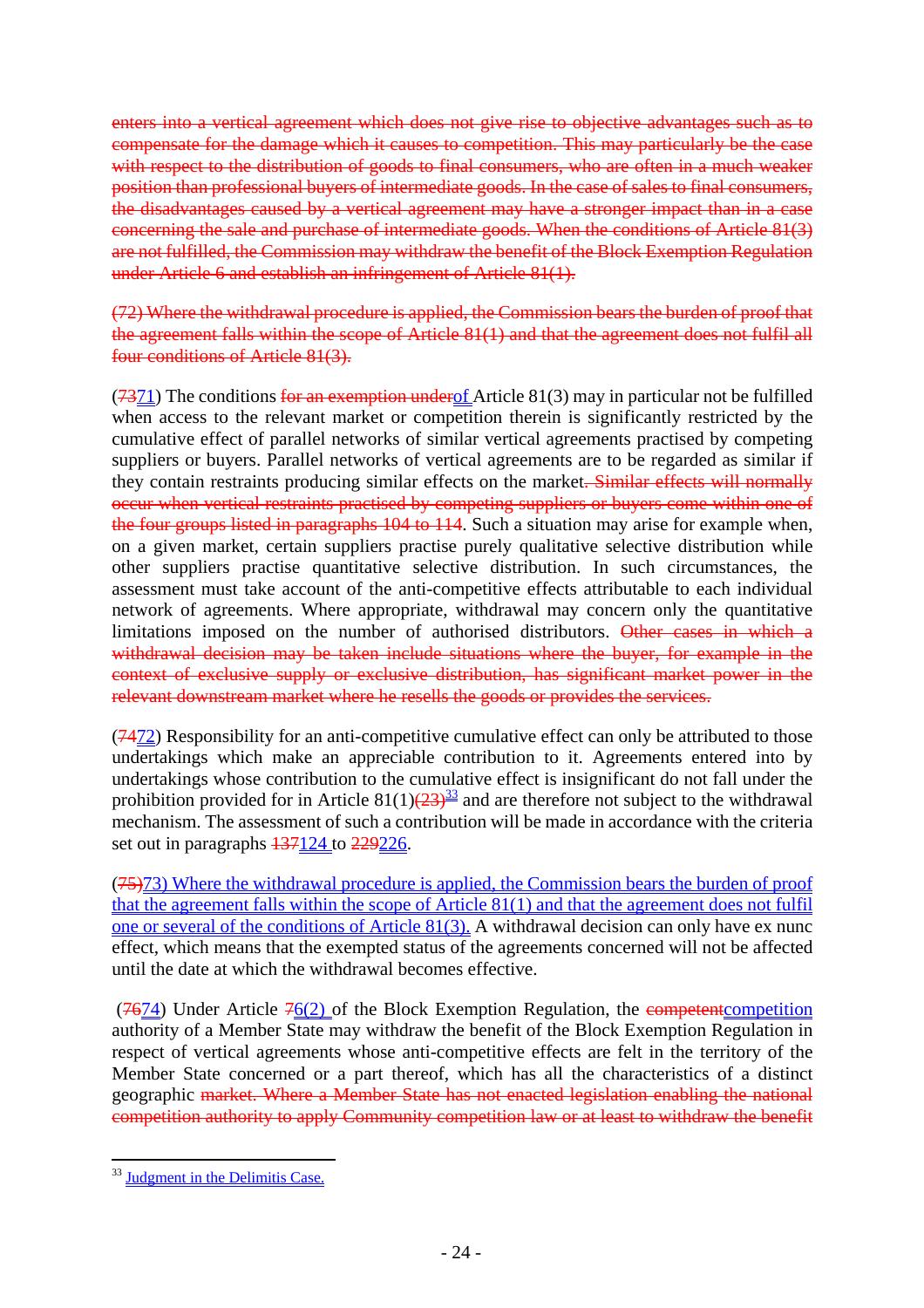of the Block Exemption Regulation, the Member State may ask the Commission to initiate proceedings to this effect. (77)market. The Commission has the exclusive power to withdraw the benefit of the Block Exemption Regulation in respect of vertical agreements restricting competition on a relevant geographic market which is wider than the territory of a single Member State. When the territory of a single Member State, or a part thereof, constitutes the relevant geographic market, the Commission and the Member State concerned have concurrent competence for withdrawal. Often, such cases lend themselves to decentralised enforcement by national competition authorities. However, the Commission reserves the right to take on certain cases displaying a particular Community interest, such as cases raising a new point of law.

(78) National decisions of withdrawal must be taken in accordance with the procedures laid down under national law and will only have effect within the territory of the Member State concerned. Such national decisions must not prejudice the uniform application of the Community competition rules and the full effect of the measures adopted in implementation of those rules(24). Compliance with this principle implies that national competition authorities must carry out their assessment under Article 81 in the light of the relevant criteria developed by the Court of Justice and the Court of First Instance and in the light of notices and previous decisions adopted by the Commission.

(79) The Commission considers that the consultation mechanisms provided for in the Notice on cooperation between national competition authorities and the Commission(25) should be used to avert the risk of conflicting decisions and duplication of procedures.

2. Disapplication of the Block Exemption Regulation

 $(8075)$  Article  $87$  of the Block Exemption Regulation enables the Commission to exclude from the scope of the Block Exemption Regulation, by means of regulation, parallel networks of similar vertical restraints where these cover more than 50 % of a relevant market. Such a measure is not addressed to individual undertakings but concerns all undertakings whose agreements are defined in the regulation disapplying the Block Exemption Regulation.

 (8176) Whereas the withdrawal of the benefit of the Block Exemption Regulation under Article 6 implies the adoption of a decision establishing an infringement of Article 81 by an individual company, the effect of a regulation under Article 87 is merely to remove, in respect of the restraints and the markets concerned, the benefit of the application of the Block Exemption Regulation and to restore the full application of Article  $81(1)$  and (3). Following the adoption of a regulation declaring the Block Exemption Regulation inapplicable in respect of certain vertical restraints on a particular market, the criteria developed by the relevant case-law of the Court of Justice and the Court of First Instance and by notices and previous decisions adopted by the Commission will guide the application of Article 81 to individual agreements. Where appropriate, the Commission will take a decision in an individual case, which can provide guidance to all the undertakings operating on the market concerned.

(8277) For the purpose of calculating the 50 % market coverage ratio, account must be taken of each individual network of vertical agreements containing restraints, or combinations of restraints, producing similar effects on the market. Similar effects normally result when the restraints come within one of the four groups listed in paragraphs 104 to 114.(83) Article 87 does not entail an obligation on the part of the Commission to act where the 50 % market-coverage ratio is exceeded. In general, disapplication is appropriate when it is likely that access to the relevant market or competition therein is appreciably restricted. This may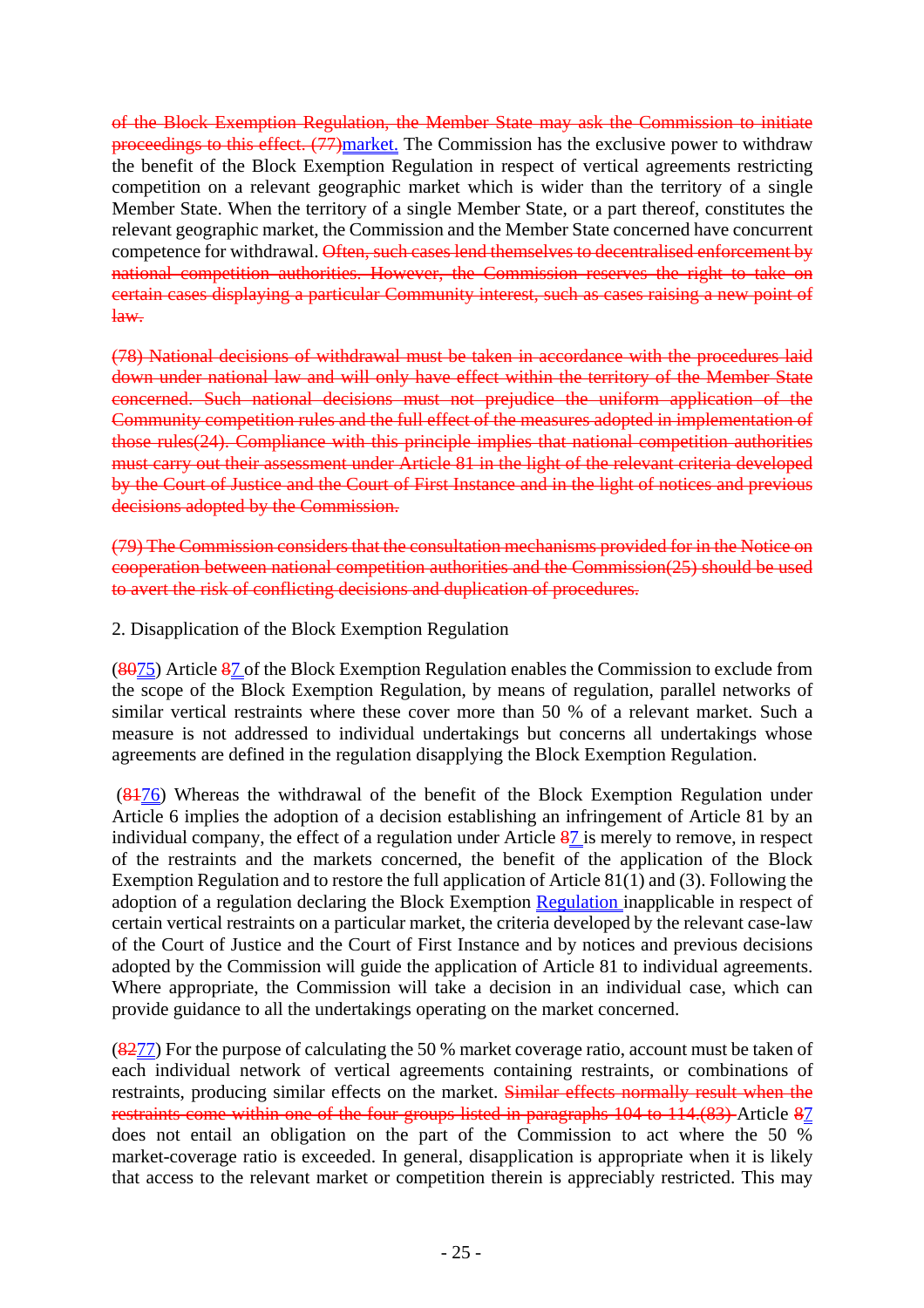occur in particular when parallel networks of selective distribution covering more than 50 % of a market make use of are liable to foreclose the market by using selection criteria which are not required by the nature of the relevant goods or which discriminate against certain forms of distribution capable of selling such goods.

 $(8478)$  In assessing the need to apply Article  $87$ , the Commission will consider whether individual withdrawal would be a more appropriate remedy. This may depend, in particular, on the number of competing undertakings contributing to a cumulative effect on a market or the number of affected geographic markets within the Community.

 $(8579)$  Any regulation adopted under Article  $87$  must clearly set out its scope. This means, first, that the Commission must define the relevant product and geographic market(s) and, secondly, that it must identify the type of vertical restraint in respect of which the Block Exemption Regulation will no longer apply. As regards the latter aspect, the Commission may modulate the scope of its regulation according to the competition concern which it intends to address. For instance, while all parallel networks of single-branding type arrangements shall be taken into account in view of establishing the 50 % market coverage ratio, the Commission may nevertheless restrict the scope of the disapplication regulation only to non-compete obligations exceeding a certain duration. Thus, agreements of a shorter duration or of a less restrictive nature might be left unaffected, in consideration of the lesser degree of foreclosure attributable to such restraints. Similarly, when on a particular market selective distribution is practised in combination with additional restraints such as non-compete or quantity-forcing on the buyer, the disapplication regulation may concern only such additional restraints. Where appropriate, the Commission may also provide guidance by specifying the market share level which, in the specific market context, may be regarded as insufficient to bring about a significant contribution by an individual undertaking to the cumulative effect.

(8680) The transitional period of not less than six months that the Commission will have to set under Article  $\frac{87}{2}$ ) should allow the undertakings concerned to adapt their agreements to take account of the regulation disapplying the Block Exemption Regulation.

 (8781) A regulation disapplying the Block Exemption Regulation will not affect the exempted status of the agreements concerned for the period preceding its entry into force.

# V. MARKET DEFINITION AND MARKET SHARE CALCULATION ISSUES

1. Commission Notice on definition of the relevant market

(8882) The Commission Notice on definition of the relevant market for the purposes of Community competition law $\left(26\right)^{34}$  provides guidance on the rules, criteria and evidence which the Commission uses when considering market definition issues. That Notice will not be further explained in these Guidelines and should serve as the basis for market definition issues. These Guidelines will only deal with specific issues that arise in the context of vertical restraints and that are not dealt with in the general notice on market definition.

2. The relevant market for calculating the 30 % market share threshold under the Block Exemption Regulation

 $\overline{a}$ <sup>34</sup> OJ C 372, 9.12.1997, p. 5.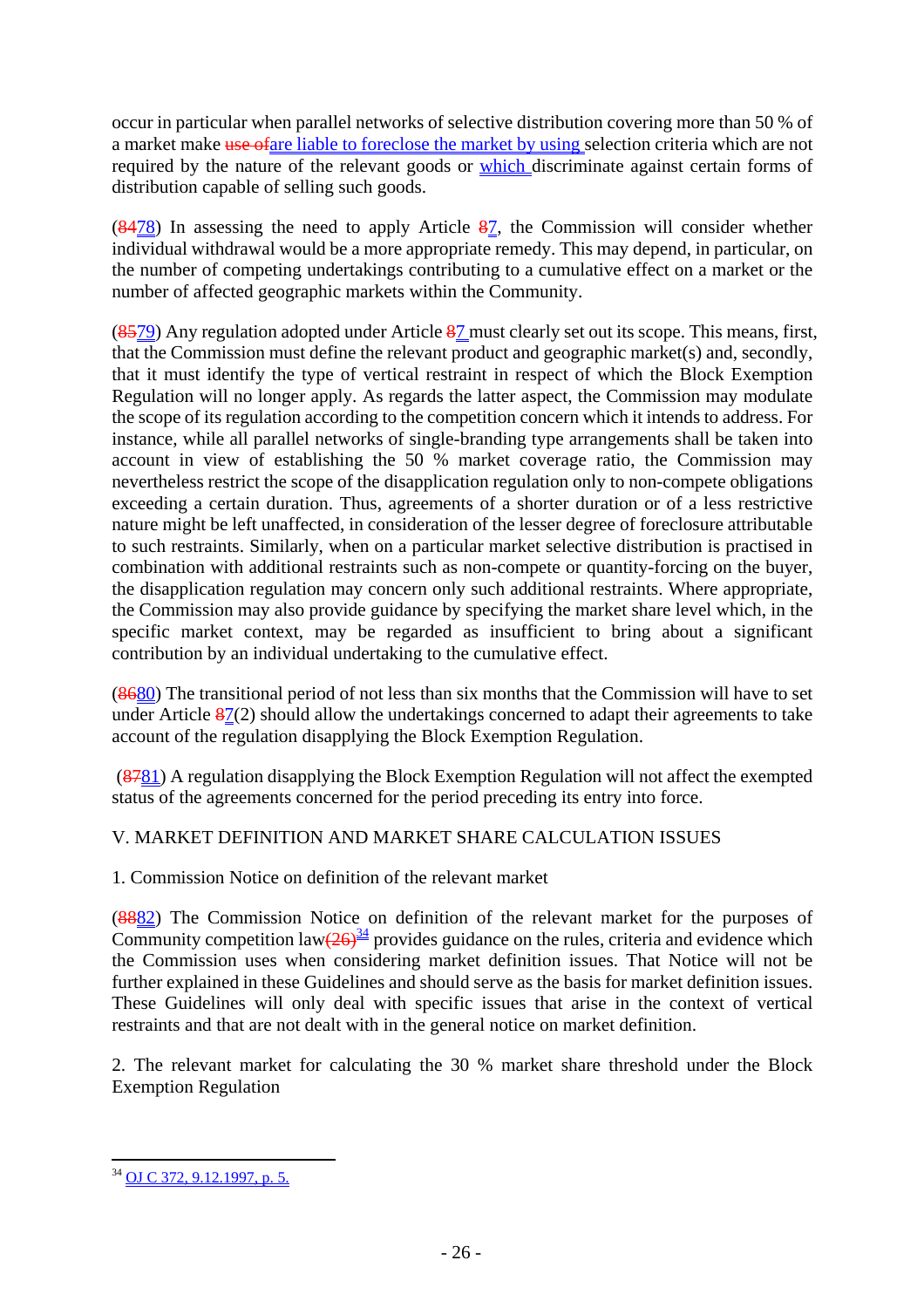$(8983)$  Under Article 3 of the Block Exemption Regulation, it is  $\frac{1}{10}$  general the market share of both the supplier and the buyer that is are decisive for the application of the block exemption. In the case of vertical agreements concluded between an association of retailers and individual members, the association is the supplier and needs to take into account its market share as a supplier. Only in the case of exclusive supply as defined in Article 1(e) of the Block Exemption Regulation is it Both the market share of the supplier, on the market where it sells the contract products to the buyer, and the market share of the buyer, and only that market share, which is decisive for the application ofon the market(s) where it (re)sells the contract products, may not exceed 30% in order to be covered by the Block Exemption Regulation.

(9084) In order to calculate thean undertaking's market share, it is necessary to determine the relevant market where that undertaking sells the contract products. For this, the relevant product market and the relevant geographic market must be defined. The relevant product market comprises any goods or services which are regarded by the **buyerbuyers** as interchangeable, by reason of their characteristics, prices and intended use. The relevant geographic market comprises the area in which the undertakings concerned are involved in the supply and demand of relevant goods or services, in which the conditions of competition are sufficiently homogeneous, and which can be distinguished from neighbouring geographic areas because, in particular, conditions of competition are appreciably different in those areas.

(91) For the application of the Block Exemption Regulation, the market share of the supplier is his share on the relevant product and geographic market on which he sells to his buyers.(27) In the example given in paragraph 92, this is market A. $\frac{85}{2}$  The product market depends in the first place on substitutability from the buyers' perspective. When the supplied product is used as an input to produce other products and is generally not recognisable in the final product, the product market is normally defined by the direct buyers' preferences. The customers of the buyers will normally not have a strong preference concerning the inputs used by the buyers. Usually the vertical restraints agreed between the supplier and buyer of the input only relate to the sale and purchase of the intermediate product and not to the sale of the resulting product. In the case of distribution of final goods, what are substitutes for the direct buyers will normally be influenced or determined by the preferences of the final consumers. A distributor, as reseller, cannot ignore the preferences of final consumers when he purchases final goods. In addition, at the distribution level the vertical restraints usually concern not only the sale of products between supplier and buyer, but also their resale. As different distribution formats usually compete, markets are in general not defined by the form of distribution that is applied. Where suppliers generally sell a portfolio of products, the entire portfolio may determine the product market when the portfolios and not the individual products are regarded as substitutes by the buyers. As the buyers on market Adistributors are professional buyers, the geographic wholesale market is usually wider than the retail market, where the product is resold to final consumers. Often, this will lead to the definition of national markets or wider geographicwholesale markets.

(92) In the case of exclusive supply, the buyer's market share is his share of all purchases on the relevant purchase market.(28) In the example below, this is also market A.

#### $\Rightarrow$ PIC FILE= "C\_2000291EN.001901.EPS">

(9386) Where a vertical agreement involves three parties, each operating at a different level of trade, their market shares will each have to be belownot exceed the market share threshold of 30% at both levels in order to benefit from the block exemption. If for instance, in an agreement between a manufacturer, a wholesaler (or association of retailers) and a retailer, a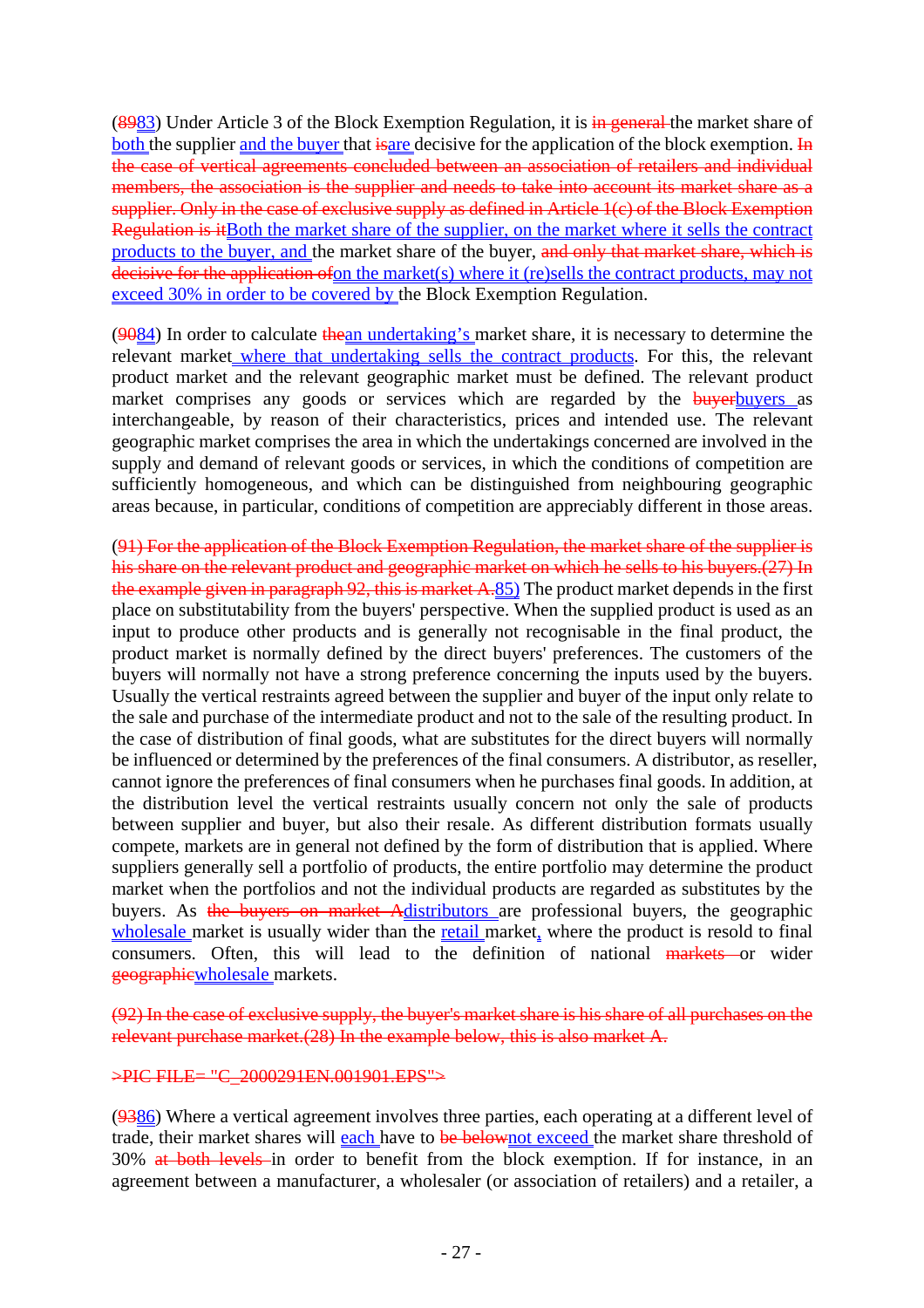non-compete obligation is agreed, then the market shareshares of both the manufacturer and, the wholesaler (or association of retailers) and the retailer on their respective downstream markets must not exceed 30% in order to benefit from the block exemption.

 $(9487)$  Where a supplier produces both original equipment and the repair or replacement parts for this equipment, the supplier will often be the only or the major supplier on the after-¬market for the repair and replacement parts. This may also arise where the supplier (OEM supplier) subcontracts the manufacturing of the repair or replacement parts. The relevant market for application of the Block Exemption Regulation may be the original equipment market including the spare parts or a separate original equipment market and after-market depending on the circumstances of the case, such as the effects of the restrictions involved, the lifetime of the equipment and importance of the repair or replacement costs $\left(29\right)^{\frac{35}{2}}$ .

 $(9588)$  Where the vertical agreement, in addition to the supply of the contract goods, also contains IPR provisions - such as a provision concerning the use of the supplier's trademark

- which help the buyer to market the contract goods, the supplier's market share on the market where he sells the contract goods is **decisiverelevant** for the application of the Block Exemption Regulation. Where a franchisor does not supply goods to be resold but provides a bundle of services and goods combined with IPR provisions which together form the business method being franchised, the franchisor needs to take account of his market share as a provider of a business method. For that purpose, the franchisor needs to calculate his market share on the market where the business method is exploited, which is the market where the franchisees exploit the business method to provide goods or services to end users. The franchisor must base his market share on the value of the goods or services supplied by his franchisees on this market. On such a market the competitors may be providers of other franchised business methods but also suppliers of substitutable goods or services not applying franchising. For instance, without prejudice to the definition of such market, if there was a market for fast-food services, a franchisor operating on such a market would need to calculate his market share on the basis of the relevant sales figures of his franchisees on this market. If the franchisor, in addition to the business method, also supplies certain inputs, such as meat and spices, then the franchisor also needs to calculate his market share on the market where these goods are sold.

#### 3. The relevant market for individual assessment

 $\overline{a}$ 

(96) For individual assessment of vertical agreements not covered by the Block Exemption Regulation, additional markets may need to be investigated besides the relevant market defined for the application of the Block Exemption Regulation. A vertical agreement may not only have effects on the market between supplier and buyer but may also have effects on downstream markets. For an individual assessment of a vertical agreement the relevant markets at each level of trade affected by restraints contained in the agreement will be examined:

(i) For "intermediate goods or services" that are incorporated by the buyer into his own goods or services, vertical restraints generally have effects only on the market between supplier and buyer. A non-compete obligation imposed on the buyer for instance may foreclose other

<sup>&</sup>lt;sup>35</sup> See for example Pelikan/Kyocera in XXV Report on Competition Policy, point 87, and Commission Decision 91/595/EEC in Case No IV/M.12 - Varta/Bosch, OJ L 320, 22.11.1991, p. 26, Commission Decision in Case No IV/M.1094 - Caterpillar/Perkins Engines, OJ C 94, 28.3.1998, p. 23, and Commission Decision in Case No IV/M.768 - Lucas/Varity, OJ C 266, 13.9.1996, p. 6. See also point 56 of the Commission Notice on the definition of relevant market for the purposes of Community competition law.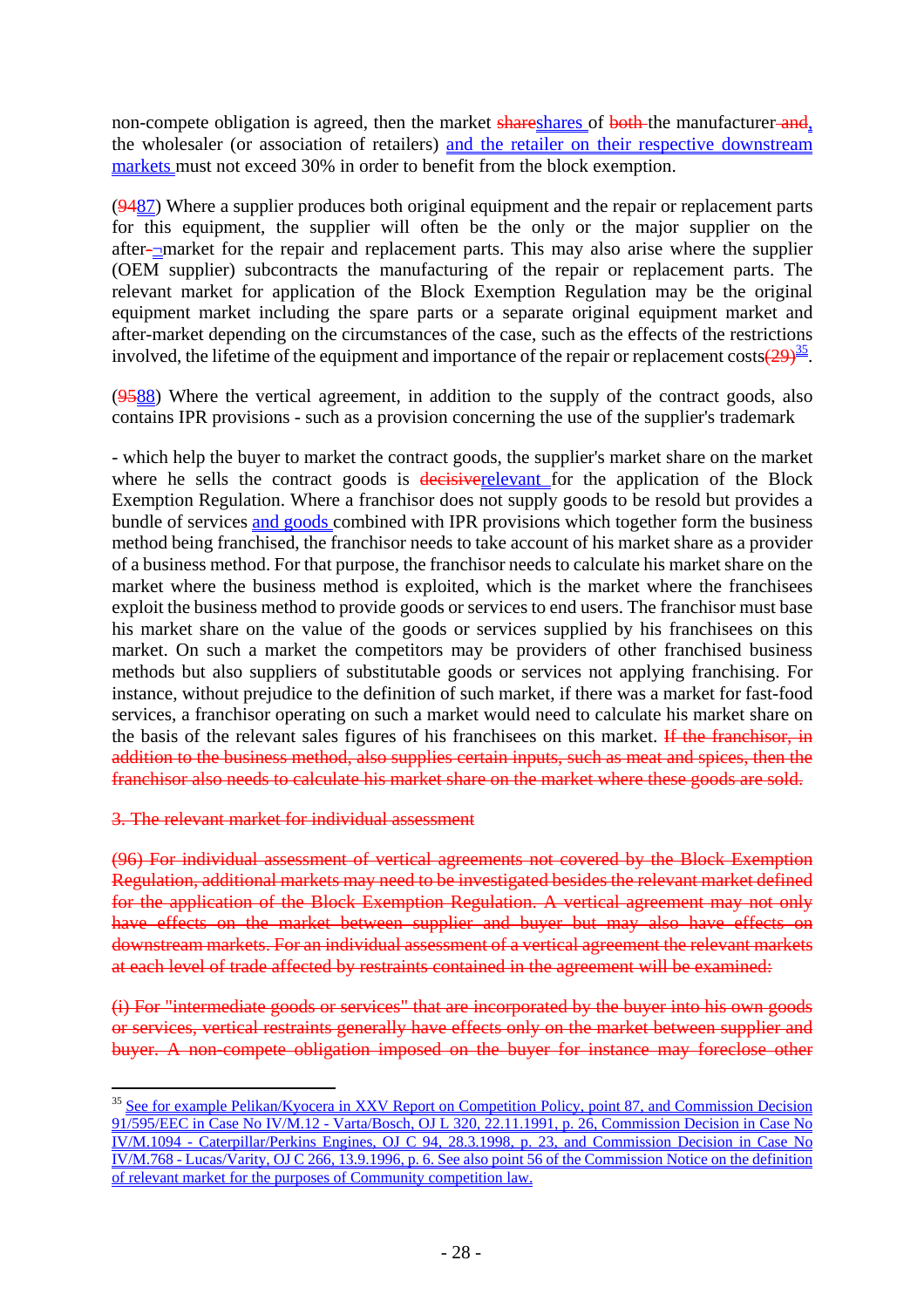suppliers but will not lead to reduced in-store competition downstream. However, in cases of exclusive supply the position of the buyer on his downstream market is also relevant because the buyer's foreclosing behaviour may only have appreciable negative effects if he has market power on the downstream market.

(ii) For "final products" an analysis limited to the market between supplier and buyer is less likely to be sufficient since vertical restraints may have negative effects of reduced inter-brand and/or intra-brand competition on the resale market, that is on the market downstream of the buyer. For instance, exclusive distribution may not only lead to foreclosure effects on the market between the supplier and the buyer, but may above all lead to less intra-brand competition in the resale territories of the distributors. The resale market is in particular important if the buyer is a retailer selling to final consumers. A non-compete obligation agreed between a manufacturer and a wholesaler may foreclose this wholesaler to other manufacturers but a loss of in-store competition is not very likely at the wholesale level. The same agreement concluded with a retailer may however cause this added loss of in-store inter-brand competition on the resale market.

(iii) In cases of individual assessment of an "after-market", the relevant market may be the original equipment market or the after-market depending on the circumstances of the case. In any event, the situation on a separate after-market will be evaluated taking account of the situation on the original equipment market. A less significant position on the original equipment market will normally reduce possible anti-competitive effects on the after-market.

43. Calculation of the market shareshares under the Block Exemption Regulation

 $(9789)$  The calculation of the market shareshares needs to be based in principle on value figures. Where value figures are not available substantiated estimates can be made. Such estimates may be based on other reliable market information such as volume figures (see Article  $98(1a)$ ) of the Block Exemption Regulation).

 (9890) In-house production, that is production of an intermediate product for own use, may be very important in a competition analysis as one of the competitive constraints or to accentuate the market position of a company. However, for the purpose of market definition and the calculation of market share for intermediate goods and services, in-house production will not be taken into account.

 $(9991)$  However, in the case of dual distribution of final goods, i.e. where a producer of final goods also acts as a distributor on the market, the market definition and market share calculation need to include thesales of their own goods soldmade by the producer and competing producers through their vertically integrated distributors and agents (see Article  $98(2)(b)$  of the Block Exemption Regulation). "«Integrated distributors" are connected undertakings within the meaning of Article  $\frac{11(2)}{2}$  of the Block Exemption Regulation.<sup>36</sup>

## VI. ENFORCEMENT POLICY IN INDIVIDUAL CASES

1. The framework of analysis

 $\overline{a}$ 

<sup>&</sup>lt;sup>36</sup> For these market definition and market share calculation purposes it is not relevant whether the integrated distributor sells in addition products of competitors.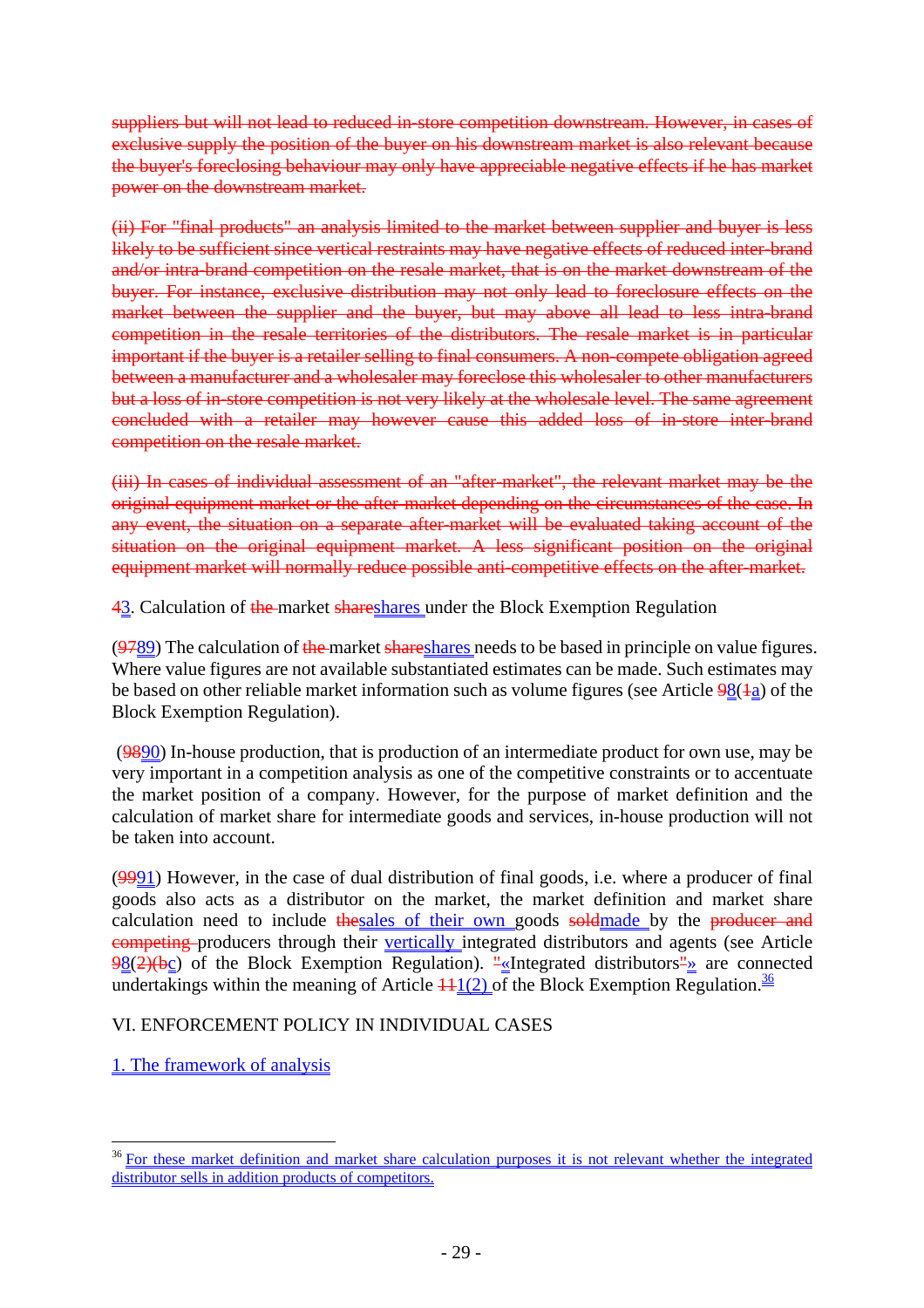(92) Outside the scope of the block exemption it is relevant to examine whether in the individual case the agreement is caught by Article 81(1) and if so whether the conditions of Article 81(3) are satisfied. Provided that they do not contain restrictions of competition by object and in particular hardcore restrictions of competition, there is no presumption that vertical agreements falling outside the block exemption because the market share threshold is exceeded are caught by Article 81(1) or fail to satisfy the conditions of Article 81(3). Individual assessment of the likely effects of the agreement is required. Companies are encouraged to do their own assessment. Agreements that either do not restrict competition within the meaning of Article 81(1) or which fulfil the conditions of Article 81(3) are valid and enforceable. Pursuant to Article 1(2) of Regulation 1/2003 no notification needs to be made to benefit from an individual exemption under Article 81(3). In the case of an individual examination by the Commission, the latter will bear the burden of proof that the agreement in question infringes Article 81(1). The undertakings claiming the benefit of Article°81(3) bear the burden of proving that the conditions of that paragraph are fulfilled. When likely anti-competitive effects are demonstrated, undertakings may substantiate efficiency claims and explain why a certain distribution system is indispensable to bring likely benefits to consumers without eliminating competition, before the Commission decides whether the agreement satisfies the conditions of Article 81(3).

(93) The assessment of whether a vertical agreement has the effect of restricting competition will be made by comparing the actual or likely future situation in the relevant market with the vertical restraints in place with the situation that would prevail in the absence of the vertical restraints in the agreement (the "counterfactual"). In the assessment of individual cases, the Commission will take, as appropriate, both actual and likely effects into account. For vertical agreements to be restrictive of competition by effect they must affect actual or potential competition to such an extent that on the relevant market negative effects on prices, output, innovation, or the variety or quality of goods and services can be expected with a reasonable degree of probability. The likely negative effects on competition must be appreciable  $37$ . Appreciable anticompetitive effects are likely to occur when at least one of the parties has or obtains some degree of market power and the agreement contributes to the creation, maintenance or strengthening of that market power or allows the parties to exploit such market power. Market power is the ability to maintain prices above competitive levels or to maintain output in terms of product quantities, product quality and variety or innovation below competitive levels for a not insignificant period of time. The degree of market power normally required for a finding of an infringement under Article 81(1) is less than the degree of market power required for a finding of dominance under Article 82.

(10094) Vertical restraints are generally less harmful than horizontal restraints. The main reason for treating being less concerned about a vertical restraint more leniently than a horizontal restraint lies in the fact that the latter may concern an agreement between competitors producing identical or substitutable goods or services. In such horizontal relationships the exercise of market power by one company (higher price of its product) may benefit its competitors. This may provide an incentive to competitors to induce each other to behave anti-competitively. In vertical relationships the product of the one is the input for the other, in other words the activities of the parties to the agreement are complementary to each other. This means that the exercise of market power by either the upstream or downstream company would normally hurt the demand for the product of the other. The companies

 $\overline{a}$ <sup>37</sup> See Section II.1.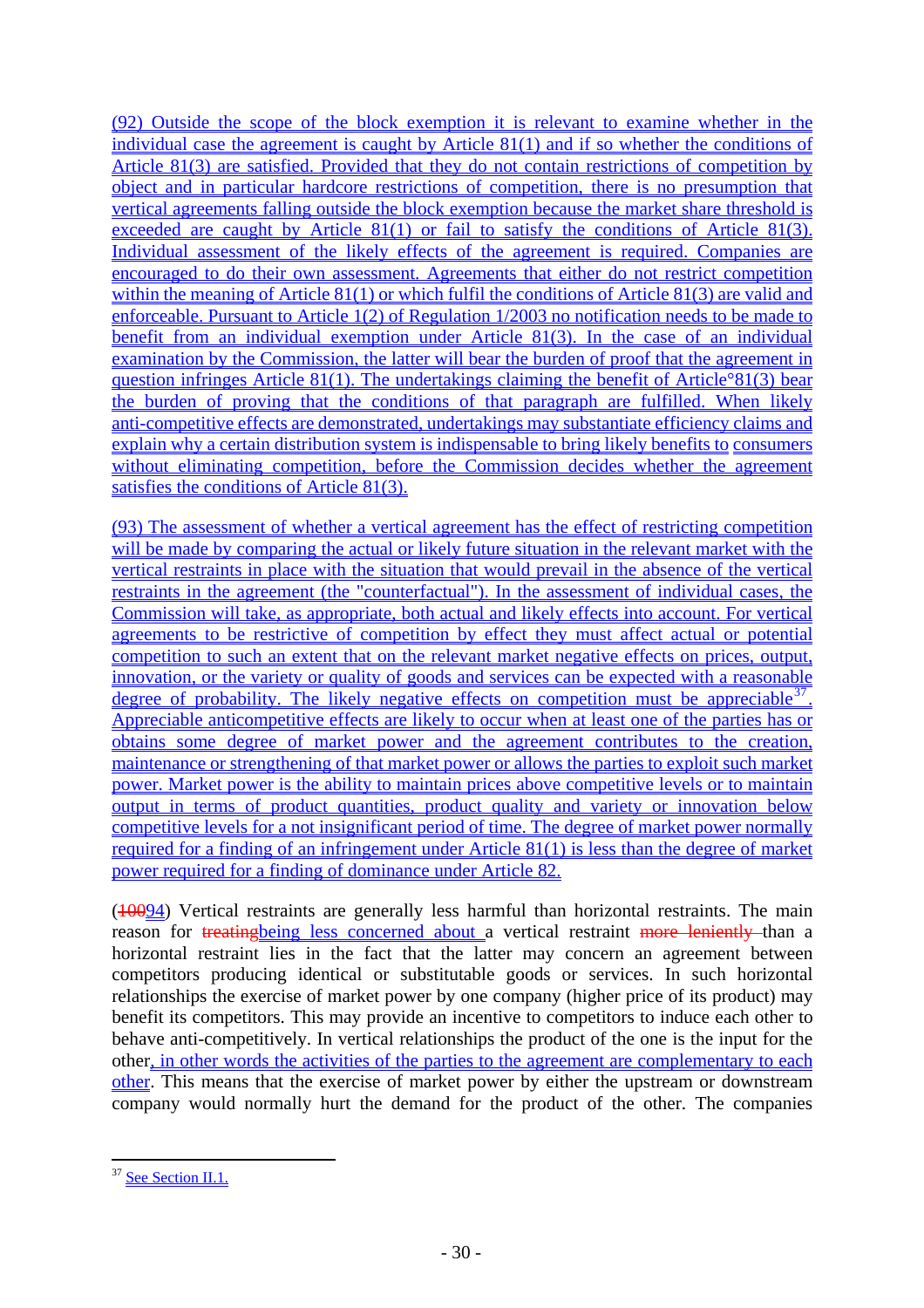involved in the agreement therefore usually have an incentive to prevent the exercise of market power by the other.

( $\frac{10195}{20}$ ) However, this self-restraining character should not be over-estimated. When a company has no market power it can only try to increase its profits by optimising its manufacturing and distribution processes, with or without the help of vertical restraints. More in general, because of the complementary role of the parties to a vertical agreement in getting a product to the market, vertical restraints may provide substantial scope for efficiencies. However, when  $\frac{1}{2}$  undertaking does have market power it can also try to increase its profits at the expense of its direct competitors by raising their costs and at the expense of its buyers and ultimately consumers by trying to appropriate some of their surplus. This can happen when the upstream and downstream company share the extra profits or when one of the two uses vertical restraints to appropriate all the extra profits.

(102) In the assessment of individual cases, the Commission will adopt an economic approach in the application of Article 81 to vertical restraints. This will limit the scope of application of Article 81 to undertakings holding a certain degree of market power where inter-brand competition may be insufficient. In those cases, the protection of inter-brand and intra-brand competition is important to ensure efficiencies and benefits for consumers.

## 1. The framework of analysis

1.1. Negative effects of vertical restraints

(10396) The negative effects on the market that may result from vertical restraints which EC competition law aims at preventing are the following:

(i) anticompetitive foreclosure of other suppliers or other buyers by raising barriers to entry or expansion;

(ii) softening of competition between the supplier and its competitors and/or facilitation of collusion amongst these suppliers, often referred to as reduction of inter-brand competition between the companies operating on a market, including facilitation of collusion amongst suppliers or buyers; by collusion is meant both explicit collusion and tacit collusion (conscious parallel behaviour); $^{38}$ ;

(iii) softening of competition between the buyer and its competitors and/or facilitation of collusion amongst these competitors, often referred to as reduction of intra-brand competition between if it concerns distributors' competition on the basis of the brand or product of the same brandsupplier:

(iv) the creation of obstacles to market integration, including, above all, limitations on the freedom ofpossibilities for consumers to purchase goods or services in any Member State they may choose.

(104) Such negative effects may result from various vertical restraints. Agreements which are different in form may have the same substantive impact on competition. To analyse these possible negative effects, it is appropriate to divide vertical restraints into four groups: a single branding group, a limited distribution group, a resale price maintenance group and a market

 $\overline{a}$ <sup>38</sup> By collusion is meant both explicit collusion and tacit collusion (conscious parallel behaviour).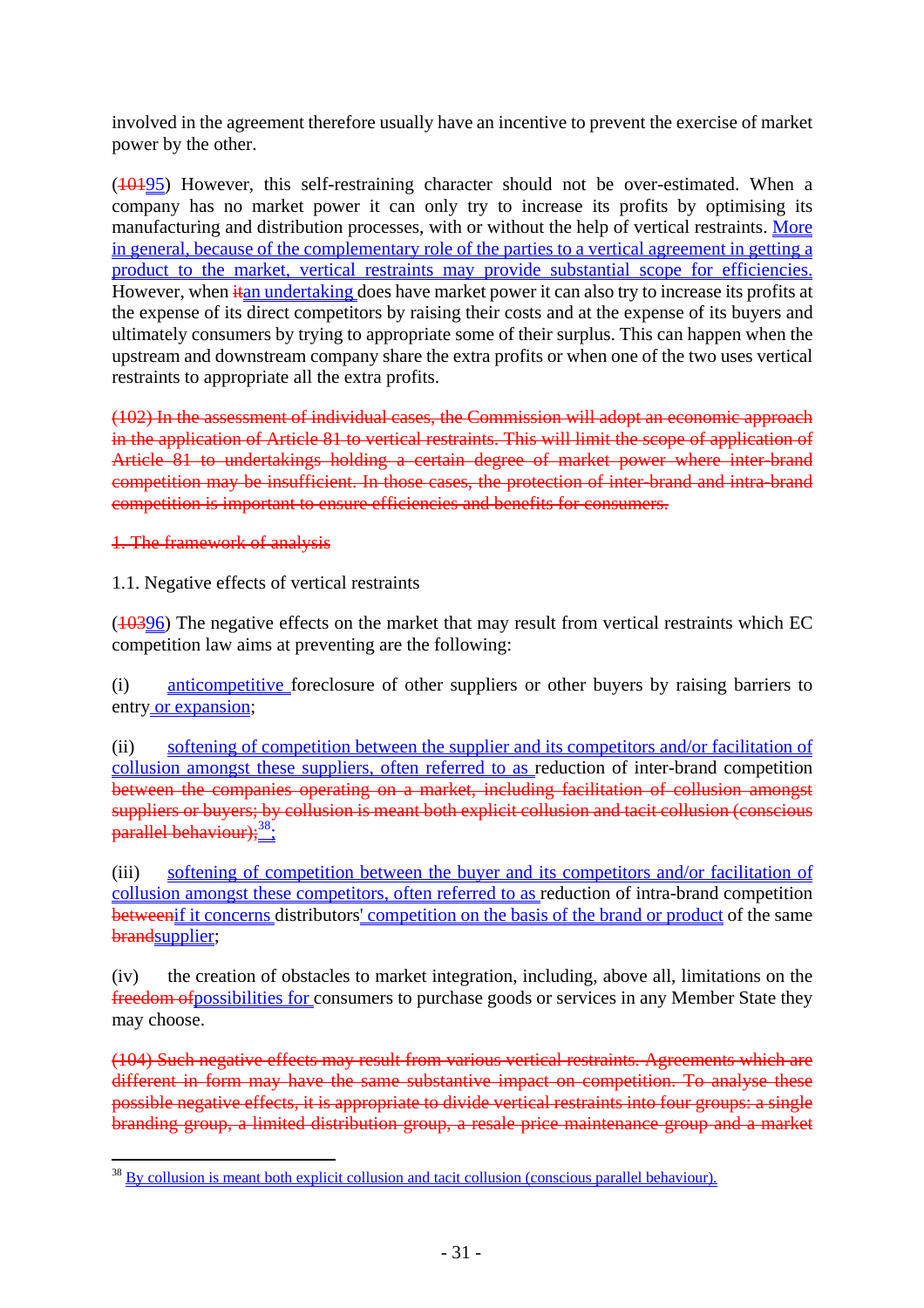partitioning group. The vertical restraints within each group have largely similar negative effects on competition.

(105) The classification into four groups is based upon what can be described as the basic components of vertical restraints. In paragraphs 103 to 136, the four different groups are analysed. In 137 to 229, vertical agreements are analysed as they are used in practice because many vertical agreements make use of more than one of these components.

#### Single branding group

(97) Foreclosure, softening of competition and collusion at the manufacturer's level may harm consumers in particular by increasing the wholesale prices of the products, limiting the choice of products, lowering their quality or reducing the level of product innovation. Foreclosure, softening of competition and collusion at the distributors' level may harm consumers in particular by increasing the retail prices of the products, limiting the choice of price-service combinations and distribution formats, lowering the availability and quality of retail services and reducing the level of innovation of distribution.

(106) Under the heading of "single branding" come those agreements which have as their main element that the buyer is induced to concentrate his orders for a particular type of product with one supplier. This component can be found amongst others in non-compete and quantity-forcing on the buyer, where an obligation or incentive scheme agreed between the supplier and the buyer makes the latter purchase his requirements for a particular product and its substitutes only, or mainly, from one supplier. The same component can be found in tying, where the obligation or incentive scheme relates to a product that the buyer is required to purchase as a condition of purchasing another distinct product. The first product is referred to as the "tied" product and the second is referred to as the "tying" product.

(107) There are four main negative effects on competition: (1) other suppliers in that market cannot sell to the particular buyers and this may lead to foreclosure of the market or, in the case of tying, to foreclosure of the market for the tied product; (2) it makes market shares more rigid and this may help collusion when applied by several suppliers; (3) as far as the distribution of final goods is concerned, the particular retailers will only sell one brand and there will therefore be no inter-brand competition in their shops (no in-store competition); and (4) in the case of tying, the buyer may pay a higher price for the tied product than he would otherwise do. All these effects may lead to a reduction in inter-brand competition.

(108) The reduction in inter-brand competition may be mitigated by strong initial competition between suppliers to obtain the single branding contracts, but the longer the duration of the non-compete obligation, the more likely it will be that this effect will not be strong enough to compensate for the reduction in inter-brand competition.

## Limited distribution group

(98) In a market where individual distributors distribute the brand(s) of only one supplier, a reduction of competition between the distributors of the same brand will lead to a reduction of intra-brand competition between these distributors, but may not have a negative effect on competition between distributors in general. In such a case, if inter-brand competition is fierce, it is unlikely that a reduction of intra-brand competition will have negative effects for consumers.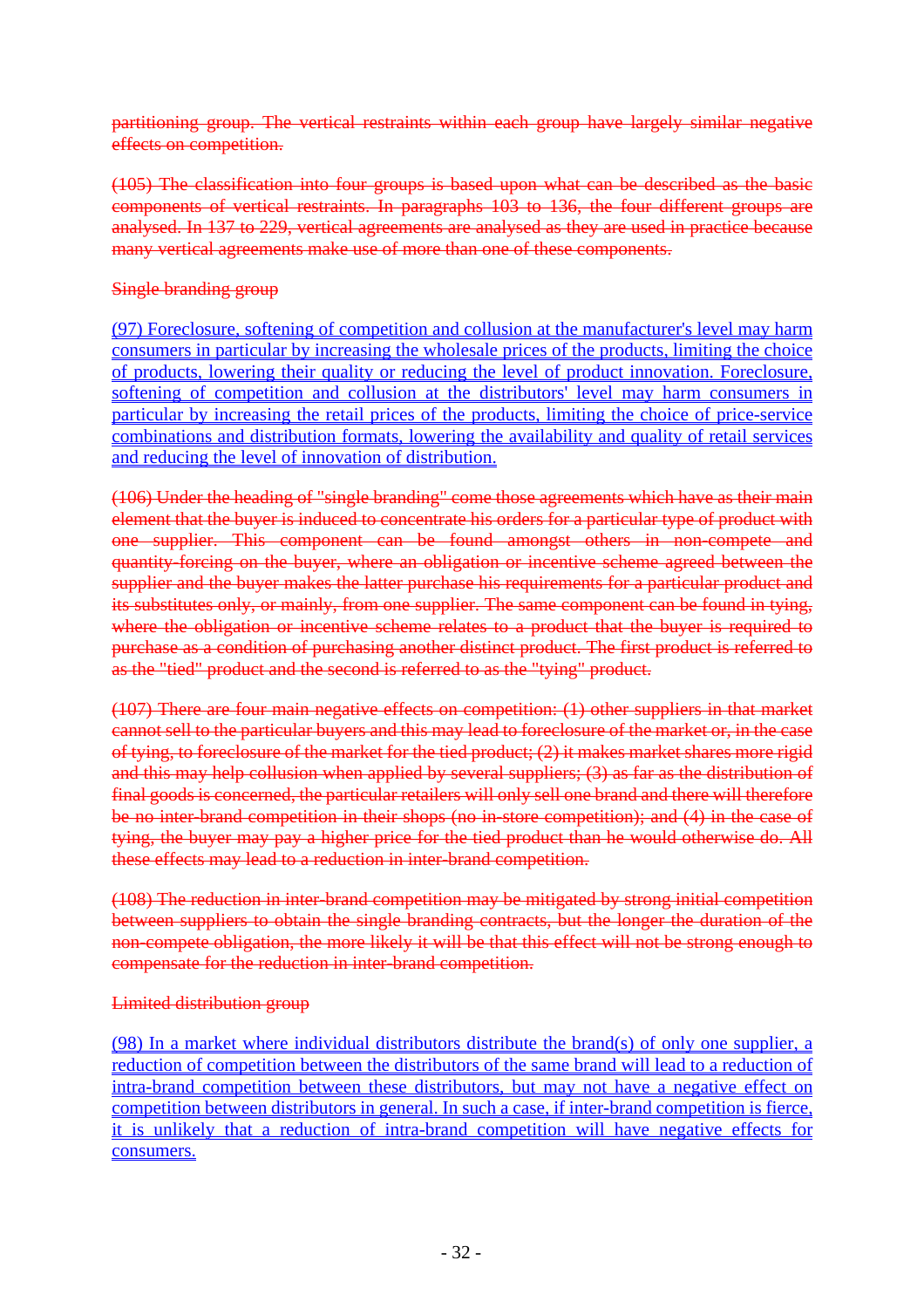(109) Under the heading of "limited distribution" come those agreements which have as their main element that the manufacturer sells to only one or a limited number of buyers. This may be to restrict the number of buyers for a particular territory or group of customers, or to select a particular kind of buyers. This component can be found amongst others in:

- exclusive distribution and exclusive customer allocation, where the supplier limits his sales to only one buyer for a certain territory or class of customers;

- exclusive supply and quantity forcing on the supplier, where an obligation or incentive scheme agreed between the supplier and the buyer makes the former sell only or mainly to one buyer;

- selective distribution, where the conditions imposed on or agreed with the selected dealers usually limit their number;

- after-market sales restrictions which limit the component supplier's sales possibilities.

(110) There are three main negative effects on competition: (1) certain buyers within that market can no longer buy from that particular supplier, and this may lead in particular in the case of exclusive supply, to foreclosure of the purchase market, (2) when most or all of the competing suppliers limit the number of retailers, this may facilitate collusion, either at the distributor's level or at the supplier's level, and (3) since fewer distributors will offer the product it will also lead to a reduction of intra-brand competition. In the case of wide exclusive territories or exclusive customer allocation the result may be total elimination of intra-brand competition. This reduction of intra-brand competition can in turn lead to a weakening of inter-brand competition.

#### Resale price maintenance group

(111) Under the heading of "resale price maintenance" (RPM) come those agreements whose main element is that the buyer is obliged or induced to resell not below a certain price, at a certain price or not above a certain price. This group comprises minimum, fixed, maximum and recommended resale prices. Maximum and recommended resale prices, which are not hardcore restrictions, may still lead to a restriction of competition by effect.

(112) There are two main negative effects of RPM on competition: (1) a reduction in intra-brand price competition, and (2) increased transparency on prices. In the case of fixed or minimum RPM, distributors can no longer compete on price for that brand, leading to a total elimination of intra-brand price competition. A maximum or recommended price may work as a focal point for resellers, leading to a more or less uniform application of that price level. Increased transparency on price and responsibility for price changes makes horizontal collusion between manufacturers or distributors easier, at least in concentrated markets. The reduction in intra-brand competition may, as it leads to less downward pressure on the price for the particular goods, have as an indirect effect a reduction of inter-brand competition.

## Market partitioning group

(113) Under the heading of "market partitioning" come agreements whose main element is that the buyer is restricted in where he either sources or resells a particular product. This component can be found in exclusive purchasing, where an obligation or incentive scheme agreed between the supplier and the buyer makes the latter purchase his requirements for a particular product,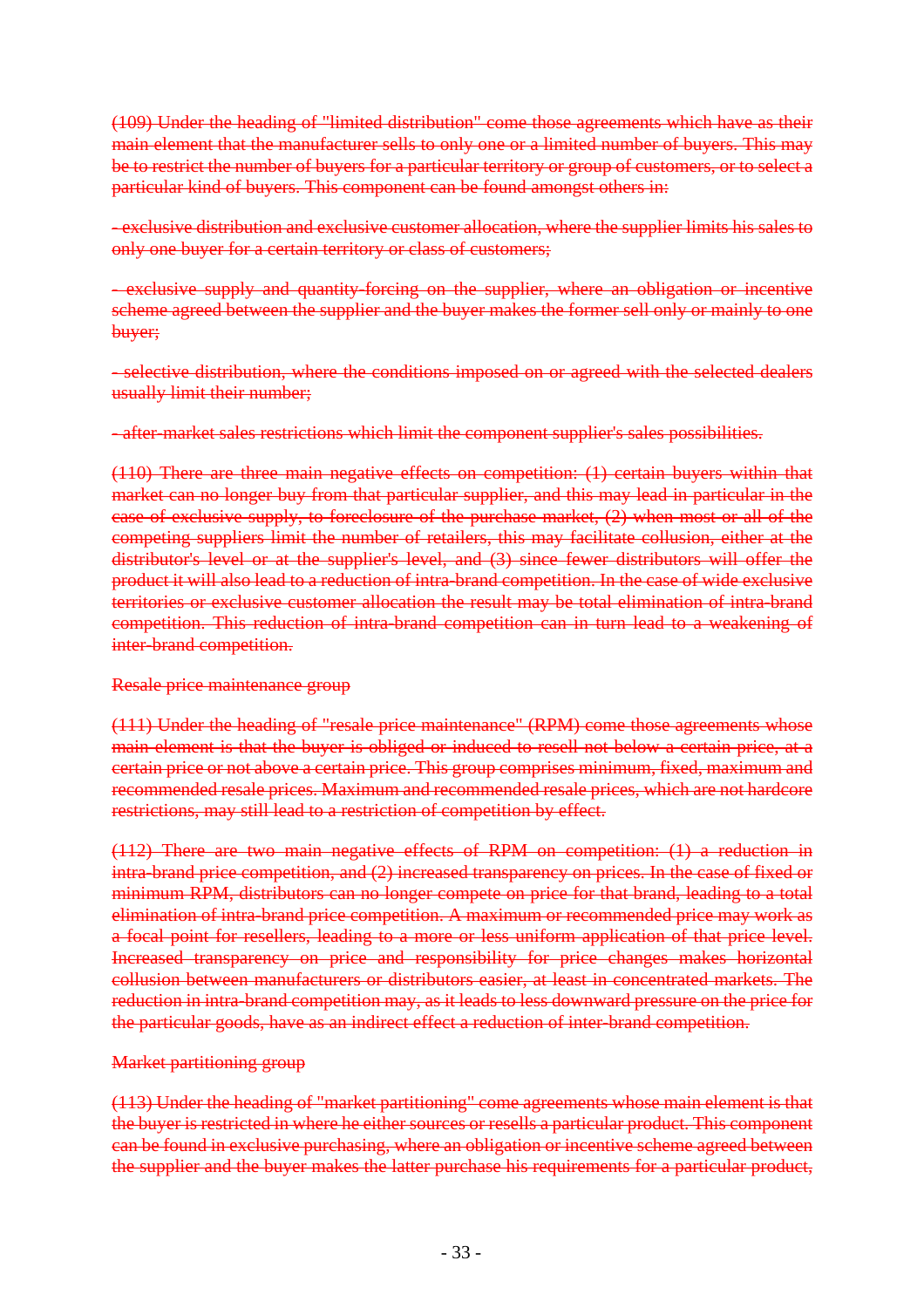for instance beer of brand X, exclusively from the designated supplier, but leaving the buyer free to buy and sell competing products, for instance competing brands of beer. It also includes territorial resale restrictions, the allocation of an area of primary responsibility, restrictions on the location of a distributor and customer resale restrictions.

(99) Exclusive arrangements are generally worse for competition than non-exclusive arrangements. Exclusive dealing makes, by the express language of the contract or its practical effects, one party fulfil all or practically all its requirements from another party. For instance, under a non-compete obligation the buyer purchases only one brand. Quantity forcing, on the other hand, leaves the buyer some scope to purchase competing goods. The degree of foreclosure may therefore be less with quantity forcing.

(114) The main negative effect on competition is a reduction of intra-brand competition that may help the supplier to partition the market and thus hinder market integration. This may facilitate price discrimination. When most or all of the competing suppliers limit the sourcing or resale possibilities of their buyers this may facilitate collusion, either at the distributors' level or at the suppliers' level.

(100) Vertical restraints agreed for non-branded goods and services are in general less harmful than restraints affecting the distribution of branded goods and services. Branding tends to increase product differentiation and reduce substitutability of the product, leading to a reduced elasticity of demand and an increased possibility to raise price. The distinction between branded and non-branded goods or services will often coincide with the distinction between intermediate goods and services and final goods and services.

(101) In general, a combination of vertical restraints aggravates their negative effects. However, certain combinations of vertical restraints are better for competition than their use in isolation from each other. For instance, in an exclusive distribution system, the distributor may be tempted to increase the price of the products as intra-brand competition has been reduced. The use of quantity forcing or the setting of a maximum resale price may limit such price increases. Possible negative effects of vertical restraints are reinforced when several suppliers and their buyers organise their trade in a similar way, leading to so-called cumulative effects.

1.2. Positive effects of vertical restraints

 $(115102)$  It is important to recognise that vertical restraints often have positive effects by, in particular, promoting non-price competition and improved quality of services. When a company has no market power, it can only try to increase its profits by optimising its manufacturing or distribution processes. In a number of situations vertical restraints may be helpful in this respect since the usual arm's length dealings between supplier and buyer, determining only price and quantity of a certain transaction, can lead to a sub-optimal level of investments and sales.

(116103) While trying to give a fair overview of the various justifications for vertical restraints, these Guidelines do not claim to be complete or exhaustive. The following reasons may justify the application of certain vertical restraints:

(1) To  $\frac{\mu}{\infty}$ solve a  $\frac{1}{\infty}$ free-rider $\frac{1}{2}$  problem $\frac{\mu}{2}$ . One distributor may free-ride on the promotion efforts of another distributor. This type of problem is most common at the wholesale and retail level. Exclusive distribution or similar restrictions may be helpful in avoiding such free-riding. Free-riding can also occur between suppliers, for instance where one invests in promotion at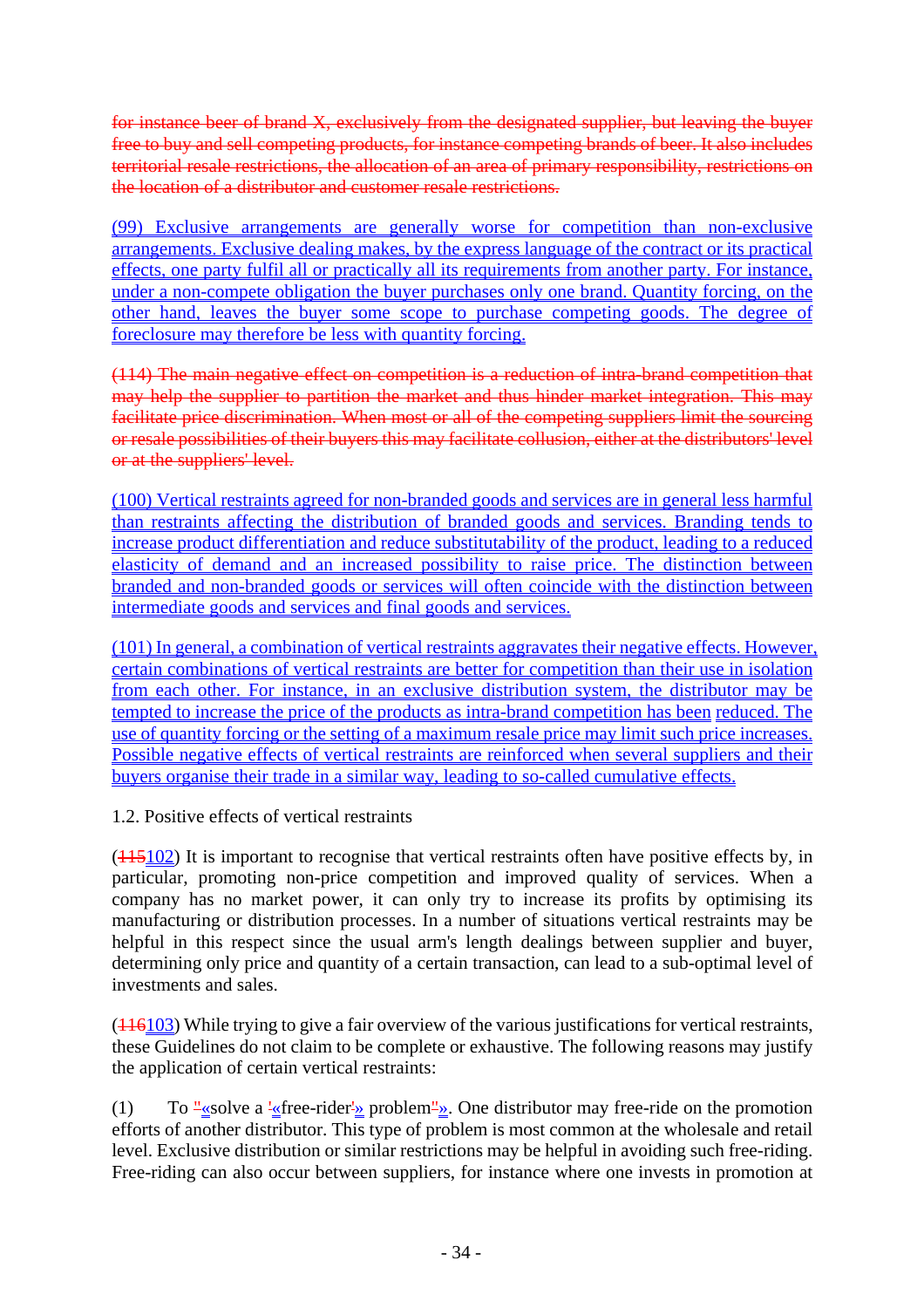the buyer's premises, in general at the retail level, that may also attract customers for its competitors. Non-compete type restraints can help to overcome this situation of free-riding  $\frac{39}{2}$ .

For there to be a problem, there needs to be a real free-rider issue. Free-riding between buyers can only occur on pre-sales services and other promotional activities, but not on after-sales services for which the distributor can charge its customers individually. The product will usually need to be relatively new or technically complex or the reputation of the product must be a major determinant of its demand, as the customer may otherwise very well know what he or she wants, based on past purchases. And the product must be of a reasonably high value as it is otherwise not attractive for a customer to go to one shop for information and to another to buy. Lastly, it must not be practical for the supplier to impose on all buyers, by contract, effective promotion or service requirements concerning pre-sales services.

Free-riding between suppliers is also restricted to specific situations, namely *into* cases where the promotion takes place at the buyer's premises and is generic, not brand specific.

(2) To  $\frac{u}{x}$  open up or enter new markets  $\frac{v}{x}$ . Where a manufacturer wants to enter a new geographic market, for instance by exporting to another country for the first time, this may involve special "«first time investments" by the distributor to establish the brand in the market. In order to persuade a local distributor to make these investments it may be necessary to provide territorial protection to the distributor so that he can recoup these investments by temporarily charging a higher price. Distributors based in other markets should then be restrained for a limited period from selling in the new market. (see also paragraph 56 in Section III.3). This is a special case of the free-rider problem described under point (1).

(3) The  $\frac{u}{x}$  certification free-rider issue  $\frac{u}{x}$ . In some sectors, certain retailers have a reputation for stocking only  $\frac{\pi}{2}$  quality  $\frac{\pi}{2}$  products. In such a case, selling through these retailers may be vital for the introduction of a new product. If the manufacturer cannot initially limit his sales to the premium stores, he runs the risk of being de-listed and the product introduction may fail. This means that there may be a reason for allowing for a limited duration a restriction such as exclusive distribution or selective distribution. It must be enough to guarantee introduction of the new product but not so long as to hinder large-scale dissemination. Such benefits are more likely with " $\leq$  experience" $\geq$  goods or complex goods that represent a relatively large purchase for the final consumer.

(4) The so-called  $\frac{\mu_{\alpha}}{\sigma}$  hold-up problem  $\frac{\mu_{\alpha}}{\sigma}$ . Sometimes there are client-specific investments to be made by either the supplier or the buyer, such as in special equipment or training. For instance, a component manufacturer that has to build new machines and tools in order to satisfy a particular requirement of one of his customers. The investor may not commit the necessary investments before particular supply arrangements are fixed.

However, as in the other free-riding examples, there are a number of conditions that have to be met before the risk of under-investment is real or significant. Firstly, the investment must be relationship-specific. An investment made by the supplier is considered to be relationship-specific when, after termination of the contract, it cannot be used by the supplier to supply other customers and can only be sold at a significant loss. An investment made by the buyer is considered to be relationship-specific when, after termination of the contract, it cannot

 $\overline{a}$ 

<sup>&</sup>lt;sup>39</sup> Whether consumers actually overall benefit from extra promotional efforts depends on whether the extra promotion informs and convinces and thus benefits many new customers or mainly reaches customers who already know what they want to buy and for whom the extra promotion only or mainly implies a price increase.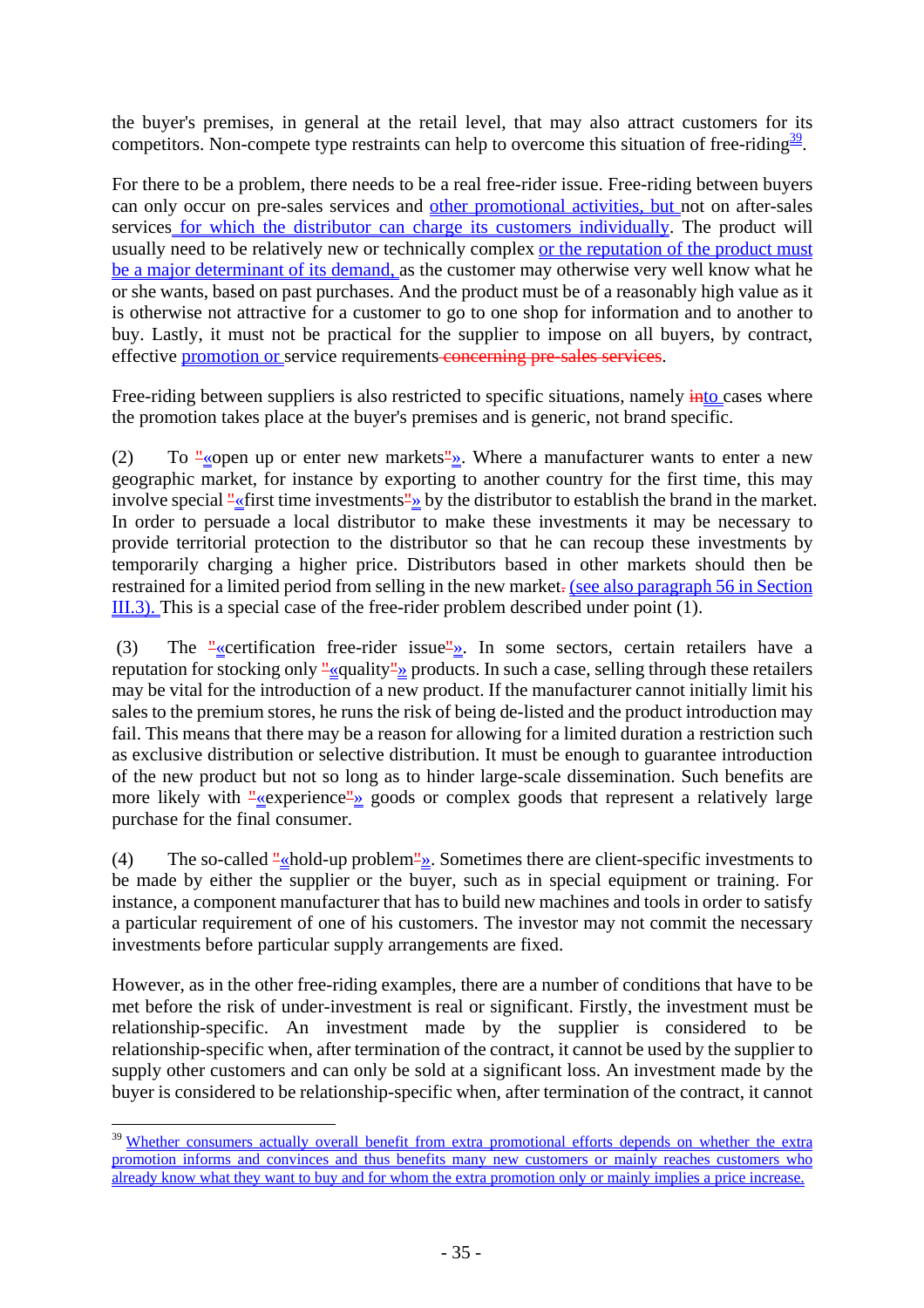be used by the buyer to purchase and/or use products supplied by other suppliers and can only be sold at a significant loss. An investment is thus relationship-specific because for instance it can only be used to produce a brand-specific component or to store a particular brand and thus cannot be used profitably to produce or resell alternatives. Secondly, it must be a long-term investment that is not recouped in the short run. And thirdly, the investment must be asymmetric; i.e. one party to the contract invests more than the other party. When these conditions are met, there is usually a good reason to have a vertical restraint for the duration it takes to depreciate the investment. The appropriate vertical restraint will be of the non-compete type or quantity-forcing type when the investment is made by the supplier and of the exclusive distribution, exclusive customer allocation or exclusive supply type when the investment is made by the buyer.

(5) The "specific hold-up problem that may arise in the case of transfer of substantial know-how" $\frac{1}{2}$ . The know-how, once provided, cannot be taken back and the provider of the know-how may not want it to be used for or by his competitors. In as far as the know-how was not readily available to the buyer, is substantial and indispensable for the operation of the agreement, such a transfer may justify a non-compete type of restriction. This would normally fall outside Article 81(1).

(6) The "vertical externality issue". A retailer may not gain all the benefits of its action taken to improve sales; some may go to the manufacturer. For every extra unit a retailer sells by lowering its resale price or by increasing its sales effort, the manufacturer benefits if its wholesale price exceeds its marginal production costs. Thus, there may be a positive externality bestowed on the manufacturer by such retailer's actions and from the manufacturer's perspective the retailer may be pricing too high and/or making too little sales efforts. The negative externality of too high pricing by the retailer is sometimes called the "double marginalisation problem" and it can be avoided by imposing a maximum resale price on the retailer. To increase the retailer's sales efforts selective distribution, exclusive distribution or similar restrictions may be helpful<sup>40</sup>.

 $(67)$  " «Economies of scale in distribution"». In order to have scale economies exploited and thereby see a lower retail price for his product, the manufacturer may want to concentrate the resale of his products on a limited number of distributors. For this he could use exclusive distribution, quantity forcing in the form of a minimum purchasing requirement, selective distribution containing such a requirement or exclusive purchasing sourcing.

 $(78)$  " «Capital market imperfections"». The usual providers of capital (banks, equity markets) may provide capital sub-optimally when they have imperfect information on the quality of the borrower or there is an inadequate basis to secure the loan. The buyer or supplier may have better information and be able, through an exclusive relationship, to obtain extra security for his investment. Where the supplier provides the loan to the buyer this may lead to non-compete or quantity forcing on the buyer. Where the buyer provides the loan to the supplier this may be the reason for having exclusive supply or quantity forcing on the supplier.

 $(89)$  " «Uniformity and quality standardisation"». A vertical restraint may help to increase sales by creatingcreate a brand image and thereby increasing the attractiveness of a product to the final consumer by imposing a certain measure of uniformity and quality standardisation on

 $\overline{a}$ <sup>40</sup> See however footnote 39.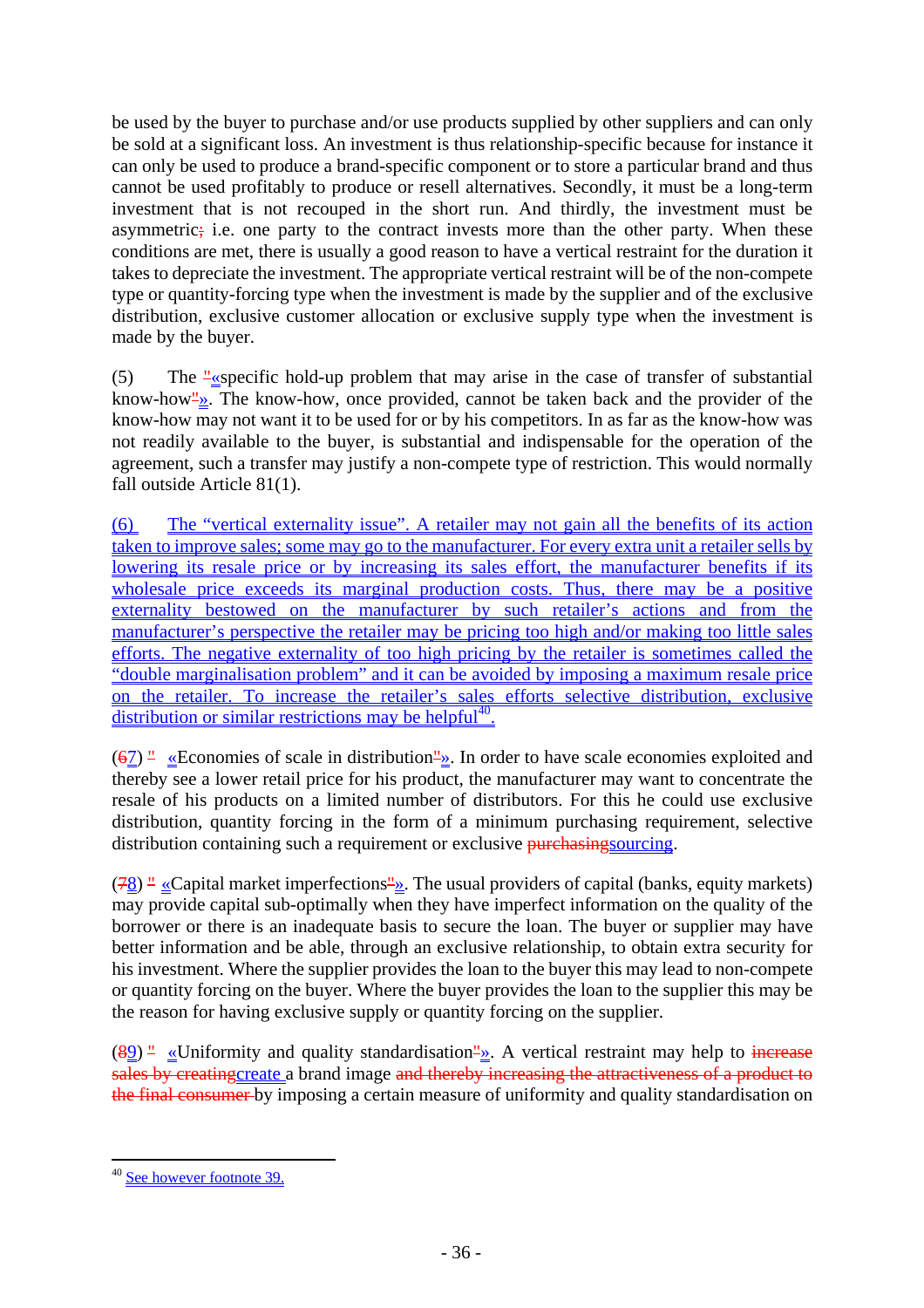the distributors, thereby increasing the attractiveness of the product to the final consumer and increasing its sales. This can for instance be found in selective distribution and franchising.

 $(117104)$  The eightnine situations mentioned in paragraph  $116103$  make clear that under certain conditions vertical agreements are likely to help realise efficiencies and the development of new markets and that this may offset possible negative effects. The case is in general strongest for vertical restraints of a limited duration which help the introduction of new complex products or protect relationship-specific investments. A vertical restraint is sometimes necessary for as long as the supplier sells his product to the buyer (see in particular the situations described in paragraph  $\frac{116103}{1600}$ , points (1), (5), (6), (7) and (89).

(118105) There is a large measure of substitutability between the different vertical restraints. This means that the same inefficiency problem can be solved by different vertical restraints. For instance, economies of scale in distribution may possibly be achieved by using exclusive distribution, selective distribution, quantity forcing or exclusive purchasing sourcing. This is important as the negative effects on competition may differ between the various vertical restraints. This plays a role when indispensability is discussed under Article 81(3).

# 1.3. General rules for the evaluation of vertical restraints

#### (119) In evaluating vertical restraints from a competition policy perspective, some general rules can be formulated:

(1) For most vertical restraints competition concerns can only arise if there is insufficient inter-brand competition, i.e. if there exists a certain degree of market power at the level of the supplier or the buyer or both. Conceptually, market power is the power to raise price above the competitive level and, at least in the short term, to obtain supra-normal profits. Companies may have market power below the level of market dominance, which is the threshold for the application of Article 82. Where there are many firms competing in an unconcentrated market, it can be assumed that non-hardcore vertical restraints will not have appreciable negative effects. A market is deemed unconcentrated when the HHI index, i.e. the sum of the squares of the individual market shares of all companies in the relevant market, is below 1000.

(2) Vertical restraints which reduce inter-brand competition are generally more harmful than vertical restraints that reduce intra-brand competition. For instance, non-compete obligations are likely to have more net negative effects than exclusive distribution. The former, by possibly foreclosing the market to other brands, may prevent those brands from reaching the market. The latter, while limiting intra-brand competition, does not prevent goods from reaching the final consumer.

(3) Vertical restraints from the limited distribution group, in the absence of sufficient inter-brand competition, may significantly restrict the choices available to consumers. They are particularly harmful when more efficient distributors or distributors with a different distribution format are foreclosed. This can reduce innovation in distribution and denies consumers the particular service or price-service combination of these distributors.

(4) Exclusive dealing arrangements are generally worse for competition than non-exclusive arrangements. Exclusive dealing makes, by the express language of the contract or its practical effects, one party fulfil all or practically all its requirements from another party. For instance, under a non-compete obligation the buyer purchases only one brand. Quantity forcing, on the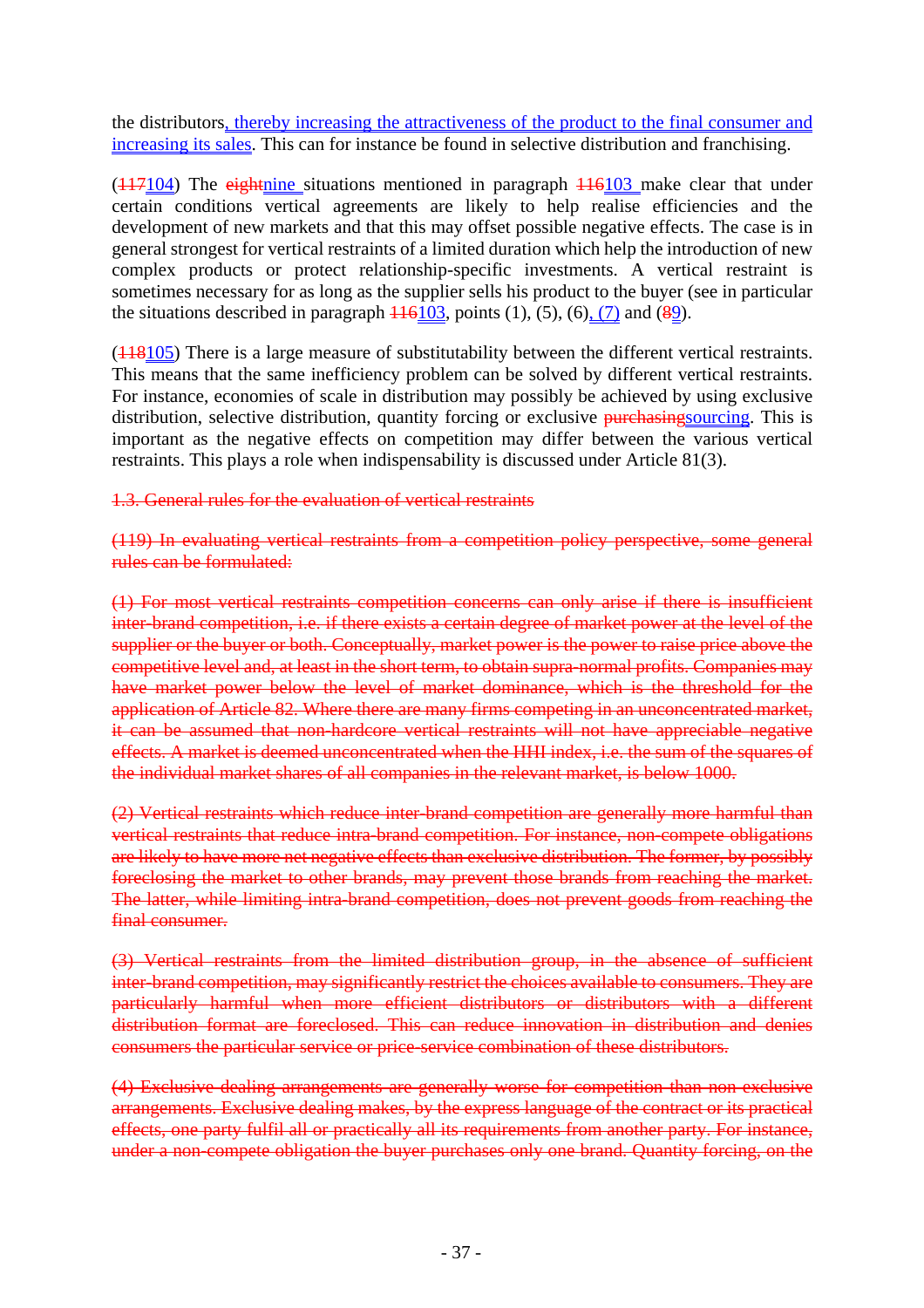other hand, leaves the buyer some scope to purchase competing goods. The degree of foreclosure may therefore be less with quantity forcing.

(5) Vertical restraints agreed for non-branded goods and services are in general less harmful than restraints affecting the distribution of branded goods and services. Branding tends to increase product differentiation and reduce substitutability of the product, leading to a reduced elasticity of demand and an increased possibility to raise price. The distinction between branded and non-branded goods or services will often coincide with the distinction between intermediate goods and services and final goods and services.

Intermediate goods and services are sold to undertakings for use as an input to produce other goods or services and are generally not recognisable in the final goods or services. The buyers of intermediate products are usually well-informed customers, able to assess quality and therefore less reliant on brand and image. Final goods are, directly or indirectly, sold to final consumers who often rely more on brand and image. As distributors (retailers, wholesalers) have to respond to the demand of final consumers, competition may suffer more when distributors are foreclosed from selling one or a number of brands than when buyers of intermediate products are prevented from buying competing products from certain sources of supply.

The undertakings buying intermediate goods or services normally have specialist departments or advisers who monitor developments in the supply market. Because they effect sizeable transactions, search costs are in general not prohibitive. A loss of intra-brand competition is therefore less important at the intermediate level.

(6) In general, a combination of vertical restraints aggravates their negative effects. However, certain combinations of vertical restraints are better for competition than their use in isolation from each other. For instance, in an exclusive distribution system, the distributor may be tempted to increase the price of the products as intra-brand competition has been reduced. The use of quantity forcing or the setting of a maximum resale price may limit such price increases.

(7) Possible negative effects of vertical restraints are reinforced when several suppliers and their buyers organise their trade in a similar way. These so-called cumulative effects may be a problem in a number of sectors.

(8) The more the vertical restraint is linked to the transfer of know-how, the more reason there may be to expect efficiencies to arise and the more a vertical restraint may be necessary to protect the know-how transferred or the investment costs incurred.

(9) The more the vertical restraint is linked to investments which are relationship-specific, the more justification there is for certain vertical restraints. The justified duration will depend on the time necessary to depreciate the investment.

(10) In the case of a new product, or where an existing product is sold for the first time on a different geographic market, it may be difficult for the company to define the market or its market share may be very high. However, this should not be considered a major problem, as vertical restraints linked to opening up new product or geographic markets in general do not restrict competition. This rule holds, irrespective of the market share of the company, for two years after the first putting on the market of the product. It applies to all non-hardcore vertical restraints and, in the case of a new geographic market, to restrictions on active and passive sales imposed on the direct buyers of the supplier located in other markets to intermediaries in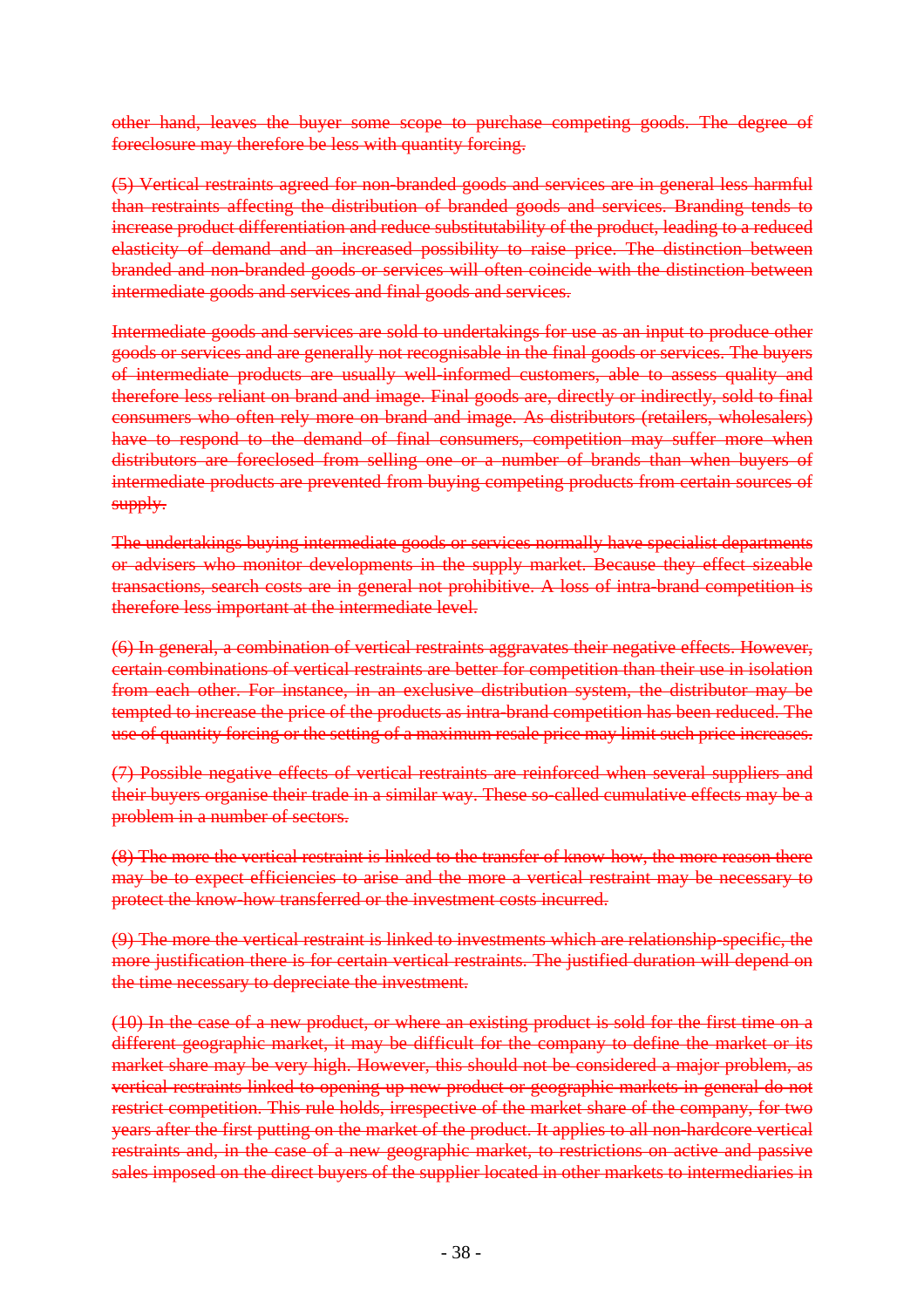the new market. In the case of genuine testing of a new product in a limited territory or with a limited customer group, the distributors appointed to sell the new product on the test market can be restricted in their active selling outside the test market for a maximum period of 1 year without being caught by Article 81(1).

1.41.3. Methodology of analysis

 $(106)$ 

 $(120)$  The assessment of a vertical restraint involves in general the following four steps:

 $(1)$  First, the undertakings involved need to define the relevant market in order to establish the market shareshares of the supplier orand the buyer, depending on the vertical restraint involved (see paragraphs 88 to 99, in particular 89 to 95) on the markets where they (re)sell the contract products.

(2) If the relevant market share of both supplier and buyer does not exceed the 30 % threshold, the vertical agreement is covered by the Block Exemption Regulation, subject to the hardcore restrictions and conditions set out in that regulation.

(3) If the relevant market share is above the 30 % threshold for supplier and/or buyer, it is necessary to assess whether the vertical agreement falls within Article 81(1).

(4) If the vertical agreement falls within Article  $81(1)$ , it is necessary to examine whether it fulfils the conditions for exemption under Article 81(3).

1.4.11.3.1. Relevant factors for the assessment under Article 81(1)

(121107) In assessing cases above the market share threshold of 30 %, the Commission will make a full competition analysis. The following factors are the most importantin particular relevant to establish whether a vertical agreement brings about an appreciable restriction of competition under Article 81(1):

- (a) market position nature of the supplieragreement;
- (b) market position of the parties
- $(**b**<sub>C</sub>)$  market position of competitors;
- (ed) market position of buyers of the buyercontract products;
- (de) entry barriers;
- $(e_i)$  maturity of the market;
- $(f_{\mathbf{g}})$  level of trade;

 $\overline{a}$ 

 $\frac{(\frac{\mathbf{eh}}{\mathbf{eh}})}{\mathbf{eh}}$  nature of the product;

<sup>&</sup>lt;sup>41</sup> These steps are not intended to present a legal reasoning that the Commission should follow in this order to take a decision.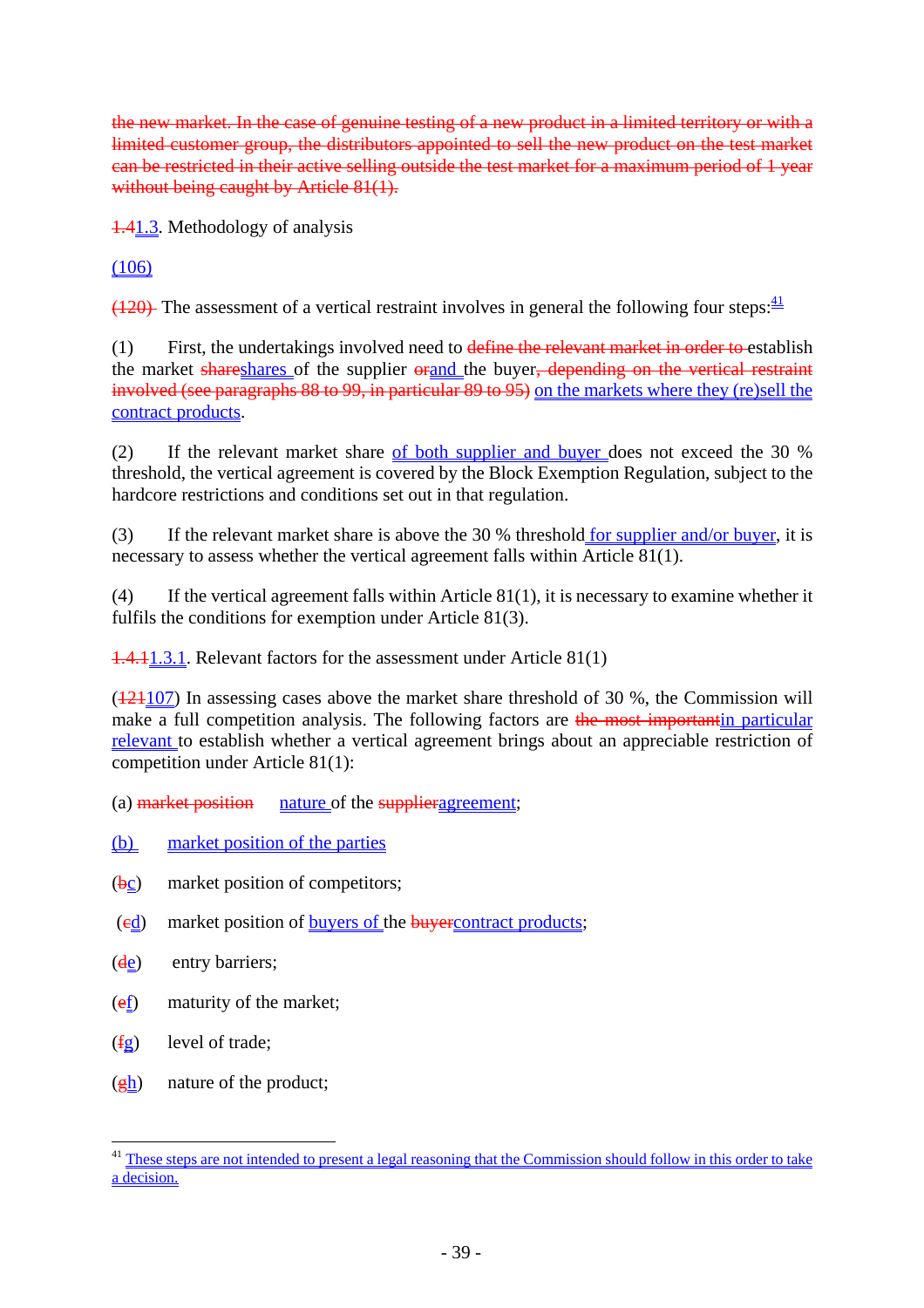#### (hi) other factors.

(122108) The importance of individual factors may vary from case to case and depends on all other factors. For instance, a high market share of the supplierparties is usually a good indicator of market power, but in the case of low entry barriers it may not indicate be indicative of market power. It is therefore not possible to provide strictfirm rules on the importance of the individual factors. However the following can be said:

#### Market position of the supplier

(109) Vertical agreements can take many shapes and forms. It is therefore important to analyse the nature of the agreement in terms of the restraints that it contains, their duration and the percentage of total sales on the market affected by the restraints. It may be necessary to go beyond the express terms of the agreement. The existence of implicit restraints may be derived from the way in which the agreement is implemented by the parties and the incentives that they face.

 $(123110)$  The market position of the supplier is established first and foremost by his market share on the relevant product and geographic marketparties provides an indication of the degree of market power, if any, possessed by the supplier, the buyer or both. The higher histheir market share, the greater histheir market power is likely to be. The market position of the supplier is further strengthened if he has certainThis is particularly so where the market share reflects cost advantages over hisor other competitive advantages vis-à-vis competitors. These competitive advantages may for instance result from being a first mover advantagein the market (having the best site, etc.), from holding essential patents, or having superior technology, from being the brand leader or having a superior portfolio.

#### Market position of competitors

 $(124111)$  The same indicators, that is market share and possible competitive advantages, are used to describeassess the market position of competitors. The stronger the established competitors are and the greater their number, the less risk there is that the supplier or buyer in questionparties will be able to individually exercise market power and foreclose the market individually and the less there is a risk of a reduction of inter-brandor soften competition. It is also relevant to consider whether there are effective and timely counterstrategies that competitors would be likely to deploy. However, if the number of competitors becomes rather small and their market position (size, costs, R&D potential, etc.) is rather similar, this market structure may increase the risk of collusion. Fluctuating or rapidly changing market shares are in general an indication of intense competition.

#### Market position of the buyer

(125112) Buying power derives from theThe market position of thecustomers of the parties provides an indication of whether or not one or more of these customers possess buyer power. The first indicator of **buyingbuyer** power is the market share of the **buyercustomer** on the purchase market. This share reflects the importance of **histiffulne in the possible suppliers.** Other indicators focus on the market-position of the buyercustomer on hisits resale market, including characteristics such as a wide geographic spread of hisits outlets, own brands of the buyer/distributor and hisits brand image amongst final consumers. The effect of buying power on the likelihood of anti-competitive effects is not the same for the different vertical restraints. Buying power may in particular increase the negative effects in case of restraints from the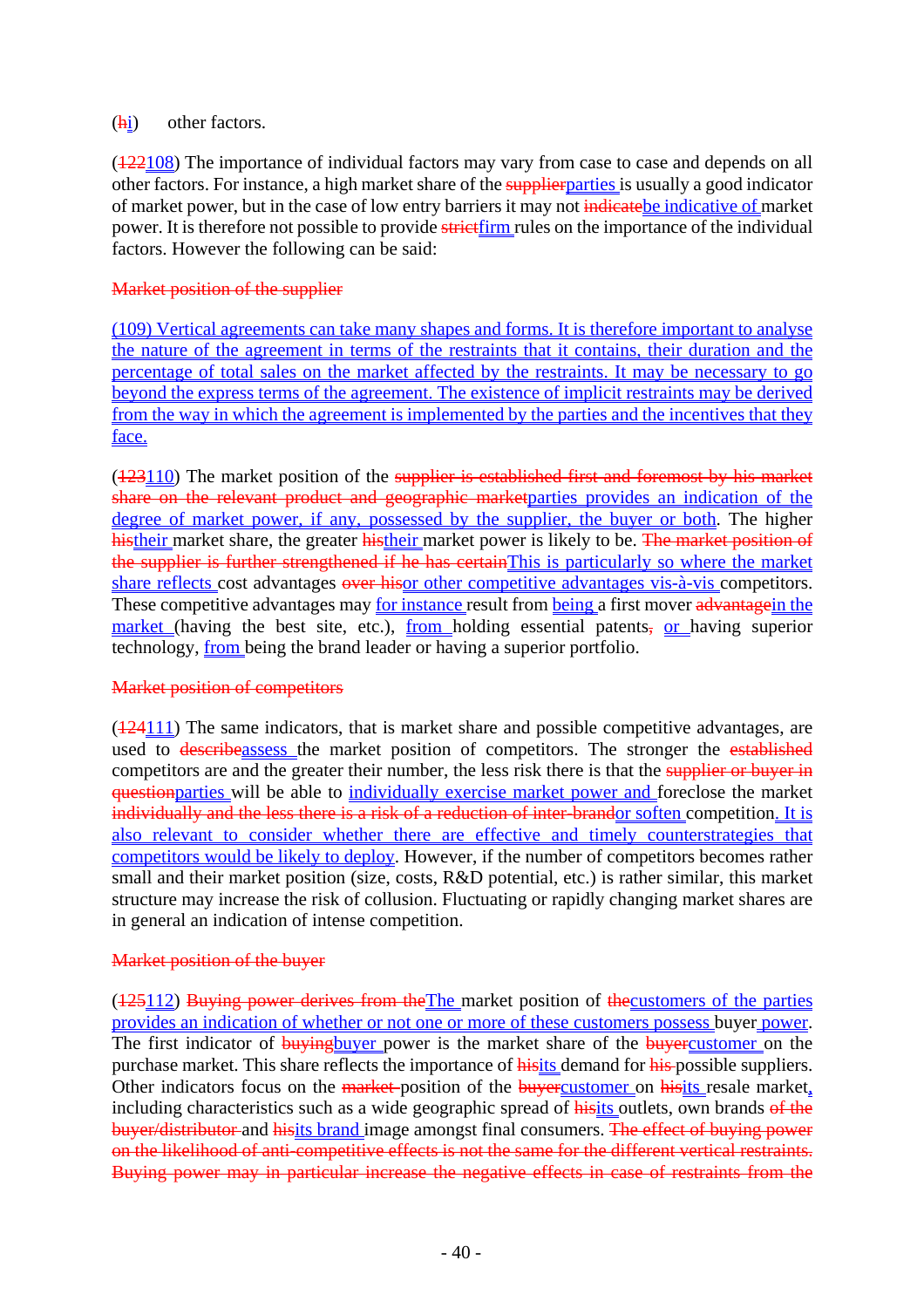limited distribution and market partitioning groups such as exclusive supply, exclusive distribution and quantitative selective distribution. In some circumstances buyer power may prevent the parties from exercising market power and thereby solve a competition problem that would otherwise have existed. This is particularly so when strong customers have the capacity and incentive to bring new sources of supply on to the market in the case of a small but permanent increase in relative prices. Where the strong customers merely extract favourable terms for themselves or simply pass on any price increase to their customers, their position is not preventing the exercise of market power by the parties.

#### Entry barriers

 $(126113)$  Entry barriers are measured by the extent to which incumbent companies can increase their price above the competitive level<del>, usually above minimum average total cost, and</del> make supra-normal profits without attracting new entry. Without anyIn the absence of entry barriers, easy and quick entry would eliminate such profits. In as far asrender price increases unprofitable. When effective entry, which would prevent or erode the supra-normal profitspreventing or eroding the exercise of market power, is likely to occur within one or two years, entry barriers can, as a general rule, be said to be low. (127) Entry barriers may result from a wide variety of factors such as economies of scale and scope, government regulations, especially where they establish exclusive rights, state aid, import tariffs, intellectual property rights, ownership of resources where the supply is limited due to for instance natural limitations  $\left(30\right)^{42}$ , essential facilities, a first mover advantage and brand loyalty of consumers created by strong advertising over a period of time. Vertical restraints and vertical integration may also work as an entry barrier by making access more difficult and foreclosing (potential) competitors. Entry barriers may be present at only the supplier or buyer level or at both levels.(128) The question whether certain of these factors should be described as entry barriers depends particularly on whether they are related toentail sunk costs. Sunk costs are those costs that have to be incurred to enter or be active on a market but that are lost when the market is exited. Advertising costs to build consumer loyalty are normally sunk costs, unless an exiting firm could either sell its brand name or use it somewhere else without a loss. The more costs are sunk, the more potential entrants have to weigh the risks of entering the market and the more credibly incumbents can threaten that they will match new competition, as sunk costs make it costly for incumbents to leave the market. If, for instance, distributors are tied to a manufacturer via a non-compete obligation, the foreclosing effect will be more significant if setting up its own distributors will impose sunk costs on the potential entrant. (129) In general, entry requires sunk costs, sometimes minor and sometimes major. Therefore, actual competition is in general more effective and will weigh more heavily in the assessment of a case than potential competition.

#### Maturity of the market

 $(130114)$  A mature market is a market that has existed for some time, where the technology used is well known and widespread and not changing very much, where there are no major brand innovations and in which demand is relatively stable or declining. In such a market negative effects are more likely than in more dynamic markets.

#### Level of trade

 $\overline{a}$ <sup>42</sup> See Commission Decision 97/26/EC (Case No IV/M.619 - Gencor/Lonrho), (OJ L 11, 14.1.1997, p. 30).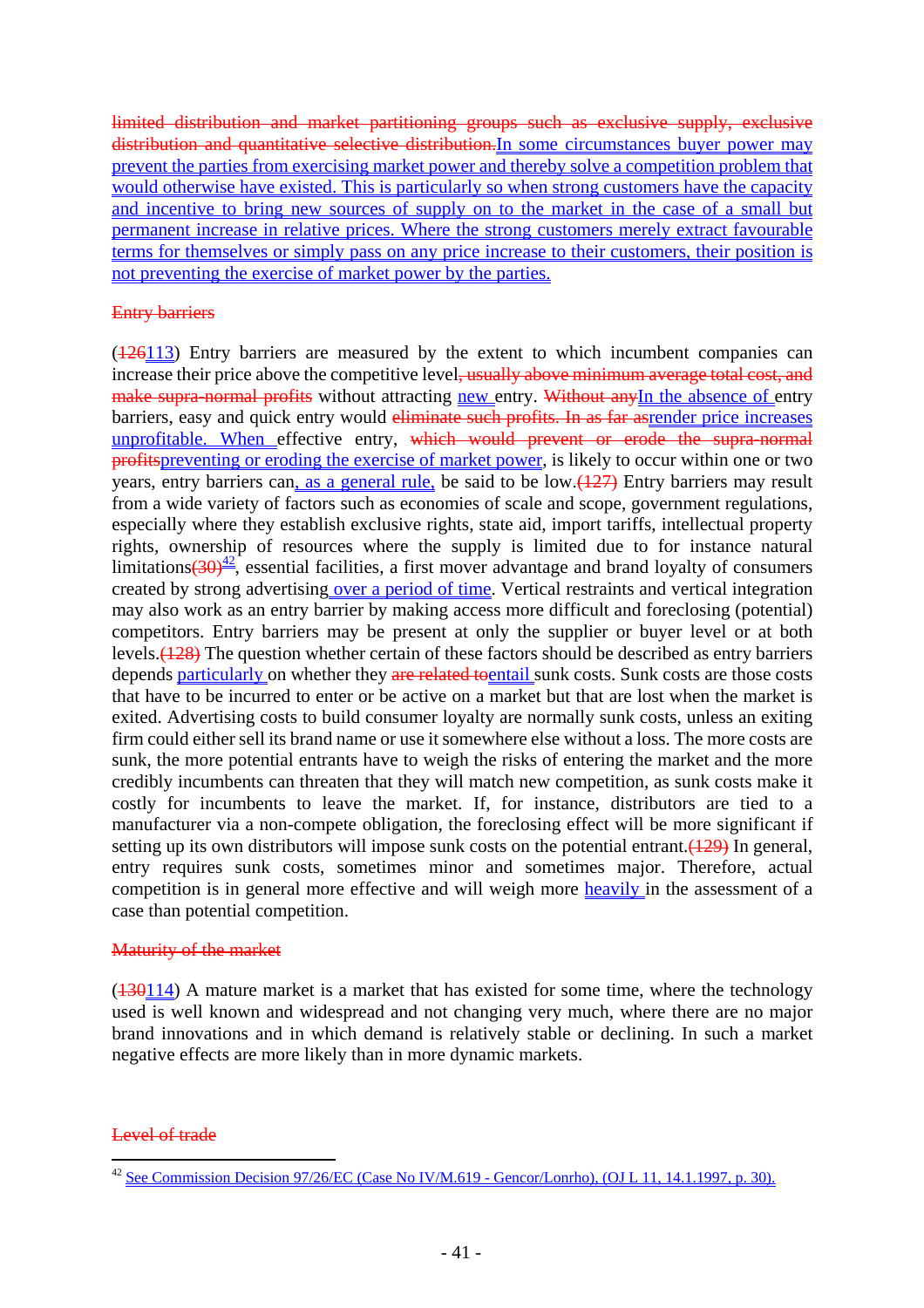$(131115)$  The level of trade is linked to the distinction between intermediate and final goods and services. As indicated earlier, negative effects are in general less likely at the level of intermediateIntermediate goods and services, are sold to undertakings for use as an input to produce other goods or services and are generally not recognisable in the final goods or services. The buyers of intermediate products are usually well-informed customers, able to assess quality and therefore less reliant on brand and image. Final goods are, directly or indirectly, sold to final consumers who often rely more on brand and image. As distributors (retailers, wholesalers) have to respond to the demand of final consumers, competition may suffer more when distributors are foreclosed from selling one or a number of brands than when buyers of intermediate products are prevented from buying competing products from certain sources of supply.

#### Nature of the product

(132116) The nature of the product plays a role in particular for final products in assessing both the likely negative and the likely positive effects. When assessing the likely negative effects, it is important whether the products on the market are more homogeneous or heterogeneous, whether the product is expensive, taking up a large part of the consumer's budget, or is inexpensive and whether the product is a one-off purchase or repeatedly purchased. In general, when the product is more heterogeneous, less expensive and resembles more a one-off purchase, vertical restraints are more likely to have negative effects.

#### Other factors

(133117) In the assessment of particular restraints other factors may have to be taken into account. Among these factors can be the cumulative effect, i.e. the coverage of the market by similar agreements, the duration of the agreementsothers, whether the agreement is " «imposed"» (mainly one party is subject to the restrictions or obligations) or " «agreed" » (both parties accept restrictions or obligations), the regulatory environment and behaviour that may indicate or facilitate collusion like price leadership, pre-announced price changes and discussions on the " $\frac{w}{x}$  right" price, price rigidity in response to excess capacity, price discrimination and past collusive behaviour.

## **1.4.21.3.2. Relevant factors for the assessment under Article 81(3)**

(134) There are four cumulative conditions for the application of Article 81(3):

- the vertical agreement must contribute to improving production or distribution or to promoting technical or economic progress;

- the vertical agreement must allow consumers a fair share of these benefits;

- the vertical agreement must not impose on the undertakings concerned vertical restraints which are not indispensable to the attainment of these benefits;

(118) Restrictive vertical agreements may also produce pro-competitive effects in the form of efficiencies, which may outweigh their anti-competitive effects. This assessment takes place within the framework of Article 81(3), which contains an exception from the prohibition rule of Article 81(1). For this exception to be applicable the vertical agreement must produce objective economic benefits, the restrictions on competition must be indispensable to attain the efficiencies, consumers must receive a fair share of the efficiency gains, and the agreement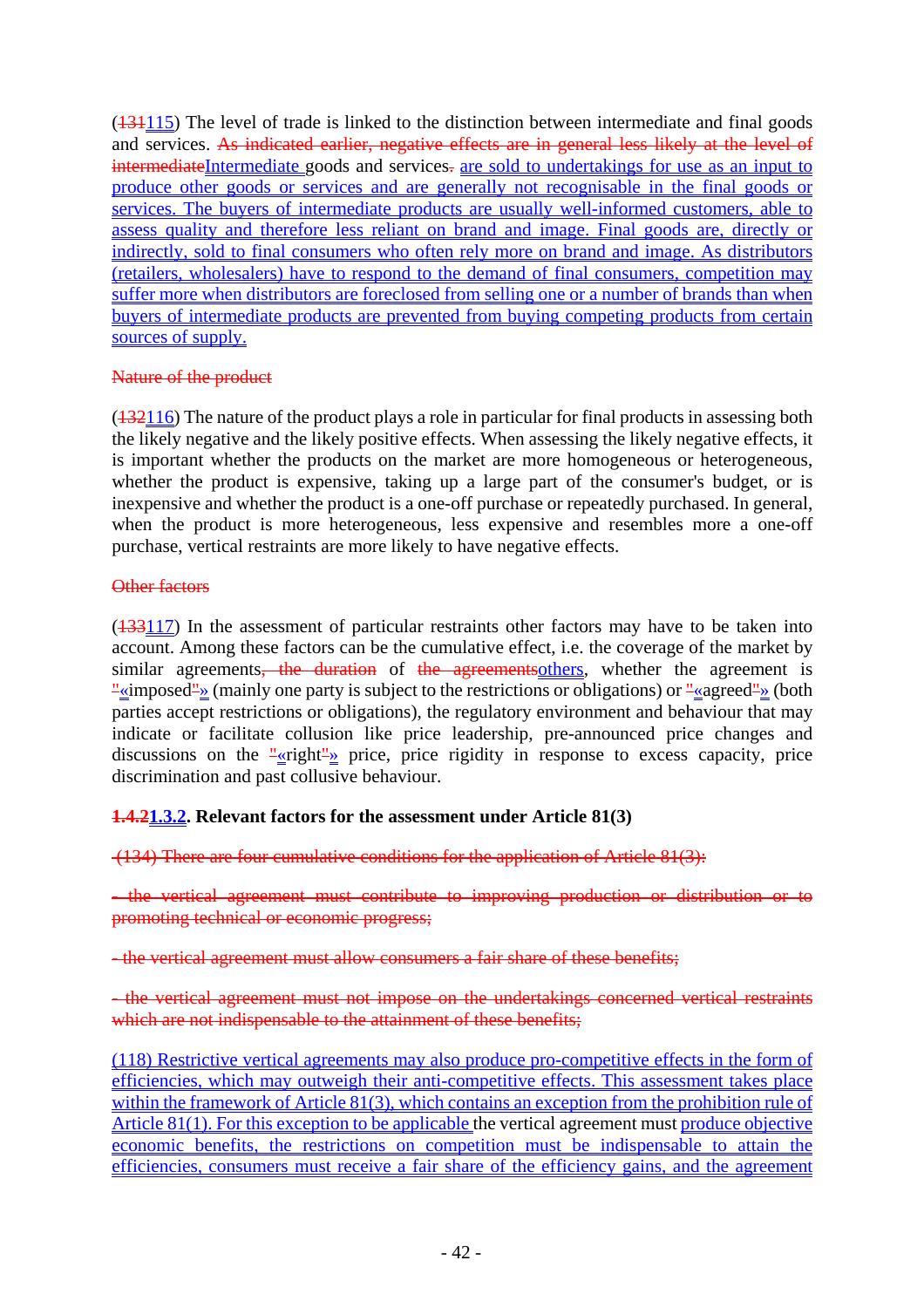must not afford such undertakings the parties the possibility of eliminating competition in respect of a substantial part of the products in question concerned. $\frac{43}{2}$ 

(119) The assessment of restrictive agreements under Article 81(3) is made within the actual context in which they occur<sup>44</sup> and on the basis of the facts existing at any given point in time. The assessment is sensitive to material changes in the facts. The exception rule of Article 81(3) applies as long as the four conditions are fulfilled and ceases to apply when that is no longer the  $\cos^{45}$ . When applying Article 81(3) in accordance with these principles it is necessary to take into account the investments made by any of the parties and the time needed and the restraints required to commit and recoup an efficiency enhancing investment.

(120) The first condition of Article 81(3) requires an assessment of what are the objective benefits in terms of efficiencies produced by the agreement. In this respect, vertical agreements often have the potential to help realise efficiencies, as explained in Section VI.1.2, by improving the way in which the parties conduct their complementary activities.

(121) In the application of the indispensability test contained in Article 81(3) the Commission will in particular examine whether individual restrictions make it possible to perform the production, purchase and/or (re)sale of the contract products more efficiently than would have been the case in the absence of the restriction concerned. In making this assessment the market conditions and the realities facing the parties must be taken into account. Undertakings invoking the benefit of Article  $81(3)$  are not required to consider hypothetical and theoretical alternatives. They must, however, explain and demonstrate why seemingly realistic and significantly less restrictive alternatives would be significantly less efficient. If the application of what appears to be a commercially realistic and less restrictive alternative would lead to a significant loss of efficiencies, the restriction in question is treated as indispensable.

(122) The condition that consumers must receive a fair share of the benefits implies that consumers of the products purchased and/or (re) sold under the vertical agreement must at least be compensated for the negative effects of the agreement<sup>46</sup>. This means that the efficiency gains must fully off-set the likely negative impact on prices, output and other relevant factors caused by the agreement.

 $(135123)$  The last criterion of elimination of condition of Article 81(3), according to which the agreement must not afford the parties the possibility of eliminating competition for the respect of a substantial part of the products in question is related to the question of dominance. Where an undertaking is dominant or becoming dominant as a consequence of the vertical agreement, a vertical restraint that has appreciable anti-competitive effects can in principle not be exempted. The vertical agreement may however fall outside Article 81(1) if there is an objective justification, for instance if it is necessary for the protection of relationship-specific investments or for the transfer of substantial know-how without which the supply or purchase of certain goods or services would not take place.concerned, presupposes an analysis of remaining competitive pressures on the

 $\overline{a}$ <sup>43</sup> See the Guidelines on the application of Article 81(3) of the Treaty, cited in note 4.

<sup>44</sup> See Joined Cases 25/84 and 26/84, Ford, [1985] ECR 2725.

<sup>45</sup> See in this respect for example Commission Decision in TPS (OJ L 90, 2.4.1999, p. 6). Similarly, the prohibition of Article 81(1) also only applies as long as the agreement has a restrictive object or restrictive effects.

<sup>46</sup> See paragraph 85 of the Guidelines on the application of Article 81(3) of the Treaty, cited in note 4.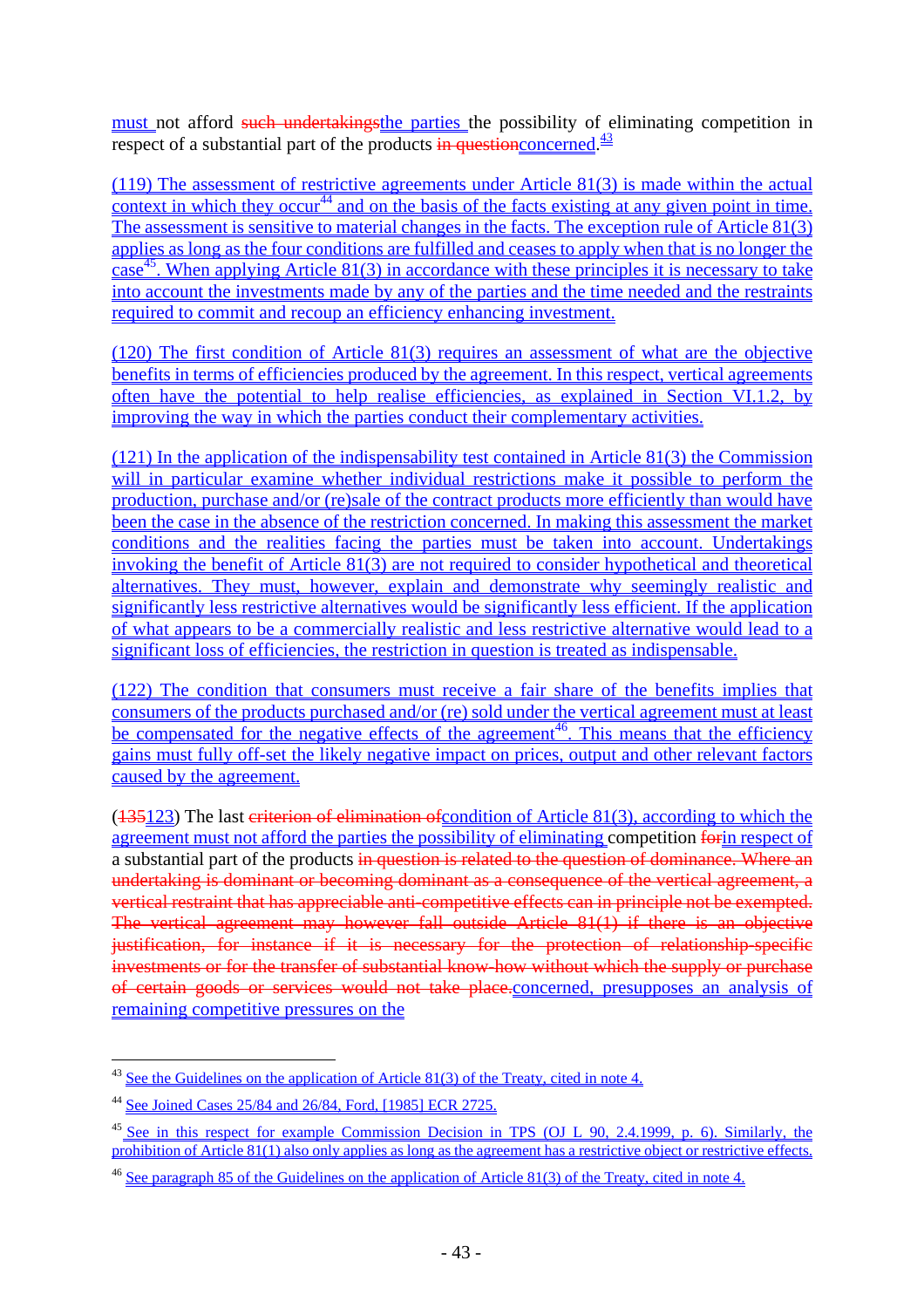(136) Where the supplier and the buyer are not dominant, the other three criteria become important. The first, concerning the improvement of production or distribution and the promotion of technical or economic progress, refers to the type of efficiencies described inparagraphs 115 to 118. These efficiencies have to be substantiated and must produce a net positive effect. Speculative claims on avoidance of free-riding or general statements on cost savings will not be accepted. Cost savings that arise from the mere exercise of market power or from anti-competitive conduct cannot be accepted. Secondly, economic benefits have to favour not only the parties to the agreement, but also the consumer. Generally the transmission of the benefits to consumers will depend on the intensity of competition on the relevant market. Competitive pressures will normally ensure that cost-savings are passed on by way of lower prices or that companies have an incentive to bring new products to the market as quickly as possible. Therefore, if sufficient competition which effectively constrains the parties to the agreement is maintained on the market, the competitive process will normally ensure that consumers receive a fair share of the economic benefits. The third criterion will play a role in ensuring that the least anti-competitive restraint is chosen to obtain certain positive effects.

market and the impact of the agreement on such sources of competition. In the application of the last condition of Article 81(3) the relationship between Article 81(3) and Article 82 must be taken into account. According to settled case law, the application of Article 81(3) cannot prevent the application of Article 82 of the Treaty<sup>47</sup>. Moreover, since Articles 81 and 82 both pursue the aim of maintaining effective competition on the market, consistency requires that Article 81(3) be interpreted as precluding any application of the exception rule to restrictive agreements that constitute an abuse of a dominant position<sup>48</sup>. The vertical agreement may not eliminate effective competition, by removing all or most existing sources of actual or potential competition. Rivalry between undertakings is an essential driver of economic efficiency, including dynamic efficiencies in the form of innovation. In its absence the dominant undertaking will lack adequate incentives to continue to create and pass on efficiency gains. Where there is no residual competition and no foreseeable threat of entry, the protection of rivalry and the competitive process outweighs possible efficiency gains. A restrictive agreement which maintains, creates or strengthens a market position approaching that of a monopoly can normally not be justified on the grounds that it also creates efficiency gains.

## **2. Analysis of specific vertical restraints**

(137) Vertical agreements may contain a combination of two or more of the components of vertical restraints described in paragraphs 103 to 114.124) The most common vertical restraints and combinations of vertical restraints are analysed below following the methodologyframework of analysis developed in paragraphs  $\frac{12092}{136123}$ .

## **2.1. Single branding**

(138)125) Under the heading of «single branding» come those agreements which have as their main element that the buyer is obliged or induced to concentrate his orders for a particular type

 $\overline{a}$ <sup>47</sup> See Joined Cases C-395/96 P and C-396/96 P, Compagnie Maritime Belge, [2000] ECR I-1365, paragraph 130. Similarly, the application of Article 81(3) does not prevent the application of the Treaty rules on the free movement of goods, services, persons and capital. These provisions are in certain circumstances applicable to agreements, decisions and concerted practices within the meaning of Article 81(1), see to that effect Case C-309/99, Wouters, [2002] ECR I-1577, paragraph 120.

<sup>&</sup>lt;sup>48</sup> See in this respect Case T-51/89, Tetra Pak (I), [1990] ECR II-309. See also paragraph 106 of the Guidelines on the application of Article 81(3) of the Treaty cited in note 4 above.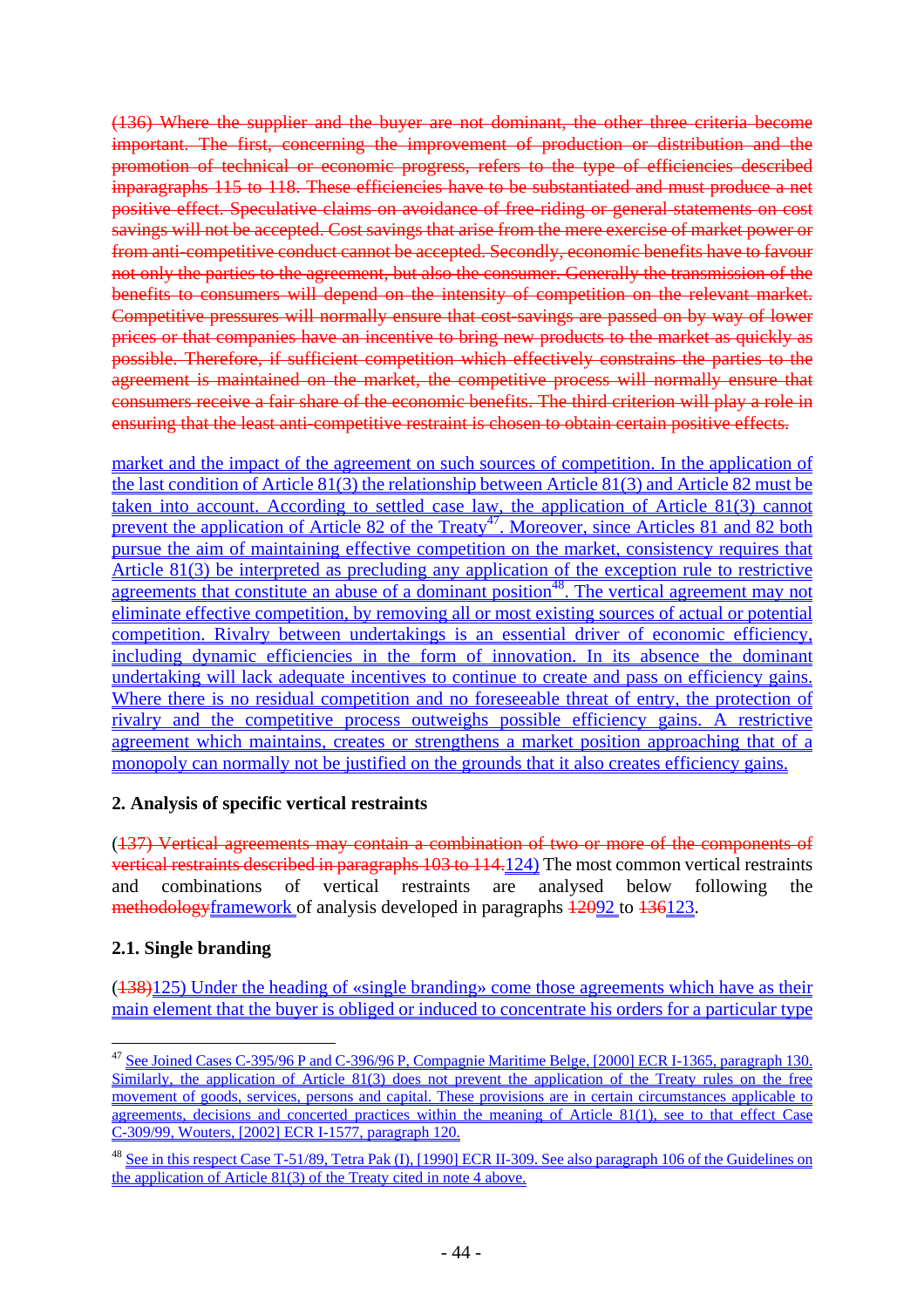of product with one supplier. This component can be found amongst others in non¬compete and quantity-forcing on the buyer. A non-compete arrangement is based on an obligation or incentive scheme which makes the buyer purchase practically allmore than 80% of his requirements on a particular market from only one supplier. It does not mean that the buyer can only buy directly from the supplier, but that the buyer will not buy and resell or incorporate competing goods or services. Quantity-forcing on the buyer is a weaker form of non-compete, where incentives or obligations agreed between the supplier and the buyer make the latter concentrate his purchases to a large extent with one supplier. Quantity-forcing may for example take the form of minimum purchase requirements, stocking requirements or non-linear pricing, such as conditional rebate schemes or a two-part tariff (fixed fee plus a price per unit). A so-called «English clause», requiring the buyer to report any better offer and allowing him only to accept such an offer when the supplier does not match it, can be expected to have the same effect as a single branding obligation, especially when the buyer has to reveal who makes the better offer.

(126) The possible competition risks of single branding are foreclosure of the market to competing suppliers and potential suppliers, facilitation of collusion between suppliers in case ofof cumulative use and, where the buyer is a retailer selling to final consumers, a loss of in-store inter-brand competition. All three restrictive effects have a direct impact on inter-brand competition.

( $\frac{139127}{139127}$ ) Single branding is exempted by the Block Exemption Regulation when both the supplier's and buyer's market share doesdo not exceed 30 % and subject to a limitation in time of five years for the non-compete obligation. Above the market share threshold or beyond the time limit of five years, the following guidance is provided for the assessment of individual cases.

(140) The "market position of the supplier" is of main importance to assess possible anti-competitive effects of non-compete obligations. In general, this type of obligation is imposed by the supplier and the supplier has similar agreements with other buyers.

(128) The capacity for single branding obligations of one specific supplier to result in anticompetitive foreclosure arises in particular where, without the obligations, an important competitive constraint is exercised by competitors who either are not yet present in the market at the time the obligations are concluded, or who are not in a position to compete for the full supply of the customers. Competitors may not be able to compete for an individual customer's entire demand because the supplier in question is an unavoidable trading partner at least for part of the demand on the market, for instance because its brand is a 'must stock item' preferred by many final consumers or because the capacity constraints on the other suppliers are such that a part of demand can only be provided for by the supplier in question<sup>49</sup>. The «market position of the supplier» is thus of main importance to assess possible anti-competitive effects of single branding obligations.

(141) It is not only the market position of the supplier that is of importance but also the extent to and the duration for which he applies a non-compete obligation129) If competitors can compete on equal terms for each individual customer's entire demand, single branding obligations of one specific supplier are generally unlikely to hamper effective competition unless the switching of supplier by customers is rendered difficult due to the duration and

 $\overline{a}$ <sup>49</sup> Case T-65/98 Van den Bergh Foods v Commission [2003] ECR II-4653, paragraphs 104 and 156.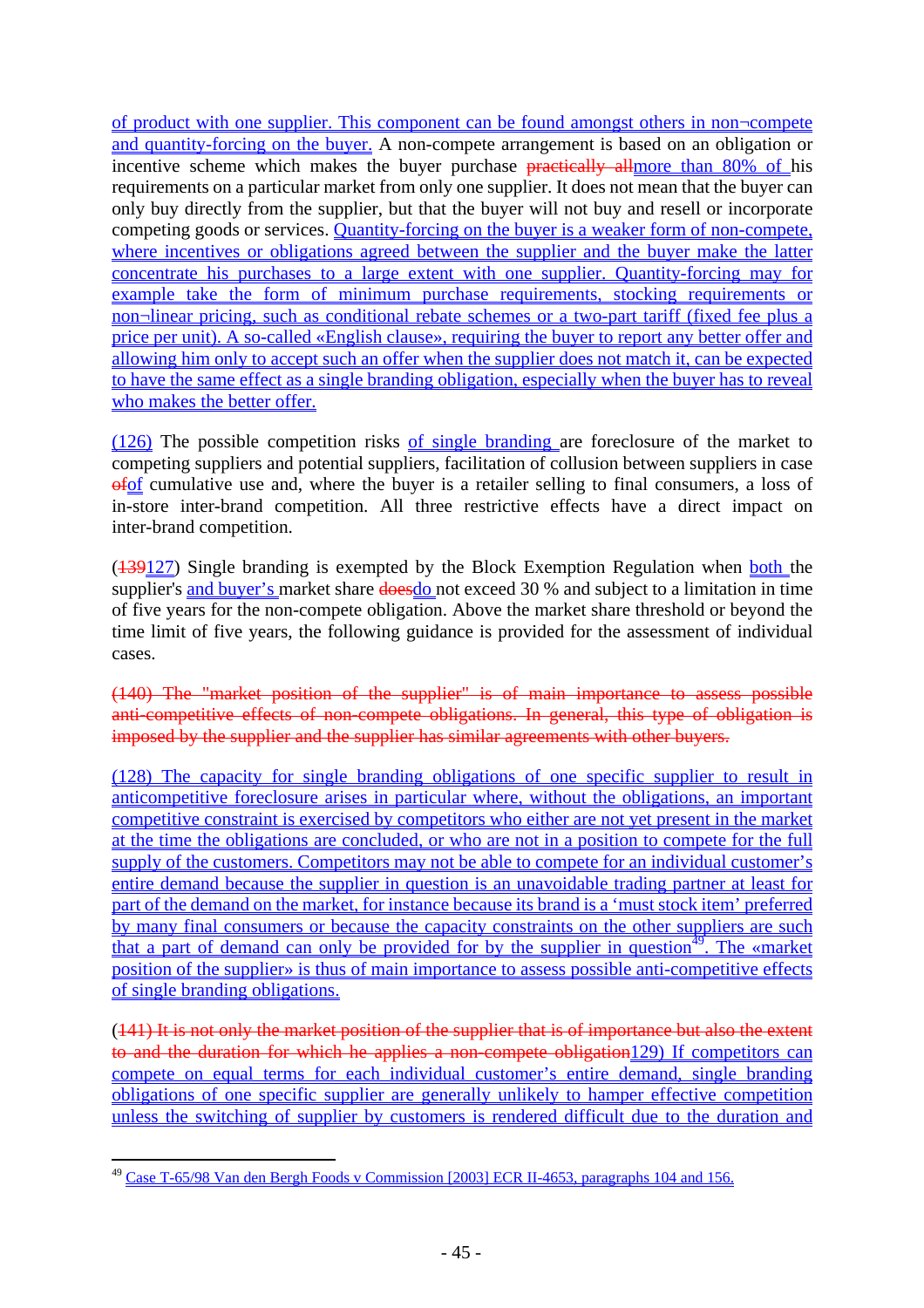market coverage of the single branding obligations. The higher his tied market share, i.e. the part of his market share sold under a single branding obligation, the more significant foreclosure is likely to be. Similarly, the longer the duration of the non-competesingle branding obligations, the more significant foreclosure is likely to be. Non-competeSingle branding obligations shorter than one year entered into by non-dominant companies are in general not considered to give rise to appreciable anti-competitive effects or net negative effects. Non-compete Single branding obligations between one and five years entered into by non-dominant companies usually require a proper balancing of pro- and anti-competitive effects, while non-competesingle branding obligations exceeding five years are for most types of investments not considered necessary to achieve the claimed efficiencies or the efficiencies are not sufficient to outweigh their foreclosure effect. Dominant companies may not impose non-compete obligations on their buyers unless they can objectively justify such commercial practice within the context of Article 82.Single branding obligations are more likely to result in anti-competitive foreclosure whtered into by dominant companies.

 $(142130)$  In assessing the supplier's market power, the "«market position of his competitors"» is important. As long as the competitors are sufficiently numerous and strong, no appreciable anti-competitive effects can be expected. It is only likely that competing suppliers will be foreclosed if they are significantly smaller than the supplier applying the non-compete obligation. Foreclosure of competitors is not very likely where they have similar market positions and can offer similarly attractive products. In such a case foreclosure may however occur for potential entrants when a number of major suppliers enter into non-competesingle branding contracts with a significant number of buyers on the relevant market (cumulative effect situation). This is also a situation where non-competesingle branding agreements may facilitate collusion between competing suppliers. If individually these suppliers are covered by the Block Exemption Regulation, a withdrawal of the block exemption may be necessary to deal with such a negative cumulative effect. A tied market share of less than 5 % is not considered in general to contribute significantly to a cumulative foreclosure effect.

(143131) In cases where the market share of the largest supplier is below 30 % and the market share of the five largest suppliers (concentration rate  $(CR)$  5) is below 50 %, there is unlikely to be a single or a cumulative anti-competitive effect situation. If a potential entrant cannot penetrate the market profitably, this is likely to be due to factors other than non-compete single branding obligations, such as consumer preferences. A competition problem is unlikely to arise when, for instance, 50 companies, of which none has an important market share, compete fiercely on a particular market.

 $(144132)$  "«Entry barriers"» are important to establish whether there is realanticompetitive foreclosure. Wherever it is relatively easy for competing suppliers to create new buyers or find alternative buyers for thetheir product, foreclosure is unlikely to be a real problem. However, there are ofttry barriers, both at the manufacturing and at the distribution level.

 $(145133)$  "«Countervailing power"» is relevant, as powerful buyers will not easily allow themselves to be cut off from the supply of competing goods or services. Foreclosure which is not based on efficiency and which has harmful effects on ultimate consumers is therefore mainly a risk in the case of dispersed buyers. However, where non-compete agreements are concluded with major buyers this may have a strong foreclosure effect.More generally, in order to convince customers to accept single branding, the supplier may have to compensate them, in whole or in part, for the loss in competition resulting from the exclusivity. Where such compensation is given, it may be in the individual interest of a customer to enter into a single branding obligation with the supplier. But it would be wrong to conclude automatically from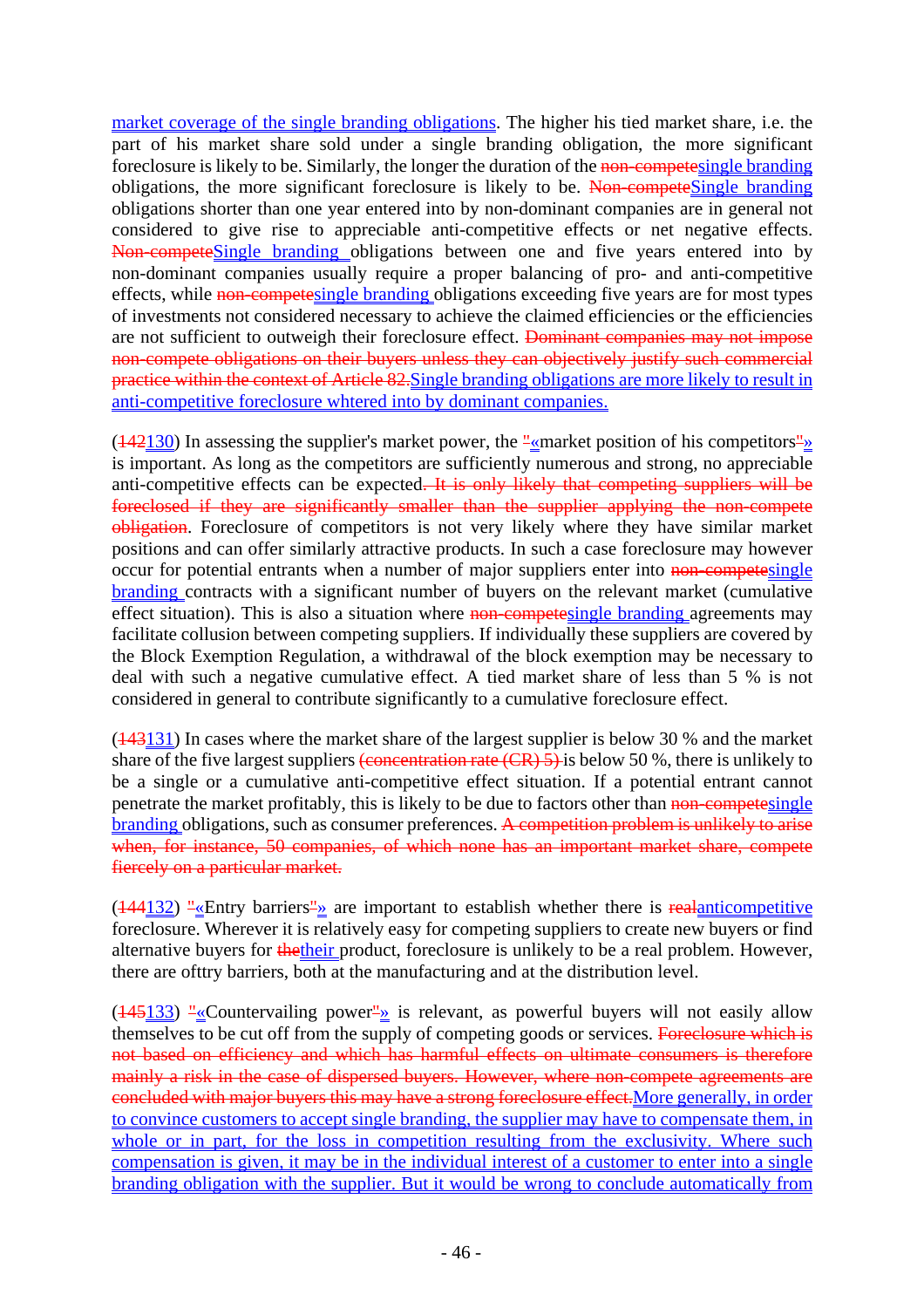this that all single branding obligations, taken together, are overall beneficial for customers in that market and for the final consumers. It is in particular unlikely that consumers as a whole will benefit if there are many customers and the single branding obligations, taken together, have the effect of preventing the entry or expansion of competing undertakings.

 $(146134)$  Lastly, "«the level of trade"» is relevant for. Anticompetitive foreclosure. Foreclosure is less likely in case of an intermediate product. When the supplier of an intermediate product is not dominant, the competing suppliers still have a substantial part of demand that is "«free"». Below the level of dominance a seriousan anticompetitive foreclosure effect may however arise for actual or potential competitors where there isin a cumulative effect situation. A serious cumulative anticompetitive effect is unlikely to arise as long as less than 50 % of the market is tied. When the supplier is dominant, any obligation to buy the products only or mainly from the dominant supplier may easily lead to significant foreclosure effects on the market. The stronger his dominance, the higher the risk of foreclosure of other competitors.

(147135) Where the agreement concerns the supply of a final product at the wholesale level, the question whether a competition problem is likely to arise below the level of dominance depends in large part on the type of wholesaling and the entry barriers at the wholesale level. There is no real risk of anticompetitive foreclosure if competing manufacturers can easily establish their own wholesaling operation. Whether entry barriers are low depends in part on the type of wholesaling, i.e. whether or not wholesalers can operate efficiently with only the product concerned by the agreement (for example ice cream) or whether it is more efficient to trade in a whole range of products (for example frozen foodstuffs). In the latter case, it is not efficient for a manufacturer selling only one product to set up hists own wholesaling operation. In that case anti-competitive effects may arise-below the level of dominance. In addition, cumulative effect problems may arise if several suppliers tie most of the available wholesalers.

(148136) For final products, foreclosure is in general more likely to occur at the retail level, given the significant entry barriers for most manufacturers to start retail outlets just for their own products. In addition, it is at the retail level that non-competesingle branding agreements may lead to reduced in-store inter-brand competition. It is for these reasons that for final products at the retail level, significant anti-competitive effects may start to arise, taking into account all other relevant factors, if a non-dominant supplier ties 30 % or more of the relevant market. For a dominant company, even a modest tied market share may already lead to significant anti-competitive effects. The stronger its dominance, the higher the risk of foreclosure of other competitors.

(149137) At the retail level a cumulative foreclosure effect may also arise. When all companiessuppliers have market shares below 30 % a cumulative anticompetitive foreclosure effect is unlikely if the total tied market share is less than 40 % and withdrawal of the block exemption is therefore unlikely. This figure may be higher when other factors like the number of competitors, entry barriers etc. are taken into account. When not all companies have market shares below the threshold of the Block Exemption Regulation but none is dominant, a cumulative anticompetitive foreclosure effect is unlikely if the total tied market share is below 30 %.

 $(150138)$  Where the buyer operates from premises and land owned by the supplier or leased by the supplier from a third party not connected with the buyer, the possibility of imposing effective remedies for a possible foreclosure effect will be limited. In that case intervention by the Commission below the level of dominance is unlikely.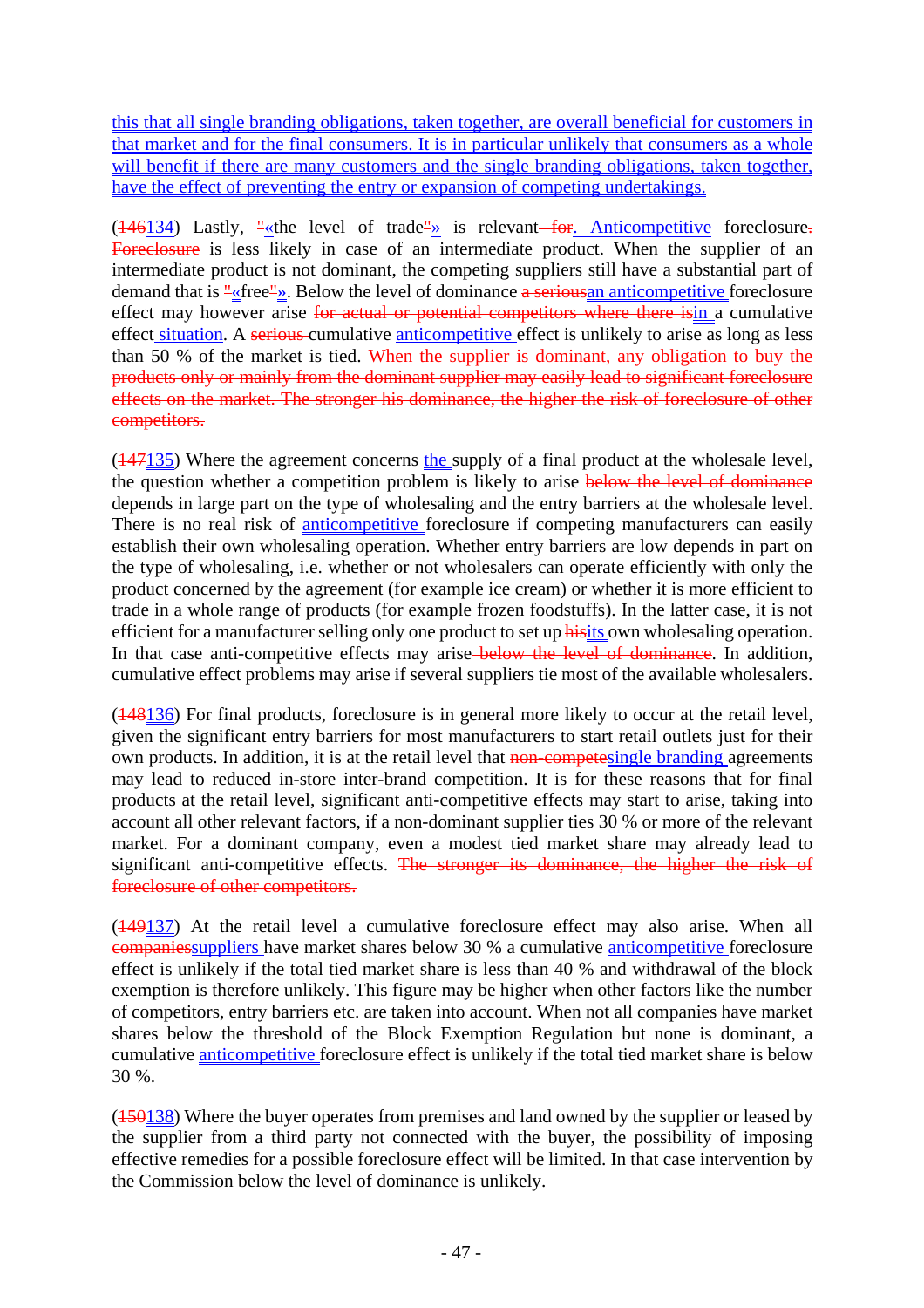(151139) In certain sectors the selling of more than one brand from a single site may be difficult, in which case a foreclosure problem can better be remedied by limiting the effective duration of contracts.

(152) A so-called "English clause", requiring the buyer to report any better offer and allowing him only to accept such an offer when the supplier does not match it, can be expected to have the same effect as a non-compete obligation, especially when the buyer has to reveal who makes the better offer. In addition, by increasing the transparency of the market it may facilitate collusion between the suppliers. An English clause may also work as quantity-forcing. Quantity-forcing on the buyer is a weaker form of non-compete, where incentives or obligations agreed between the supplier and the buyer make the latter concentrate his purchases to a large extent with one supplier. Quantity-forcing may for example take the form of minimum purchase requirements or non-linear pricing, such as quantity rebate schemes, loyalty rebate schemes or a two-part tariff (fixed fee plus a price per unit). Quantity-forcing on the buyer will have similar but weaker foreclosure effects than a non-compete obligation. The assessment of all these different forms will depend on their effect on the market. In addition, Article 82 specifically prevents dominant companies from applying English clauses or fidelity rebate schemes.

 $(153140)$  Where appreciable anti-competitive effects are established, the question of a possible exemption under Article 81(3) arises as long as the supplier is not dominant. For non-compete obligations, the efficiencies described in paragraph  $\frac{116103}{16103}$ , points 1 (free riding between suppliers), 4, 5 (hold-up problems) and  $\frac{78}{3}$  (capital market imperfections) may be particularly relevant.

 $(154141)$  In the case of an efficiency as described in paragraph  $116103$ , points 1, 4 and  $78$ , quantity forcing on the buyer could possibly be a less restrictive alternative. A non-compete obligation may be the only viable way to achieve an efficiency as described in paragraph 116103, point 5 (hold-up problem related to the transfer of know-how).

 $(155142)$  In the case of a relationship-specific investment made by the supplier (see efficiency 4 in paragraph 116103), a non-compete or quantity forcing agreement for the period of depreciation of the investment will in general fulfil the conditions of Article 81(3). In the case of high relationship-specific investments, a non-compete obligation exceeding five years may be justified. A relationship-specific investment could, for instance, be the installation or adaptation of equipment by the supplier when this equipment can be used afterwards only to produce components for a particular buyer. General or market-specific investments in (extra) capacity are normally not relationship-specific investments. However, where a supplier creates new capacity specifically linked to the operations of a particular buyer, for instance a company producing metal cans which creates new capacity to produce cans on the premises of or next to the canning facility of a food producer, this new capacity may only be economically viable when producing for this particular customer, in which case the investment would be considered to be relationship-specific.

 $(156143)$  Where the supplier provides the buyer with a loan or provides the buyer with equipment which is not relationship-specific, this in itself is normally not sufficient to justify the exemption of  $\frac{a_{2n}}{2}$  anticompetitive foreclosure effect on the market. The instances of capital market imperfection, whereby it is more efficient for the supplier of a product than for a bank to provide a loan, will be limited (see efficiency  $\frac{48}{8}$  in paragraph  $\frac{116103}{8}$ ). Even if the supplier of the product were to be the more efficient provider of capital, athe loan could only justify a non-compete obligation ifshould be provided in the least restrictive way and the buyer isshould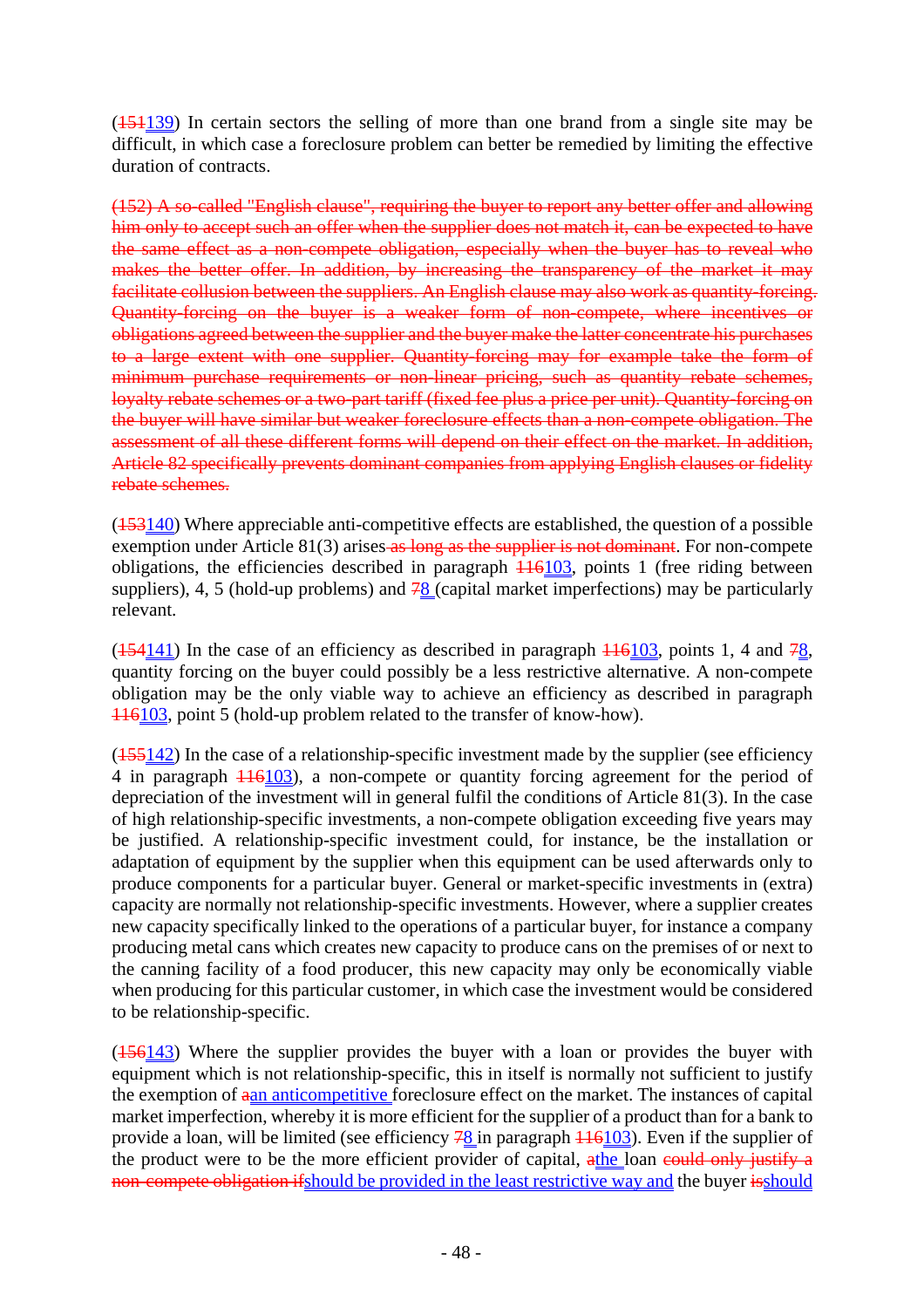thus in general not be prevented from terminating the non-compete obligation and repaying the outstanding part of the loan at any point in time and without payment of any penalty. This means that the repayment of the loan should be structured in equal or decreasing instalments and should not increase over time and that the buyer should have the possibility to take over the equipment provided by the supplier at its market asset value. This is without prejudice to the possibility, in case for example of a new point of distribution, to delay repayment for the first one or two years until sales have reached a certain level.

 $(157144)$  The transfer of substantial know-how (efficiency 5 in paragraph  $\frac{116103}{16103}$ ) usually justifies a non-compete obligation for the whole duration of the supply agreement, as for example in the context of franchising.

(158) Below the level of dominance the combination of non-compete with exclusive distribution may also justify the non-compete obligation lasting the full length of the agreement. In the latter case, the non-compete obligation is likely to improve the distribution efforts of the exclusive distributor in his territory (see paragraphs 161 to 177).

## **(159145) Example of non-compete**

The market leader in a national market for an impulse consumer product, with a market share of 40 %, sells most of its products (90 %) through tied retailers (tied market share 36 %). The agreements oblige the retailers to purchase only from the market leader for at least four years. The market leader is especially strongly represented in the more densely populated areas like the capital. Its competitors, 10 in number, of which some are only locally available, all have much smaller market shares, the biggest having 12 %. These 10 competitors together supply another 10 % of the market via tied outlets. There is strong brand and product differentiation in the market. The market leader has the strongest brands. It is the only one with regular national advertising campaigns. It provides its tied retailers with special stocking cabinets for its product.

The result on the market is that in total 46 % (36 %  $+$  10 %) of the market is foreclosed to potential entrants and to incumbents not having tied outlets. Potential entrants find entry even more difficult in the densely populated areas where foreclosure is even higher, although it is there that they would prefer to enter the market. In addition, owing to the strong brand and product differentiation and the high search costs relative to the price of the product, the absence of in-store inter-brand competition leads to an extra welfare loss for consumers. The possible efficiencies of the outlet exclusivity, which the market leader claims result from reduced transport costs and a possible hold-up problem concerning the stocking cabinets, are limited and do not outweigh the negative effects on competition. The efficiencies are limited, as the transport costs are linked to quantity and not exclusivity and the stocking cabinets do not contain special know-how and are not brand specific. Accordingly, it is unlikely that the conditions for exemptionof Article 81(3) are fulfilled.

## **(160146) Example of quantity forcing**

A producer X with a 40 % market share sells 80 % of its products through contracts which specify that the reseller is required to purchase at least 75 % of its requirements for that type of product from X. In return X is offering financing and equipment at favourable rates. The contracts have a duration of five years in which repayment of the loan is foreseen in equal instalments. However, after the first two years buyers have the possibility to terminate the contract with a six-month notice period if they repay the outstanding loan and take over the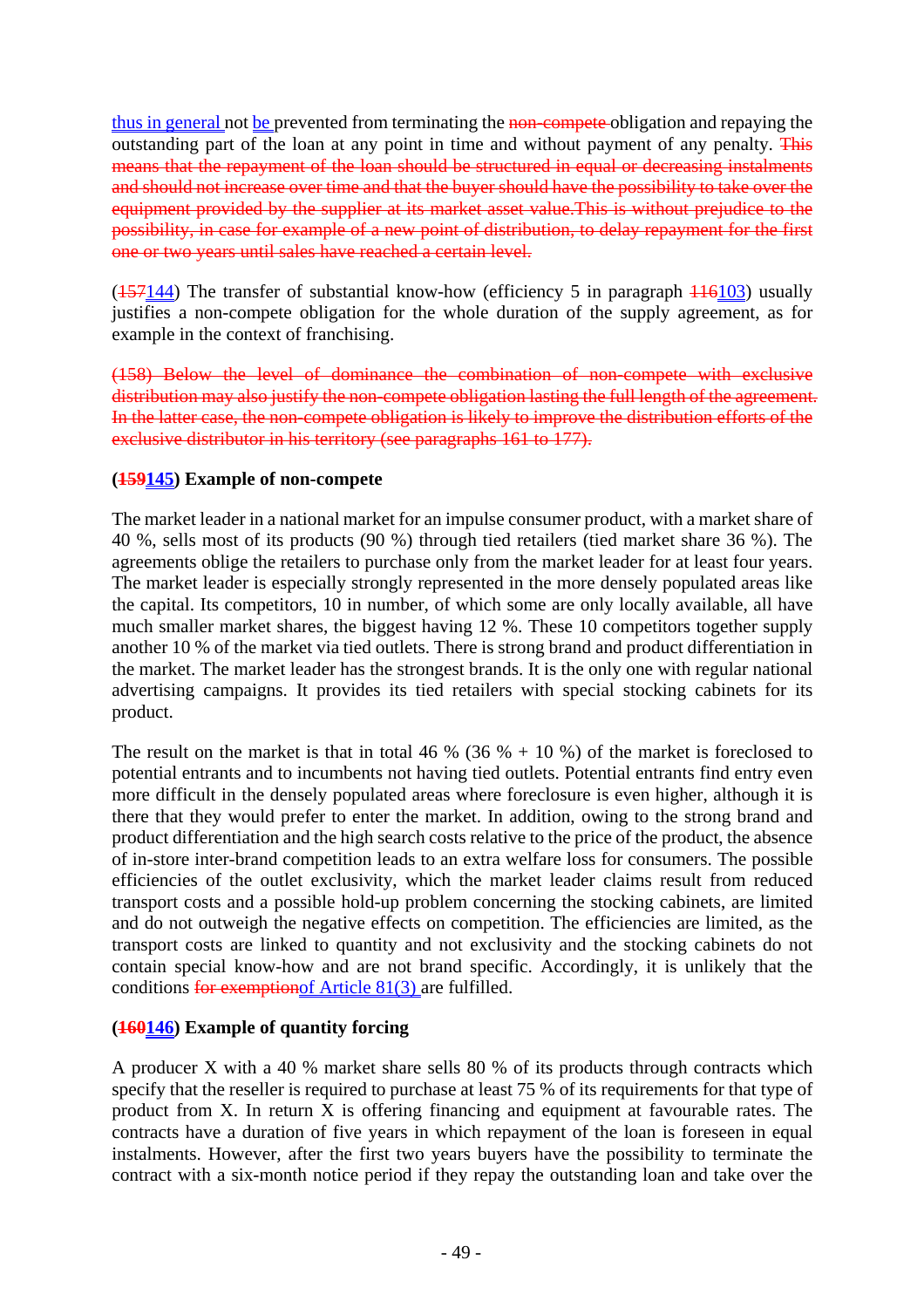equipment at its market asset value. At the end of the five-year period the equipment becomes the property of the buyer. Most of the competing producers are small, twelve in total with the biggest having a market share of 20 %, and engage in similar contracts with different durations. The producers with market shares below 10 % often have contracts with longer durations and with less generous termination clauses. The contracts of producer X leave 25 % of requirements free to be supplied by competitors. In the last three years, two new producers have entered the market and gained a combined market share of around 8 %, partly by taking over the loans of a number of resellers in return for contracts with these resellers.

Producer X's tied market share is 24 %  $(0.75 \times 0.80 \times 40$  %). The other producers' tied market share is around 25 %. Therefore, in total around 49 % of the market is foreclosed to potential entrants and to incumbents not having tied outlets for at least the first two years of the supply contracts. The market shows that the resellers often have difficulty in obtaining loans from banks and are too small in general to obtain capital through other means like the issuing of shares. In addition, producer X is able to demonstrate that concentrating his sales on a limited number of resellers allows him to plan his sales better and to save transport costs. In the light of the efficiencies on the one hand and the  $25%$  non-tied part in the contracts of producer X, the real possibility for early termination of the contract, the recent entry of new producers and the fact that around half the resellers are not tied on the other hand, the quantity forcing of 75 % applied by producer X is likely to fulfil the conditions for exemption of Article  $81(3)$ .

## **2.2. Exclusive distribution**

 $(161147)$  In an exclusive distribution agreement the supplier agrees to sell his products only to one distributor for resale in a particular territory. At the same time the distributor is usually limited in his active selling into other (exclusively allocated) territories. The possible competition risks are mainly reduced intra-brand competition and market partitioning, which may in particular facilitate price discrimination. When most or all of the suppliers apply exclusive distribution this may facilitate collusion, both at the suppliers' and distributors' level. Lastly, exclusive distribution may lead to foreclosure of other distributors and therewith reduce competition at that level.

 $(162148)$  Exclusive distribution is exempted by the Block Exemption Regulation when both the supplier's and buyer's market share does not exceed 30 %, even if combined with other nonnardcore vertical restraints, such as a non-compete obligation limited to five years, quantity forcing or exclusive purchasing. A combination of exclusive distribution and selective distribution is only exempted by the Block Exemption Regulation if active selling in other territories is not restricted. Above the 30 % market share threshold, the following guidance is provided for the assessment of exclusive distribution in individual cases.

 $(163149)$  The market position of the supplier and his competitors is of major importance, as the loss of intra-brand competition can only be problematic if inter-brand competition is limited. The stronger the "<sub>"</sub> sposition of the supplier"<sub>"</sub>, the more serious is the loss of intra-brand competition. Above the 30 % market share threshold there may be a risk of a significant reduction of intra-brand competition. In order to be exemptablefulfil the conditions of Article  $81(3)$ , the loss of intra-brand competition needs may need to be balanced with real efficiencies.

(164150) The "«position of the competitors"  $\geq$  can have a dual significance. Strong competitors will generally mean that the reduction in intra-brand competition is outweighed by sufficient inter-brand competition. However, if the number of competitors becomes rather small and their market position is rather similar in terms of market share, capacity and distribution network,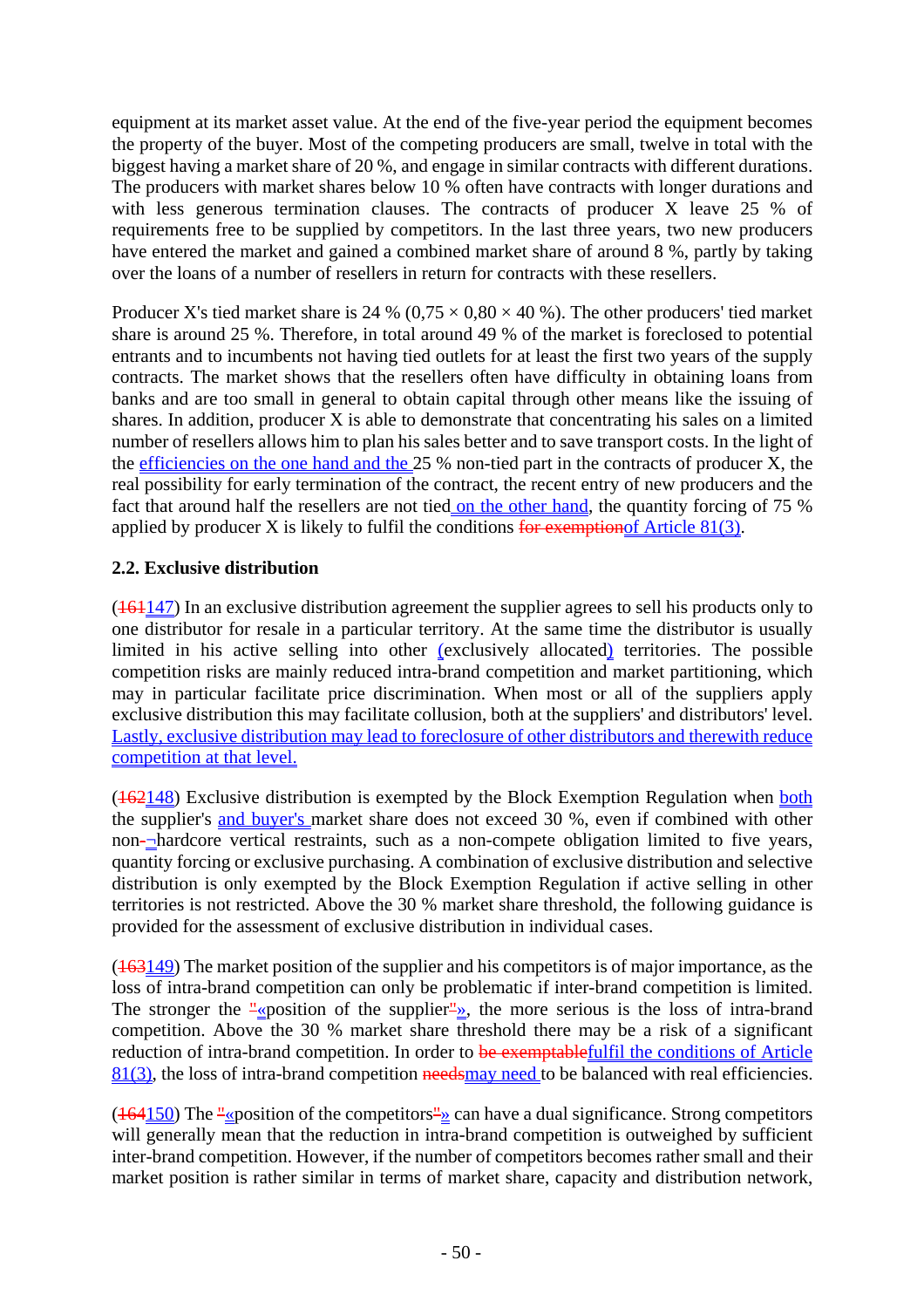there is a risk of collusion and/or softening of competition. The loss of intra-brand competition can increase this risk, especially when several suppliers operate similar distribution systems. Multiple exclusive dealerships, i.e. when different suppliers appoint the same exclusive distributor in a given territory, may further increase the risk of collusion and/or softening of competition. If a dealer is granted the exclusive right to distribute two or more important competing products in the same territory, inter-brand competition is likely tomay be substantially restricted for those brands. The higher the cumulative market share of the brands distributed by the exclusive multiple dealerbrand dealers, the higher the risk of collusion and/or softening of competition and the more inter-brand competition will be reduced. If a retailer is the exclusive distributor for a number of brands this may have as result that if one producer cuts the wholesale price for its brand, the exclusive retailer will not be eager to transmit this price cut to the final consumer as it would reduce its sales and profits made with the other brands. Hence, compared to the situation without exclusive distributorships, producers have a reduced interest in entering into price competition with one another. Such cumulative effect situations may be a reason to withdraw the benefit of the Block Exemption Regulation when the market shares of the suppliers and buyers are below the threshold of the Block Exemption Regulation.

(165151) "«Entry barriers"» that may hinder suppliers from creating new distributors or finding alternative distributors are less important in assessing the possible anti-competitive effects of exclusive distribution. Foreclosure of other suppliers does not arise as long as exclusive distribution is not combined with single branding.

(166152) Foreclosure of other distributors is not a problem if the supplier which operates the exclusive distribution system appoints a high number of exclusive distributors in the same market and these exclusive distributors are not restricted in selling to other non-appointed distributors. Foreclosure of other distributors may however become a problem where there is "«buying power"» and market power downstream, in particular in the case of very large territories where the exclusive distributor becomes the exclusive buyer for a whole market. An example would be a supermarket chain which becomes the only distributor of a leading brand on a national food retail market. The foreclosure of other distributors may be aggravated in the case of multiple exclusive dealership. Such a case, covered by the Block Exemption Regulation when the market share of each supplier is below 30 %, may give reason for withdrawal of the block exemption.

 $(167153)$  "«Buying power"» may also increase the risk of collusion on the buyers' side when the exclusive distribution arrangements are imposed by important buyers, possibly located in different territories, on one or several suppliers.

 $(168154)$  "«Maturity of the market"» is important, as loss of intra-brand competition and price discrimination may be a serious problem in a mature market but may be less relevant in a market with growing demand, changing technologies and changing market positions.

 $(169155)$  "«The level of trade"» is important as the possible negative effects may differ between the wholesale and retail level. Exclusive distribution is mainly applied in the distribution of final goods and services. A loss of intra-brand competition is especially likely at the retail level if coupled with large territories, since final consumers may be confronted with little possibility of choosing between a high price/high service and a low price/low service distributor for an important brand.

 $(170156)$  A manufacturer which chooses a wholesaler to be his exclusive distributor will normally do so for a larger territory, such as a whole Member State. As long as the wholesaler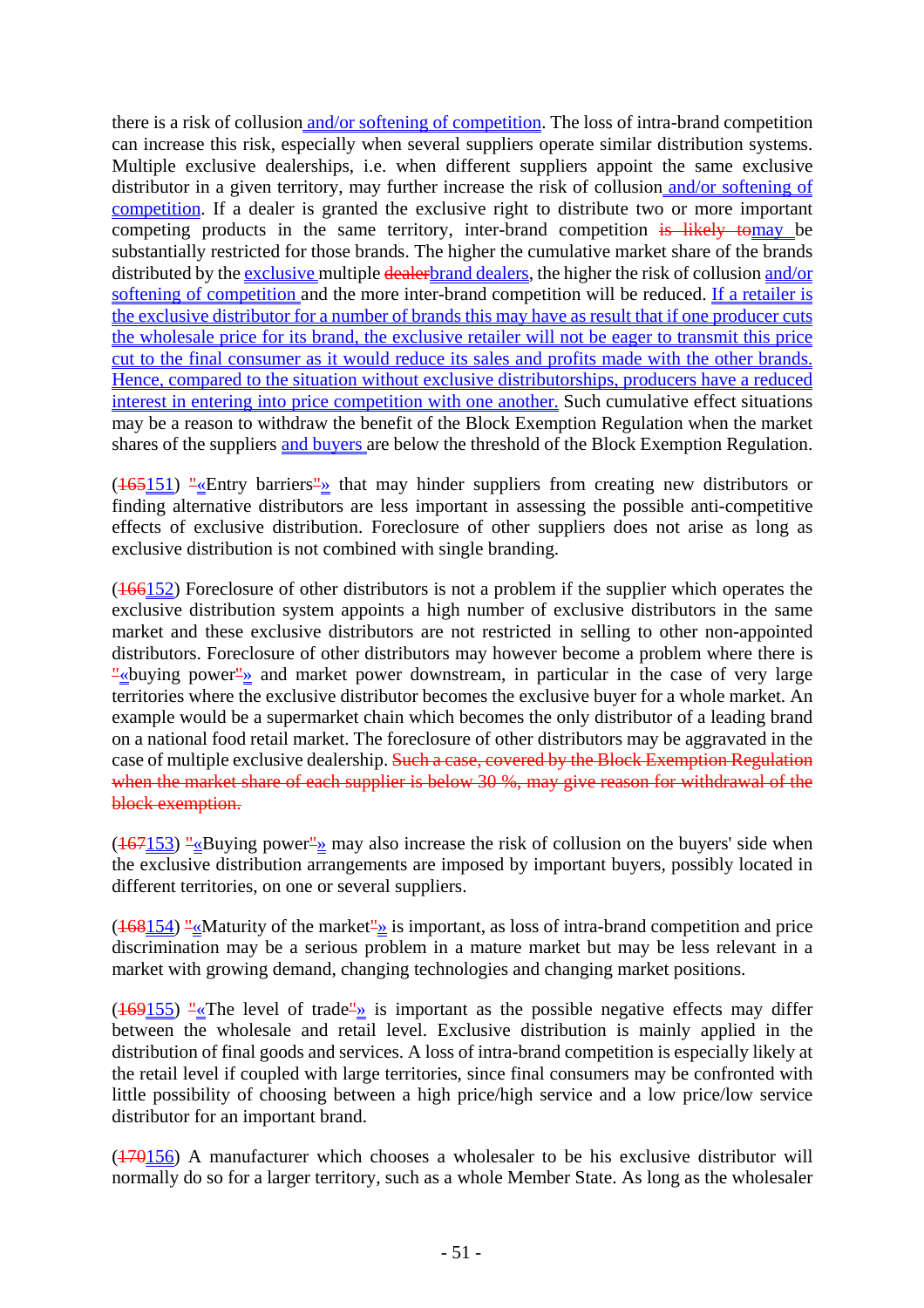can sell the products without limitation to downstream retailers there are not likely to be appreciable anti-competitive effects if the manufacturer is not dominant. A possible loss of intra-brand competition at the wholesale level may be easily outweighed by efficiencies obtained in logistics, promotion etc., especially when the manufacturer is based in a different country. Foreclosure of other wholesalers within that territory is not likely as a supplier with a market share above 30 % usually has enough bargaining power not to choose a less efficient wholesaler. The possible risks for inter-brand competition of multiple exclusive dealerships are however higher at the wholesale than at the retail level. If one wholesaler becomes the exclusive distributor for a significant number of suppliers, this may not only reduce competition between these brands but may also lead to foreclosure at the wholesale level of trade.

(171157) The combination ofAs said above, foreclosure of other suppliers does not arise as long as exclusive distribution is not combined with single branding may add the problem of. But even when exclusive distribution is combined with single branding anticompetitive foreclosure of the market to other suppliers, especially in case of is unlikely, except possibly when the single branding is applied to a dense network of exclusive distributors with small territories or in case of a cumulative effect. This may necessitate application of the principles set out above on single branding. However, when the combination does not lead to significant foreclosure, the combination of exclusive distribution and single branding may be pro-competitive by increasing the incentive for the exclusive distributor to focus his efforts on the particular brand. Therefore, in the absence of such a foreclosure effect, the combination of exclusive distribution with non-compete is exemptablemay very well fulfil the conditions of Article 81(3) for the whole duration of the agreement, particularly at the wholesale level.

 $(172158)$  The combination of exclusive distribution with exclusive purchasing sourcing increases the possible competition risks of reduced intra-brand competition and market partitioning which may in particular facilitate price discrimination. Exclusive distribution already limits arbitrage by customers, as it limits the number of distributors and usually also restricts the distributors in their freedom of active selling. Exclusive purchasingsourcing, requiring the exclusive distributors to buy their supplies for the particular brand directly from the manufacturer, eliminates in addition possible arbitrage by the exclusive distributors, who are prevented from buying from other distributors in the system. This enhances the possibilities for the supplier to limit intra-brand competition while applying dissimilar conditions of sale. The combination of exclusive distribution and exclusive purchasing is therefore unlikely to be exempted for suppliers with a market share above 30 % unless there are very clear and substantial to the detriment of consumers, unless the combination allows the creation of efficiencies leading to lower prices to all final consumers. Lack of such efficiencies may also lead to withdrawal of the block exemption where the market share of the supplier is below 30  $\frac{0}{6}$ .

( $\frac{173159}{173159}$ ) The "«nature of the product" is not very relevant to assessing the possible anti-competitive effects of exclusive distribution. It is, however, relevant when the issue of possible efficiencies is discussed, that is after an appreciable anti-competitive effect is established.

(174160) Exclusive distribution may lead to efficiencies, especially where investments by the distributors are required to protect or build up the brand image. In general, the case for efficiencies is strongest for new products, for complex products, for products whose qualities are difficult to judge before consumption (so-called experience products) or of which the qualities are difficult to judge even after consumption (so-called credence products). In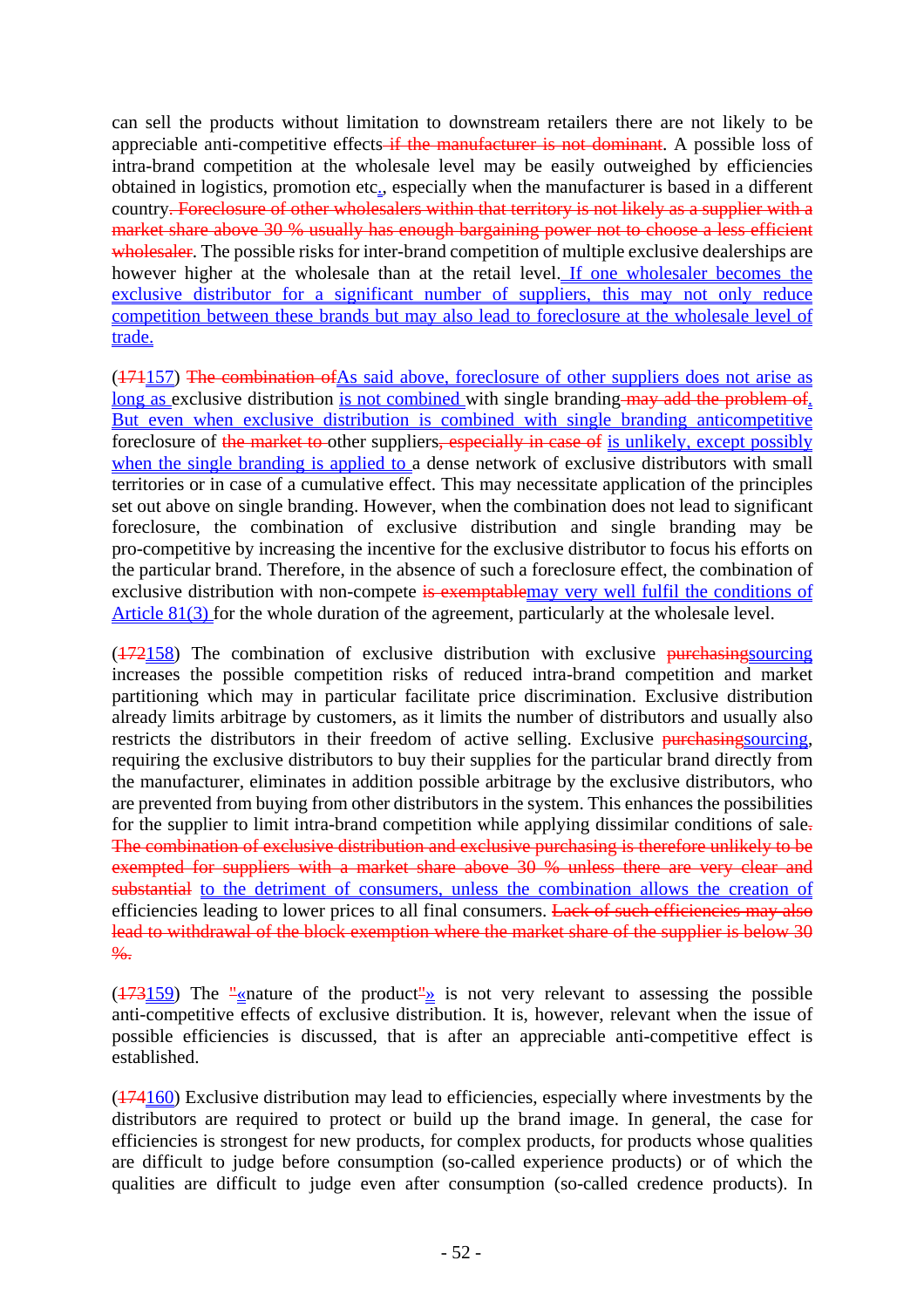addition, exclusive distribution may lead to savings in logistic costs due to economies of scale in transport and distribution.

## **(175161) Example of exclusive distribution at the wholesale level**

In the market for a consumer durable, A is the market leader. A sells its product through exclusive wholesalers. Territories for the wholesalers correspond to the entire Member State for small Member States, and to a region for larger Member States. These exclusive distributors take care of sales to all the retailers in their territories. They do not sell to final consumers. The wholesalers are in charge of promotion in their markets. This includes sponsoring of local events, but also explaining and promoting the new products to the retailers in their territories. Technology and product innovation are evolving fairly quickly on this market, and pre-sale service to retailers and to final consumers plays an important role. The wholesalers are not required to purchase all their requirements of the brand of supplier A from the producer himself, and arbitrage by wholesalers or retailers is practicable because the transport costs are relatively low compared to the value of the product. The wholesalers are not under a non-compete obligation. Retailers also sell a number of brands of competing suppliers, and there are no exclusive or selective distribution agreements at the retail level. On the European market of sales to wholesalers A has around 50 % market share. Its market share on the various national retail markets varies between 40 % and 60 %. A has between 6 and 10 competitors on every national market: B, C and D are its biggest competitors and are also present on each national market, with market shares varying between 20 % and 5 %. The remaining producers are national producers, with smaller market shares. B, C and D have similar distribution networks, whereas the local producers tend to sell their products directly to retailers.

On the wholesale market described above, the risk of reduced intra-brand competition and price discrimination is low. Arbitrage is not hindered, and the absence of intra-brand competition is not very relevant at the wholesale level. At the retail level neither intra- nor inter-brand competition are hindered. Moreover, inter-brand competition is largely unaffected by the exclusive arrangements at the wholesale level. This makes it likely, even if anti-competitive effects exist, that also the conditions for exemptionof Article 81(3) are fulfilled.

## **(176162) Example of multiple exclusive dealerships in an oligopolistic market**

In a national market for a final product, there are four market leaders, who each have a market share of around 20 %. These four market leaders sell their product through exclusive distributors at the retail level. Retailers are given an exclusive territory which corresponds to the town in which they are located or a district of the town for large towns. In most territories, the four market leaders happen to appoint the same exclusive retailer  $(\frac{m}{2}$  multiple dealership $\frac{m}{2}$ »), often centrally located and rather specialised in the product. The remaining 20 % of the national market is composed of small local producers, the largest of these producers having a market share of 5 % on the national market. These local producers sell their products in general through other retailers, in particular because the exclusive distributors of the four largest suppliers show in general little interest in selling less well-known and cheaper brands. There is strong brand and product differentiation on the market. The four market leaders have large national advertising campaigns and strong brand images, whereas the fringe producers do not advertise their products at the national level. The market is rather mature, with stable demand and no major product and technological innovation. The product is relatively simple.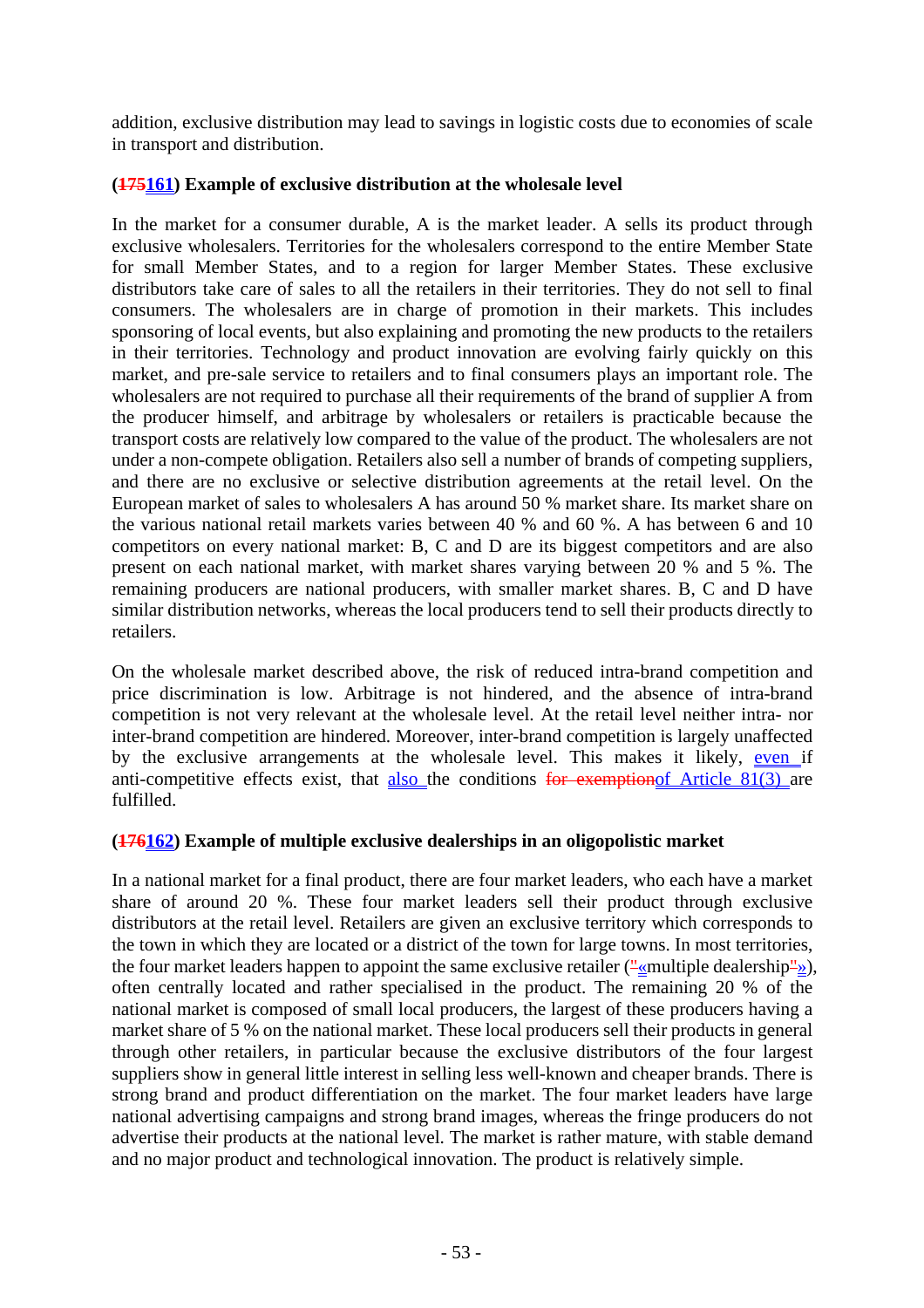In such an oligopolistic market, there is a risk of collusion between the four market leaders. This risk is increased through multiple dealerships. Intra-brand competition is limited by the territorial exclusivity. Competition between the four leading brands is reduced at the retail level, since one retailer fixes the price of all four brands in each territory. The multiple dealership implies that, if one producer cuts the price for its brand, the retailer will not be eager to transmit this price cut to the final consumer as it would reduce its sales and profits made with the other brands. Hence, producers have a reduced interest in entering into price competition with one another. Inter-brand price competition exists mainly with the low brand image goods of the fringe producers. The possible efficiency arguments for (joint) exclusive distributors are limited, as the product is relatively simple, the resale does not require any specific investments or training and advertising is mainly carried out at the level of the producers.

Even though each of the market leaders has a market share below the threshold, exemption underthe conditions of Article 81(3) may not be justified fulfilled and withdrawal of the block exemption may be necessary.

 $(177163)$  Example of exclusive distribution combined with exclusive purchasing sourcing

Manufacturer A is the European market leader for a bulky consumer durable, with a market share of between 40 % and 60 % in most national retail markets. In every Member State, States where it has about sevena high market share it has less competitors with much smaller market shares, the largest of these competitors having a market share of 10 %. These. The competitors are present on only one or two national markets. A sellsA's long time policy is to sell its product through its national subsidiaries to exclusive distributors at the retail level, which are not allowed to sell actively into each other's territories. In addition, These distributors are thereby incentivised to promote the product and provide pre-sales services. Recently the retailers are in addition obliged to purchase manufacturer A's products exclusively from the national subsidiary of manufacturer A in their own country. The retailers selling the brand of manufacturer A are the main resellers of that type of product in their territory. They handle competing brands, but with varying degrees of success and enthusiasm. Since the introduction of exclusive sourcing A applies price differences of 10 % to 15 % between markets and smaller differences within markets. This is translated into smaller price differences at the retail level. The market is with higher prices in the markets where it has less competition. The markets are relatively stable on the demand and the supply side, and there are no significant technological changes.

In thesethe high price markets, the loss of intra-brand competition results not only from the territorial exclusivity at the retail level but is aggravated by the exclusive **purchasing** sourcing obligation imposed on the retailers. The exclusive purchases our cing obligation helps to keep markets and territories separate by making arbitrage between the exclusive retailers, the main resellers of that type of product, impossible. The exclusive retailers also cannot sell actively into each other's territory and in practice tend to avoid delivering outside their own territory. This rendershas rendered price discrimination possible, without having led to a significant increase in total sales. Arbitrage by consumers or independent traders is limited due to the bulkiness of the product.

The While the possible efficiency arguments of this systemfor appointing exclusive distributors may be convincing, in particular because of the incentivising of retailers, the possible efficiency arguments for the combination of exclusive distribution and exclusive sourcing, and in particular the possible efficiency arguments for exclusive sourcing, linked mainly to economies of scale in transport–and promotion efforts at the retailers' level, are unlikely to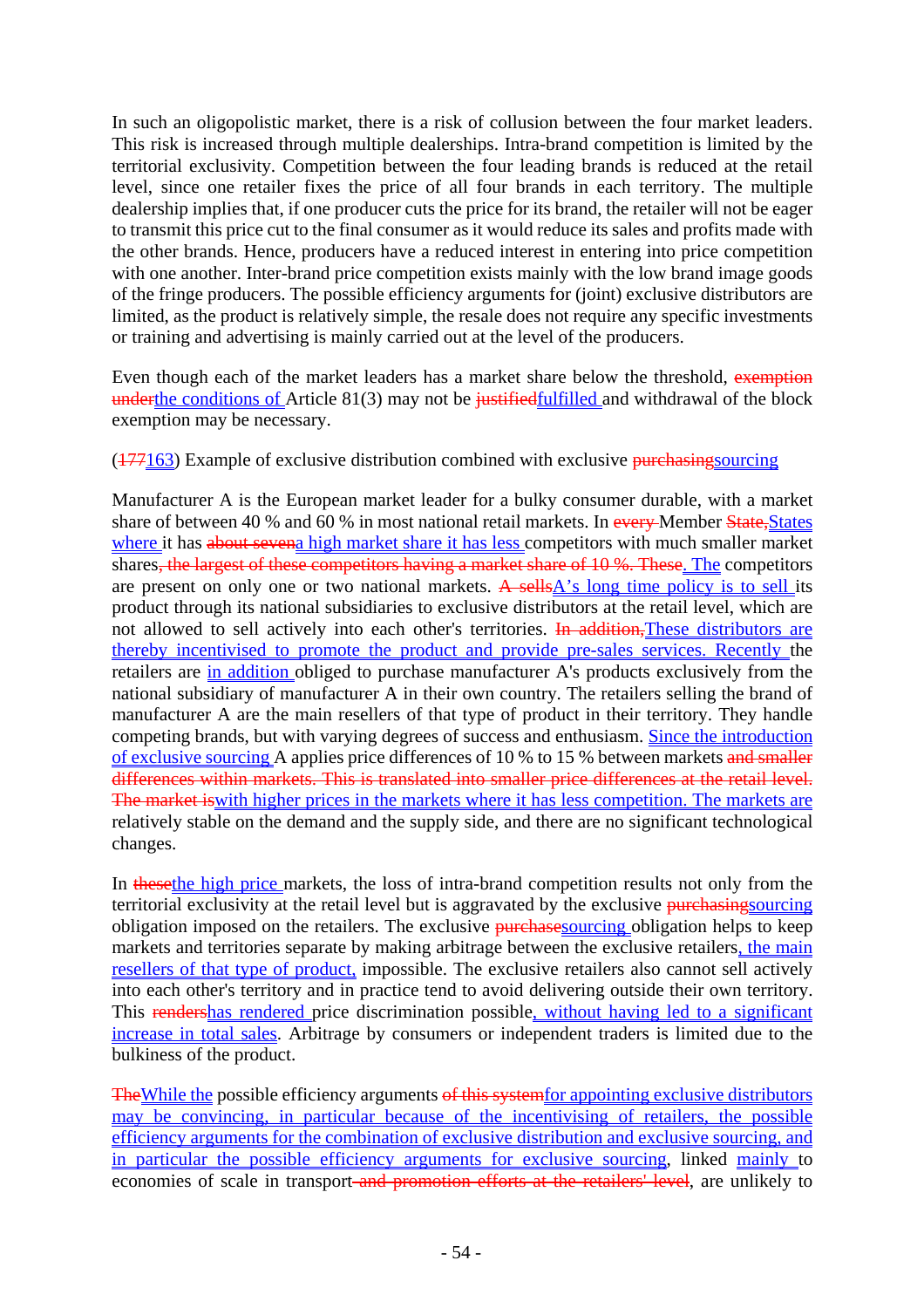outweigh the negative effect of price discrimination and reduced intra-brand competition. Consequently, it is unlikely that the conditions for exemption of Article 81(3) are fulfilled.

## **2.3. Exclusive customer allocation**

 $(178164)$  In an exclusive customer allocation agreement, the supplier agrees to sell his products only to one distributor for resale to a particular class of customers. At the same time, the distributor is usually limited in his active selling to other (exclusively allocated) classes of customers. The possible competition risks are mainly reduced intra-brand competition and market partitioning, which may in particular facilitate price discrimination. When most or all of the suppliers apply exclusive customer allocation, this may facilitate collusion, both at the suppliers' and the distributors' level. Lastly, exclusive customer allocation may lead to foreclosure of other distributors and therewith reduce competition at that level.

 $(179165)$  Exclusive customer allocation is exempted by the Block Exemption Regulation when both the supplier's and buyer's market share does not exceed the 30 % market share threshold, even if combined with other non-hardcore vertical restraints such as non-compete, quantity-forcing or exclusive purchasing sourcing. A combination of exclusive customer allocation and selective distribution is normally hardcore, as active selling to end-users by the appointed distributors is usually not left free. Above the 30 % market share threshold, the guidance provided in paragraphs 161147 to 177163 applies mutatis mutandis to the assessment of exclusive customer allocation, subject to the following specific remarks.

(180166) The allocation of customers normally makes arbitrage by the customers more difficult. In addition, as each appointed distributor has his own class of customers, non-appointed distributors not falling within such a class may find it difficult to obtain the product. This will reduce possible arbitrage by non-appointed distributors. Therefore, above the 30 % market share threshold of the Block Exemption Regulation exclusive customer allocation is unlikely to be exemptable unless there are clear and substantial efficiency effects.

(181167) Exclusive customer allocation is mainly applied to intermediate products and at the wholesale level when it concerns final products, where customer groups with different specific requirements concerning the product can be distinguished.

(182168) Exclusive customer allocation may lead to efficiencies, especially when the distributors are required to make investments in for instance specific equipment, skills or know-how to adapt to the requirements of their class of customers. The depreciation period of these investments indicates the justified duration of an exclusive customer allocation system. In general the case is strongest for new or complex products and for products requiring adaptation to the needs of the individual customer. Identifiable differentiated needs are more likely for intermediate products, that is products sold to different types of professional buyers. Allocation of final consumers is unlikely to lead to any efficiencies and is therefore unlikely to be exempted.

## **(183169) Example of exclusive customer allocation**

A company has developed a sophisticated sprinkler installation. The company has currently a market share of 40 % on the market for sprinkler installations. When it started selling the sophisticated sprinkler it had a market share of 20 % with an older product. The installation of the new type of sprinkler depends on the type of building that it is installed in and on the use of the building (office, chemical plant, hospital etc.). The company has appointed a number of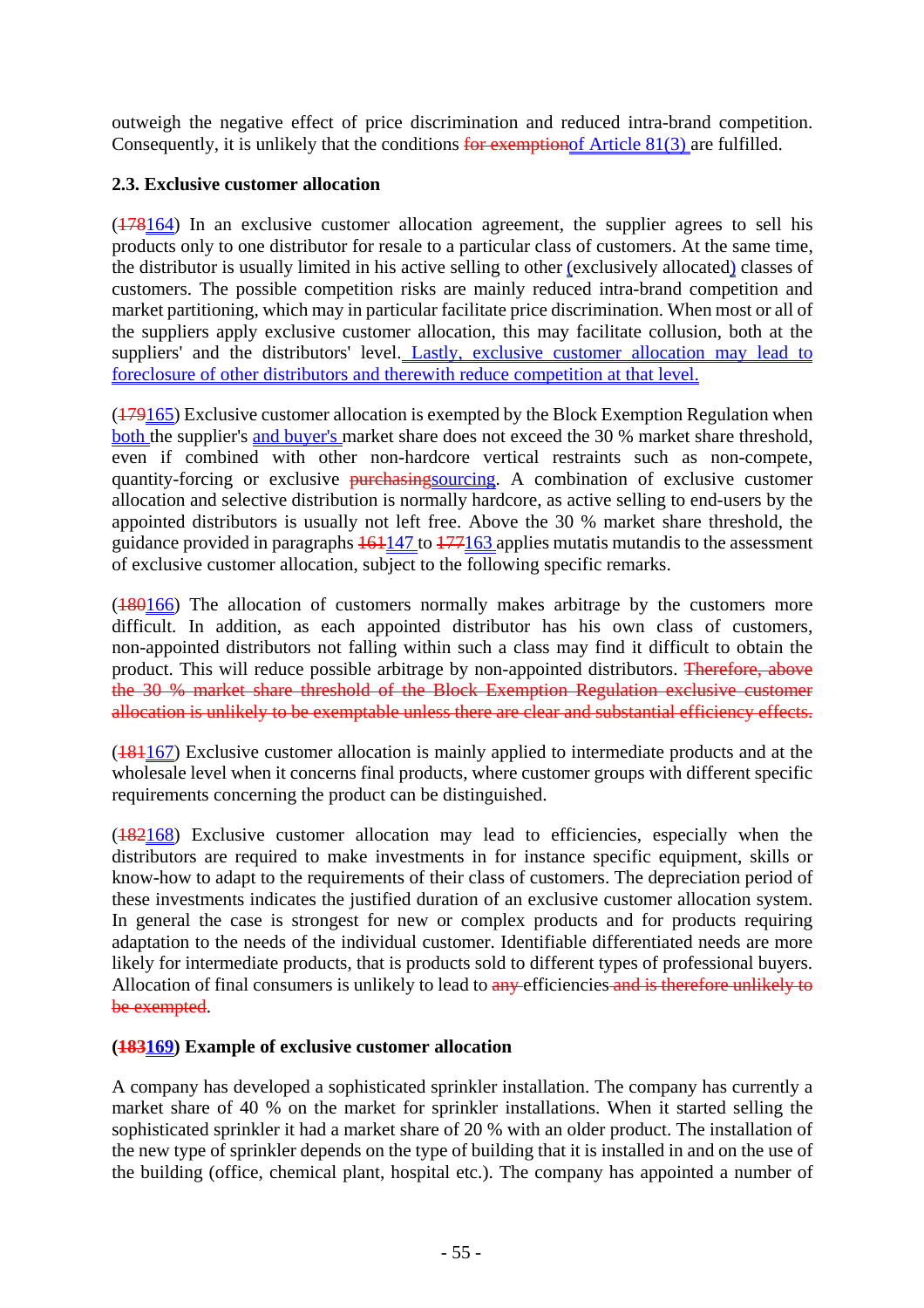distributors to sell and install the sprinkler installation. Each distributor needed to train its employees for the general and specific requirements of installing the sprinkler installation for a particular class of customers. To ensure that distributors would specialise, the company assigned to each distributor an exclusive class of customers and prohibited active sales to each others' exclusive customer classes. After five years, all the exclusive distributors will be allowed to sell actively to all classes of customers, thereby ending the system of exclusive customer allocation. The supplier may then also start selling to new distributors. The market is quite dynamic, with two recent entries and a number of technological developments. Competitors, with market shares between 25 % and 5 %, are also upgrading their products.

As the exclusivity is of limited duration and helps to ensure that the distributors may recoup their investments and concentrate their sales efforts first on a certain class of customers in order to learn the trade, and as the possible anti-competitive effects seem limited in a dynamic market, the conditions for exemption of Article  $81(3)$  are likely to be fulfilled.

#### **2.4. Selective distribution**

(184170) Selective distribution agreements, like exclusive distribution agreements, restrict on the one hand the number of authorised distributors and on the other the possibilities of resale. The difference with exclusive distribution is that the restriction of the number of dealers does not depend on the number of territories but on selection criteria linked in the first place to the nature of the product. Another difference with exclusive distribution is that the restriction on resale is not a restriction on active selling to a territory but a restriction on any sales to non-authorised distributors, leaving only appointed dealers and final customers as possible buyers. Selective distribution is almost always used to distribute branded final products.

(185171) The possible competition risks are a reduction in intra-brand competition and, especially in case of cumulative effect, foreclosure of certain type(s) of distributors and facilitation of collusion between suppliers or buyers. To assess the possible anti-competitive effects of selective distribution under Article 81(1), a distinction needs to be made between purely qualitative selective distribution and quantitative selective distribution. Purely qualitative selective distribution selects dealers only on the basis of objective criteria required by the nature of the product such as training of sales personnel, the service provided at the point of sale, a certain range of the products being sold etc $(31)^{50}$ . The application of such criteria does not put a direct limit on the number of dealers. Purely qualitative selective distribution is in general considered to fall outside Article 81(1) for lack of anti-competitive effects, provided that three conditions are satisfied. First, the nature of the product in question must necessitate a selective distribution system, in the sense that such a system must constitute a legitimate requirement, having regard to the nature of the product concerned, to preserve its quality and ensure its proper use. Secondly, resellers must be chosen on the basis of objective criteria of a qualitative nature which are laid down uniformly for all potential resellers and are not applied in a discriminatory manner. Thirdly, the criteria laid down must not go beyond what is necessary $\left(\frac{32}{2}\right)^{51}$ . Quantitative selective distribution adds further criteria for selection that more directly limit the potential number of dealers by, for instance, requiring minimum or maximum sales, by fixing the number of dealers, etc.

 $\overline{a}$ <sup>50</sup> See for example judgment of the Court of First Instance in Case T-88/92 Groupement d'achat Édouard Leclerc v Commission [1996] ECR II-1961.

<sup>&</sup>lt;sup>51</sup> See judgments of the Court of Justice in Case 31/80 L'Oréal v PVBA [1980] ECR 3775, paragraphs 15 and 16; Case 26/76 Metro I [1977] ECR 1875, paragraphs 20 and 21; Case 107/82 AEG [1983] ECR 3151, paragraph 35; and of the Court of First Instance in Case T-19/91 Vichy v Commission [1992] ECR II-415, paragraph 65.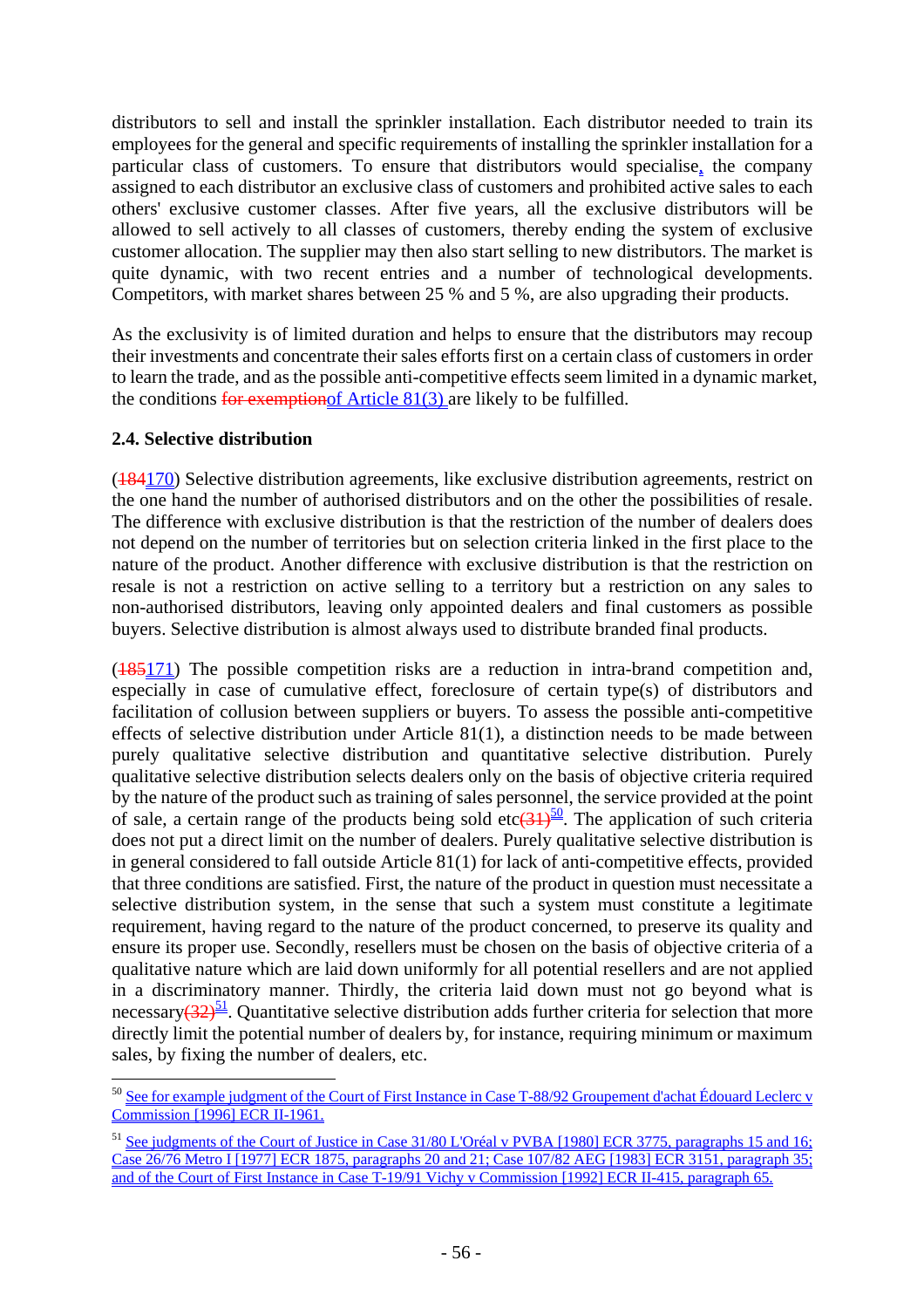(186172) Qualitative and quantitative selective distribution is exempted by the Block Exemption Regulation up to 30 % as long as the market share of both supplier and buyer does not exceed 30 %, even if combined with other non-hardcore vertical restraints, such as non-compete or exclusive distribution, provided active selling by the authorised distributors to each other and to end users is not restricted. The Block Exemption Regulation exempts selective distribution regardless of the nature of the product concerned. However, where the nature of the product does not require selective distribution, such a distribution system does not generally bring about sufficient efficiency enhancing effects to counterbalance a significant reduction in intra-brand competition. If appreciable anti-competitive effects occur, the benefit of the Block Exemption Regulation is likely to be withdrawn. In addition, the following guidance is provided for the assessment of selective distribution in individual cases which are not covered by the Block Exemption Regulation or in the case of cumulative effects resulting from parallel networks of selective distribution.

(187173) The market position of the supplier and his competitors is of central importance in assessing possible anti-competitive effects, as the loss of intra-brand competition can only be problematic if inter-brand competition is limited. The stronger the position of the supplier, the more problematic is the loss of intra-brand competition. Another important factor is the number of selective distribution networks present in the same market. Where selective distribution is applied by only one supplier in the market which is not a dominant undertaking, quantitative selective distribution does not normally create net negative effects provided that the contract goods, having regard to their nature, require the use of a selective distribution system and on condition that the selection criteria applied are necessary to ensure efficient distribution of the goods in question. The reality, however, seems to be that selective distribution is often applied by a number of the suppliers in a given market.

(188174) The position of competitors can have a dual significance and plays in particular a role in case of a cumulative effect. Strong competitors will mean in general that the reduction in intra-brand competition is easily outweighed by sufficient inter-brand competition. However, when a majority of the main suppliers apply selective distribution there will be a significant loss of intra-brand competition and possible foreclosure of certain types of distributors as well as an increased risk of collusion between those major suppliers. The risk of foreclosure of more efficient distributors has always been greater with selective distribution than with exclusive distribution, given the restriction on sales to non-authorised dealers in selective distribution. This is designed to give selective distribution systems a closed character, making it impossible for non-authorised dealers to obtain supplies. This makes selective distribution particularly well suited to avoid pressure by price discounters on the margins of the manufacturer, as well as on the margins of the authorised dealers.

(189175) Where the Block Exemption Regulation applies to individual networks of selective distribution, withdrawal of the block exemption or disapplication of the Block Exemption Regulation may be considered in case of cumulative effects. However, a cumulative effect problem is unlikely to arise when the share of the market covered by selective distribution is below 50 %. Also, no problem is likely to arise where the market coverage ratio exceeds 50 %, but the aggregate market share of the five largest suppliers (CR5) is below 50 %. Where both the CR5 and the share of the market covered by selective distribution exceed 50 %, the assessment may vary depending on whether or not all five largest suppliers apply selective distribution. The stronger the position of the competitors not applying selective distribution, the less likely the foreclosure of other distributors. If all five largest suppliers apply selective distribution, competition concerns may in particular arise with respect to those agreements that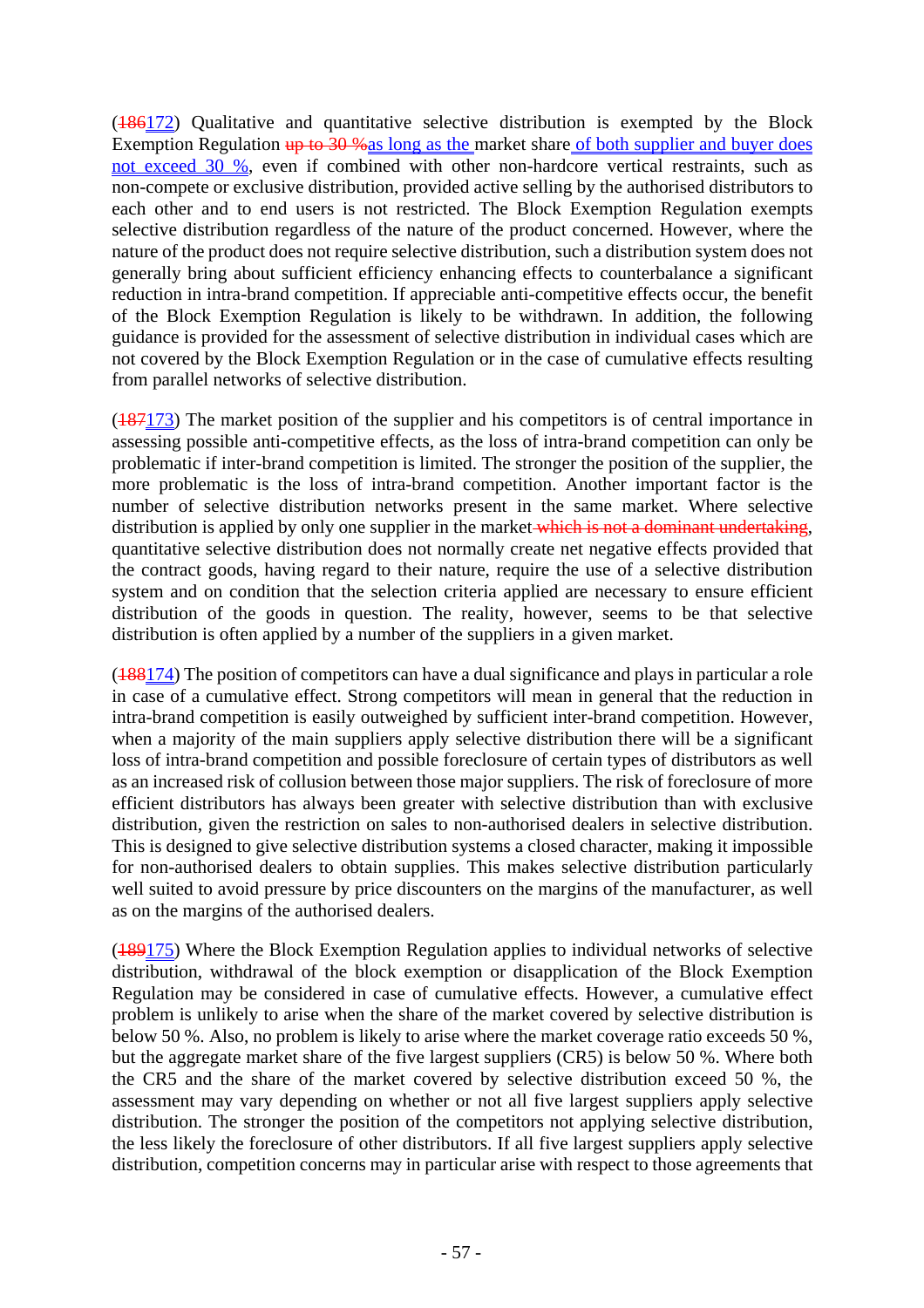apply quantitative selection criteria by directly limiting the number of authorised dealers. The conditions of Article 81(3) are in general unlikely to be fulfilled if the selective distribution systems at issue prevent access to the market by new distributors capable of adequately selling the products in question, especially price discounters, thereby limiting distribution to the advantage of certain existing channels and to the detriment of final consumers. More indirect forms of quantitative selective distribution, resulting for instance from the combination of purely qualitative selection criteria with the requirement imposed on the dealers to achieve a minimum amount of annual purchases, are less likely to produce net negative effects, if such an amount does not represent a significant proportion of the dealer's total turnover achieved with the type of products in question and it does not go beyond what is necessary for the supplier to recoup his relationship-specific investment and/or realise economies of scale in distribution. As regards individual contributions, a supplier with a market share of less than 5 % is in general not considered to contribute significantly to a cumulative effect.

 $(190176)$  "«Entry barriers"» are mainly of interest in the case of foreclosure of the market to non-authorised dealers. In general entry barriers will be considerable as selective distribution is usually applied by manufacturers of branded products. It will in general take time and considerable investment for excluded retailers to launch their own brands or obtain competitive supplies elsewhere.

 $(191177)$  "«Buying power"» may increase the risk of collusion between dealers and thus appreciably change the analysis of possible anti-competitive effects of selective distribution. Foreclosure of the market to more efficient retailers may especially result where a strong dealer organisation imposes selection criteria on the supplier aimed at limiting distribution to the advantage of its members.

(192178) Article 5(c) of the Block Exemption Regulation provides that the supplier may not impose an obligation causing the authorised dealers, either directly or indirectly, not to sell the brands of particular competing suppliers. This condition aims specifically at avoiding horizontal collusion to exclude particular brands through the creation of a selective club of brands by the leading suppliers. This kind of obligation is unlikely to be exemptable when the CR5 is equal to or above 50 %, unless none of the suppliers imposing such an obligation belongs to the five largest suppliers in the market.

(193179) Foreclosure of other suppliers is normally not a problem as long as other suppliers can use the same distributors, i.e. as long as the selective distribution system is not combined with single branding. In the case of a dense network of authorised distributors or in the case of a cumulative effect, the combination of selective distribution and a non-compete obligation may pose a risk of foreclosure to other suppliers. In that case the principles set out above on single branding apply. Where selective distribution is not combined with a non-compete obligation, foreclosure of the market to competing suppliers may still be a problem when the leading suppliers apply not only purely qualitative selection criteria, but impose on their dealers certain additional obligations such as the obligation to reserve a minimum shelf-space for their products or to ensure that the sales of their products by the dealer achieve a minimum percentage of the dealer's total turnover. Such a problem is unlikely to arise if the share of the market covered by selective distribution is below 50 % or, where this coverage ratio is exceeded, if the market share of the five largest suppliers is below 50 %.

(194180) Maturity of the market is important, as loss of intra-brand competition and possible foreclosure of suppliers or dealers may be a serious problem in a mature market but is less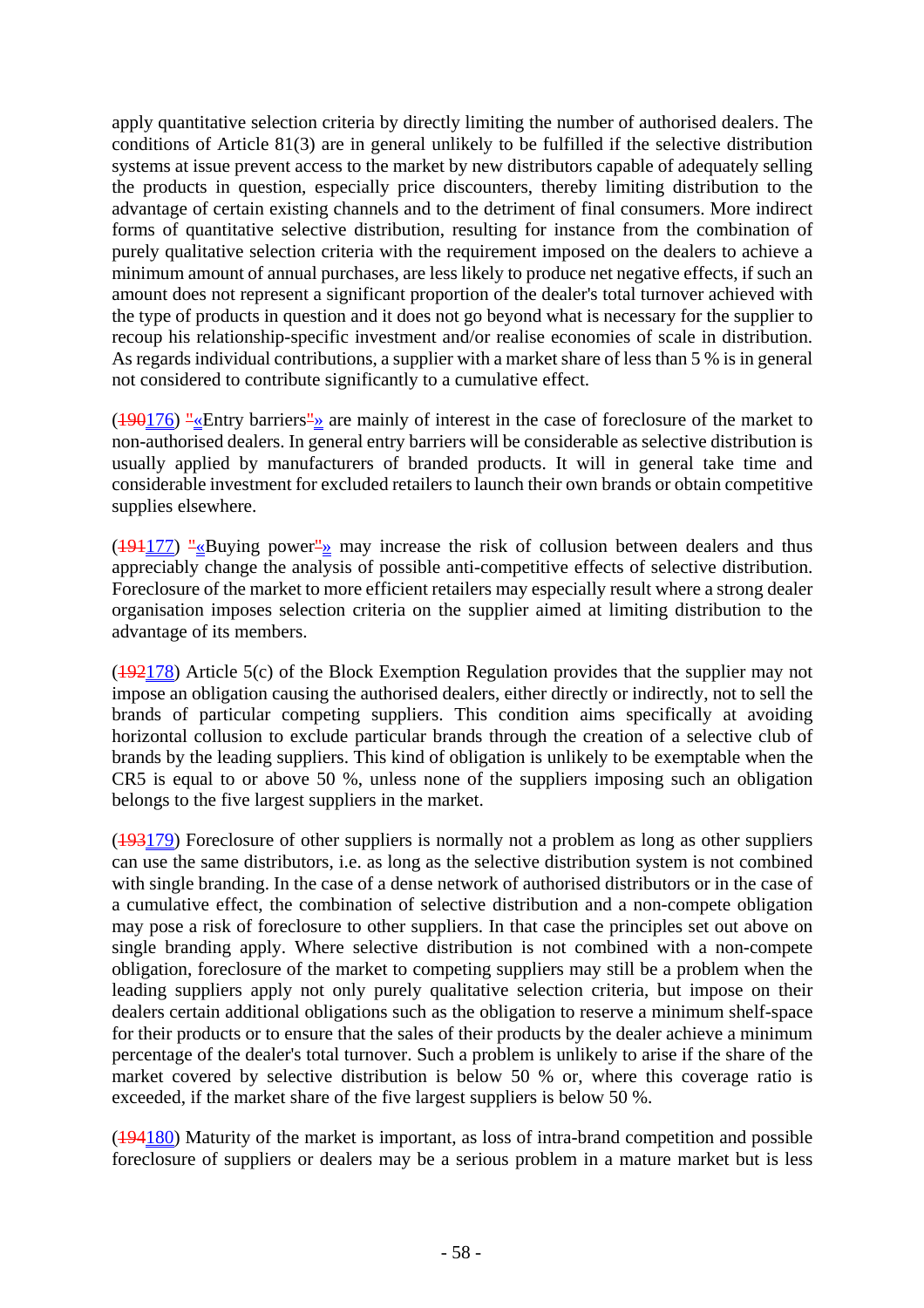relevant in a market with growing demand, changing technologies and changing market positions.

(195181) Selective distribution may be efficient when it leads to savings in logistical costs due to economies of scale in transport and this may happen irrespective of the nature of the product (efficiency  $67$  in paragraph  $116103$ ). However, this is usually only a marginal efficiency in selective distribution systems. To help solve a free-rider problem between the distributors (efficiency 1 in paragraph  $\frac{116103}{2}$ ) or to help create a brand image (efficiency  $\frac{89}{2}$  in paragraph 116103), the nature of the product is very relevant. In general the case is strongest for new products, for complex products, for products of which the qualities are difficult to judge before consumption (so-called experience products) or of which the qualities are difficult to judge even after consumption (so-called credence products). The combination of selective and exclusive distribution is likely to infringe Article 81 if it is applied by a supplier whose market share exceeds 30 % or in case of cumulative effects, even though active sales between the territories remain free. Such a combination may exceptionallywith a location clause, protecting an appointed dealer against other appointed dealers opening up a shop in its vicinity, may in particular fulfil the conditions of Article 81(3) if  $\frac{d}{dt}$  if  $\frac{d}{dt}$  combination is indispensable to protect substantial and relationship-specific investments made by the authorised dealersdealer (efficiency 4 in paragraph  $\frac{116103}{2}$ ).

(196182) To ensure that the least anti-competitive restraint is chosen, it is relevant to see whether the same efficiencies can be obtained at a comparable cost by for instance service requirements alone.

## **(197183) Example of quantitative selective distribution:**

In a market for consumer durables, the market leader (brand A), with a market share of 35 %, sells its product to final consumers through a selective distribution network. There are several criteria for admission to the network: the shop must employ trained staff and provide pre-sales services, there must be a specialised area in the shop devoted to the sales of the product and similar hi-tech products, and the shop is required to sell a wide range of models of the supplier and to display them in an attractive manner. Moreover, the number of admissible retailers in the network is directly limited through the establishment of a maximum number of retailers per number of inhabitants in each province or urban area. Manufacturer A has 6 competitors in this market. Its largest competitors, B, C and D, have market shares of respectively 25, 15 and 10 %, whilst the other producers have smaller market shares. A is the only manufacturer to use selective distribution. The selective distributors of brand A always handle a few competing brands. However, competing brands are also widely sold in shops which are not member of A's selective distribution network. Channels of distribution are various: for instance, brands B and C are sold in most of A's selected shops, but also in other shops providing a high quality service and in hypermarkets. Brand D is mainly sold in high service shops. Technology is evolving quite rapidly in this market, and the main suppliers maintain a strong quality image for their products through advertising.

In this market, the coverage ratio of selective distribution is 35 %. Inter-brand competition is not directly affected by the selective distribution system of A. Intra-brand competition for brand A may be reduced, but consumers have access to low service/low price retailers for brands B and C, which have a comparable quality image to brand A. Moreover, access to high service retailers for other brands is not foreclosed, since there is no limitation on the capacity of selected distributors to sell competing brands, and the quantitative limitation on the number of retailers for brand A leaves other high service retailers free to distribute competing brands. In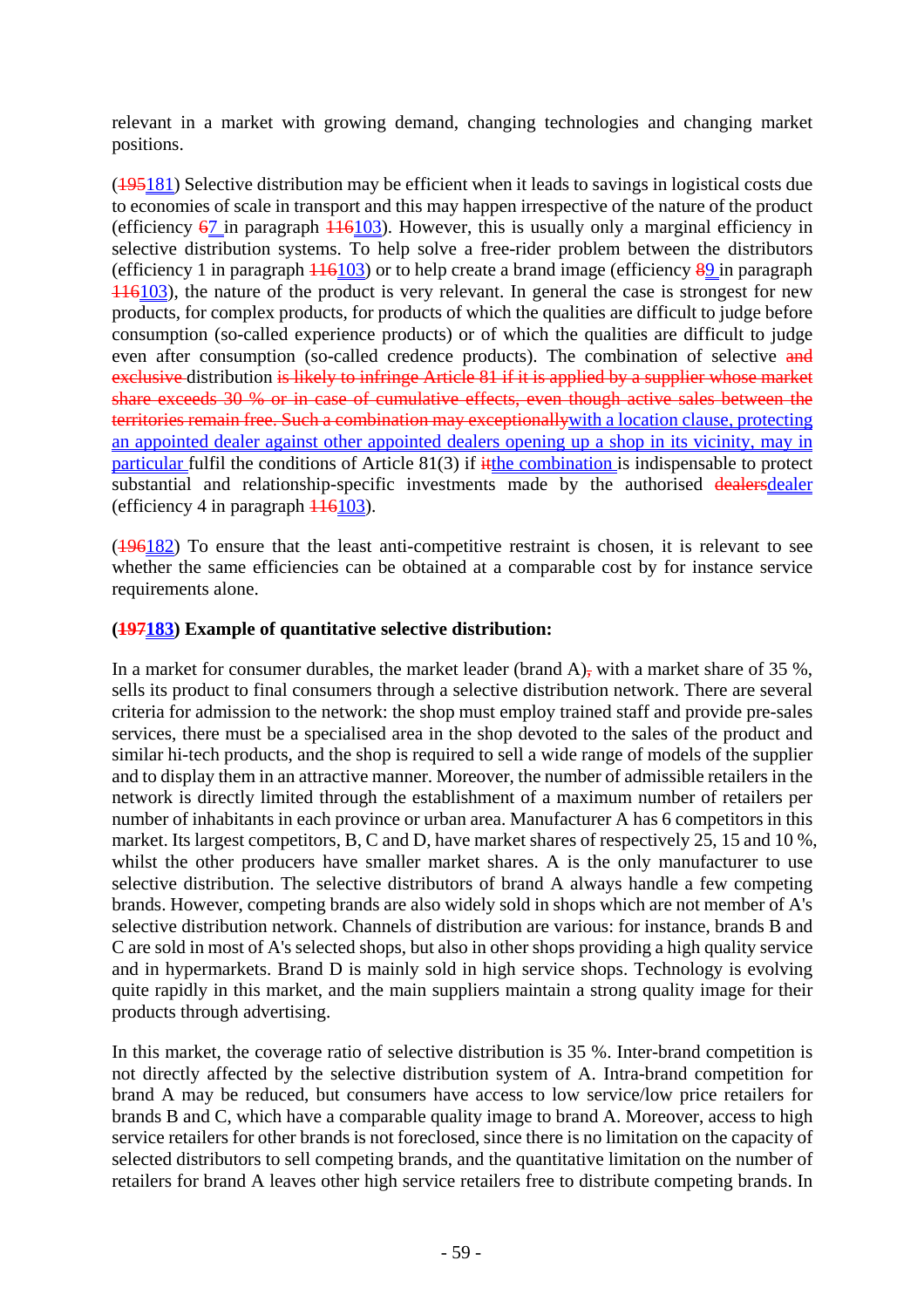this case, in view of the service requirements and the efficiencies these are likely to provide and the limited effect on intra-brand competition the conditions for exempting A's selective distribution networkof Article 81(3) are likely to be fulfilled.

#### **(198184) Example of selective distribution with cumulative effects:**

On a market for a particular sports article, there are seven manufacturers, whose respective market shares are: 25 %, 20 %, 15 %, 15 %, 10 %, 8 % and 7 %. The five largest manufacturers distribute their products through quantitative selective distribution, whilst the two smallest use different types of distribution systems, which results in a coverage ratio of selective distribution of 85 %. The criteria for access to the selective distribution networks are remarkably uniform amongst manufacturers: shops are required to have trained personnel and to provide pre-sale services, there must be a specialised area in the shop devoted to the sales of the article and a minimum size for this area is specified. The shop is required to sell a wide range of the brand in question and to display the article in an attractive manner, the shop must be located in a commercial street, and this type of article must represent at least 30 % of the total turnover of the shop. In general, the same dealer is appointed selective distributor for all five brands. The two brands which do not use selective distribution usually sell through less specialised retailers with lower service levels. The market is stable, both on the supply and on the demand side, and there is strong brand image and product differentiation. The five market leaders have strong brand images, acquired through advertising and sponsoring, whereas the two smaller manufacturers have a strategy of cheaper products, with no strong brand image.

In this market, access by general price discounters to the five leading brands is denied. Indeed, the requirement that this type of article represents at least 30 % of the activity of the dealers and the criteria on presentation and pre-sales services rule out most price discounters from the network of authorised dealers. As a consequence, consumers have no choice but to buy the five leading brands in high service/high price shops. This leads to reduced inter-brand competition between the five leading brands. The fact that the two smallest brands can be bought in low service/low price shops does not compensate for this, because the brand image of the five market leaders is much better. Inter-brand competition is also limited through multiple dealership. Even though there exists some degree of intra-brand competition and the number of retailers is not directly limited, the criteria for admission are strict enough to lead to a small number of retailers for the five leading brands in each territory.

The efficiencies associated with these quantitative selective distribution systems are low: the product is not very complex and does not justify a particularly high service. Unless the manufacturers can prove that there are clear efficiencies linked to their network of selective distribution, it is probable that the block exemption will have to be withdrawn because of its cumulative effects resulting in less choice and higher prices for consumers.

## **2.5. Franchising**

(199185) Franchise agreements contain licences of intellectual property rights relating in particular to trade marks or signs and know-how for the use and distribution of goods or services. In addition to the licence of IPRs, the franchisor usually provides the franchisee during the life of the agreement with commercial or technical assistance. The licence and the assistance are integral components of the business method being franchised. The franchisor is in general paid a franchise fee by the franchisee for the use of the particular business method. Franchising may enable the franchisor to establish, with limited investments, a uniform network for the distribution of his products. In addition to the provision of the business method,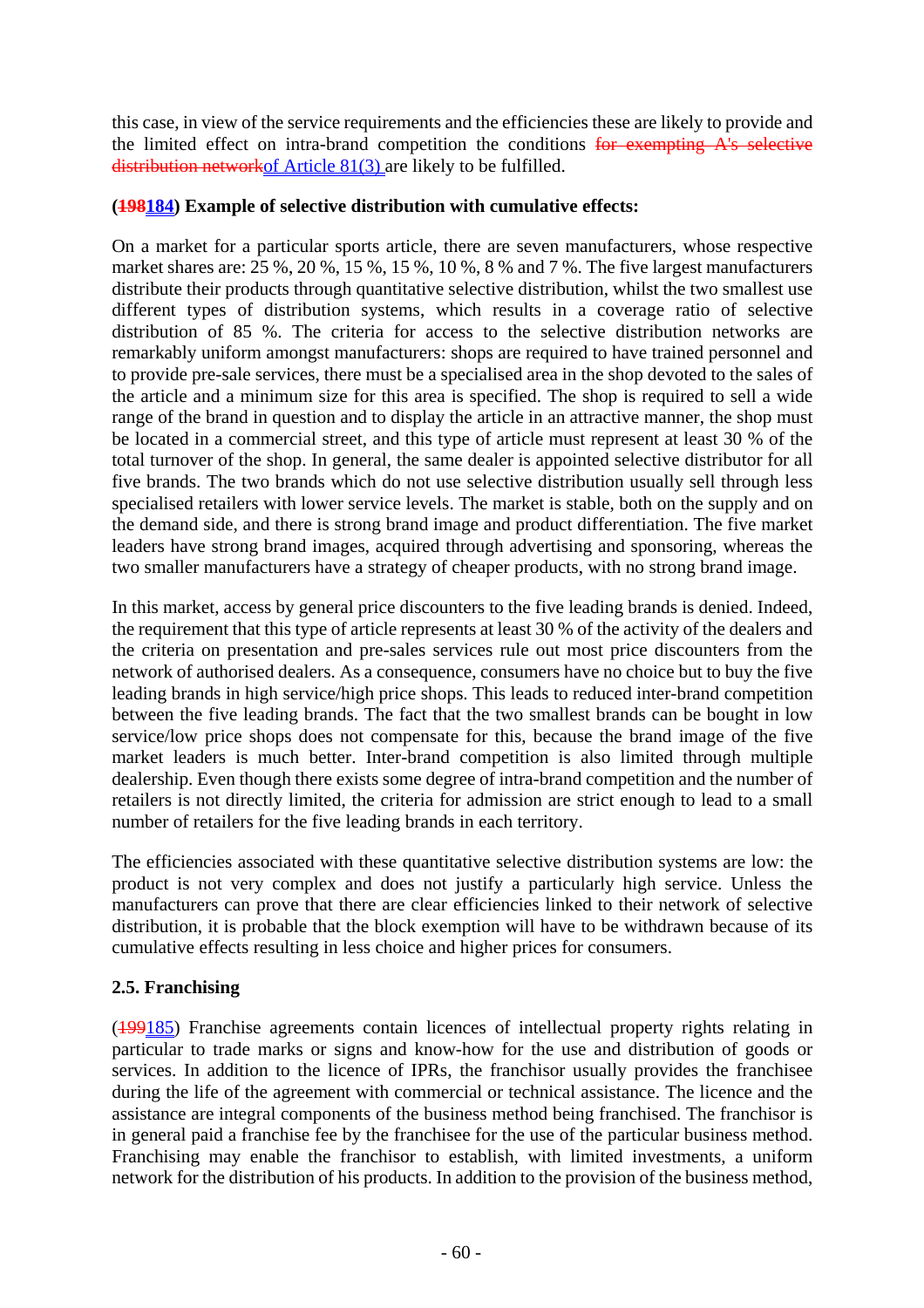franchise agreements usually contain a combination of different vertical restraints concerning the products being distributed, in particular selective distribution and/or non- $\equiv$ compete and/or exclusive distribution or weaker forms thereof.

(200186) The coverage by the Block Exemption Regulation of the licensing of IPRs contained in franchise agreements is dealt with in paragraphs 2324 to 4546. As for the vertical restraints on the purchase, sale and resale of goods and services within a franchising arrangement, such as selective distribution, non-compete or exclusive distribution, the Block Exemption Regulation applies up to the 30 % market share threshold for the franchisor or the supplier designated by the franchisor( $33\frac{52}{5}$ . The guidance provided earlier in respect of these types of restraints applies also to franchising, subject to the following specific remarks:

1) In line with general rule 8 (see paragraph 119), the more important the transfer of know-how, the more easily the vertical restraints fulfil the conditions for exemption.

2) A non-compete obligation on the goods or services purchased by the franchisee falls outside Article 81(1) when the obligation is necessary to maintain the common identity and reputation of the franchised network. In such cases, the duration of the non-compete obligation is also irrelevant under Article 81(1), as long as it does not exceed the duration of the franchise agreement itself.

#### **(201187) Example of franchising:**

A manufacturer has developed a new format for selling sweets in so-called fun shops where the sweets can be coloured specially on demand from the consumer. The manufacturer of the sweets has also developed the machines to colour the sweets. The manufacturer also produces the colouring liquids. The quality and freshness of the liquid is of vital importance to producing good sweets. The manufacturer made a success of its sweets through a number of own retail outlets all operating under the same trade name and with the uniform fun image (style of lay-out of the shops, common advertising etc.). In order to expand sales the manufacturer started a franchising system. The franchisees are obliged to buy the sweets, liquid and colouring machine from the manufacturer, to have the same image and operate under the trade name, pay a franchise fee, contribute to common advertising and ensure the confidentiality of the operating manual prepared by the franchisor. In addition, the franchisees are only allowed to sell from the agreed premises, are only allowed to sell to end users or other franchisees and are not allowed to sell other sweets. The franchisor is obliged not to appoint another franchisee nor operate a retail outlet himself in a given contract territory. The franchisor is also under the obligation to update and further develop its products, the business outlook and the operating manual and make these improvements available to all retail franchisees. The franchise agreements are concluded for a duration of 10 years.

Sweet retailers buy their sweets on a national market from either national producers that cater for national tastes or from wholesalers which import sweets from foreign producers in addition to selling products from national producers. On this market the franchisor's products compete with other brands of sweets. The franchisor has a market share of 30 % on the market for sweets sold to retailers. Competition comes from a number of national and international brands, sometimes produced by large diversified food companies. There are many potential points of sale of sweets in the form of tobacconists, general food retailers, cafeterias and specialised

 $\overline{a}$  $52$  See also paragraphs 82 to 91, in particular paragraph 88.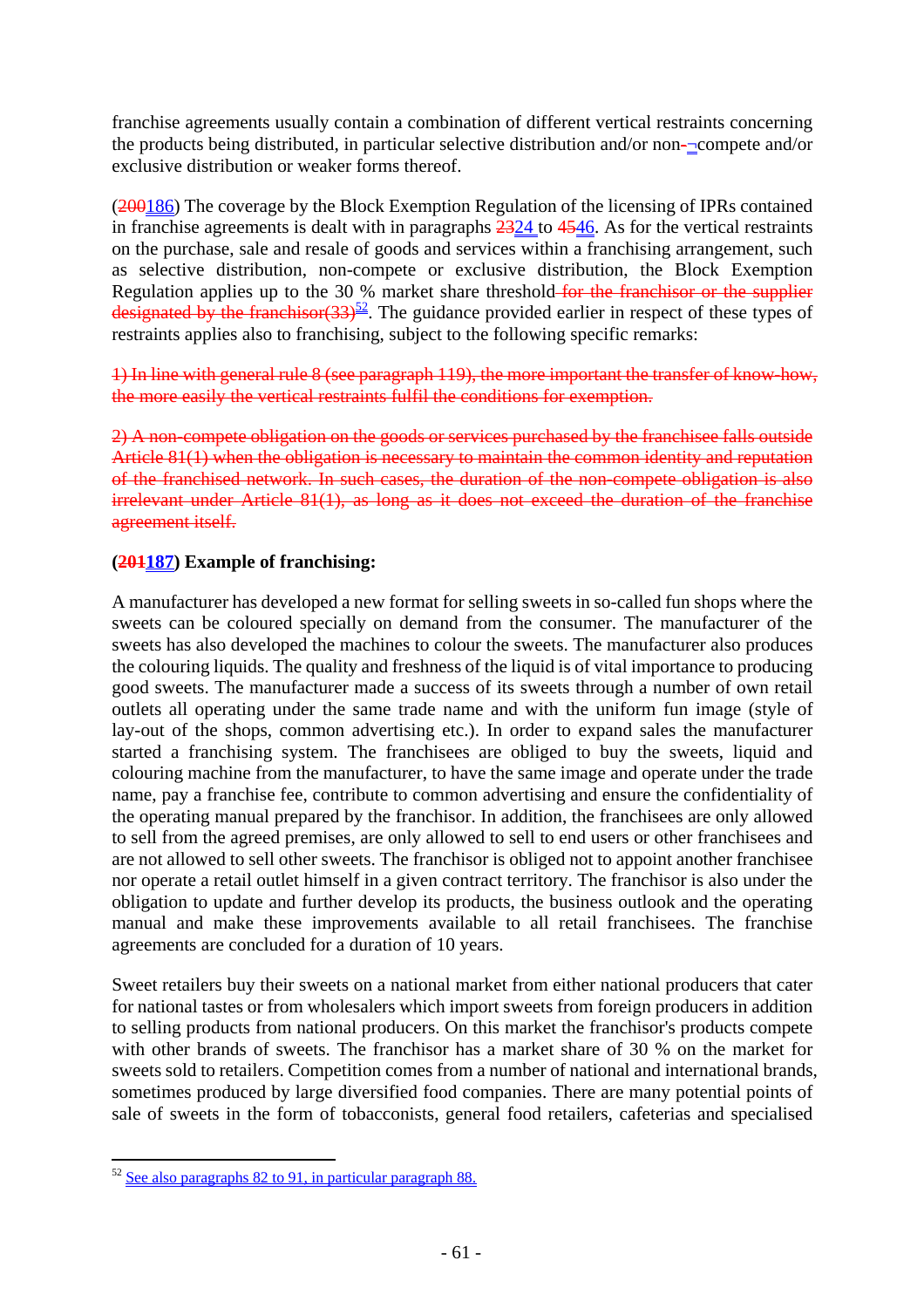sweet shops. On the market for machines for colouring food the franchisor's market share is below 10 %.

Most of the obligations contained in the franchise agreements can be assessed as being necessary to protect the intellectual property rights or maintain the common identity and reputation of the franchised network and fall outside Article 81(1). The restrictions on selling (contract territory and selective distribution) provide an incentive to the franchisees to invest in the colouring machine and the franchise concept and, if not necessary for, at least help to maintain the common identity, thereby offsetting the loss of intra-brand competition. The non-compete clause excluding other brands of sweets from the shops for the full duration of the agreements does allow the franchisor to keep the outlets uniform and prevent competitors from benefiting from its trade name. It does not lead to any serious foreclosure in view of the great number of potential outlets available to other sweet producers. The franchise agreements of this franchisor are likely to fulfil the conditions for exemption under Article 81(3) in as far as the obligations contained therein fall under Article 81(1).

## **2.6. Exclusive supply**

(202) Exclusive supply as defined in Article 1(c) of the Block Exemption Regulation is the extreme form of limited distribution in as far as the limit on the number of buyers is concerned: in the agreement it is specified that there is188) Under the heading of exclusive supply come those agreements that have as their main element that the supplier is obliged or induced to sell the contract products only or mainly to one buyer, in general or for a particular use. This may take the form of an exclusive supply obligation, restricting the supplier to sell to only one buyer inside the Community to which the supplier may sell a particular final product. For intermediate goods or services, exclusive supply means that there is only one buyer inside the Community or that there is onlyfor the purposes of resale or a particular use, but may for instance also take the form of quantity forcing on the supplier, where incentives are agreed between the supplier and buyer which make the former concentrate its sales mainly with one buyer-inside the Community for the purposes of a specific use. For intermediate goods or services, exclusive supply is often referred to as industrial supply.

 $(203189)$  Exclusive supply as defined in Article  $1(c)$  of is exempted by the Block Exemption Regulation is exempted by Article 2(1) read in conjunction with Article 3(2) of the Block Exemption Regulation up to 30 % when both the supplier's and buyer's market share of the buyerdoes not exceed 30 %, even if combined with other non-¬hardcore vertical restraints such as non-compete. Above the market share threshold the following guidance is provided for the assessment of exclusive supply in individual cases.

(204190) The main competition risk of exclusive supply is anticompetitive foreclosure of other buyers. There is a similarity with the possible effects of exclusive distribution, in particular when the exclusive distributor becomes the exclusive buyer for a whole market (see Section VI.2.2 above, in particular paragraph 152). The market share of the buyer on the upstream purchase market is obviously important for assessing the ability of the buyer to  $\frac{n}{\sin\theta}$  =  $\frac{\sinh\theta}{\sin\theta}$ exclusive supply which forecloses other buyers from access to supplies. The importance of the buyer on the downstream market is however the factor which determines whether a competition problem may arise. If the buyer has no market power downstream, then no appreciable negative effects for consumers can be expected. Negative effects can however be expected may arise when the market share of the buyer on the downstream supply market as well as the upstream purchase market exceeds 30 %. Where the market share of the buyer on the upstream market does not exceed 30 %, significant foreclosure effects may still result,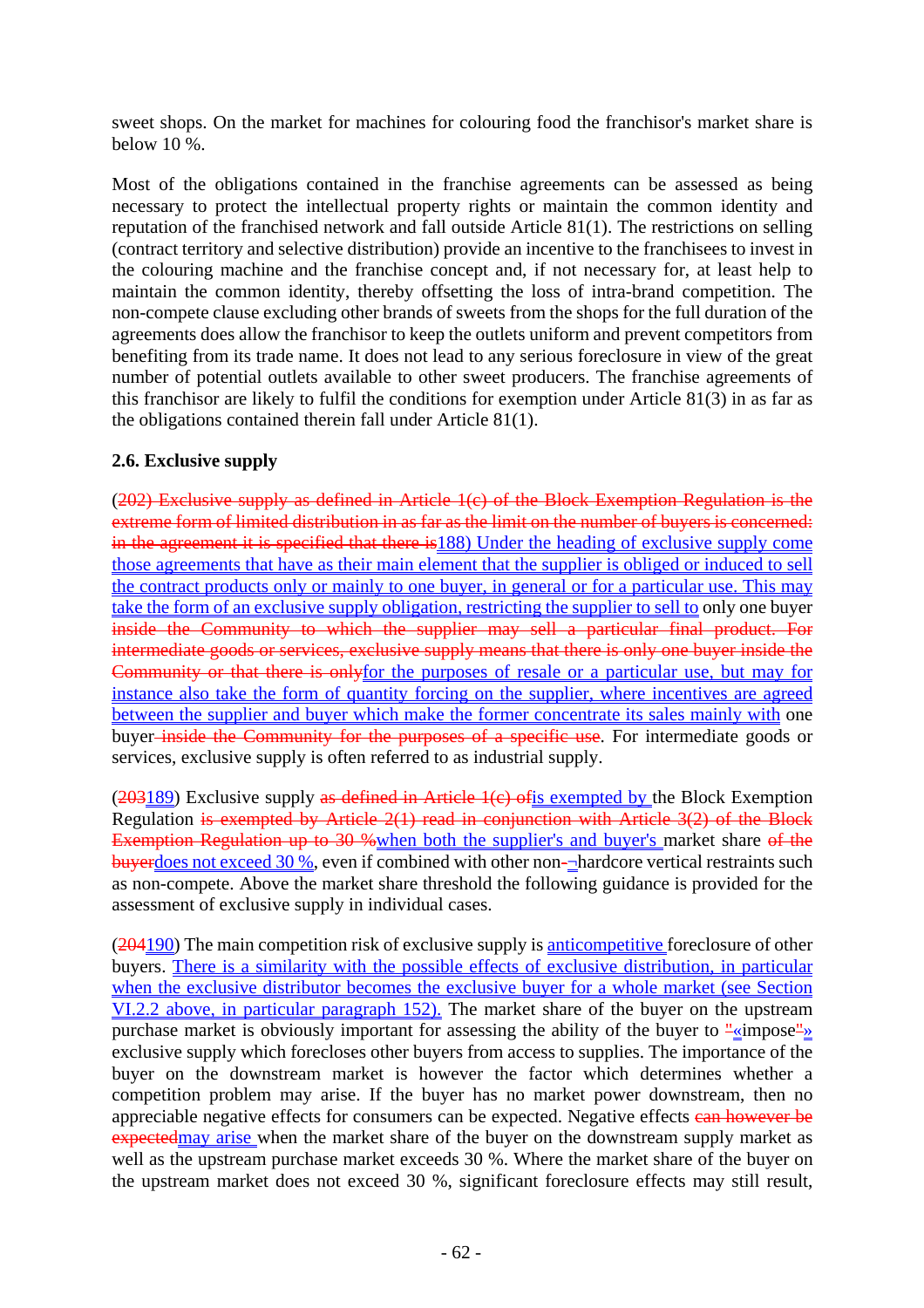especially when the market share of the buyer on his downstream market exceeds 30 %. In such cases withdrawal of the block exemption may be required and the exclusive supply relates to a particular use of the contract products. Where a company is dominant on the downstream market, any obligation to supply the products only or mainly to the dominant buyer may easily have significant anti-competitive effects.

(205191) It is not only the market position of the buyer on the upstream and downstream market that is important but also the extent to and the duration for which he applies an exclusive supply obligation. The higher the tied supply share, and the longer the duration of the exclusive supply, the more significant the foreclosure is likely to be. Exclusive supply agreements shorter than five years entered into by non-dominant companies usually require a balancing of pro- and anti-competitive effects, while agreements lasting longer than five years are for most types of investments not considered necessary to achieve the claimed efficiencies or the efficiencies are not sufficient to outweigh the foreclosure effect of such long-term exclusive supply agreements.

(206192) The market position of the competing buyers on the upstream market is important as it is only likely that competing buyers will be foreclosed for anti-competitive reasons, i.e. to increase their costs, if they are significantly smaller than the foreclosing buyer. Foreclosure of competing buyers is not very likely where these competitors have similar buying power and can offer the suppliers similar sales possibilities. In such a case, foreclosure could only occur for potential entrants, who may not be able to secure supplies when a number of major buyers all enter into exclusive supply contracts with the majority of suppliers on the market. Such a cumulative effect may lead to withdrawal of the benefit of the Block Exemption Regulation.

(207193) Entry barriers at the supplier level are relevant to establishing whether there is real foreclosure. In as far as it is efficient for competing buyers to provide the goods or services themselves via upstream vertical integration, foreclosure is unlikely to be a real problem. However, often there are significant entry barriers.

(208194) Countervailing power of suppliers is relevant, as important suppliers will not easily allow themselves to be cut off from alternative buyers. Foreclosure is therefore mainly a risk in the case of weak suppliers and strong buyers. In the case of strong suppliers the exclusive supply may be found in combination with non-compete. The combination with non-compete brings in the rules developed for single branding. Where there are relationship-specific investments involved on both sides (hold-up problem) the combination of exclusive supply and non-compete i.e. reciprocal exclusivity in industrial supply agreements is usually may often be justified, in particular below the level of dominance.

(209195) Lastly, the level of trade and the nature of the product are relevant for foreclosure. ForeclosureAnticompetitive foreclosure is less likely in the case of an intermediate product or where the product is homogeneous. Firstly, a foreclosed manufacturer that uses a certain input usually has more flexibility to respond to the demand of his customers than the wholesaler/retailer has in responding to the demand of the final consumer for whom brands may play an important role. Secondly, the loss of a possible source of supply matters less for the foreclosed buyers in the case of homogeneous products than in the case of a heterogeneous product with different grades and qualities.(210) For homogeneous intermediate products, anti-competitive effects are likely to be exemptable below the level of dominance. For final branded products or differentiated intermediate products where there are entry barriers, exclusive supply may have appreciable anti-competitive effects where the competing buyers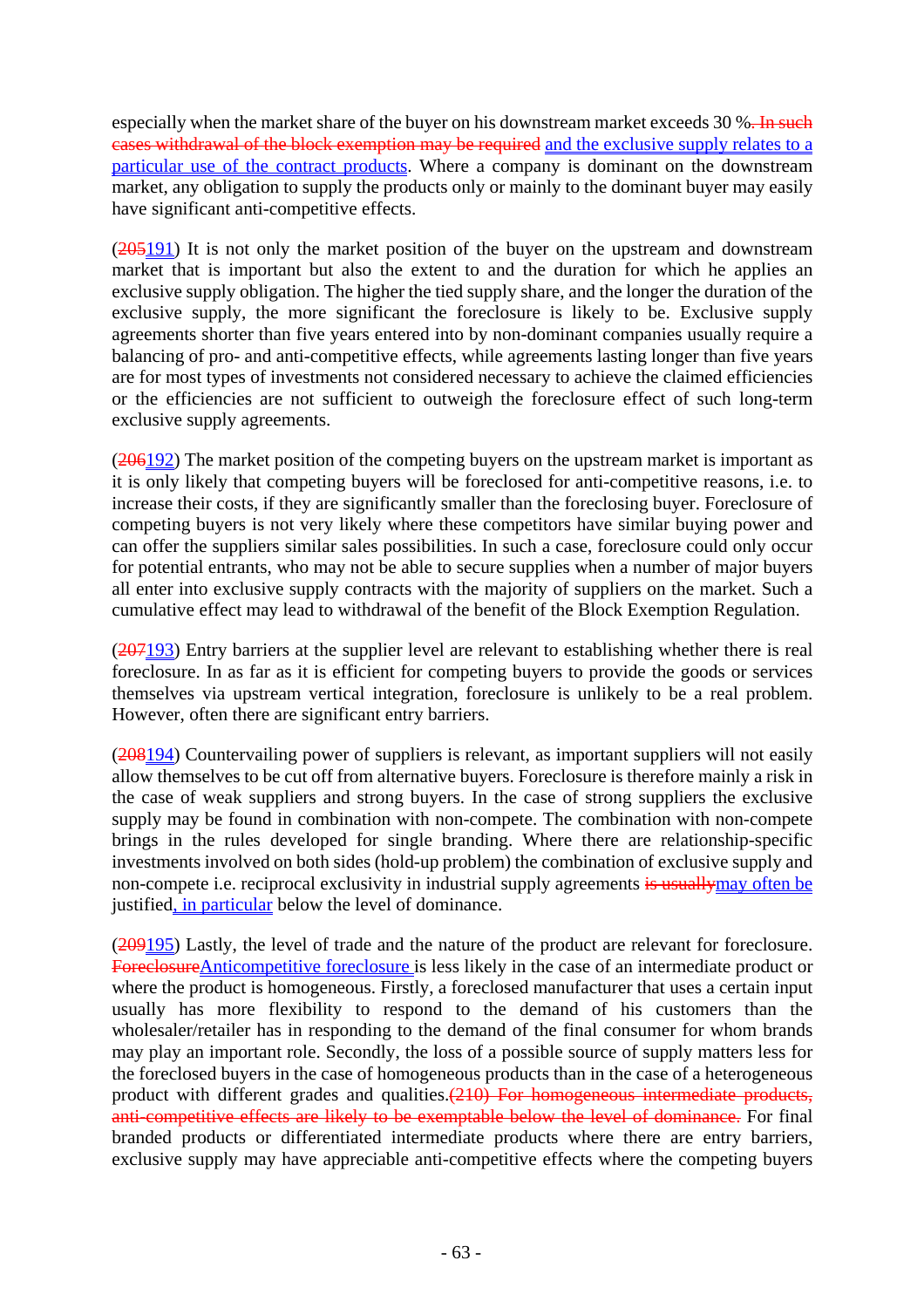are relatively small compared to the foreclosing buyer, even if the latter is not dominant on the downstream market.

(211) Where appreciable anti-competitive effects are established, an exemption under Article 81(3) is possible as long as the company is not dominant. 196) Efficiencies can be expected in the case of a hold-up problem (paragraph  $\frac{116103}{1610}$ , points 4 and 5), and this is more likely for intermediate products than for final products. Other efficiencies are less likely. Possible economies of scale in distribution (paragraph  $\frac{116103}{1610}$ , point  $\frac{67}{1610}$ ) do not seem likely to justify exclusive supply.

 $(212197)$  In the case of a hold-up problem and even more so in the case of scale economies of scale in distribution, quantity forcing on the supplier, such as minimum supply requirements, could well be a less restrictive alternative.

## **(213198) Example of exclusive supply:**

On a market for a certain type of components (intermediate product market) supplier A agrees with buyer B to develop, with his own know-how and considerable investment in new machines and with the help of specifications supplied by buyer B, a different version of the component. B will have to make considerable investments to incorporate the new component. It is agreed that A will supply the new product only to buyer B for a period of five years from the date of first entry on the market. B is obliged to buy the new product only from A for the same period of five years. Both A and B can continue to sell and buy respectively other versions of the component elsewhere. The market share of buyer B on the upstream component market and on the downstream final goods market is 40 %. The market share of the component supplier is 35 %. There are two other component suppliers with around  $20 - 25$  % market share and a number of small suppliers.

Given the considerable investments, the agreement is likely to fulfil the conditions for exemptionof Article 81(3) in view of the efficiencies and the limited foreclosure effect. Other buyers are foreclosed from a particular version of a product of a supplier with 35 % market share and there are other component suppliers that could develop similar new products. The foreclosure of part of buyer B's demand to other suppliers is limited to maximum 40 % of the market.

(214) Exclusive supply is based on a direct or indirect obligation causing the supplier only to sell to one buyer. Quantity forcing on the supplier is based on incentives agreed between the supplier and the buyer that make the former concentrate his sales mainly with one buyer. Quantity forcing on the supplier may have similar but more mitigated effects than exclusive supply. The assessment of quantity forcing will depend on the degree of foreclosure of other buyers on the upstream market.

## 2.7. Upfront access payments

(199) Upfront access payments are fixed fees that suppliers pay to distributors in the framework of a vertical relationship at the beginning of a relevant period, in order to get access to their distribution network and remunerate services provided to the suppliers by the retailers. This category includes various practices such as slotting allowances<sup>53</sup>, the so called pay-to-stay

 $\overline{a}$ <sup>53</sup> Fixed fees that manufacturers pay to retailers in order to get access to their shelf space.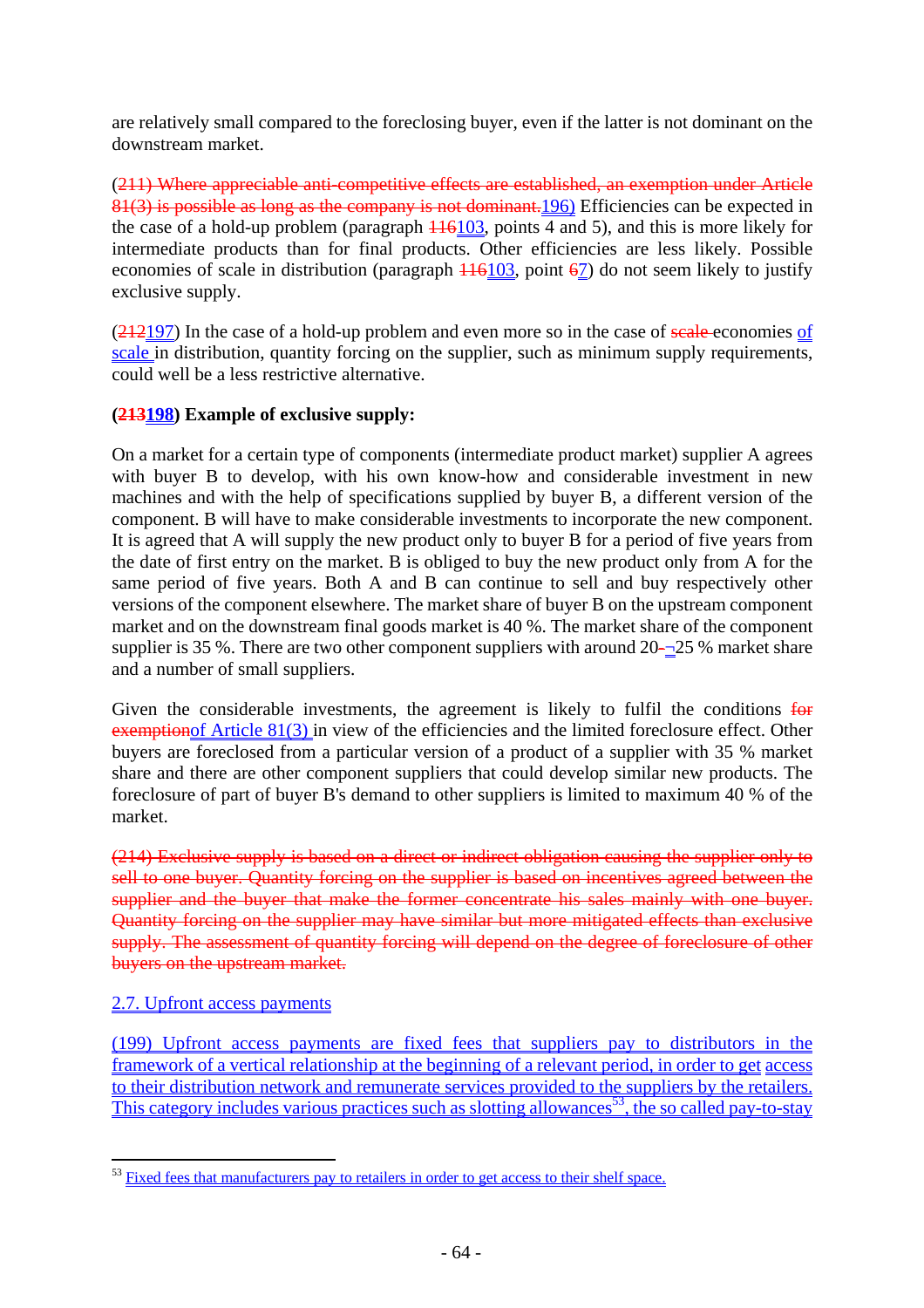fees<sup>54</sup>, payments to have access to a distributor's promotion campaigns etc. Upfront access payments are block exempted when both the supplier's and buyer's market share on their respective downstream markets does not exceed 30%. Above the market share threshold the following guidance is provided for the assessment of upfront access payments in individual cases.

(200) Upfront access payments may result in anticompetitive foreclosure of other distributors, in particular when such payments induce the supplier to channel its products through only one or a limited number of distributors. In this case, upfront access payments may have the same downstream foreclosure effect as an exclusive supply type of obligation. The assessment of this negative effect is made by analogy to the assessment of exclusive supply obligations (in particular paragraphs 190-195).

(201) Upfront access payments may also result in anticompetitive foreclosure of other suppliers if the widespread use of upfront access payments increases barriers to entry for small entrants. The assessment of this possible negative effect is made by analogy to the assessment of single branding obligations (in particular paragraphs 128-137).

(202) In addition to possible foreclosure effects, upfront access payments may facilitate collusion between distributors. Upfront access payments are likely to increase the price charged by the supplier for the contract products since the supplier must cover the expense of those payments. Higher supply prices may reduce the incentive of the retailers to compete on price on the downstream market, while the profits of distributors are increased as a result of the access payments. Such collusion between distributors through the cumulative use of upfront access payments normally requires the distribution market to be concentrated.

(203) However, the use of upfront access payments may in many cases contribute to an efficient allocation of shelf space for new products. Distributors often have less information than suppliers on the potential for success of new products to be introduced on the market and, as a result, the amount of products to be stocked may be sub-optimal. Upfront access payments may be used to reduce this asymmetry in information between suppliers and distributors by explicitly allowing suppliers to compete for shelf space. The distributor may thus receive a signal of which products are most likely to be successful since a supplier would normally agree to pay an upfront access fee if he estimates a low probability of failure of the product introduction.

(204) Furthermore, due to the asymmetry in information mentioned above, suppliers may have incentives to free-ride on distributors' promotional efforts in order to introduce sub¬optimal products. If a product is not successful, the distributors will pay part of the costs of the product failure. The use of upfront access fees may prevent such free riding by shifting the risk of product failure back to the suppliers, thereby contributing to an optimal rate of product introductions.

# **2.8. Category Management Agreements**

(205) Category management agreements are agreements by which, within a distribution agreement, the distributor entrusts the supplier (the "category captain") with the marketing of a category of products including in general not only the supplier's products, but also the products

 $\overline{a}$ <sup>54</sup> Lump sum payments made to ensure the continued presence of an existing product on the shelf for some further period.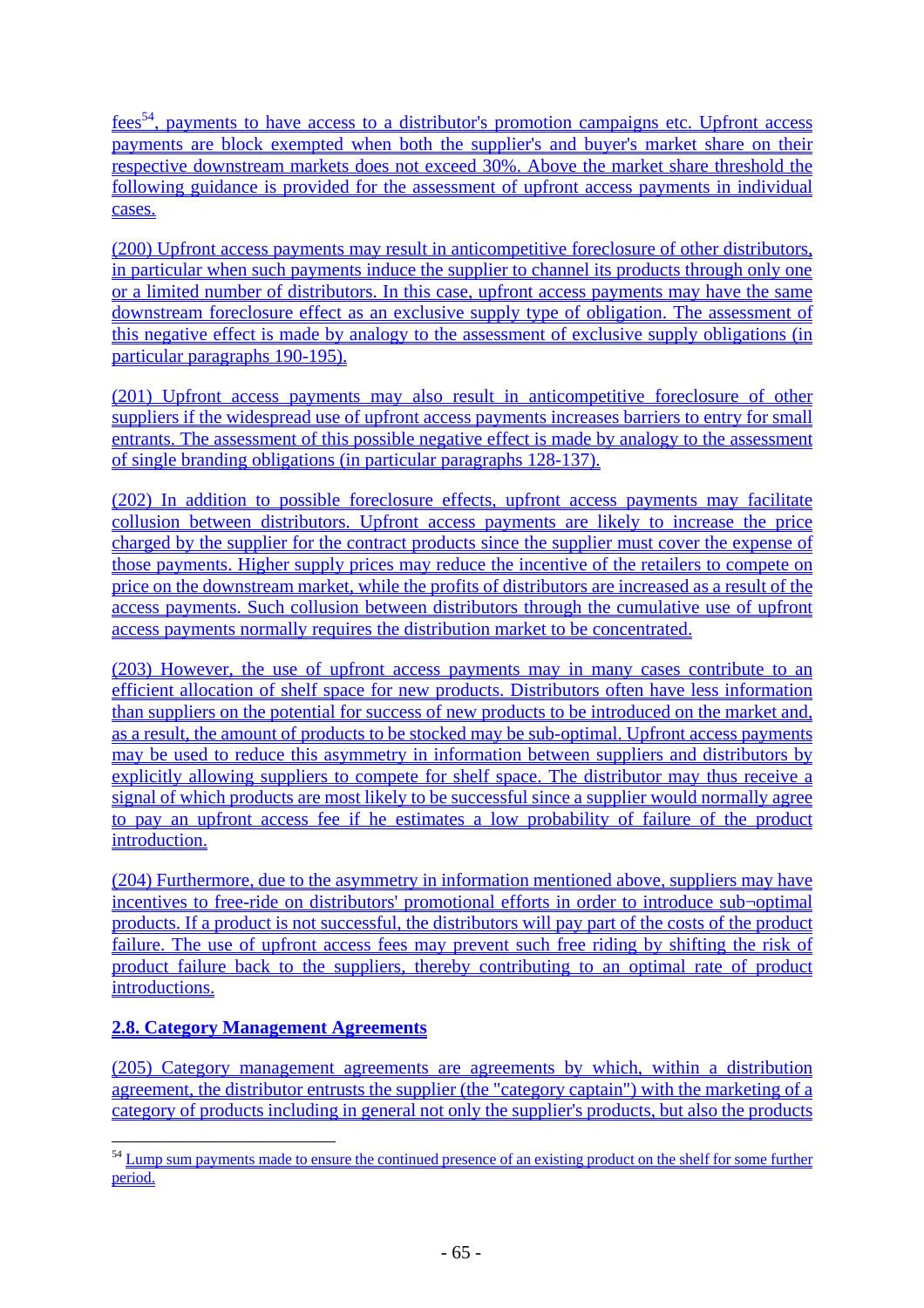of its competitors. Category management agreements are block exempted when both the supplier's and buyer's market share on their respective downstream markets does not exceed 30%. Above the market share threshold the following guidance is provided for the assessment of category management agreements in individual cases.

(206) Category management agreements may distort competition between suppliers, and finally result in anticompetitive foreclosure of other suppliers, in particular when the category captain is able, due to its influence over the marketing decisions of the distributor, to limit or disadvantage the distribution of products of competing suppliers. Moreover, when the distributor also sells competing products under his own brand (private labels), the distributor may also have incentives to exclude certain suppliers, in particular intermediate range products. The assessment of this upstream foreclosure effect is made by analogy to the assessment of single branding obligations (in particular paragraphs 128-137).

(207) In addition, category management agreements may facilitate collusion between distributors when a supplier, who serves as a category captain for all or most of the competing distributors in a market, provides distributors with a common point of reference for their marketing decisions.

(208) Category management may also facilitate collusion between suppliers through increased opportunities to exchange via retailers sensitive market information, such as for instance information related to future pricing, promotional plans or advertising campaigns<sup>55</sup>. Moreover, when the distributor also sells private labels, communications between the category captain and the distributor may lead to collusion between them, in particular through the price fixing of the distributor's brand.

(209) However, the use of category management agreements may also lead to efficiencies. Category management agreements may allow distributors to achieve economies of scale as they ensure that the optimal quantity of products is presented timely and directly on the shelves. Category management agreements may also enable suppliers to achieve economies of scale by allowing them to better anticipate demand and to tailor their promotions accordingly. As category management is based on customers' habits, category management agreements may lead to higher customer satisfaction as they meet better demand expectations. In general, the higher the inter-brand competition and the lower consumers' switching costs, the greater the economic benefits achieved through category management.

# **2.72.9. Tying**

(210) Tying refers to situations where customers that purchase one product (the tying product) are required also to purchase another distinct product (the tied product) from the same supplier or someone designated by the latter. Tying may constitute an abuse within the

(215) Tying exists when the supplier makes the sale of one product conditional upon the purchase of another distinct product from the supplier or someone designated by the latter. The first product is referred to as the tying product and the second is referred to as the tied product. If the tying is not objectively justified by the nature of the products or commercial usage, such practice may constitute an abuse within the meaning of Article 82(34). Article 81 may apply to horizontal agreements or concerted practices between competing suppliers which make the

 $\overline{a}$ <sup>55</sup> Direct information exchange between competitors is not covered by the Block Exemption Regulation, see Article 2(4) and paragraphs 27-28.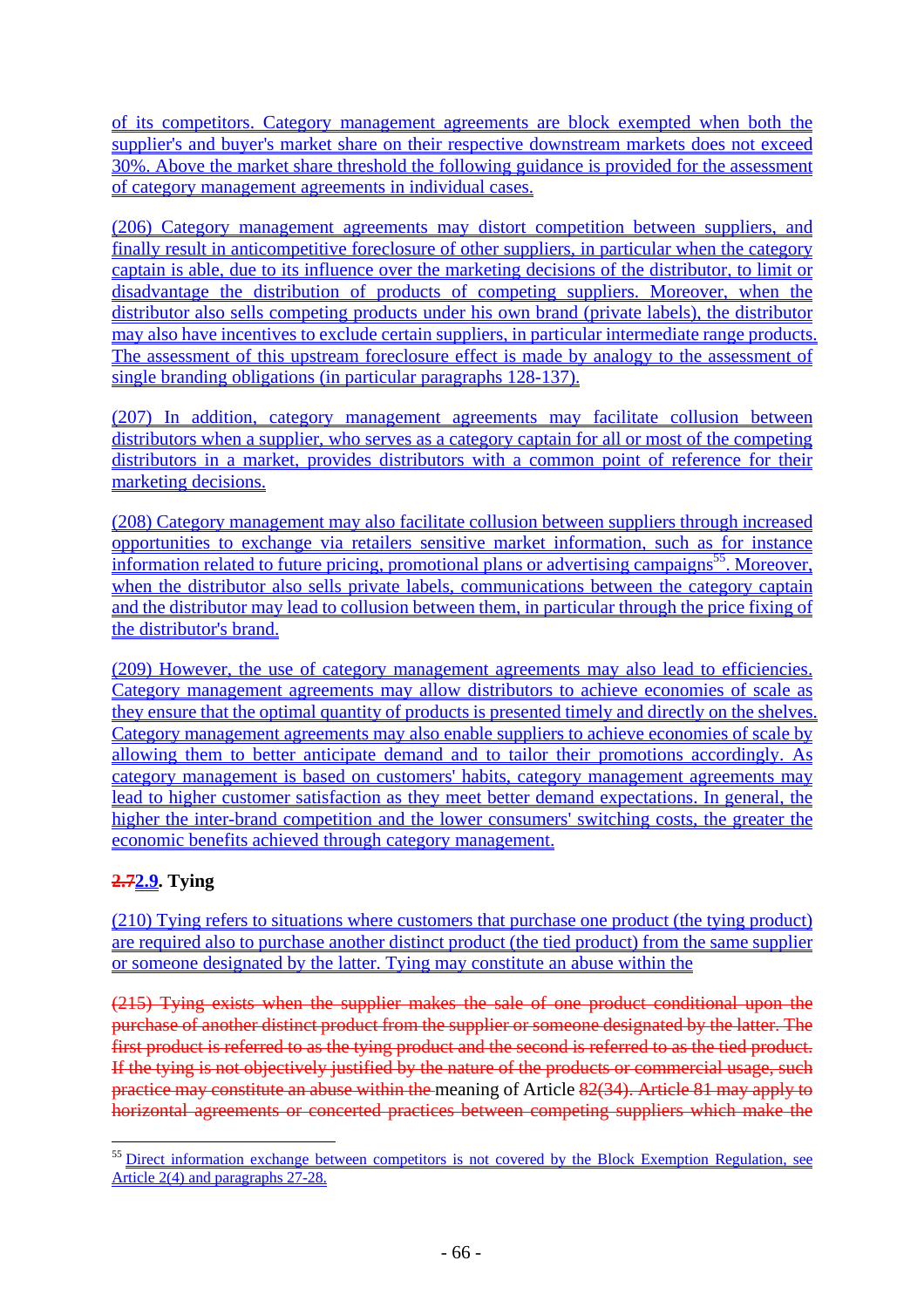sale of one product conditional upon the purchase of another distinct product  $82^{56}$ . Tying may also constitute a vertical restraint falling under Article 81 where it results in a single branding type of obligation (see paragraphs 138125 to 160146) for the tied product. Only the latter situation is dealt with in these Guidelines.

 $(216211)$  What is to Whether products will be considered as ato be distinct product is determined first of all by thedepends on customer demand of the buyers. Two products are distinct if, in the absence of the tying, from the buyers' perspective, the products are purchased by them on two differenta substantial number of customers would purchase or would have purchased the tying product without also buying the tied product from the same supplier, thereby allowing stand-alone production for both the tying and the tied product<sup>57</sup>. Evidence that two products are distinct could include direct evidence that, when given a choice, customers purchase the tying and the tied products separately from different sources of supply, or indirect evidence, such as the presence on the market of undertakings specialised in the manufacture or sale of the tied product without the tying product<sup>58</sup>, or evidence indicating that undertakings with little market power, particularly in competitive markets, tend not to tie or not to bundle such products. For instance, since customers want to buy shoes with laces and it is not practicable for distributors to lace new shoes with the laces of their choice, it has become commercial usage for shoe manufacturers to supply shoes with laces. Therefore, the sale of shoes with laces is not a tying practice. Often combinations have become accepted practice because the nature of the product makes it technically difficult to supply one product without the supply of another product.

(217) The main negative effect of tying on competition is possible212) Tying may lead to anticompetitive foreclosure effects in the tied market, the tying market, or both at the same time. The foreclosure effect depends on the tied percentage of total sales on the market of the tied product. On the question of what can be considered appreciable foreclosure under Article 81(1), the analysis for single branding can be applied. Tying means that there is at least a form of quantity-forcing on the buyer in respect of the tied product. Where in addition a non-compete obligation is agreed in respect of the tied product, this increases the possible foreclosure effect on the market of the tied product. The tying may lead to less competition for customers interested in buying the tied product, but not the tying product. If there is not a sufficient number of customers who will buy the tied product alone to sustain competitors of the supplier in the tied market, the tying can lead to those customers facing higher prices. If the tied product is an important complementary product for customers of the tying product, a reduction of alternative suppliers of the tied product and hence a reduced availability of that product can make entry to the tying market alone more difficult.

(213) Tying may also directly lead to supra-competitive prices, especially in three situations. Firstly, when if the tying and the tied product are partly substitutable for the buyercan be used in variable proportions as inputs to a production process, customers may react to an increase in price for the tying product by increasing their demand for the tied product while decreasing their demand for the tying product. By tying the two products the supplier may seek to avoid this substitution and as a result be able to raise its prices. Secondly, when the tying allows price

 $\overline{a}$ <sup>56</sup> Judgment of the Court of Justice in Case C-333/94 P Tetrapak v Commission[1996] ECR I-5951, paragraph 37. See also Communication from the Commission - Guidance on the Commission's enforcement priorities in applying Article 82 of the EC Treaty to abusive conduct by dominant undertakings, OJ C 45, 24.2.2009, p. 7-20.

<sup>57</sup> Case T-201/04 Microsoft v Commission [2007] ECR II-3601, paragraphs 917, 921 and 922.

<sup>58</sup> Case T-30/89 Hilti v Commission [1991] ECR II-1439, paragraph 67.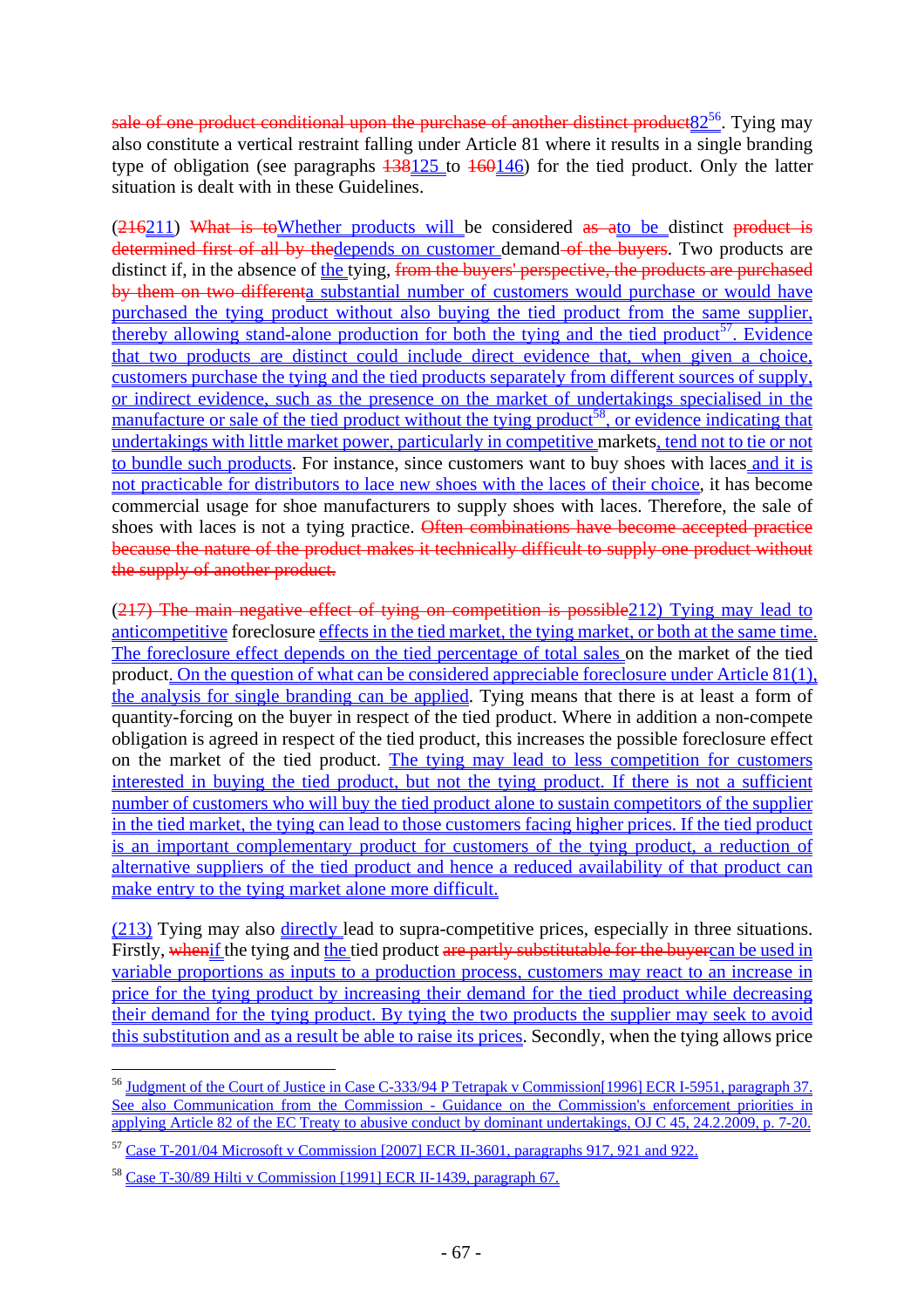discrimination according to the use the customer makes of the tying product, for example the tying of ink cartridges to the sale of photocopying machines (metering). Thirdly, when in the case of long-term contracts or in the case of after-markets with original equipment with a long replacement time, it becomes difficult for the customers to calculate the consequences of the tying. Lastly, tying may also lead to higher entry barriers both on the market of the tying and on the market of the tied product.

 $(218214)$  Tying is block exempted by Article 2(1) read in conjunction with Article 3 of the Block Exemption Regulation when the market share of the supplier, on both the market of the tied product and the market of the tying product-does, and the market share of the buyer, on its relevant downstream markets, do not exceed 30 %. It may be combined with other non-hardcore vertical restraints such as non-compete or quantity forcing in respect of the tying product, or exclusive **purchasingsourcing**. Above the market share threshold the following guidance is provided for the assessment of tying in individual cases.

(219215) The market position of the supplier on the market of the tying product is obviously of main importance to assess possible anti-competitive effects. In general this type of agreement is imposed by the supplier. The importance of the supplier on the market of the tying product is the main reason why a buyer may find it difficult to refuse a tying obligation.

 $(220216)$  To assess the supplier's market power, the market position of his competitors on the market of the tying product is important. As long as his competitors are sufficiently numerous and strong, no anti-competitive effects can be expected, as buyers have sufficient alternatives to purchase the tying product without the tied product, unless other suppliers are applying similar tying. In addition, entry barriers on the market of the tying product are relevant to establish the market position of the supplier. When tying is combined with a non-compete obligation in respect of the tying product, this considerably strengthens the position of the supplier.

 $(224217)$  Buying power is relevant, as important buyers will not easily be forced to accept tying without obtaining at least part of the possible efficiencies. Tying not based on efficiency is therefore mainly a risk where buyers do not have significant buying power.

 $(222218)$  Where appreciable anti-competitive effects are established, the question of a possible exemption underwhether the conditions of Article 81(3) are fulfilled arises as long as the company is not dominant. Tying obligations may help to produce efficiencies arising from joint production or joint distribution. Where the tied product is not produced by the supplier, an efficiency may also arise from the supplier buying large quantities of the tied product. For tying to be exemptable <u>fulfil the conditions of Article 81(3)</u>, it must, however, be shown that at least part of these cost reductions are passed on to the consumer. Tying, which is therefore normally not exemptablethe case when the retailer is able to obtain, on a regular basis, supplies of the same or equivalent products on the same or better conditions than those offered by the supplier which applies the tying practice. Another efficiency may exist where tying helps to ensure a certain uniformity and quality standardisation (see efficiency 8 in point 9 of paragraph  $\frac{116103}{2}$ ). However, it needs to be demonstrated that the positive effects cannot be realised equally efficiently by requiring the buyer to use or resell products satisfying minimum quality standards, without requiring the buyer to purchase these from the supplier or someone designated by the latter. The requirements concerning minimum quality standards would not normally fall within Article 81(1). Where the supplier of the tying product imposes on the buyer the suppliers from which the buyer must purchase the tied product, for instance because the formulation of minimum quality standards is not possible, this may also fall outside Article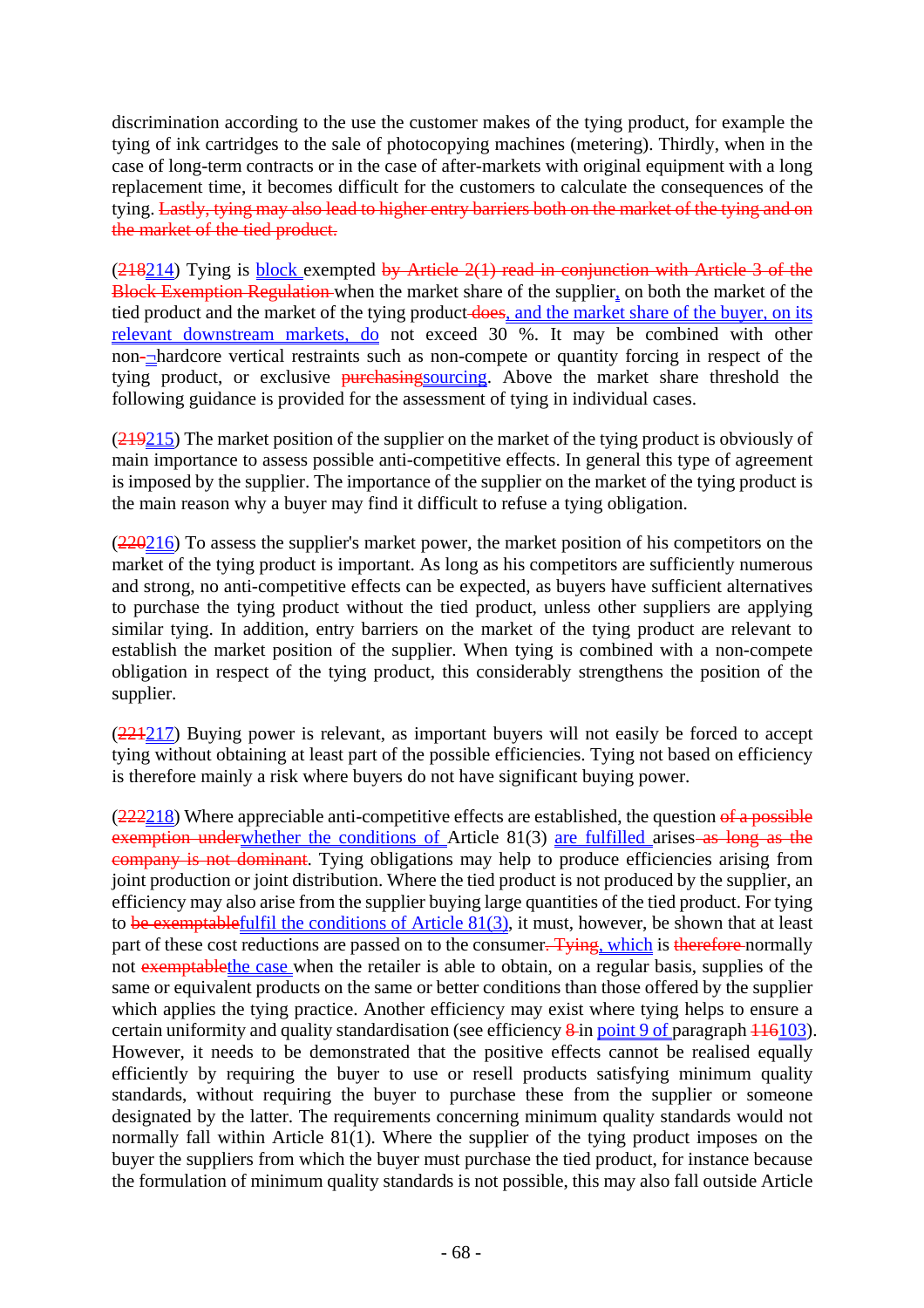81(1), especially where the supplier of the tying product does not derive a direct (financial) benefit from designating the suppliers of the tied product.

(223) The effect of supra-competitive prices is considered anti-competitive in itself. The effect of foreclosure depends on the tied percentage of total sales on the market of the tied product. On the question of what can be considered appreciable foreclosure under Article 81(1), the analysis for single branding can be applied. Above the 30 % market share threshold exemption of tying is unlikely, unless there are clear efficiencies that are transmitted, at least in part, to consumers. Exemption is even less likely when tying is combined with non-compete, either in respect of the tied or in respect of the tying product.

(224) Withdrawal of the block exemption is likely where no efficiencies result from tying or where such efficiencies are not passed on to the consumer (see paragraph 222). Withdrawal is also likely in the case of a cumulative effect where a majority of the suppliers apply similar tying arrangements without the possible efficiencies being transmitted at least in part to consumers.

## **2.82.10. Recommended and maximum resale pricesResale price restrictions**

(219) As explained in section III.3, resale price maintenance (RPM), that is agreements or concerted practices having as their direct or indirect object the establishment of a fixed or minimum resale price or a fixed or minimum price level to be observed by the buyer, are treated as a hardcore restriction. Including RPM in an agreement gives rise to the presumption that the agreement restricts competition and thus falls within Article 81(1). It also gives rise to the presumption that the agreement is unlikely to fulfil the conditions of Article 81(3), for which reason the block exemption does not apply. However, this still leaves open the possibility for undertakings to plead an efficiency defence under Article 81(3) EC in an individual case. Where the parties substantiate that likely efficiencies result from including RPM in their agreement and demonstrate that all the conditions of Article 81(3) are fulfilled, this will require the Commission to effectively assess - and not just presume - the likely negative effects on competition and consumers before deciding whether the conditions of Article 81(3) are fulfilled.

(220) RPM may restrict competition in a number of ways. Firstly, RPM may facilitate collusion between suppliers by enhancing price transparency in the market, thereby making it easier to detect whether a supplier deviates from the collusive equilibrium by cutting its price. RPM also undermines the incentive for the supplier to cut its price to its distributors, as the fixed resale price will prevent it from benefiting from expanded sales. This negative effect is in particular plausible if the manufacturers form a tight oligopoly. Secondly, by eliminating intra-brand price competition, RPM may also facilitate collusion between the buyers, i.e. at the distribution level. Strong or well organised distributors may be able to force/convince one or more suppliers to fix their resale price and thereby help them stabilise a collusive equilibrium. This loss of price competition seems especially problematic when the RPM is inspired by the buyers, whose collective horizontal interests can be expected to work out negatively for consumers. Thirdly, RPM may more in general soften competition between manufacturers and/or between retailers, in particular when manufacturers use the same distributors to distribute their products and RPM is applied by all or many of them. Fourthly, the immediate effect of RPM will be that all or certain distributors are prevented from lowering their sales price for that particular brand. In other words, the direct effect of RPM is a price increase. Fifthly, RPM may lower the pressure on the margin of the manufacturer, in particular where the manufacturer has a commitment problem, i.e. where he has an interest in lowering the price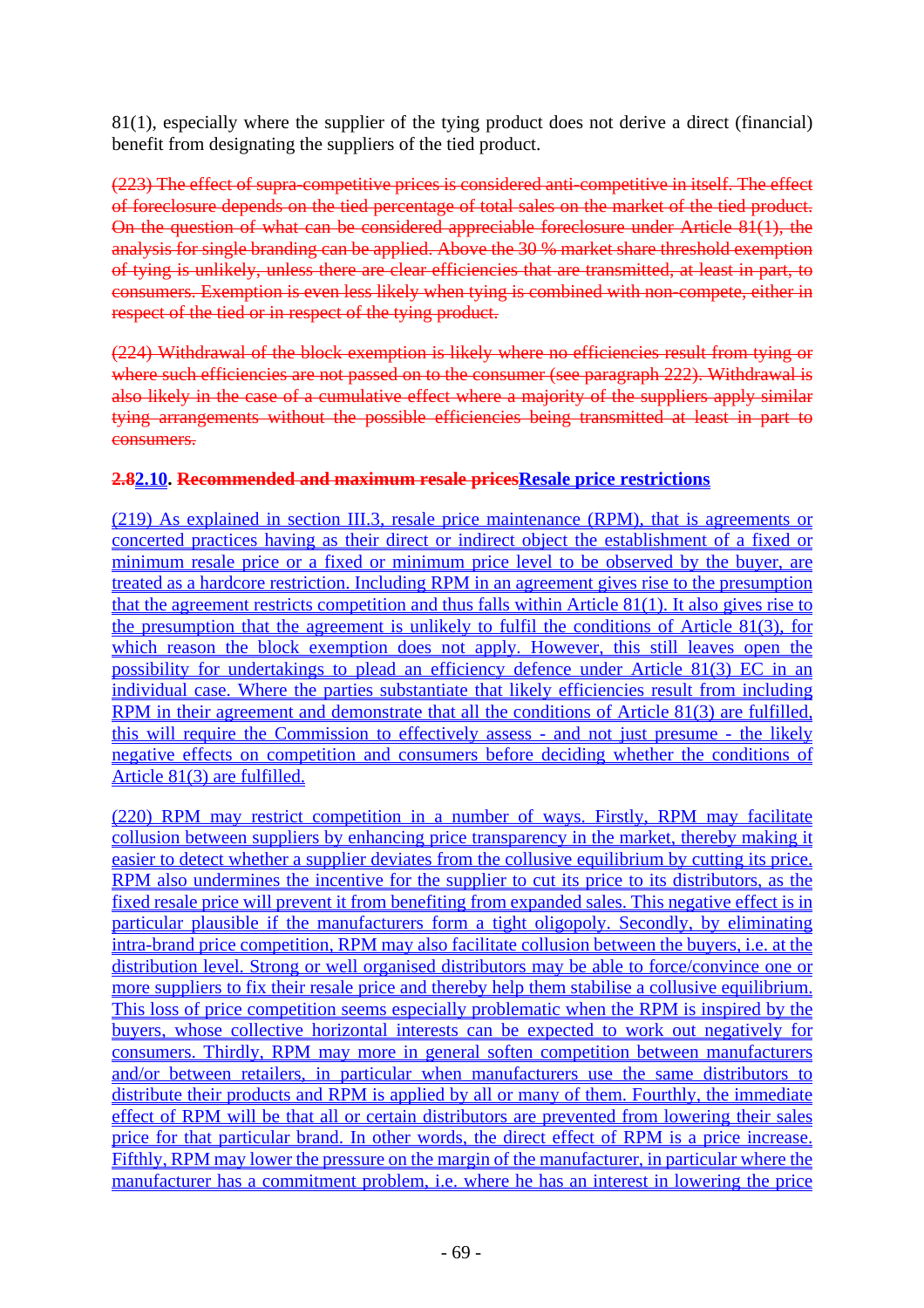charged to subsequent distributors. In such a situation, the manufacturer may prefer to agree to RPM, so as to reduce the pressure on its own margin and to help it to commit not to lower the price for subsequent distributors. Lastly, RPM may reduce dynamism and innovation at the distribution level. By preventing price competition between different distributors, RPM may prevent new retailers from entering the market with low prices. It also may prevent or hinder the entry and expansion of distribution formats based on low prices, such as price discounters.

(221) However, RPM may not only restrict competition but may also sometimes lead to efficiencies, which will be assessed under Article 81(3). Most notably, where a manufacturer introduces a new brand or enters a new market, RPM may be helpful to induce distributors to better take into account the manufacturer's interest of developing demand for the product. RPM may provide the distributors with the means to increase promotional efforts and if the distributors in this new market are under competitive pressure this may induce them to expand overall demand for the product and make the entry a success, also for the benefit of consumers. Similarly, fixed resale prices, and not just maximum resale prices, may be necessary to organise in a franchise system or similar distribution system a coordinated short term low price campaign which will also benefit the consumers. In view of the short duration (2 to 6 weeks in most cases) this may not even have any appreciable negative effects. Occasionally, RPM may also be useful to avoid that a large distributor uses a particular brand as a loss leader. This practice of selling below cost as a loss leader will in the short run benefit consumers but may also, if the product is delisted by other retailers, lead to a reduction of inter-brand competition over time to the disadvantage of consumers.

(225222) The practice of recommending a resale price to a reseller or requiring the reseller to respect a maximum resale price is <del>- subject to the comments in paragraphs 46 to 56 concerning</del> RPM - covered by the Block Exemption Regulation when the market share of each of the supplierparties to the agreement does not exceed the 30 % threshold. For cases above the market share threshold and for cases of withdrawal of the block exemption the following guidance is provided.

 $(226223)$  The possible competition risk of maximum and recommended prices is  $\frac{firstly}{}$ they will have the same effect as RPM: that the maximum or recommended price will work as a focal point for the resellers and might be followed by most or all of them. A second competition risk is and/or that maximum or recommended prices may facilitate collusion between suppliers. In addition to what is said above about the risk of negative effects of RPM, in the context of recommended and maximum resale prices it will also be important to investigate whether there is a monitoring mechanism and a possibility of retaliation in case a distributor deviates from the focal price.

 $(227224)$  The most An important factor for assessing possible anti-competitive effects of maximum or recommended resale prices is also the market position of the supplier. The stronger the market position of the supplier, the higher the risk that a maximum resale price or a recommended resale price leads to a more or less uniform application of that price level by the resellers, because they may use it as a focal point. They may find it difficult to deviate from what they perceive to be the preferred resale price proposed by such an important supplier on the market. Under such circumstances the practice of imposing a maximum resale price or recommending a resale price may infringe Article 81(1) if it leads to a uniform price level.

(228) The second most important factor for assessing possible anti-competitive effects of the practice of maximum and recommended prices is the market position of competitors. Especially in a narrow oligopoly, the practice of using or publishing maximum or